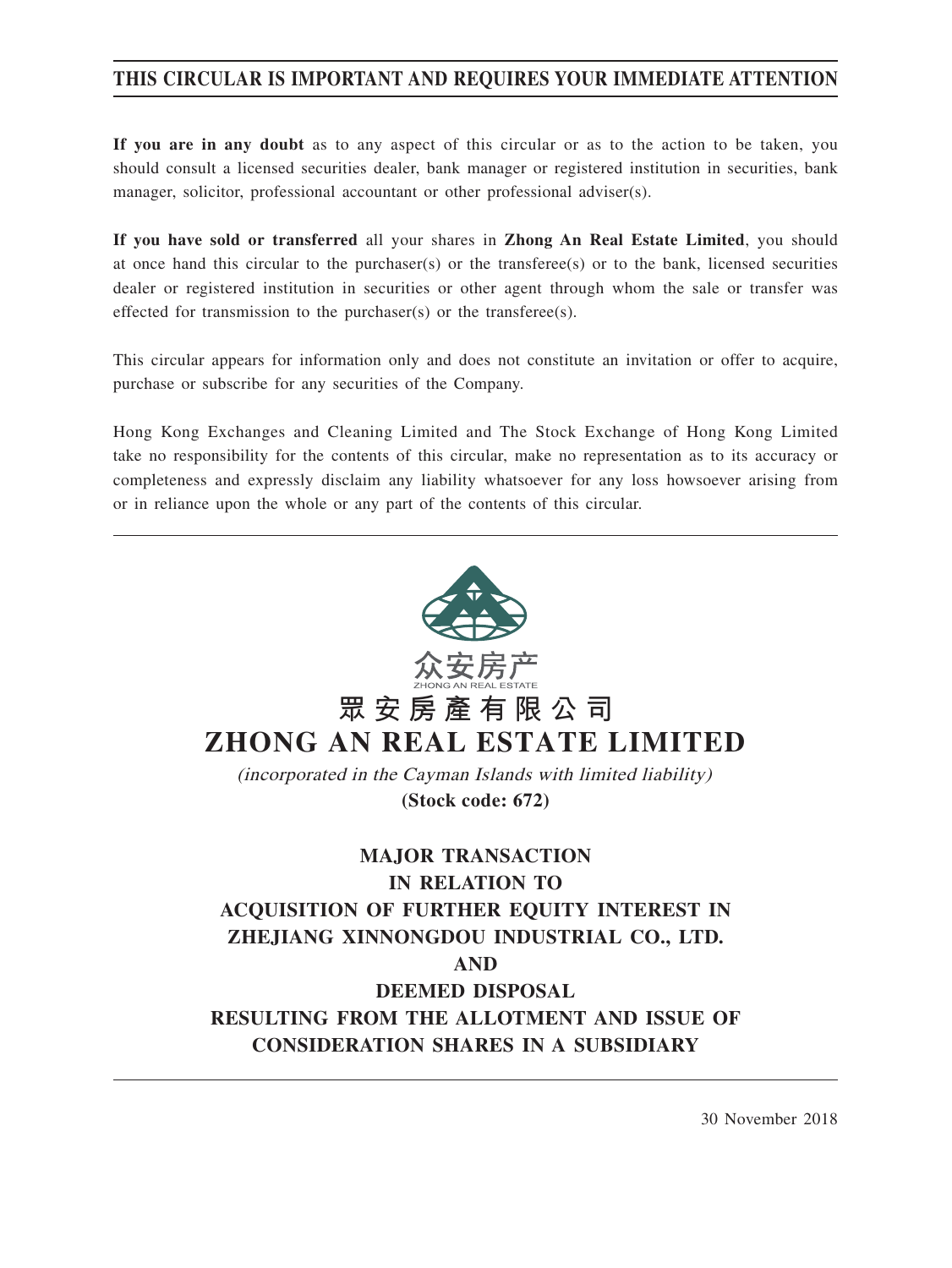# **CONTENTS**

## *Page*

| Appendix III Unaudited Pro Forma Financial Information of the Enlarged Group  III-1 |  |
|-------------------------------------------------------------------------------------|--|
|                                                                                     |  |
|                                                                                     |  |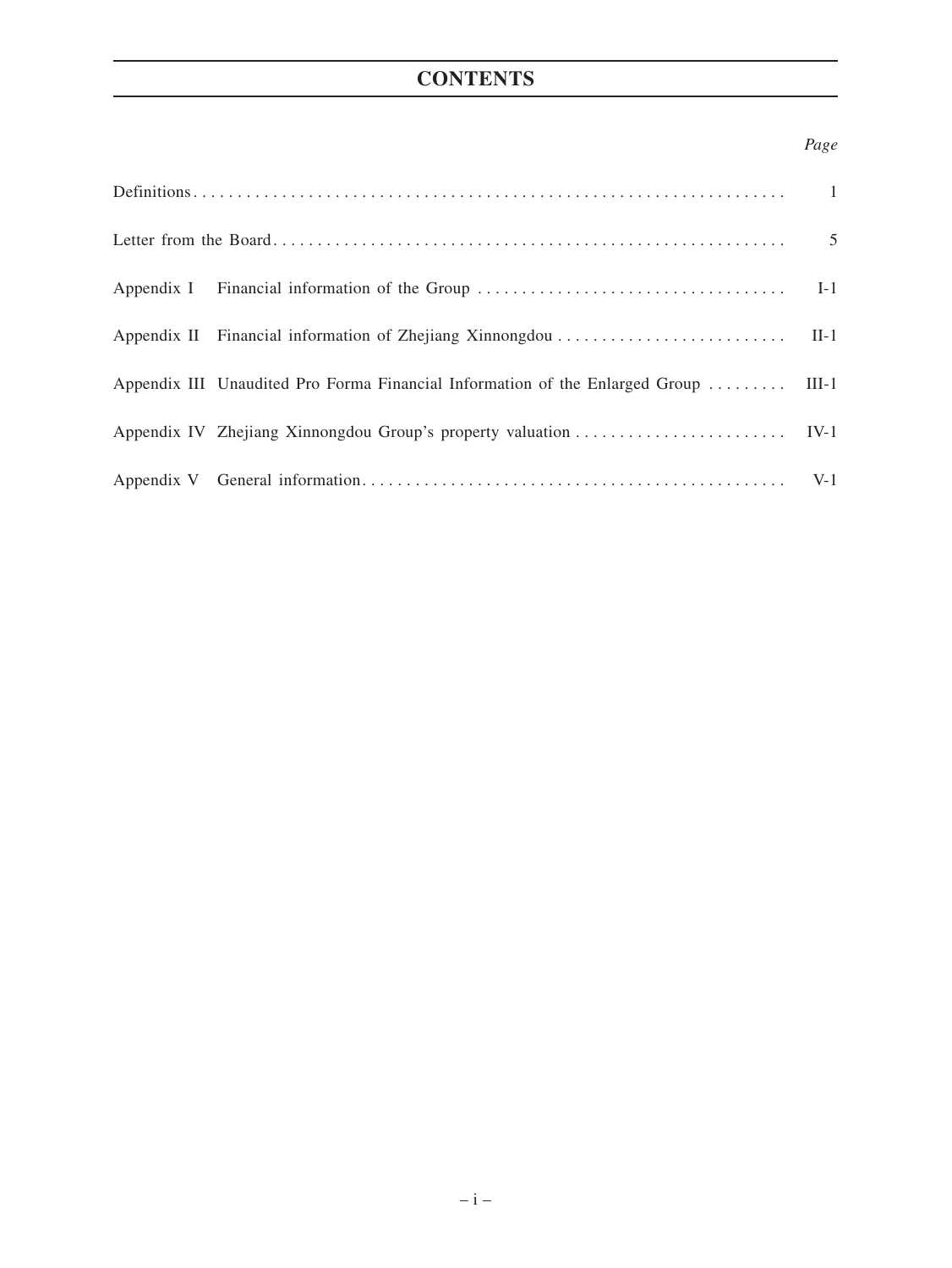*In this circular, the following expressions shall, unless the context requires otherwise, have the following meanings:*

| "Acquisition"              | the acquisition by Zhong An Shenglong of the Sale Interest<br>from Hangzhou Oriental subject to and upon the terms and<br>conditions of the Equity Transfer Agreement                                                                                      |
|----------------------------|------------------------------------------------------------------------------------------------------------------------------------------------------------------------------------------------------------------------------------------------------------|
| "Acquisition Announcement" | the joint announcement of the Company and CNC dated 20<br>July 2018 in relation to the Acquisition                                                                                                                                                         |
| "Board"                    | the board of directors                                                                                                                                                                                                                                     |
| "Business Day"             | a day other than a Saturday, Sunday or public holiday, on<br>which banks in Hong Kong are open for business generally                                                                                                                                      |
| "CNC"                      | China New City Commercial Development Limited (中國新城<br>市商業發展有限公司), an exempted company incorporated in<br>the Cayman Islands with limited liability, whose issued shares<br>are listed on the main board of the Stock Exchange                             |
| "CNC Consideration Shares" | the 178,280,000 new CNC Shares to be allotted and issued by<br>CNC at the issue price of HK\$2.47 per CNC Consideration<br>Share, credited as fully paid, for the purpose of settling the<br>Consideration                                                 |
| "CNC Group"                | CNC and its subsidiaries                                                                                                                                                                                                                                   |
| "CNC Shares"               | ordinary share(s) of $HK$0.10$ each in the share capital of<br><b>CNC</b>                                                                                                                                                                                  |
| "CNC Shareholders"         | holder of CNC Share(s)                                                                                                                                                                                                                                     |
| "Completion"               | completion of the Equity Transfer Agreement in accordance<br>with its terms                                                                                                                                                                                |
| "Conditions"               | the conditions precedent to completion of the Acquisition<br>contemplated under the Equity Transfer Agreement as<br>summarised in the paragraph "The Equity Transfer Agreement<br>- Conditions" in the section "Letter from the Board" of this<br>circular |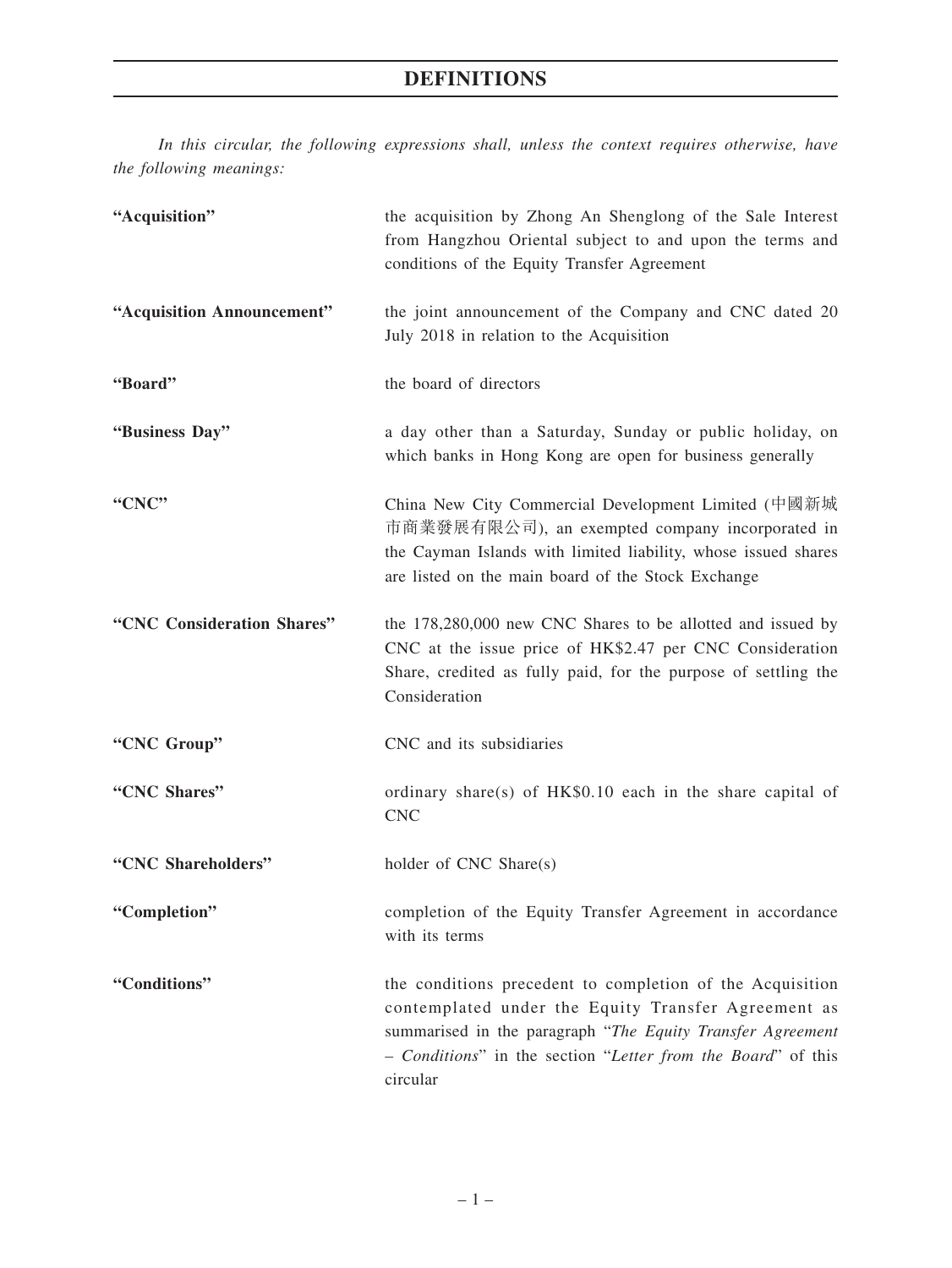# **DEFINITIONS**

| "connected person(s)"       | has the meaning given to it in the Listing Rules                                                                                                                                       |
|-----------------------------|----------------------------------------------------------------------------------------------------------------------------------------------------------------------------------------|
| "Consideration"             | the consideration payable by Zhong An Shenglong to<br>Hangzhou Oriental pursuant to the Equity Transfer Agreement                                                                      |
| "Director(s)"               | the director(s) of the Company                                                                                                                                                         |
| "Enlarged Group"            | the Company and its subsidiaries immediately after the<br>Acquisition                                                                                                                  |
| "Equity Transfer Agreement" | the conditional equity transfer agreement dated 20 July 2018<br>entered into between Hangzhou Oriental as vendor and Zhong<br>An Shenglong as purchaser in relation to the Acquisition |
| "Group"                     | the Zhong An Group and the CNC Group collectively                                                                                                                                      |
| "Hangzhou Oriental"         | Hangzhou Oriental Culture Tourism Group Co., Ltd.* (杭 州<br>東方文化園旅業集團有限公司), a limited liability company<br>established in the PRC                                                       |
| "Hong Kong"                 | The Hong Kong Special Administrative Region of the PRC                                                                                                                                 |
| "Independent Third Party"   | third party who is independent of CNC and its connected<br>persons                                                                                                                     |
| "Last Trading Day"          | 19 July 2018, being the last trading day immediately<br>preceding the signing of the Equity Transfer Agreement                                                                         |
| "Latest Practicable Date"   | 26 November 2018, being the latest practicable date prior to<br>the printing of this circular for ascertaining certain information<br>in this circular                                 |
| "Listing Committee"         | the listing sub-committee of the board of directors of the<br><b>Stock Exchange</b>                                                                                                    |
| "Listing Rules"             | the Rules Governing the Listing of Securities on the Stock<br>Exchange                                                                                                                 |
| "Model Code"                | Model Code for Securities Transactions by Directors of Listed<br>Companies, being Appendix 10 to the Listing Rules                                                                     |
| "percentage ratios"         | the applicable percentage ratios under Rule 14.07 of the<br><b>Listing Rules</b>                                                                                                       |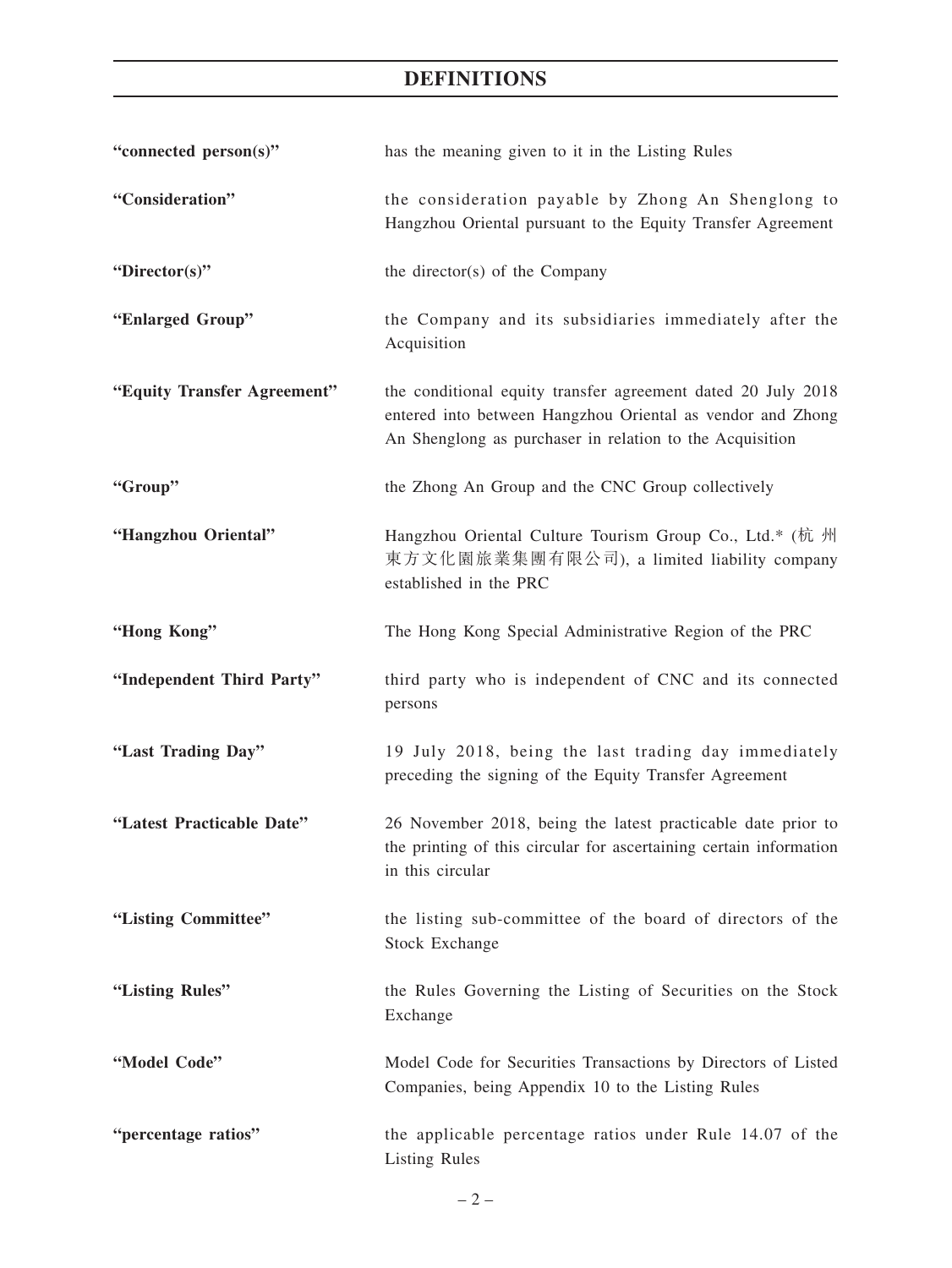# **DEFINITIONS**

| "PRC"                       | the People's Republic of China                                                                                                                                                                                                                                                                 |
|-----------------------------|------------------------------------------------------------------------------------------------------------------------------------------------------------------------------------------------------------------------------------------------------------------------------------------------|
| "RMB"                       | Renminbi, the lawful currency of the PRC                                                                                                                                                                                                                                                       |
| "Sale Interest"             | the 22.65% of the entire equity interest in Zhejiang<br>Xinnongdou held by Hangzhou Oriental                                                                                                                                                                                                   |
| "SFO"                       | the Securities and Futures Ordinance (Chapter 571 of the<br>Laws of Hong Kong)                                                                                                                                                                                                                 |
| "Stock Exchange"            | The Stock Exchange of Hong Kong Limited                                                                                                                                                                                                                                                        |
| "subsidiary(ies)"           | has the meaning given to it in the Listing Rules                                                                                                                                                                                                                                               |
| "Whole Good"                | Whole Good Management Limited (全 好 管 理 有 限 公<br>$\overline{\mathbb{E}}$ ) (a company incorporated in the British Virgin Islands<br>with limited liability, the entire issued shares of which<br>is beneficially owned by Mr Shi Kancheng), being the<br>controlling shareholder of the Company |
| "Zhejiang Xinnongdou"       | Zhejiang Xinnongdou Industrial Co., Ltd.* (浙江新農都實業<br>有限公司), a limited liability company established in the PRC                                                                                                                                                                                |
| "Zhejiang Xinnongdou Group" | Zhejiang Xinnongdou together with its direct or indirect<br>subsidiaries, associated companies and branch offices                                                                                                                                                                              |
| "Zhong An" or "Company"     | Zhong An Real Estate Limited (眾 安 房 產 有 限 公 司), an<br>exempted company incorporated in the Cayman Islands with<br>limited liability, whose issued shares are listed on the main<br>board of the Stock Exchange                                                                                 |
| "Zhong An Group" or "Group" | Zhong An and its subsidiaries                                                                                                                                                                                                                                                                  |
| "Zhong An Share(s)"         | ordinary share(s) of HK\$0.10 each in the share capital of<br>Zhong An                                                                                                                                                                                                                         |
| "Zhong An Shareholder(s)"   | $holder(s)$ of Zhong An Share $(s)$                                                                                                                                                                                                                                                            |
| "Zhong An Shenglong"        | Zhejiang Zhongan Shenglong Commercial Co., Ltd.* (浙<br>江眾安盛隆商業有限公司), an indirect non-wholly owned<br>subsidiary of CNC which, in turn, is a non-wholly owned<br>subsidiary of Zhong An                                                                                                         |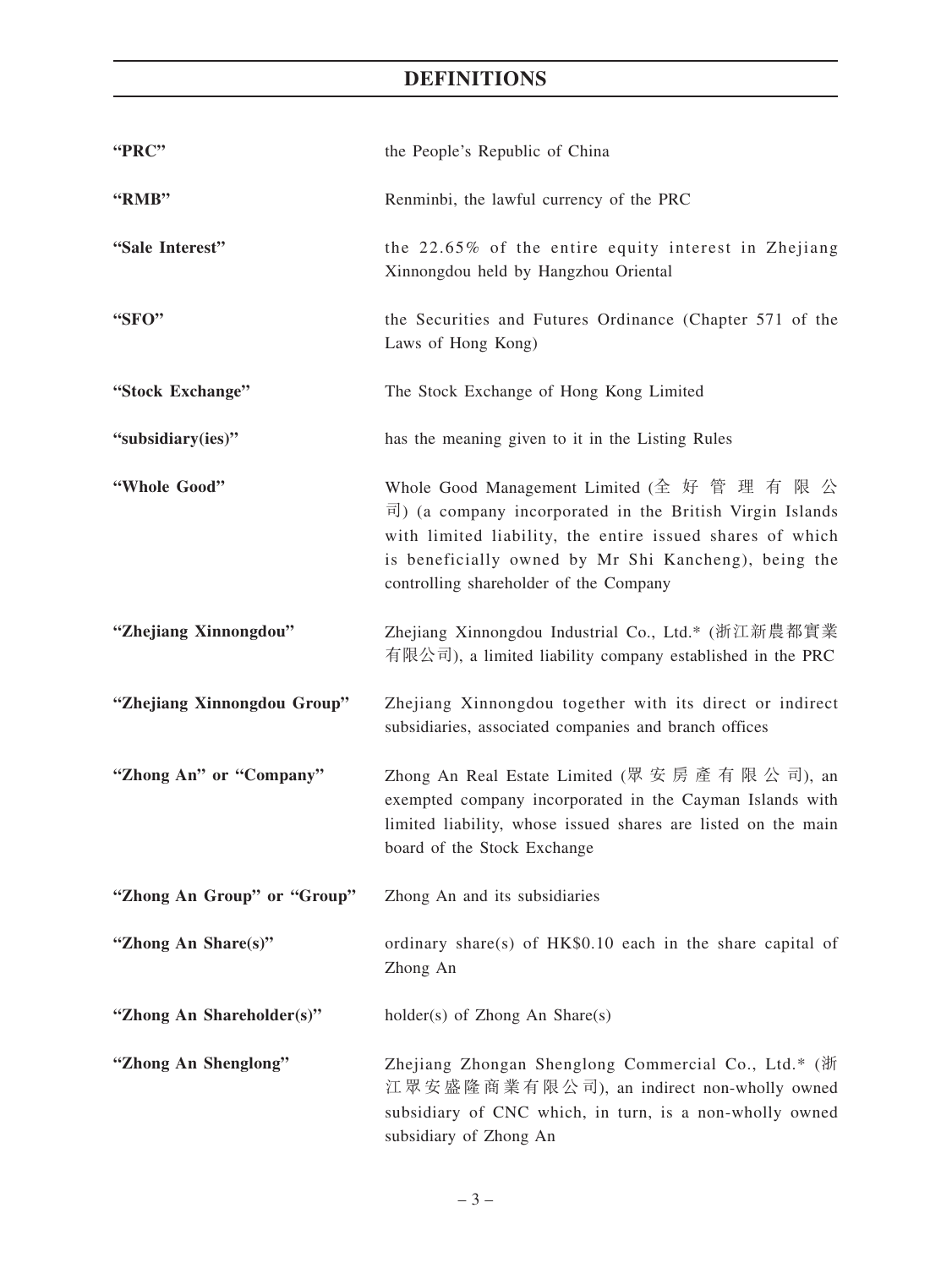# **DEFINITIONS**

| "2017 Equity Transfer" | the equity transfer agreement dated 21 August 2017 entered |
|------------------------|------------------------------------------------------------|
| Agreement"             | into between Hangzhou Oriental as vendor and Zhong An      |
|                        | Shenglong as purchaser in relation to the acquisition by   |
|                        | Zhong An Shenglong of 19.85% of the entire equity interest |
|                        | in Zhejiang Xinnongdou from Hangzhou Oriental              |
|                        |                                                            |
| "HK\$"                 | Hong Kong dollar(s), the lawful currency of Hong Kong      |
|                        |                                                            |
| "sq. $m$ ."            | square metre $(s)$                                         |
|                        |                                                            |
| $66\%$                 | Percentage                                                 |

\* *denotes English translation of the name of a Chinese entity and is provided for identification purposes only.*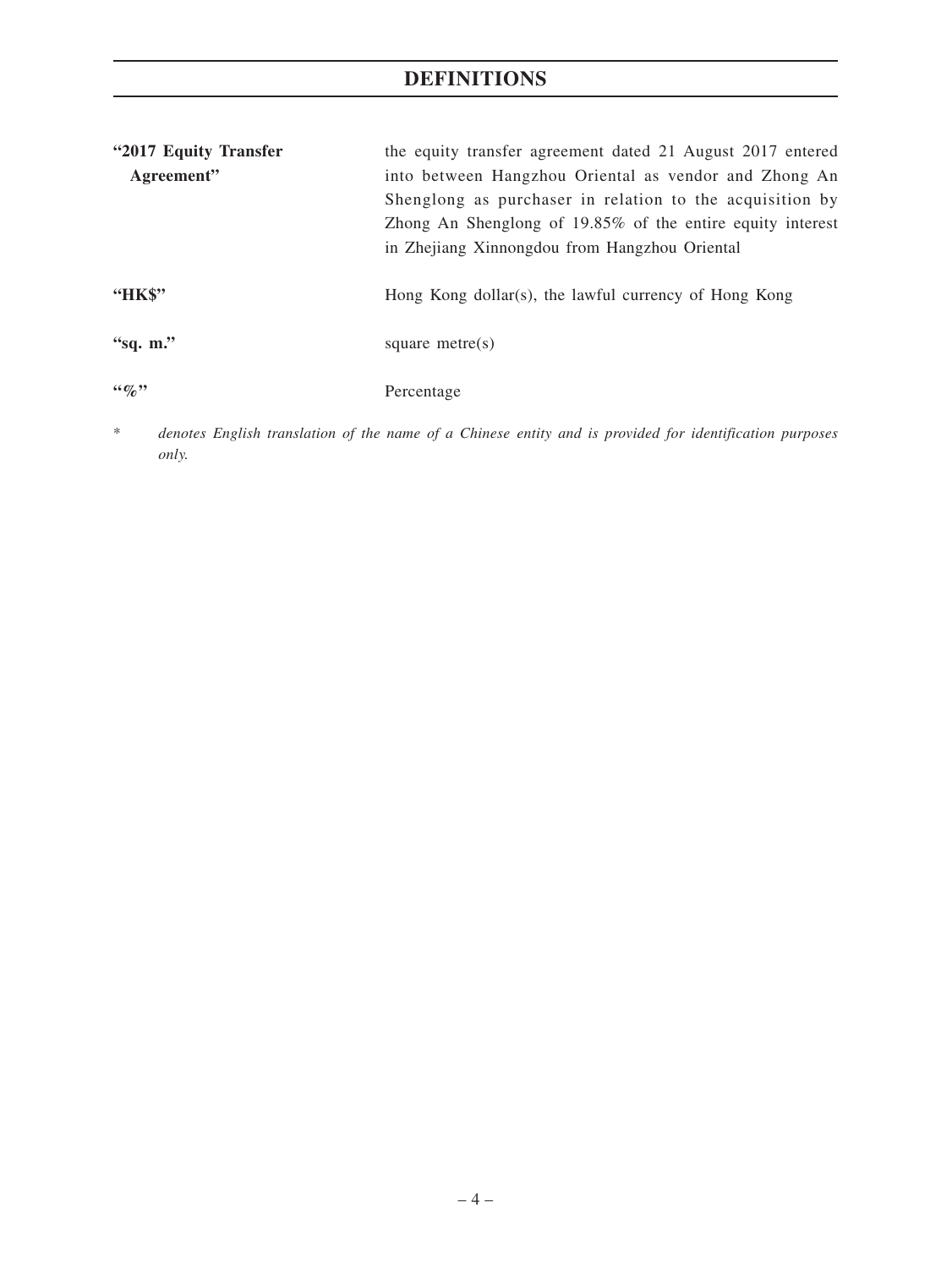

**(Stock code: 672)** (incorporated in the Cayman Islands with limited liability)

*Executive Directors: Registered office:*

Mr Shi Kancheng (alias Shi Zhongan) Cricket Square Ms Wang Shuiyun Hutchins Drive Ms Shen Tiaojuan P.O. Box 2681 Mr Zhang Jiangang Grand Cayman KY1-1111 Mr Jin Jianrong Cayman Islands

### *Non-executive Director: Principal place of* Ms Shen Li *business in Hong Kong:*

### *Independent non-executive Directors:* China Resources Building

Professor Pei Ker Wei 26 Harbour Road Dr Loke Yu (alias Loke Hoi Lam) Wanchai Mr Zhang Huaqiao **Hong Kong** 

Room 4006, 40/F

30 November 2018

*To the Shareholders*

Dear Sir or Madam,

# **MAJOR TRANSACTION IN RELATION TO ACQUISITION OF FURTHER EQUITY INTEREST IN ZHEJIANG XINNONGDOU INDUSTRIAL CO., LTD. AND DEEMED DISPOSAL RESULTING FROM THE ALLOTMENT AND ISSUE OF CONSIDERATION SHARES IN A SUBSIDIARY**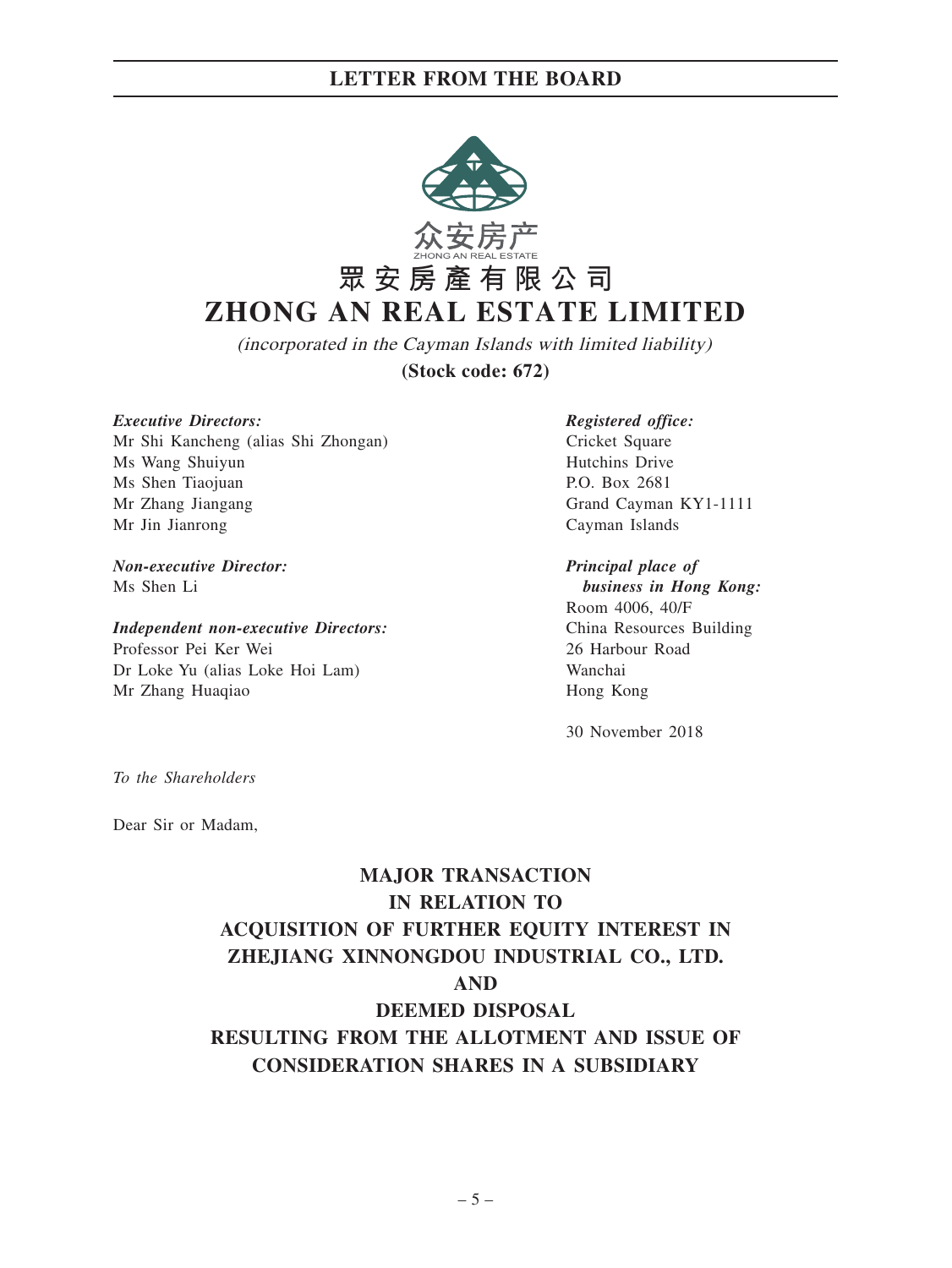### **INTRODUCTION**

Reference is made to the Acquisition Announcement in which the respective boards of directors of the Company and CNC jointly announced the Equity Transfer Agreement entered into between Zhong An Shenglong and Hangzhou Oriental pursuant to which Zhong An Shenglong has conditionally agreed to acquire from Hangzhou Oriental an additional 22.65% of the entire equity interest in Zhejiang Xinnongdou.

Subject to and immediately after the Completion, Zhong An Shenglong will, when aggregating with the 19.85% of the entire equity interest in Zhejiang Xinnongdou acquired by it from Hangzhou Oriental under the 2017 Equity Transfer Agreement, own an aggregate of 42.5% of the entire equity interest in Zhejiang Xinnongdou.

### **Major Transaction**

The Acquisition contemplated under the Equity Transfer Agreement, when aggregated with the transaction concluded upon the terms and conditions contained in the 2017 Equity Transfer Agreement (as a result of which Zhong An Shenglong acquired from Hangzhou Oriental 19.85% of the entire equity interest in Zhejiang Xinnongdou) pursuant to Rule 14.22 of the Listing Rules, constitutes a major transaction for the Company under Chapter 14 of the Listing Rules.

### **Deemed Disposal**

CNC is a subsidiary of the Company. The allotment and issue of the CNC Consideration Shares for settlement of the Consideration for the Acquisition contemplated under the Equity Transfer Agreement constitutes a deemed disposal by and a discloseable transaction for the Company under Chapter 14 of the Listing Rules, whose percentage share in the issued share capital of CNC will be diluted from approximately 69.21% to approximately 63.08%.

The purpose of this circular is to set out further details of the Acquisition contemplated under the Equity Transfer Agreement.

### **EQUITY TRANSFER AGREEMENT**

### **Date**

20 July 2018

### **Parties**

Purchaser : Zhong An Shenglong (a non-wholly owned subsidiary of CNC which, in turn, is a non-wholly owned subsidiary of the Company)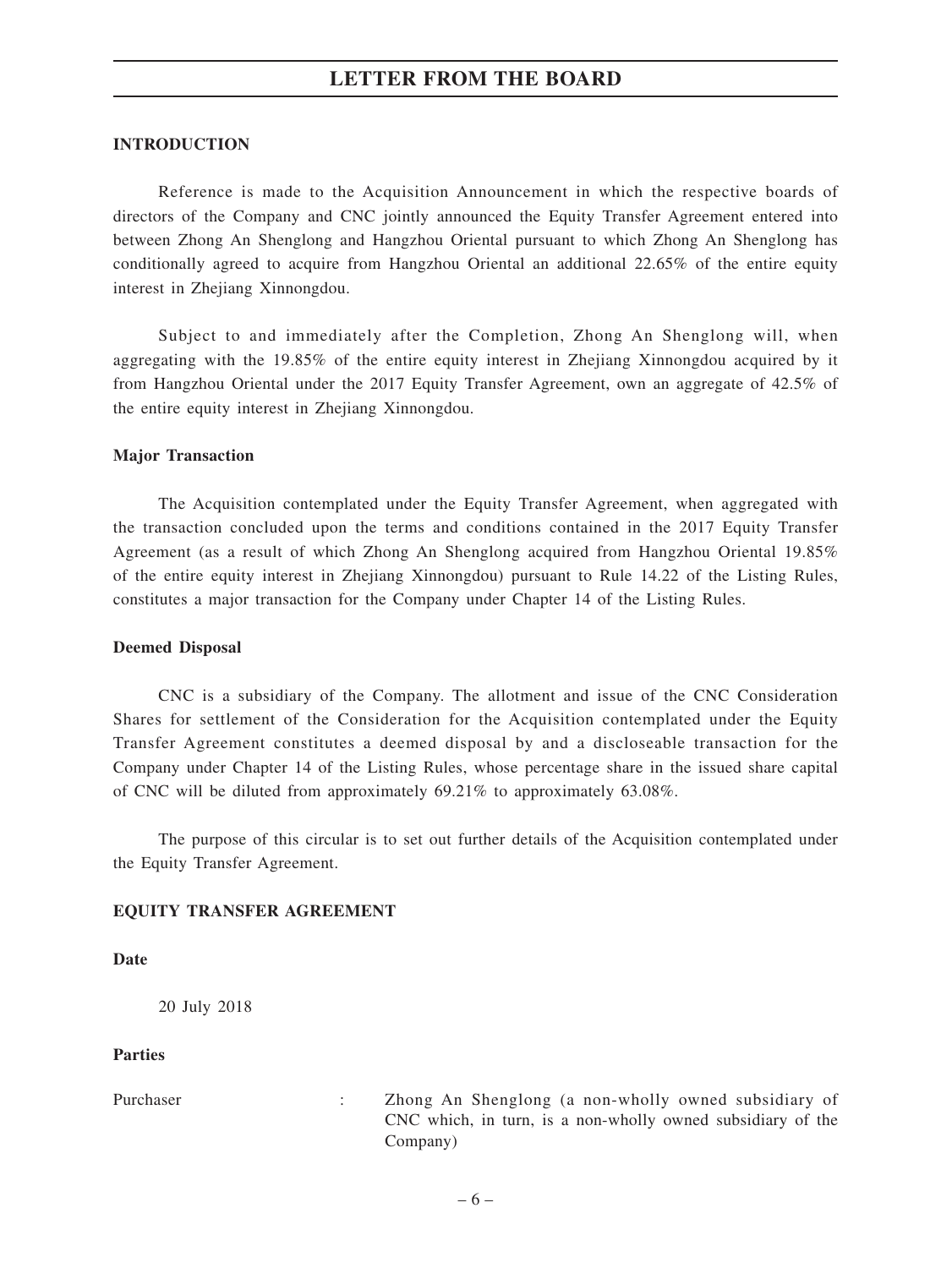Zhong An Shenglong is principally engaged in property management business.

| Vendor | Hangzhou Oriental                                                                                                                                                                                                                                                                                                                                                                                           |
|--------|-------------------------------------------------------------------------------------------------------------------------------------------------------------------------------------------------------------------------------------------------------------------------------------------------------------------------------------------------------------------------------------------------------------|
|        | Hangzhou Oriental is a limited liability company established<br>in the PRC and its principal activity is investment holding.                                                                                                                                                                                                                                                                                |
|        | Save for Hangzhou Oriental's equity interest in Zhejiang<br>Xinnongdou (which is an associated company of both<br>the Company and CNC) and to the best of the Directors'<br>knowledge, information and belief having made all reasonable<br>enquiry, Hangzhou Oriental and its ultimate beneficial<br>owner(s) are third parties independent of the Company, CNC<br>and their respective connected persons. |

### **Assets to be acquired**

22.65% of the entire equity interest in Zhejiang Xinnongdou held by Hangzhou Oriental.

### **Consideration for the Acquisition**

### RMB352,994,400

The Consideration was determined after arm's length negotiations between Zhong An Shenglong and Hangzhou Oriental, with reference to the appraised asset value of all the investment properties (with or without property title certificates) of approximately RMB4,119.2 million held by Zhejiang Xinnongdou (of which approximately RMB3,045.3 million represented the appraised asset value of such property interests with proper title certificates) as at 31 December 2017 as appraised by an independent qualified valuer in the PRC and the audited consolidated financial statements of Zhejiang Xinnongdou for the year ended 31 December 2017.

The Consideration will be settled by the allotment and issue of the CNC Consideration Shares by CNC at the issue price of HK\$2.47 each to Hangzhou Oriental or its designated nominee (which must be an Independent Third Party) (the "**Allottee**").

The CNC Consideration Shares represent approximately 9.72% of the existing issued share capital of CNC and approximately 8.86% of the issued share capital of CNC as enlarged by the allotment and issue of the CNC Consideration Shares.

The CNC Consideration Shares will be issued pursuant to a specific mandate sought by CNC. The CNC Consideration Shares will rank equally with the CNC Shares in issue on the date of their allotment and issue.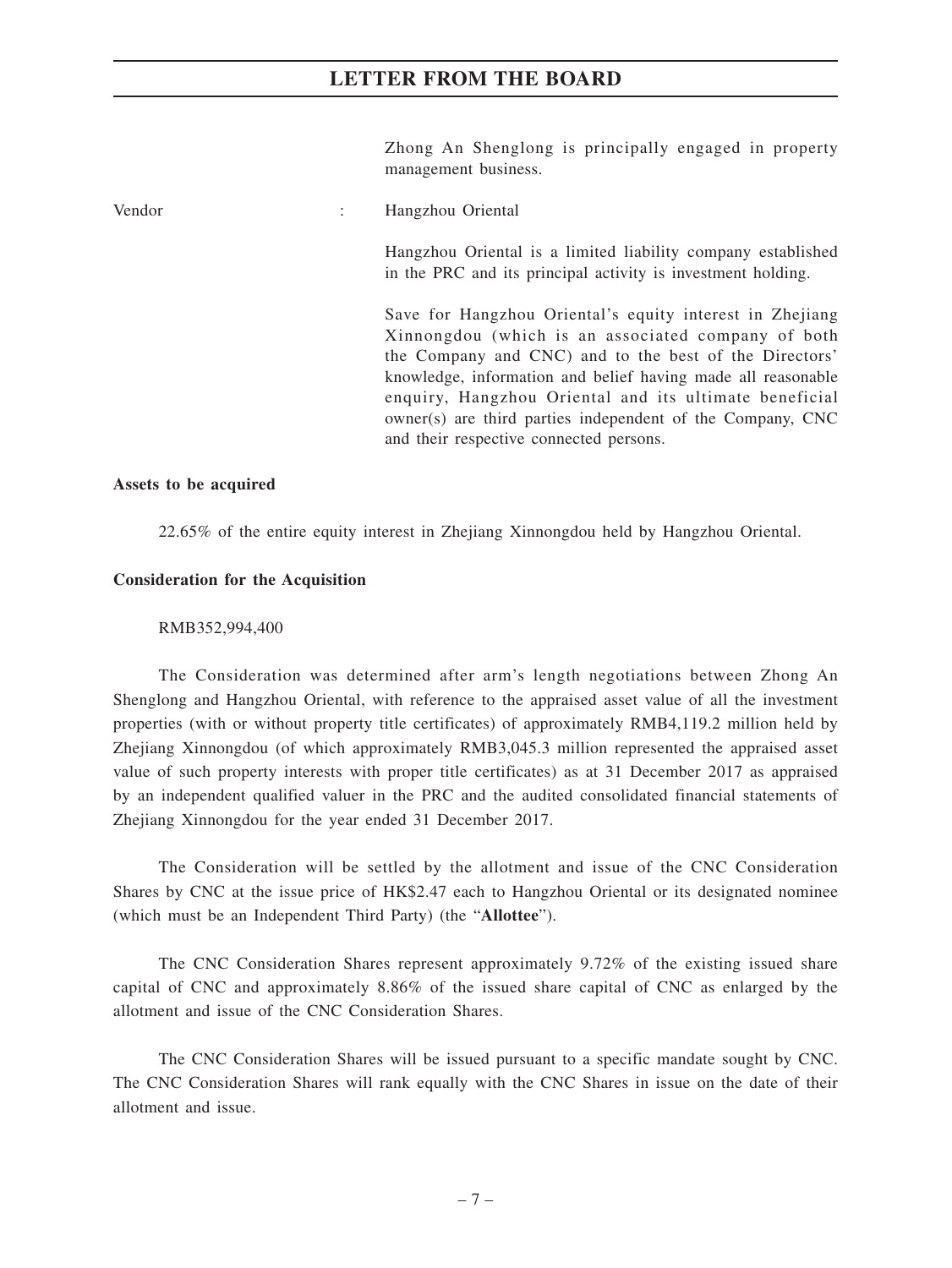The issue price of HK\$2.47 per CNC Consideration Share represents:

- (i) a premium of approximately 123% over the closing price of HK\$1.11 per CNC Share as quoted on the Stock Exchange on 20 July 2018, being the date of the Equity Transfer Agreement;
- (ii) a premium of approximately 113% over the average closing price of approximately HK\$1.16 per CNC Share as quoted on the Stock Exchange for the last five consecutive trading days up to and including the Last Trading Day;
- (iii) a premium of approximately 115% over the average closing price of approximately HK\$1.15 per CNC Share as quoted on the Stock Exchange for the last ten consecutive trading days up to and including the Last Trading Day;
- (iv) a premium of approximately 93% over the average closing price of approximately HK\$1.28 per CNC Share as quoted on the Stock Exchange for the last 30 consecutive trading days up to and including the Last Trading Day; and
- (v) a premium of approximately 155% over the closing price of HK\$0.97 per CNC Share as quoted on the Stock Exchange on the Latest Practicable Date.

The issue price of HK\$2.47 per CNC Consideration Share was arrived at by CNC and Hangzhou Oriental after arm's length negotiation and taking into account the prevailing trading prices of the CNC Shares.

Application has been made by CNC to the Listing Committee for the listing of, and permission to deal in, the CNC Consideration Shares.

The CNC Consideration Shares, which will be issued upon Completion, are subject to the Conditions (as disclosed below) having been fulfilled and Completion having taken place.

### **Conditions**

Completion of the Equity Transfer Agreement is subject to the fulfillment of, among others, the following Conditions:

- (i) (if required) the Company and CNC having obtained the approval by their respective shareholders at extraordinary general meetings in respect of the transactions contemplated under the Equity Transfer Agreement;
- (ii) the Listing Committee granting the listing of and permission to deal in the CNC Consideration Shares;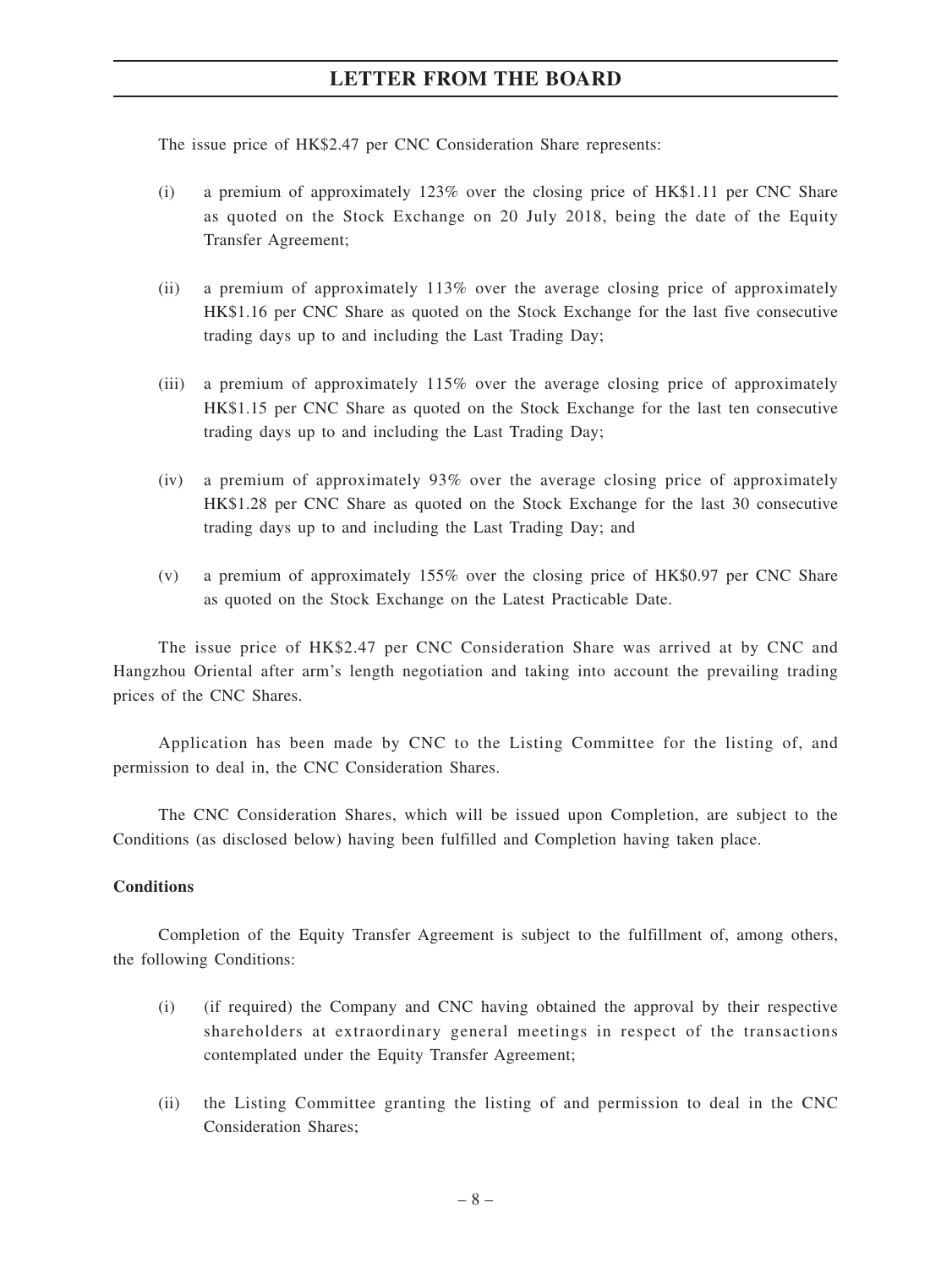- (iii) Zhong An Shenglong having notified all other shareholders of Zhejiang Xinnongdou in respect of the Acquisition and the transactions contemplated under the Equity Transfer Agreement, and all necessary approval by the respective boards of directors and shareholders of Zhong An Shenglong and Zhejiang Xinnongdou and the relevant government approval authority(ies) for the transfer of the Sale Interest to Zhong An Shenglong (including but not limited to the waiver of pre-emptive rights by the other shareholders of Zhejiang Xinnongdou over the Sale Interest) having been obtained by Zhong An Shenglong and Zhejiang Xinnongdou; and
- (iv) Zhong An Shenglong being satisfied with the results of its due diligence review on the assets, liabilities, financial, tax and business of the Zhejiang Xinnongdou Group and the Sale Interest.

In the event that any of the above Conditions are not fulfilled or waived by Zhong An Shenglong (other than Conditions (i) to (iii) above which may not be waived by Zhong An Shenglong) on or before 31 December 2018 (or such other period as mutually agreed by the parties), the Equity Transfer Agreement shall lapse and cease to have effect. Save as otherwise provided in the Equity Transfer Agreement, neither party shall have any obligations and liabilities against each other except for any antecedent breaches of the provisions of the Equity Transfer Agreement.

### **Other principal terms**

- (i) If any representations, warranties or undertakings provided by Hangzhou Oriental under the Equity Transfer Agreement are false, inaccurate or concealed, or any material information in relation to the Zhejiang Xinnongdou Group has not been accurately disclosed to Zhong An Shenglong, Zhong An Shenglong shall have the right to terminate the Equity Transfer Agreement.
- (ii) CNC will have the right to appoint three directors on to the board of directors of Zhejiang Xinnongdou, as well as the general manager and deputy general manager of the Zhejiang Xinnongdou Group.

### **Completion**

Subject to the fulfilment and/or waiver (as the case may be) of all the Conditions disclosed above, Completion will take place on the tenth Business Day thereafter.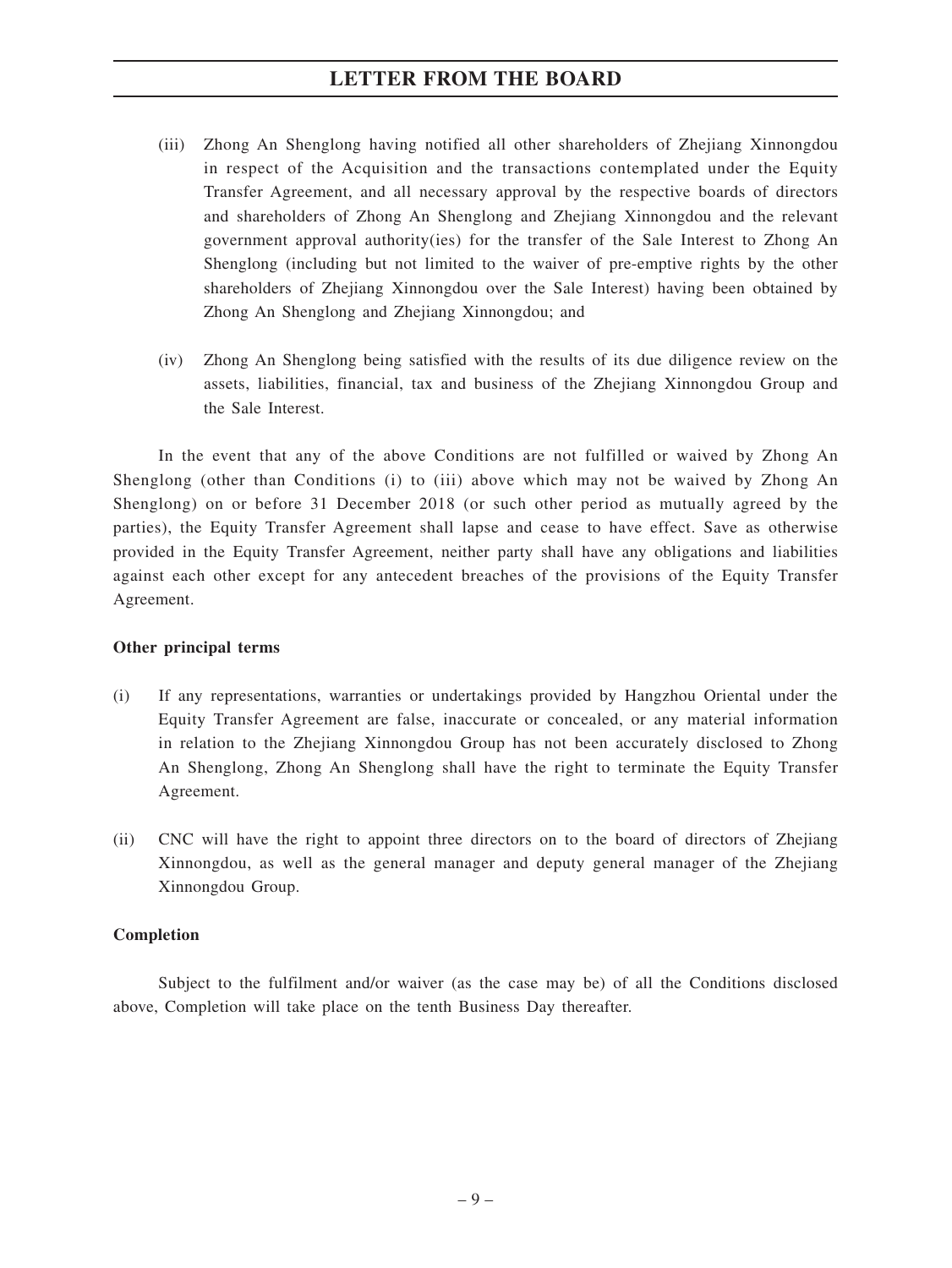## **EFFECTS ON THE SHAREHOLDING STRUCTURE OF CNC AS A RESULT OF THE ISSUE OF THE CNC CONSIDERATION SHARES**

Set out below is the shareholding structure of CNC (i) as at the date of the Acquisition Announcement, (ii) the Latest Practicable Date and (iii) immediately upon the allotment and issue of the CNC Consideration Shares, for illustration purpose only:

|                                 |                                   |        |                         |                   | Immediately after the allotment |        |
|---------------------------------|-----------------------------------|--------|-------------------------|-------------------|---------------------------------|--------|
|                                 | As at the date of the Acquisition |        | As at the Latest        |                   | and issue of the                |        |
|                                 | Announcement                      |        | <b>Practicable Date</b> |                   | <b>CNC</b> Consideration Shares |        |
|                                 | Number of                         |        | Number of               |                   | Number of                       |        |
| <b>Shareholder</b>              | <b>CNC</b> Shares                 | $\%$   | CNC Shares              | $\%$              | CNC Shares                      | $\%$   |
| Connected persons               |                                   |        |                         |                   |                                 |        |
| Ideal World Investments Limited |                                   |        |                         |                   |                                 |        |
| ("Ideal World")                 |                                   |        |                         |                   |                                 |        |
| (Note 1)                        | 1,270,000,000                     | 69.21  | 1,270,000,000           | 69.21             | 1,270,000,000                   | 63.08  |
| Whole Good Management Limited   |                                   |        |                         |                   |                                 |        |
| ("Whole Good")                  |                                   |        |                         |                   |                                 |        |
| (Note 1)                        | 31,303,594                        | 1.71   | 31,303,594              | 1.71              | 31,303,594                      | 1.55   |
| Public                          |                                   |        |                         |                   |                                 |        |
| Allottee (Note 2)               |                                   |        |                         | $\qquad \qquad -$ | 178,280,000                     | 8.86   |
| Other public CNC Shareholders   | 533,664,406                       | 29.08  | 533,664,406             | 29.08             | 533,664,406                     | 26.51  |
| Sub-total:                      | 533,664,406                       | 29.08  | 533,664,406             | 29.08             | 711,944,406                     | 35.37  |
| Total:                          | 1,834,968,000                     | 100.00 | 1,834,968,000           | 100.00            | 2,013,248,000                   | 100.00 |

*Notes:*

- *1. Ideal World is a wholly owned subsidiary of Zhong An. The entire issued shares of Zhong An are owned as to about 56.15% by Whole Good, which is wholly owned by Mr Shi Kancheng, the chairman and a non-executive director of CNC. Mr Shi Kancheng is also the chairman and an executive director of Zhong An.*
- *2. According to the Equity Transfer Agreement, the Allottee to which the CNC Consideration Shares are to be allotted and issued shall be the Vendor (Hangzhou Oriental) or its designated nominee, which must be an independent third party (that is, the Allottee is not expected to be connected to the Company, CNC and their respective connected persons).*
- *3. As disclosed in the above shareholding table, immediately after completion of the allotment and issue of the CNC Consideration Shares, a minimum of 25% of the issued share capital of CNC will be in public hands*.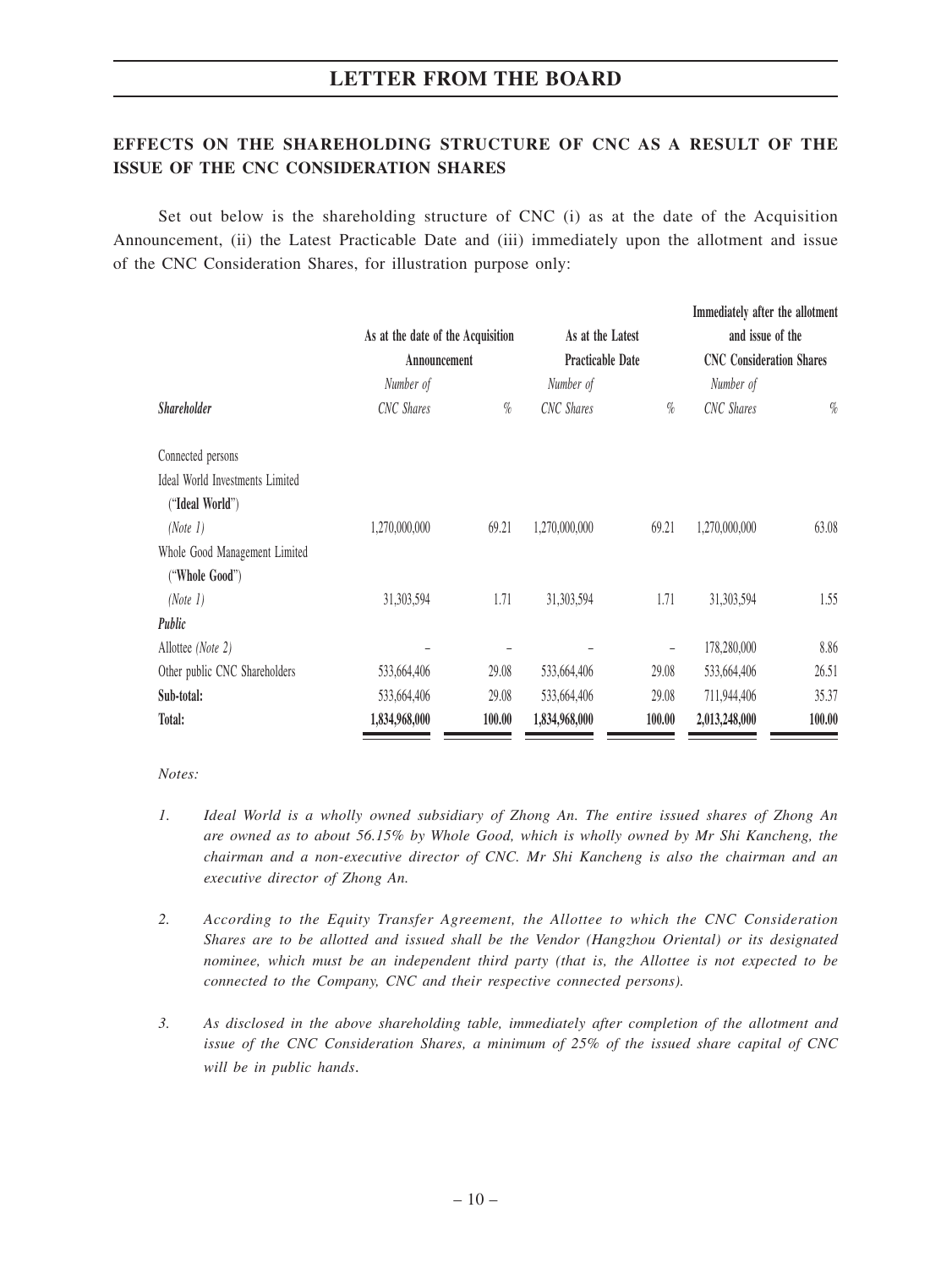# **EFFECT ON THE COMPANY AN AS A RESULT OF THE ALLOTMENT AND ISSUE OF THE CNC CONSIDERATION SHARES BY CNC IN CONTEMPLATION OF THE ACQUISITION**

CNC is a subsidiary of the Company. As at the Latest Practicable Date, the Company owns approximately 69.21% of the total number of shares in issue of CNC.

The audited consolidated profits and net asset value of CNC for the two years ended 31 December 2017 as extracted from its 2017 annual report are as follows:

|                                                | For the year ended         |                |
|------------------------------------------------|----------------------------|----------------|
|                                                | 31 December<br>31 December |                |
|                                                | 2016                       | 2017           |
|                                                | <i>RMB'000</i>             | <i>RMB'000</i> |
| Profit before taxation and extraordinary items | 266,707                    | 752,090        |
| Profit after taxation and extraordinary items  | 137,065                    | 466,358        |

|                 | As at                      |                |
|-----------------|----------------------------|----------------|
|                 | 31 December<br>31 December |                |
|                 | 2016                       | 2017           |
|                 | <i>RMB'000</i>             | <i>RMB'000</i> |
| Net asset value | 5,342,059                  | 6,008,356      |

The allotment and issue of the CNC Consideration Shares by CNC upon Completion will have the effect of diluting the percentage shareholding of the Company in CNC. The Acquisition will, upon its consummation, constitute a **deemed disposal** by the Company under Chapter 14 of the Listing Rules, whose percentage share in the total number of shares in issue of CNC will be diluted from approximately 69.21% to approximately 63.08%.

CNC will continue to be a subsidiary of the Company following completion of the Acquisition.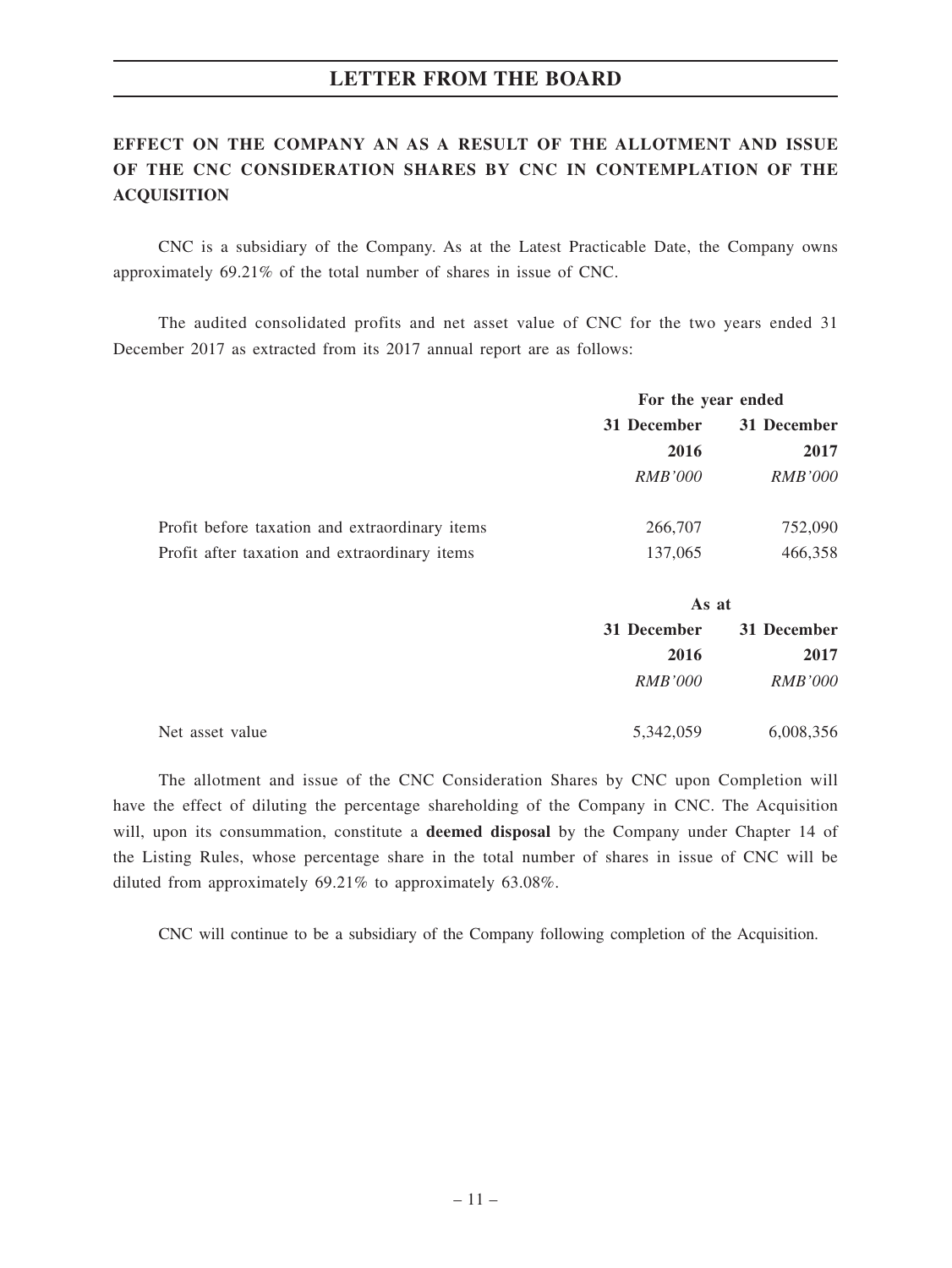### **INFORMATION ON THE ZHEJIANG XINNONGDOU GROUP**

Zhejiang Xinnongdou is a limited liability company established in the PRC on 8 May 2008 and is principally engaged in investment holding, trading of agricultural products, market operation and management.

As at 20 July 2018, the entire equity interest in Zhejiang Xinnongdou is owned as to 19.85% by Zhong An Shenglong, 22.65% by Hangzhou Oriental, and the remaining equity interest in Zhejiang Xinnongdou is held by Independent Third Parties. The principal activities of the Zhejiang Xinnongdou Group are trading of agricultural products, market operation and management.

Based on the unaudited consolidated financial statements of Zhejiang Xinnongdou for the year ended 31 December 2016, the net asset value of Zhejiang Xinnongdou was approximately RMB1,415,124,000 as at 31 December 2016, while the net profit before and after taxation and extraordinary items attributable to Zhejiang Xinnongdou for the year ended 31 December 2016 amounted to approximately RMB158,011,000 and RMB89,670,000, respectively.

Based on the unaudited consolidated financial statements of Zhejiang Xinnongdou for the year ended 31 December 2017, the net asset value of Zhejiang Xinnongdou was approximately RMB1,773,149,000 as of 31 December 2017, while the net profit before and after taxation and extraordinary items attributable to Zhejiang Xinnongdou for the year ended 31 December 2017 amounted to approximately RMB89,951,000 and RMB36,936,000, respectively.

Please refer to **Appendix II** to this circular for further financial information of Zhejiang Xinnongdou.

Please refer to **Appendix IV** to this circular for the valuation report on the property interests held by the Zhejiang Xinnongdou Group in the PRC as at 31 August 2018.

### **PROPERTY VALUE RECONCILIATION**

Ravia Global Appraisal Advisory Limited, an independent property valuer, has valued Zhejiang Xinnongdou Group's property interests with proper title certificates as at 31 August 2018 and is of the opinion that the market value of such property interests in aggregate amounted to RMB3,320,000,000. The full text of the letter, summary of valuation and valuation certificates with respect to such property interests with proper title certificates are set out in Appendix IV to this circular.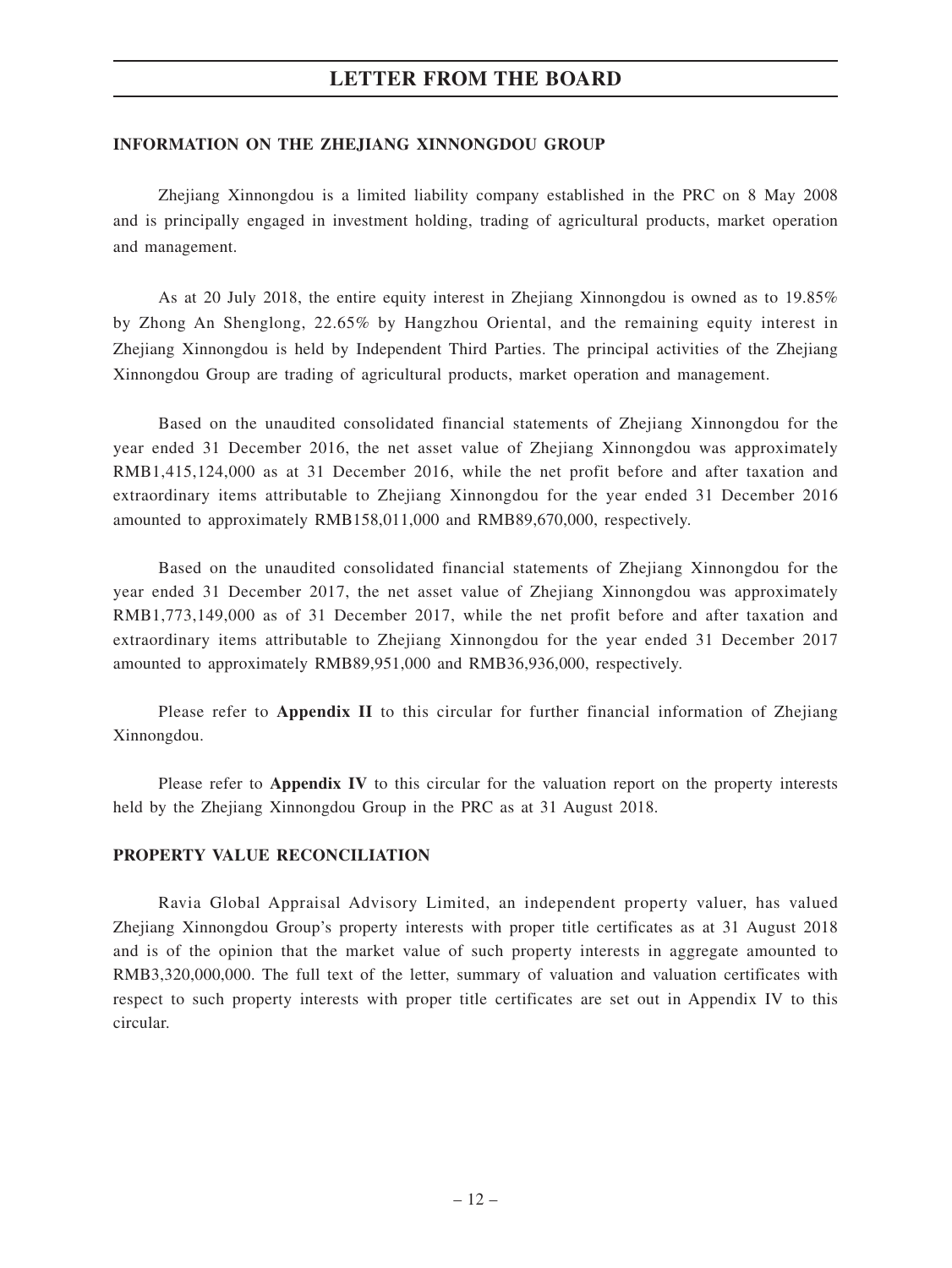Disclosure of the reconciliation of the valuation of Zhejiang Xinnongdou Group's property interests as required under Rule 5.07 of the Listing Rules is set out below:

| <b>RMB'000</b> |
|----------------|
| 3,988,633      |
| 217,949        |
| (952,070)      |
| (27, 563)      |
| 93,051         |
| 3,320,000      |
|                |

\* *Ravia Global Appraisal Advisory Limited is unable to perform valuation for investment property interests without proper title certificates as they cannot be transferred in the open market. Such property interests can only be transferred after proper title certificate or pre-sale certificate is granted.*

### **REASONS FOR, AND BENEFITS OF, THE ACQUISITION**

The Company is an investment holding company. The principal activities of the Zhong An Group are property development, leasing and hotel operation in the PRC.

The principal activity of CNC is investment holding, and through its subsidiaries, commercial property investment for leasing, commercial property development for sale and leasing and commercial property management in the PRC.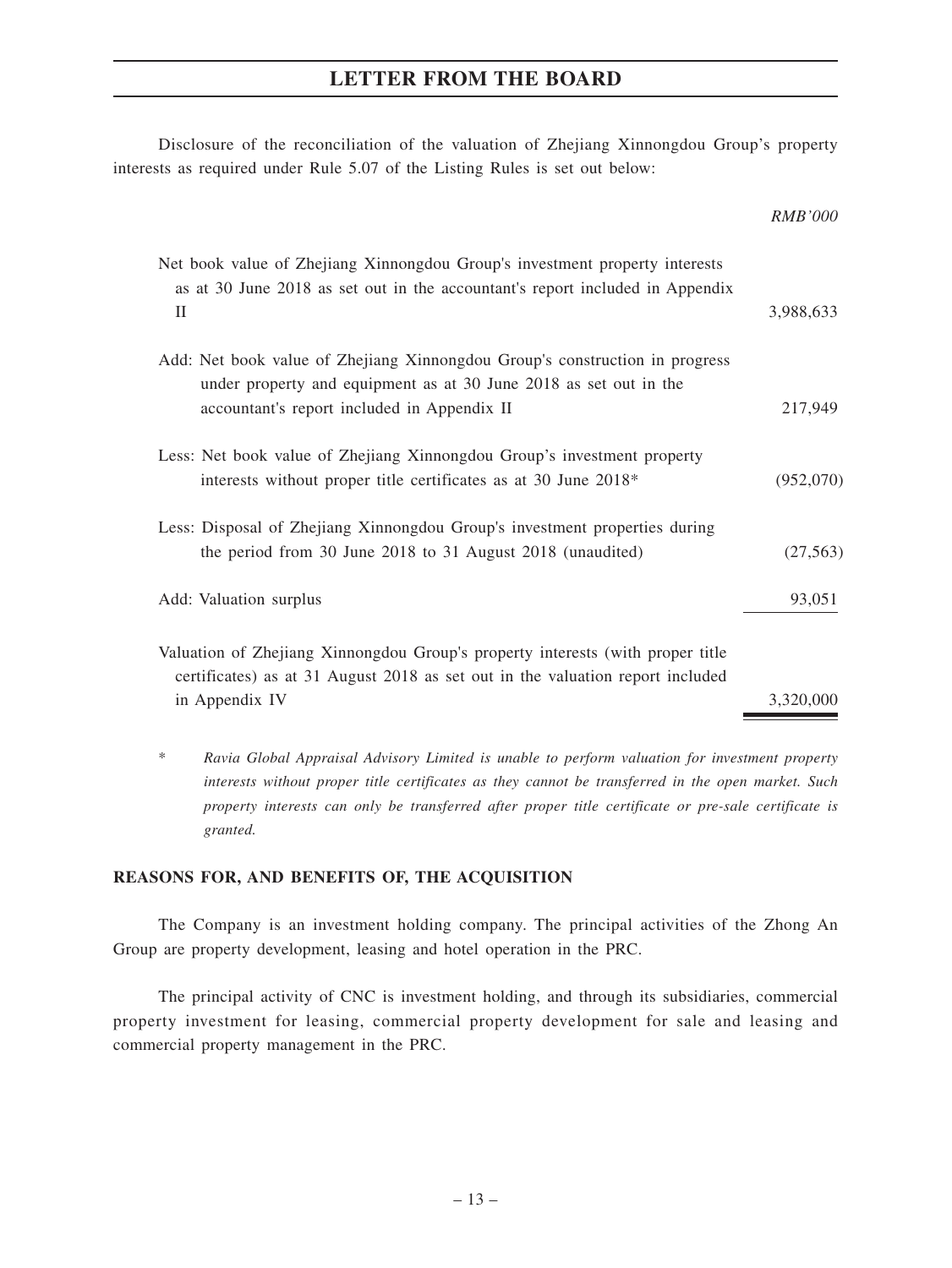The Acquisition envisaged under the Equity Transfer Agreement would allow the Group to capture the business and development opportunities arising from, among others, (i) the investment properties and construction in progress owned by the Zhejiang Xinnongdou Group and (ii) the demand for modern logistics platform for agricultural products.

## *(i) the investment properties and construction in progress owned by the Zhejiang Xinnongdou Group*

Zhejiang Xinnongdou Group currently mainly operates four agricultural product logistics centres, including Hangzhou Xinnongdou Logistics Centre\* (杭州市新農都物流中心) ("**Hangzhou Xinnongdou Logistics Centre**") in Hangzhou, Zhejiang Province, the PRC, which commenced operation in January 2013, Zhejiang Xinnongdou Quzhou Wholesale Market\* (浙江新農都衢州批發市場) ("**Quzhou Wholesale Market**") in Quzhou, Zhejiang Province, the PRC, which commenced operation in December 2016, Zhejiang Xinnongdou Zhuji Logistics Centre\* (浙江新農都諸暨物流中心) ("**Zhuji Logistics Centre**") in Zhuji, Zhejiang Province, the PRC, which commenced operation in May 2017, and Zhejiang Xinnongdou Changxing Logistics Centre\* (浙江新農都長興物流中心) ("**Changxing Logistics Centre**") in Changxing, Zhejiang Province, the PRC, which commenced operation in December 2017. In addition, Zhejiang Xinnongdou Group has certain undeveloped land in Changxing, Zhejiang Province, which will be developed into phase II of Changxing Logistics Centre. The investment properties and construction in progress owned by the Zhejiang Xinnongdou Group amounted to approximately RMB3,988.6 million and RMB217.9 million as at 30 June 2018, respectively, and in aggregate represented approximately 80.3% of Zhejiang Xinnongdou Group's total assets as at 30 June 2018.

All the properties owned (i.e. *the Hangzhou Xinnongdou Logistics Centre, Quzhou Wholesale Market, Zhuji Logistics Centre and Changxing Logistics Centre*) or undeveloped land of the Zhejiang Xinnongdou Group are located within the Zhejiang Province. Furthermore, all of such logistics centres are built with hotels ancillary thereto. The CNC Group is a renowned commercial property developer and operator in the Yangtze River Delta region with headquarters in Hangzhou, Zhejiang Province, the PRC.

The Acquisition will be beneficial to the businesses of the Group (in particular those of the CNC, which is a significant subsidiary of the Company and its results are consolidated into the results of the Group) in the long run due to the following factors:

(a) (in respect of the undeveloped land of Zhejiang Xinnongdou Group) the CNC Group's experience in the design, development and sales of commercial properties will strengthen Zhejiang Xinnongdou Group's property development capability, reduce construction cost, increase the efficiency and speed of the property development and improve the overall property values. Furthermore, the CNC Group's experience in the sales of commercial properties will also improve the ability of the developed properties for sale in the future;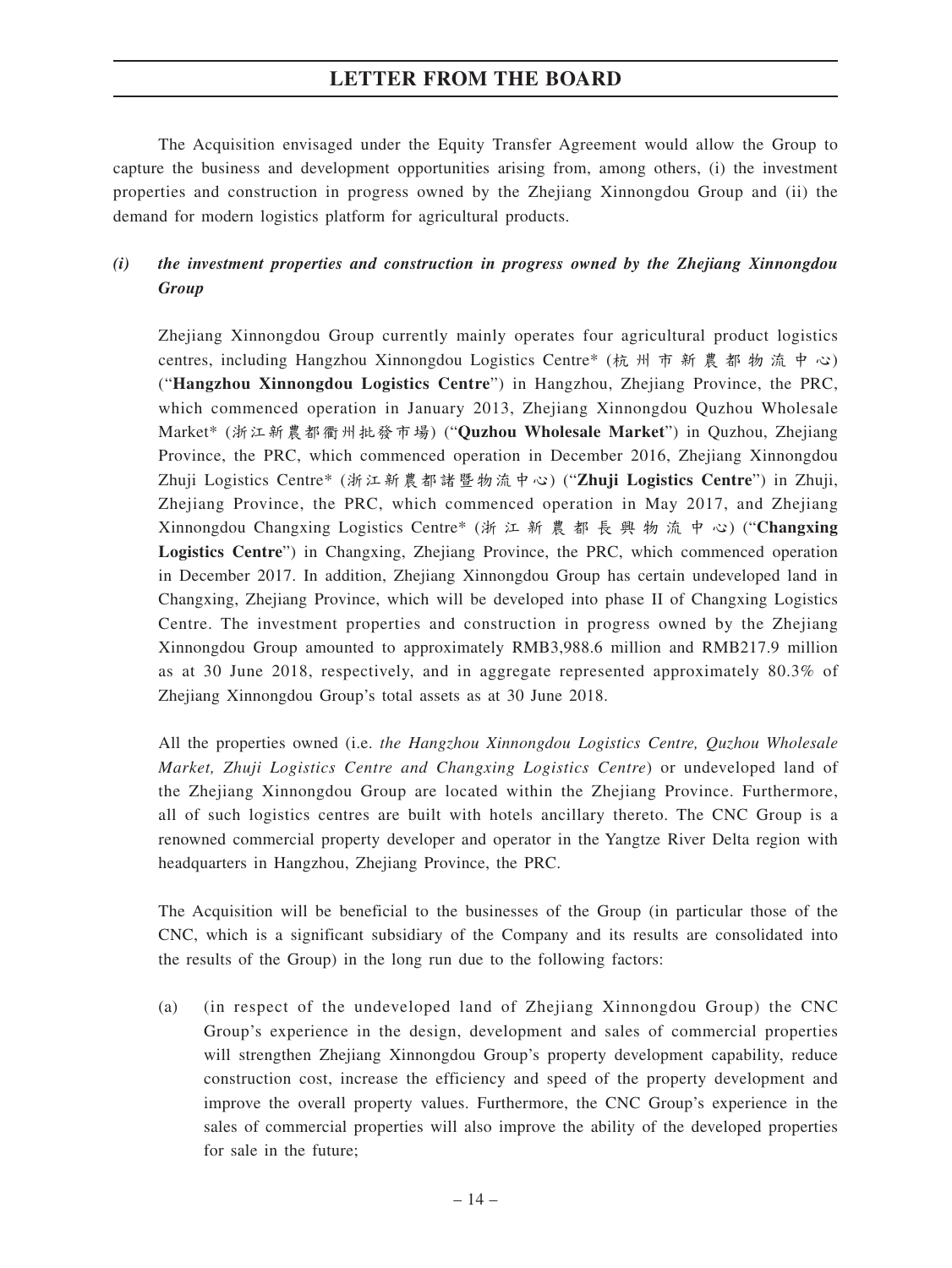- (b) (in respect of existing investment properties) the CNC Group could help promote the sales of, and strengthen the confidence of property investors in, the Hangzhou Xinnongdou Logistics Centre, Quzhou Wholesale Market, Zhuji Logistics Centre and Changxing Logistics Centre, which in turn will gain from the Zhejiang Xinnongdou Group's property sales;
- (c) as the logistics centres disclosed above of the Zhejiang Xinnongdou Group are equipped with hotel, the Group's hotel management team could assist in the management of such hotel business, which in turn, may improve the cost efficiency of the operation of such hotel business, improve the performance of the hotels and thereby increase revenue of the Zhejiang Xinnongdou Group;
- (d) the CNC Group's experience in operation and management of properties, shopping malls and hotels could enhance the operational efficiency and performance of the logistics centres of the Zhejiang Xinnongdou Group and increase the revenue from rent and management fees generated from the logistics centres.

The CNC Group has over 1,000 employees in the Zhejiang Province, who can be deployed in the business operation of the logistics centres. The experience and expertise of the CNC Group is expected to complement the strength of the Zhejiang Xinnongdou Group and generate synergies for each other. The CNC Group initially plans to allocate about 10 employees to each logistics centre and the headquarters of the Zhejiang Xinnongdou Group.

(e) Zhejiang Xinnongdou, as a company controlled by State-owned Assets Supervision and Administration Commission of Zhejiang Provincial People's Government\* (浙江省人 民政府國有資監督管理委員會), may have advantages over private enterprises in terms of obtaining land, and the CNC Group may have the opportunity in the future to seek guidance or assistance as far as the enhancement of its commercial land portfolio is concerned.

### *(ii) the demand for modern logistics platform for agricultural products*

The demand for modern logistics platform is brought by the continued urbanization, economic growth and improvement in living standards of the residents in the Yangtze River Delta region. Modern logistics platform for agricultural products refers to an electronic commerce website that facilitates sourcing, trading (whether wholesale or retail), management and distribution of agricultural products with retail stores and/or for customer consumption.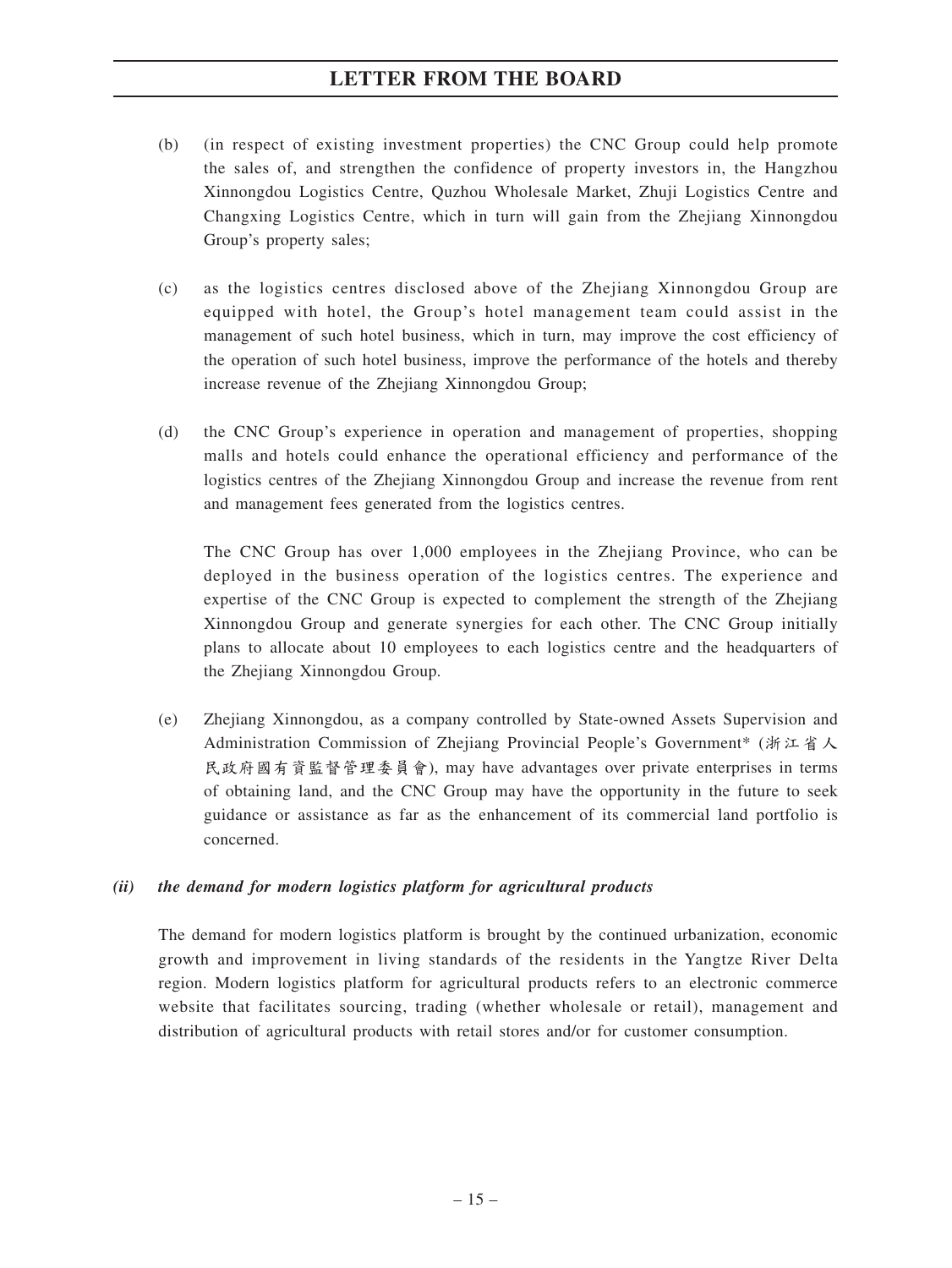As disclosed in the Company's 2017 annual report, apart from the Group's principal activities, the Group has also achieved progress in areas (such as education and culture, healthcare, entertainment, leisure travel and modern agriculture) that may promote or complement its property business. The Group also provides quality property management services to the communities located in properties developed by the Group and other developers. The modern logistics platform run by the Zhejiang Xinnongdou Group can enhance the ability of the Group to (i) introduce, provide or offer customer-oriented, wide-variety services and (ii) embrace automation by leveraging on the expertise of the Zhejiang Xinnongdou Group in the trading and marketing of agricultural products to strengthen the Group's modern logistics platform. This, in turn, will help strengthen the Group's corporate brand name and management. The above diversification is conducive to the long term growth and sustainable development of the Group as a whole, and enhancing shareholder value in the long run.

The Directors consider that the terms of the Acquisition contemplated under the Equity Transfer Agreement are fair and reasonable and in the interests of the Company and the Zhong An Shareholders as a whole.

Accordingly, the Directors will recommend the Zhong An Shareholders to vote in favour of the relevant ordinary resolution in respect of approving the Acquisition if a general meeting is convened.

### **FINANCIAL EFFECT OF THE ACQUISITION**

Upon completion of the Acquisition, Zhejiang Xinnongdou will be accounted for as an associate of the Company, and its financial results will not be consolidated into the accounts of the Company.

Based on the unaudited pro forma statement of assets and liabilities of the Enlarged Group as set out in **Appendix III** to this circular, it is expected that upon Completion:

There will be an increase in total assets of approximately RMB353.0 million, comprising investment in an associate. The details of the financial effect of the Acquisition on the financial position of the Group together with the bases and assumptions taken into account in preparing the unaudited pro forma financial information of the Enlarged Group are set out, for illustration purpose only, in **Appendix III** to this circular.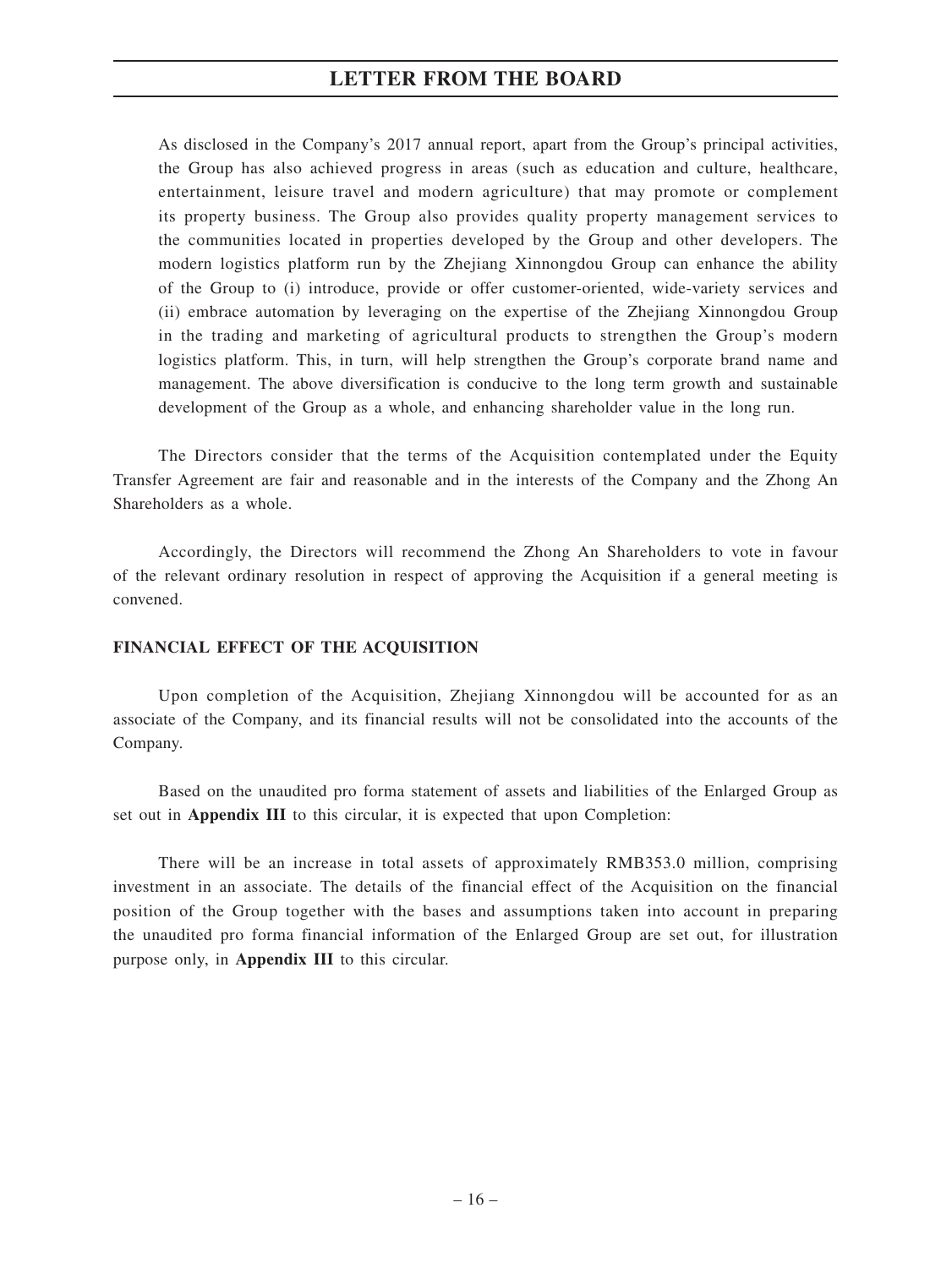The allotment and issue of the Consideration Shares by CNC upon Completion will have the effect of diluting the percentage shareholding of Zhong An in CNC. The Acquisition will therefore, upon its consummation, constitute a deemed disposal by the Company under Chapter 14 of the Listing Rules, whose percentage share in the total number of CNC Shares in issue will be diluted by approximately 69.21% to approximately 63.08%.

The results and assets and liabilities of Zhejiang Xinnongdou will be accounted for as an associate in the Company's consolidated financial statements using the equity method of accounting. Under the equity method of accounting, interest in an associate is initially recognised at cost and adjusted thereafter for the change in the Group's share of net assets of Zhejiang Xinnongdou. Any dividend received from Zhejiang Xinnongdou will reduce the carrying value of the Group's investment in an associate.

The earnings of the Group will include share of the profit and loss of Zhejiang Xinnongdou, which will depend on the actual financial performance of Zhejiang Xinnongdou. Given that it is expected there will not be any material transaction cost or administrative expense to be incurred for the Acquisition and save for the effects from the Acquisition and the deemed disposal as disclosed above, the Company considers that there will not be any material effect on the earnings of the Group immediately upon the Acquisition.

In view of the established business network and the profitable financial performance of Zhejiang Xinnongdou in the previous years, it is anticipated that the Acquisition will improve the Group's financial and trading prospects in the future.

For details of the unaudited pro forma financial information of the Enlarged Group immediately following completion of the Acquisition, please refer to **Appendix III** to this circular.

### **IMPLICATION UNDER THE LISTING RULES**

As one or more of the applicable percentage ratios in respect of the Acquisition, when aggregated with the initial acquisition under the 2017 Equity Transfer Agreement pursuant to Rule 14.22 of the Listing Rules, are more than 25% but below 75% for the Company, the Acquisition constitutes a **major transaction** for the Company under Chapter 14 of the Listing Rules and is conditional on approval by Zhong An Shareholders pursuant to Rule 14.40 of the Listing Rules.

As one or more of the applicable percentage ratios in respect of the deemed disposal resulting from the allotment and issue of the CNC Consideration Shares by CNC (a subsidiary of the Company) for the Acquisition exceeds 5% but less than 25%, the deemed disposal constitutes a discloseable transaction for the Company and is subject to the reporting and announcement requirements under Chapter 14 of the Listing Rules.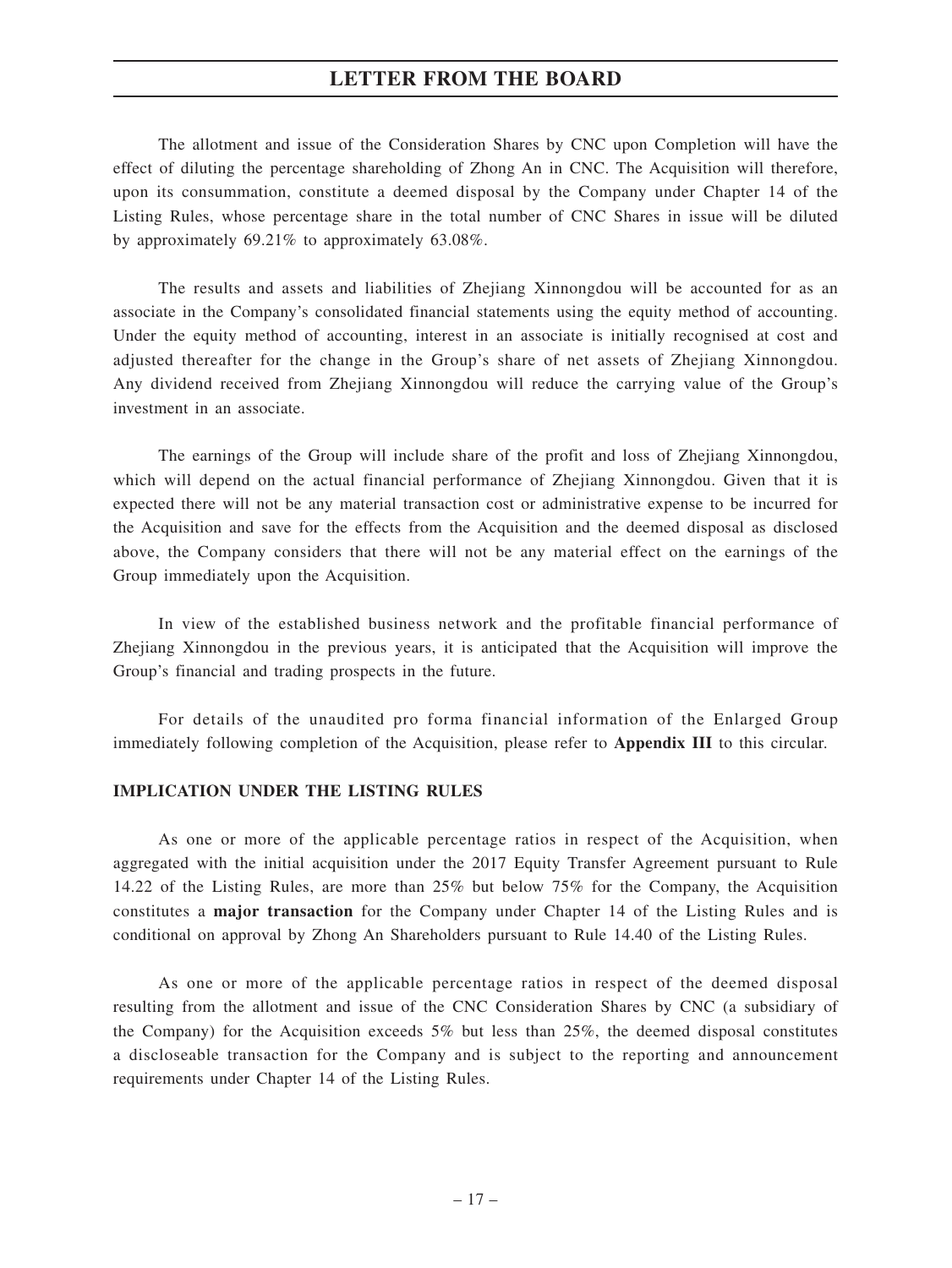### **SHAREHOLDERS' APPROVAL**

Under Rule 14.44 of the Listing Rules, Shareholders' approval for the Acquisition may be obtained by written Shareholders' approval without the need of convening a general meeting if:

- (a) no Shareholder is required to abstain from voting if the Company were to convene a general meeting for the approval of the Acquisition; and
- (b) written approval has been obtained from a Shareholder or a closely allied group of Shareholders who together hold more than 50% of the voting rights at the general meeting to approve the Acquisition.

So far as the Directors are aware after making reasonable enquiries, no Shareholder would have been required to abstain from voting if the Company were to convene a general meeting for the approval of the Acquisition.

Pursuant to Rule 14.44 of the Listing Rules, a written shareholder's approval for the Acquisition was obtained by the Company from Whole Good Management Limited, which held approximately 56.08% of the issued share capital of the Company as at the Latest Practicable Date. Accordingly, no extraordinary general meeting of the Company will be convened for the purposes of approving the Acquisition.

Further and as required under Rule 14.41(a) of the Listing Rules, if a transaction (in the present case, the Acquisition) is approved or is to be approved by way of written shareholders' approval from a shareholder or a closely allied group of shareholders under Rule 14.44 of the Listing Rules, the circular for the transaction must be despatched to the shareholders within 15 business days after publication of the relevant announcement. The Acquisition Announcement was issued by the Company jointly with CNC on 20 July 2018. The Company's circular containing information regarding, among others, the Acquisition should have been despatched by 10 August 2018. Due to the reasons as disclosed in the Company's two announcements issued jointly with CNC on 9 August 2018 and 2 October 2018 (collectively, the "**Delay Announcements**"), the despatch of this circular was delayed. The delay was mainly caused by the delay in the provision of information by Zhejiang Xinnongdou to the Company's reporting accountants for compiling the accountants' report on Zhejiang Xinnongdou, the finalisation of the valuation report for the property interests held by Zhejiang Xinnongdou, and such delay has in turn resulted in the need of the Company to update the accountants' report on Zhejiang Xinnongdou to include its financial information for an extended stub period so as to comply with Rule  $14.67(6)(a)(i)$  of the Listing Rules and other information of the Group (including the indebtedness statement) for inclusion in this circular. In order to allow sufficient time for the Company to finalise this circular, the Company has applied for, and the Stock Exchange has granted to the Company, waiver from strict compliance with the requirements under Rule 14.41(a) of the Listing Rules on condition that this circular must be despatched by 30 November 2018. Please refer to the Delay Announcements for details.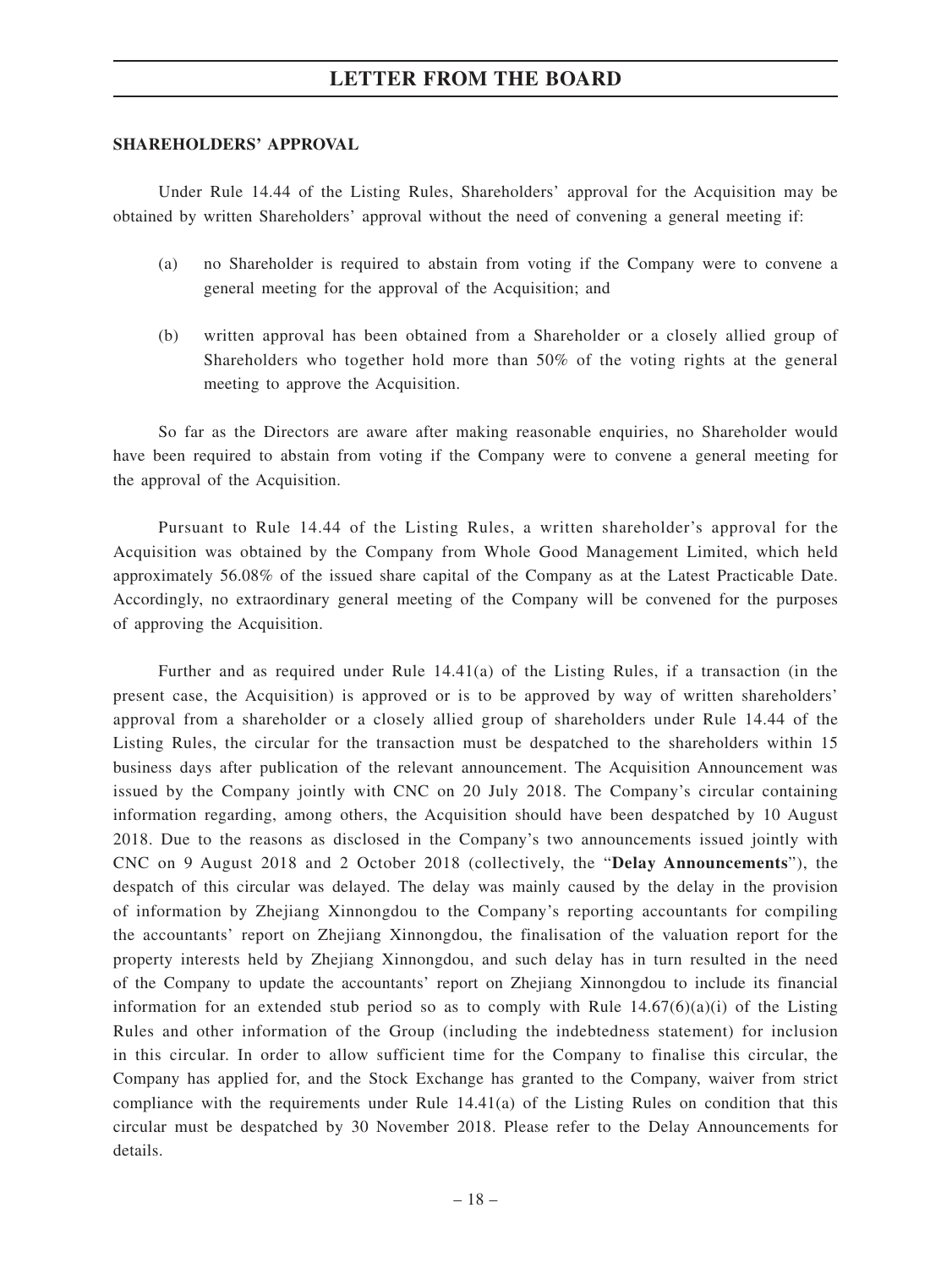If the Company was to convene an extraordinary general meeting for the approval of the Equity Transfer Agreement and the transactions contemplated thereunder and voting was required, the Directors would have recommended the Zhong An Shareholders to vote in favour of such resolutions based on the reasons disclosed in this letter.

### **ADDITIONAL INFORMATION**

Your attention is drawn to the additional information set out in the appendices to this circular.

> Yours faithfully, By order of the Board of **Zhong An Real Estate Limited Shi Kancheng** *Chairman*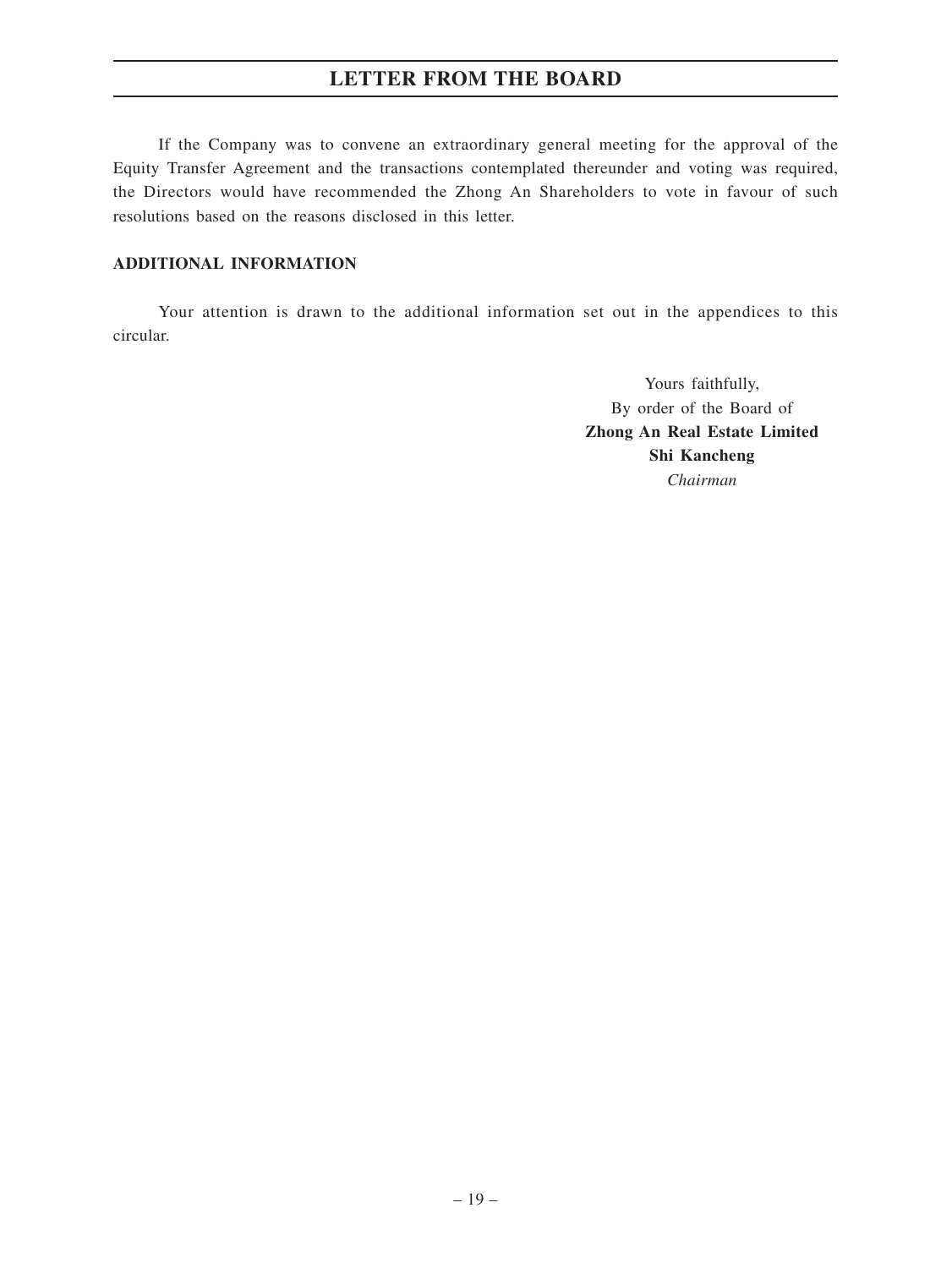### **1. CONSOLIDATED FINANCIAL STATEMENTS**

The audited consolidated financial statements of the Group for the financial year ended 31 December 2015 are disclosed in the **Annual Report 2015** of the Company, which was published on 12 April 2016.

The audited consolidated financial statements of the Group for the financial year ended 31 December 2016 are disclosed in the **Annual Report 2016** of the Company, which was published on 24 April 2017.

The audited consolidated financial statements of the Group for the financial year ended 31 December 2017 are disclosed in the **Annual Report 2017** of the Company, which was published on 26 April 2018.

The unaudited consolidated financial statements of the Group for the six months period ended 30 June 2018 are disclosed in the **Interim Report 2018** of the Company, which was published on 20 September 2018.

The audited consolidated financial statements of the Group for each of the three financial years ended 31 December 2015, 2016 and 2017 were audited by Ernst & Young, Certified Public Accountants, and did not contain any qualifications.

The above annual and interim reports of the Company are also posted on the websites of the Stock Exchange (http://www.hkexnews.hk) and the Company (http://www.zafc.com). The quick links to the above annual and interim reports of the Company are set out below.

| 2015 Annual Report<br>(pages $91$ to $251$ ) | http://www.hkexnews.hk/listedco/listconews/<br>SEHK/2016/0412/LTN20160412246.pdf                         |
|----------------------------------------------|----------------------------------------------------------------------------------------------------------|
|                                              | (English version)                                                                                        |
|                                              | http://www.hkexnews.hk/listedco/listconews/<br>SEHK/2016/0412/LTN20160412247_C.pdf<br>(Chinese version)  |
| 2016 Annual Report<br>(pages $86$ to $251$ ) | http://www.hkexnews.hk/listedco/listconews/<br>SEHK/2017/0427/LTN201704271737.pdf<br>(English version)   |
|                                              | http://www.hkexnews.hk/listedco/listconews/<br>SEHK/2017/0427/LTN201704271738_C.pdf<br>(Chinese version) |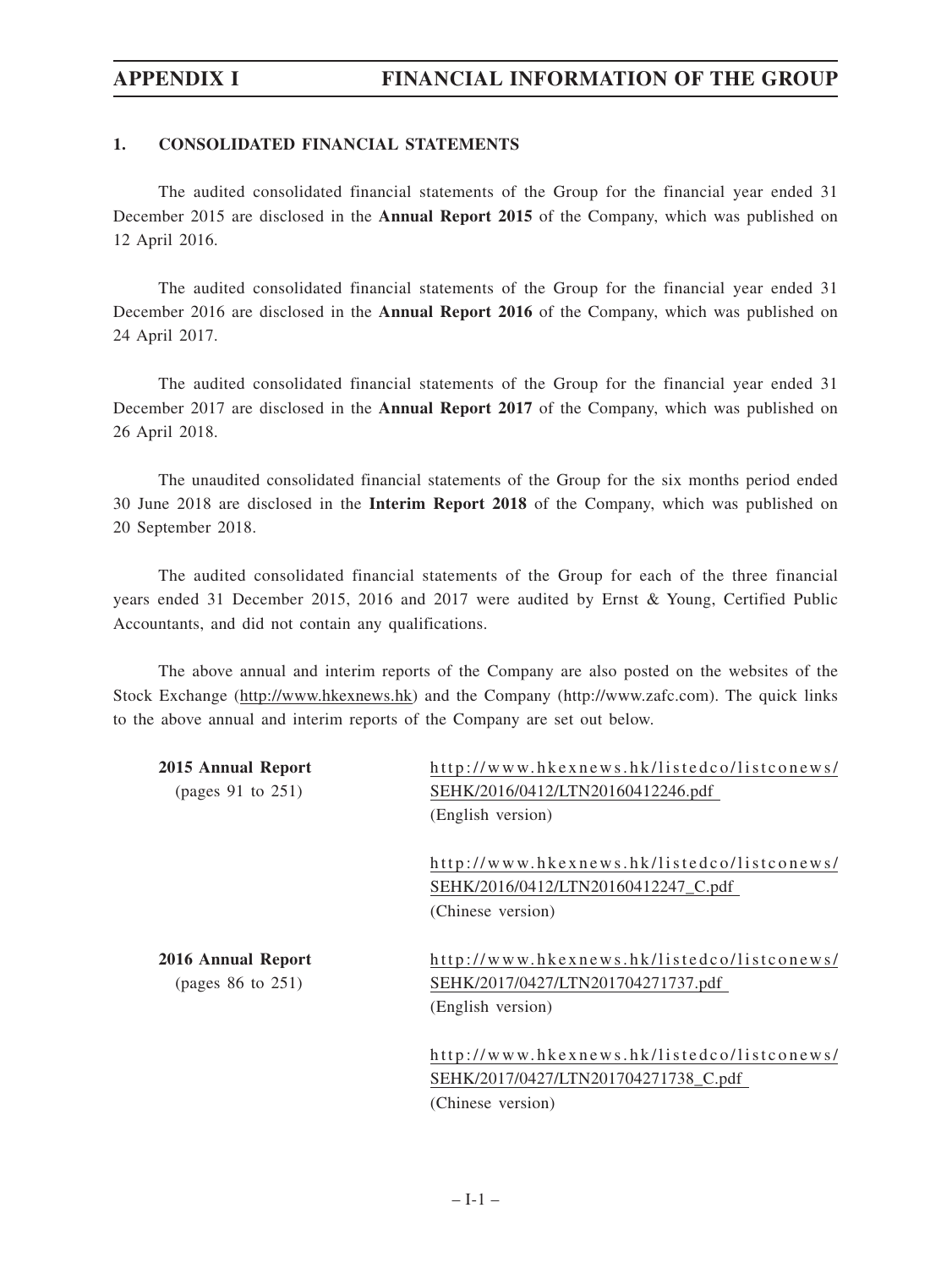# **APPENDIX I FINANCIAL INFORMATION OF THE GROUP**

| 2017 Annual Report<br>(pages $92$ to $258$ ) | http://www.hkexnews.hk/listedco/listconews/<br>SEHK/2018/0426/LTN20180426765.pdf<br>(English version)   |
|----------------------------------------------|---------------------------------------------------------------------------------------------------------|
|                                              | http://www.hkexnews.hk/listedco/listconews/<br>SEHK/2018/0426/LTN20180426766 C.pdf<br>(Chinese version) |
| 2018 Interim Report<br>(pages 22 to $76$ )   | http://www3.hkexnews.hk/listedco/listconews/<br>SEHK/2018/0920/LTN201809201079.pdf<br>(English version) |
|                                              | http://www3.hkexnews.hk/listedco/listconews/<br>SEHK/2018/0920/LTN201809201080 C.pdf                    |

(Chinese version)

### **INDEBTEDNESS, LIQUIDITY AND FINANCIAL RESOURCES**

At the close of business on 30 September 2018 (being the latest practicable date for the purpose of this indebtedness statement):

### **(1) Borrowings**

the Group had bank and other borrowings of approximately RMB2,389 million, which would be due within one year, and the long term bank and other borrowings of approximately RMB3,132 million; and

### **(2) Contingent liabilities**

the Group had aggregate contingent liabilities of approximate RMB2,566 million regarding guarantees provided by the Group in respect of mortgage facilities granted by certain banks and Housing Fund Management Authorities\* (住房公積金管理機構) to the purchasers of the Group's properties.

Save as disclosed above and otherwise mentioned herein, and apart from intra-group liabilities, none of the members of the Group had, at the close of business on 30 September 2018, any outstanding mortgages, charges, debenture, loan capital issued and outstanding or agreed to be issued, bank loan and overdraft or other similar indebtedness, finance leases or hire purchase commitments, liabilities under acceptances or acceptance credits or any guarantee or other material contingent liabilities.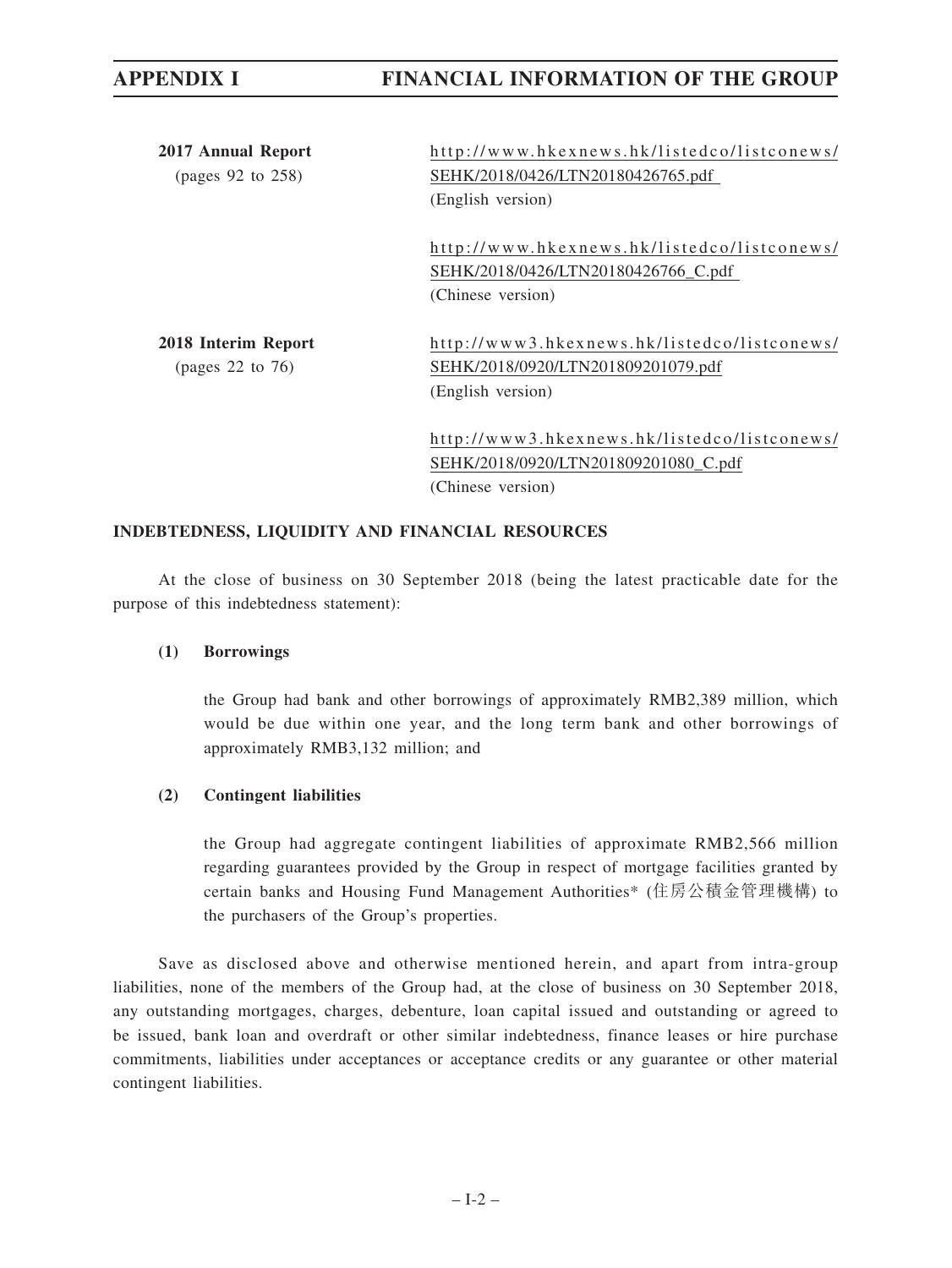### **WORKING CAPITAL**

The Directors, after due and careful consideration, are of the opinion that, based on the present available banking facilities and the internal resources of the Group, the working capital available to the Group is sufficient for its present requirements for at least 12 months from the date of this circular.

### **MATERIAL ADVERSE CHANGE**

As at the Latest Practicable Date, the Directors were not aware of any material adverse change in the financial or trading position of the Group since 31 December 2017, being the date to which the latest audited financial statements of the Group were made up.

### **FINANCIAL AND TRADING PROSPECTS**

For the year ended 31 December 2017, the Group had achieved audited revenue of RMB4,395.1 million respectively, as compared to that of corresponding year in 2016 of RMB5,007.1 million respectively. The decrease was due to the decrease in GFA of properties sold and delivered by the Group in 2017. The profit attributable to owners of the parent for 2017 was about RMB547.4 million, as compared to that of corresponding year in 2016 of RMB125.3 million respectively. The earnings per share for the year ended 31 December 2017 was RMB0.10, as compared to that of corresponding year in 2016 of RMB0.03.

As at 31 December 2017, the Group had aggregate cash and cash equivalents and restricted cash of about RMB3,433.0 million (2016: RMB1,442.1 million). As at 31 December 2017, the ratio of total liabilities to total assets of the Group was 59.9% (31 December 2016: 62.0%) and the net gearing ratio of the Group (defined as net debt divided by total equity) was 0.12 (2016: 0.50) (net debt is defined as total interest-bearing bank and other borrowings less cash and cash equivalent and total restricted cash).

For the six months ended 30 June 2018, the Group recorded an unaudited consolidated net profit after taxation of approximately RMB96 million and the unaudited consolidated net assets of the Group as at 30 June 2018 was approximately RMB9,249 million.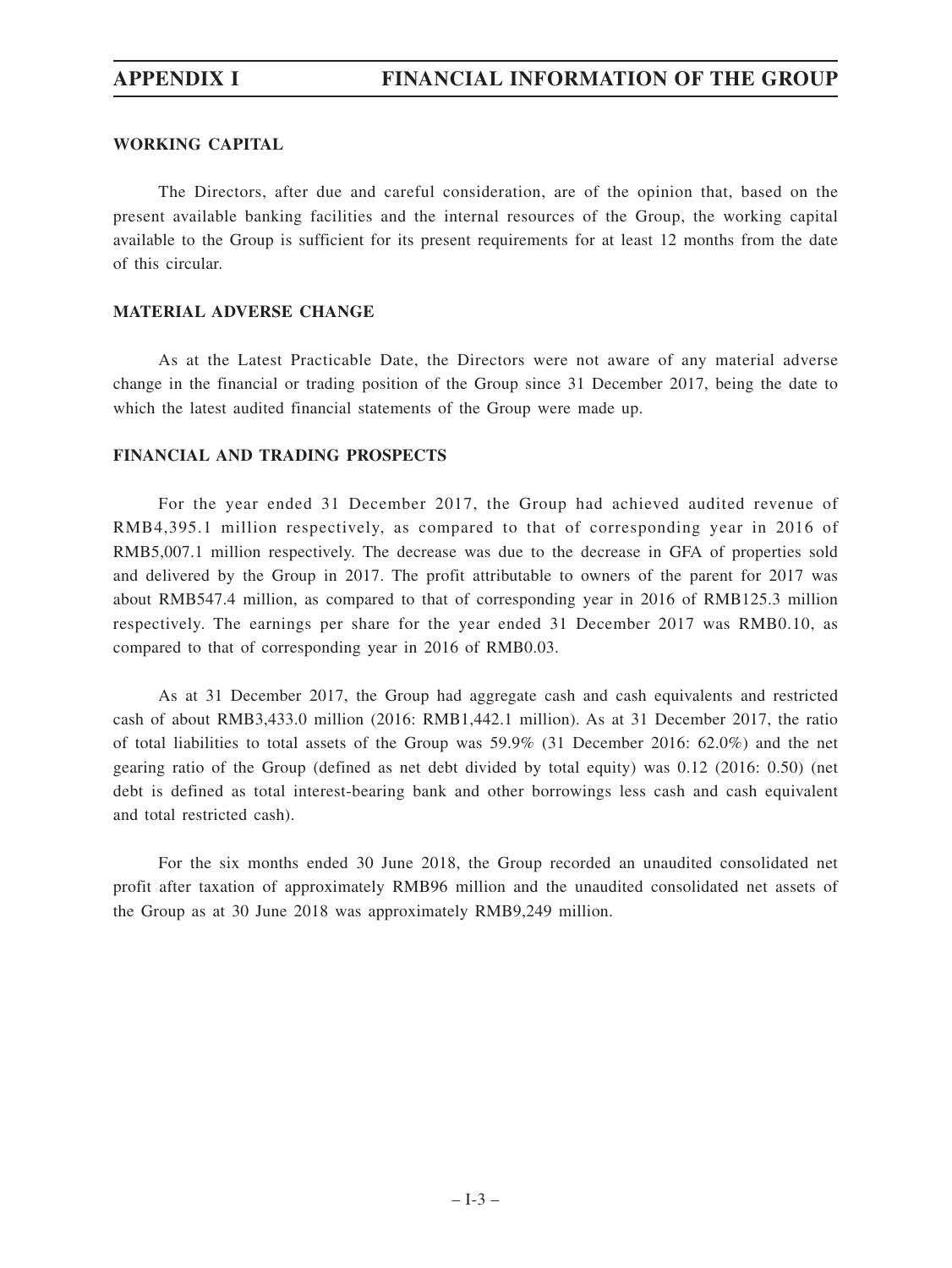# **APPENDIX I FINANCIAL INFORMATION OF THE GROUP**

Looking forward to 2018, the global economy will continue toward full scale recovery, with the Chinese economy maintaining a stable and upward trend under the 'new normal' conditions. It is believed that the PRC government will continue to facilitate housing system reform by combining short-term adjustment and control with long-term systems, and by directing the classification, adjustment and control of "implementation of policies based on a city's situations" and "various policies for one city" to improve the multi-layered housing supply system. In the current unfavorable development environment, mergers and acquisitions may become the industry mainstream, and the concentration in the real estate industry continue to increase. For third and fourth tiers cities with more inventory, destocking remains the main task, though substantially lowering prices may be difficult as first and second tiers cities have less inventory. The Group's major development area is the Yangtze River Delta Region, which boasts a strong economic base and a low-cost land bank. Benefiting from the PRC's "One Belt One Road" and "Yangtze River Economic Zone" strategies, it is believed that the real estate market will remain the trend of stable development.

The Group will continue to promote its business model of 'acquiring land and selling products at a fair price; developing projects and collecting sales proceeds in a quick process'. To accelerate asset turnover, the Group will develop more quick-sale products targeting end-users and high value-added, low-density residential units. It will continue to fully leverage our strong brand name and optimise its marketing approaches and channels to achieve rapid growth in sales.

Meanwhile, the Group will expand its business in first and second tiers cities as well as third and fourth tiers cities with healthy market development by means of cooperation and acquisition, in-depth study of regional economic markets and real estate policies, and exploration of valuable low-lying land. The Group will also carefully analyse consumer demand and preferences to enhance its ability to innovate and improve existing products, progressively building mature product lines of full competitiveness.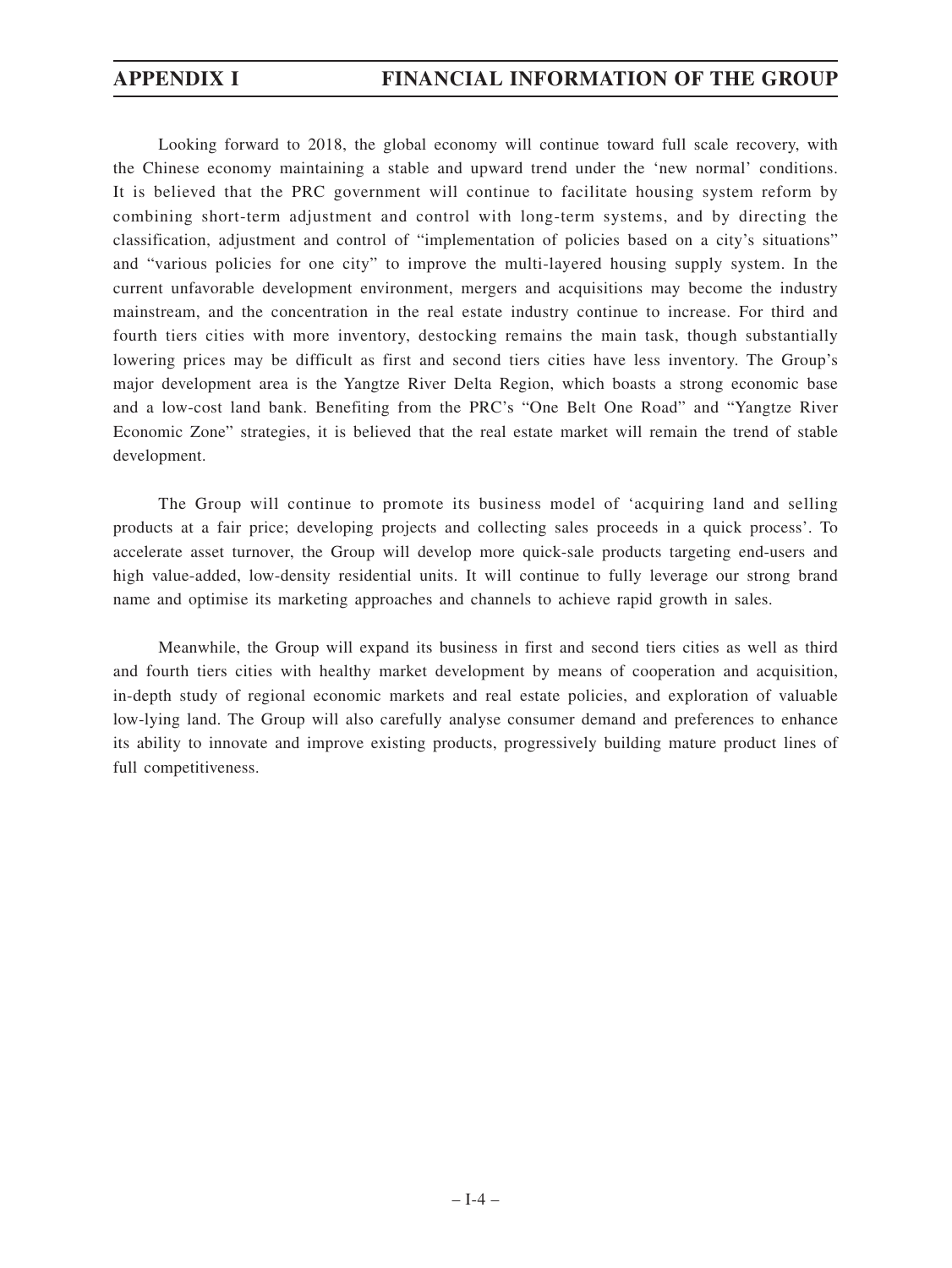### **PART A. ACCOUNTANTS' REPORT ON ZHEJIANG XINNONGDOU**

*The following is the text of a report received from the Company's reporting accountants, Ernst & Young, Certified Public Accountants, Hong Kong, for the purpose of incorporation in this circular.*

The Directors Zhong An Real Estate Limited Room 4006, 40/F China Resources Building 26 Harbour Road Wanchai Hong Kong

22/F, CITIC Tower 1 Tim Mei Avenue Central, Hong Kong

Dear Sirs,

We report on the historical financial information of Zhejiang Xinnongdou Industrial Co., Ltd\* (浙江新農都實業有限公司, the "**Target Company**") and its subsidiaries (collectively referred to as the "**Target Group**") set out on pages II-4 to II-68, which comprises the consolidated statements of profit or loss and other comprehensive income, statements of changes in equity and statements of cash flows of the Target Group for each of the years ended 31 December 2015, 2016 and 2017, and the six months ended 30 June 2018 (the "**Relevant Period**"), and the consolidated statements of financial position of the Target Group and the statements of financial position of the Target Company as at 31 December 2015, 2016 and 2017, and 30 June 2018 and a summary of significant accounting policies and other explanatory information (the "**Historical Financial Information**"). The Historical Financial Information set out on pages II-4 to II-68 forms an integral part of this report, which has been prepared for inclusion in the circular of Zhong An Real Estate Limited (the "**Company**") dated 30 November 2018 (the "**Circular**") in connection with the proposed acquisition by Zhong An Shenglong Commercial Co., Ltd, a subsidiary of the Company, of 42.5% of the entire equity interests in the Target Company from Hangzhou Oriental Culture Tourism Group Co., Ltd.

### **Directors' Responsibility for the Historical Financial Information**

The directors of the Target Company are responsible for the preparation of the Historical Financial Information that gives a true and fair view in accordance with the basis of preparation set out in note 2.1 to the Historical Financial Information, and for such internal control as the directors determine is necessary to enable the preparation of the Historical Financial Information that is free from material misstatement, whether due to fraud or error.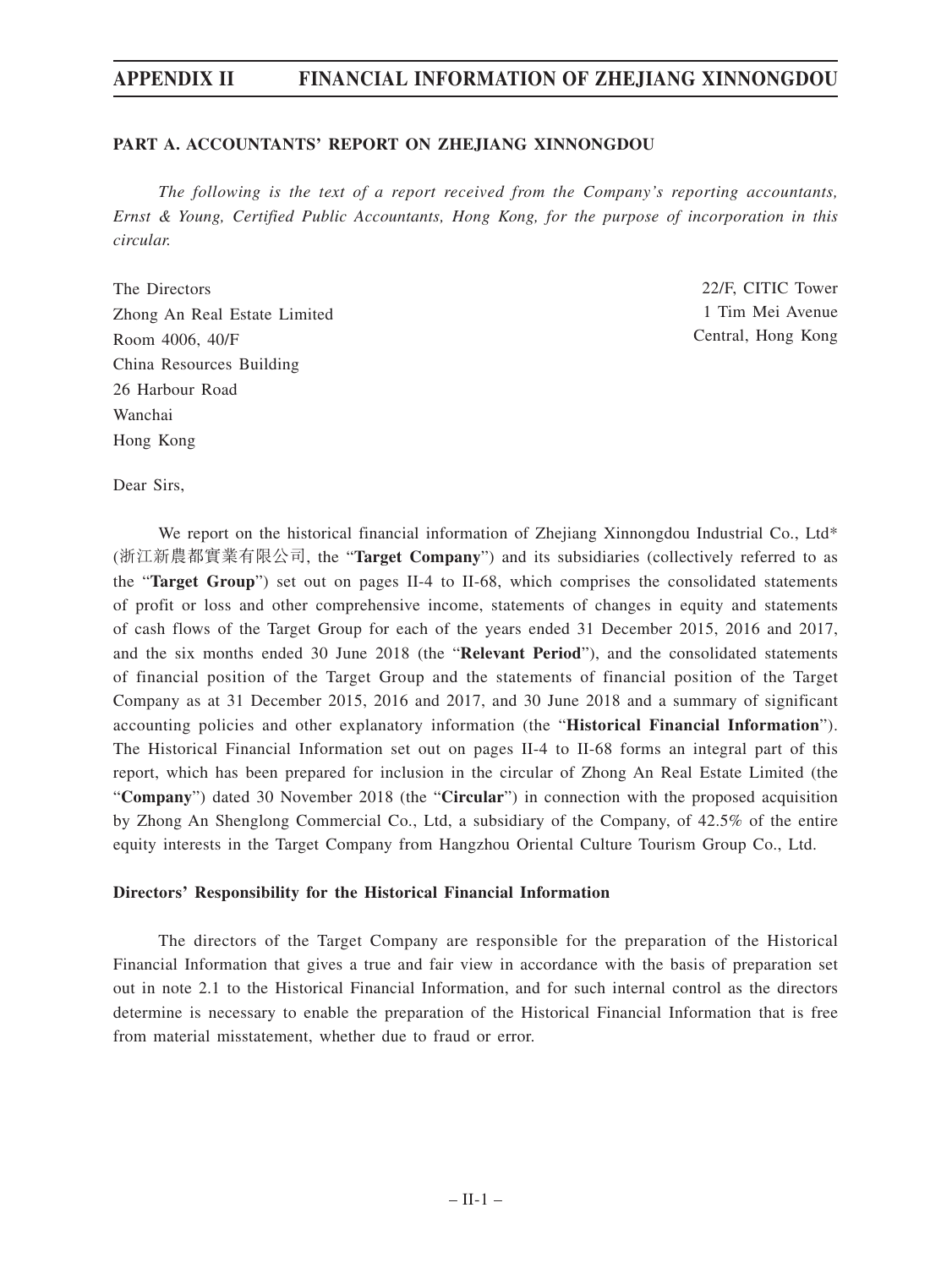### **Reporting Accountants' Responsibility**

Our responsibility is to express an opinion on the Historical Financial Information and to report our opinion to you. We conducted our work in accordance with Hong Kong Standard on Investment Circular Reporting Engagements 200 "Accountants' Reports on Historical Financial Information in Investment Circulars" issued by the Hong Kong Institute of Certified Public Accountants ("HKICPA"). This standard requires that we comply with ethical standards and plan and perform our work to obtain reasonable assurance about whether the Historical Financial Information is free from material misstatement.

Our work involved performing procedures to obtain evidence about the amounts and disclosures in the Historical Financial Information. The procedures selected depend on the reporting accountants' judgement, including the assessment of risks of material misstatement of the Historical Financial Information, whether due to fraud or error. In making those risk assessments, the reporting accountants consider internal control relevant to the entity's preparation of the Historical Financial Information that gives a true and fair view in accordance with the basis of preparation set out in note 2.1 to the Historical Financial Information in order to design procedures that are appropriate in the circumstances, but not for the purpose of expressing an opinion on the effectiveness of the entity's internal control. Our work also included evaluating the appropriateness of accounting policies used and the reasonableness of accounting estimates made by the directors, as well as evaluating the overall presentation of the Historical Financial Information.

We believe that the evidence we have obtained is sufficient and appropriate to provide a basis for our opinion.

### **Opinion**

In our opinion, the Historical Financial Information gives, for the purposes of the accountants' report, a true and fair view of the financial position of the Target Group and the Target Company as at 31 December 2015, 2016 and 2017, and 30 June 2018 and of the financial performance and cash flows of the Target Group for the Relevant Periods in accordance with the basis of preparation set out in note 2.1 to the Historical Financial Information.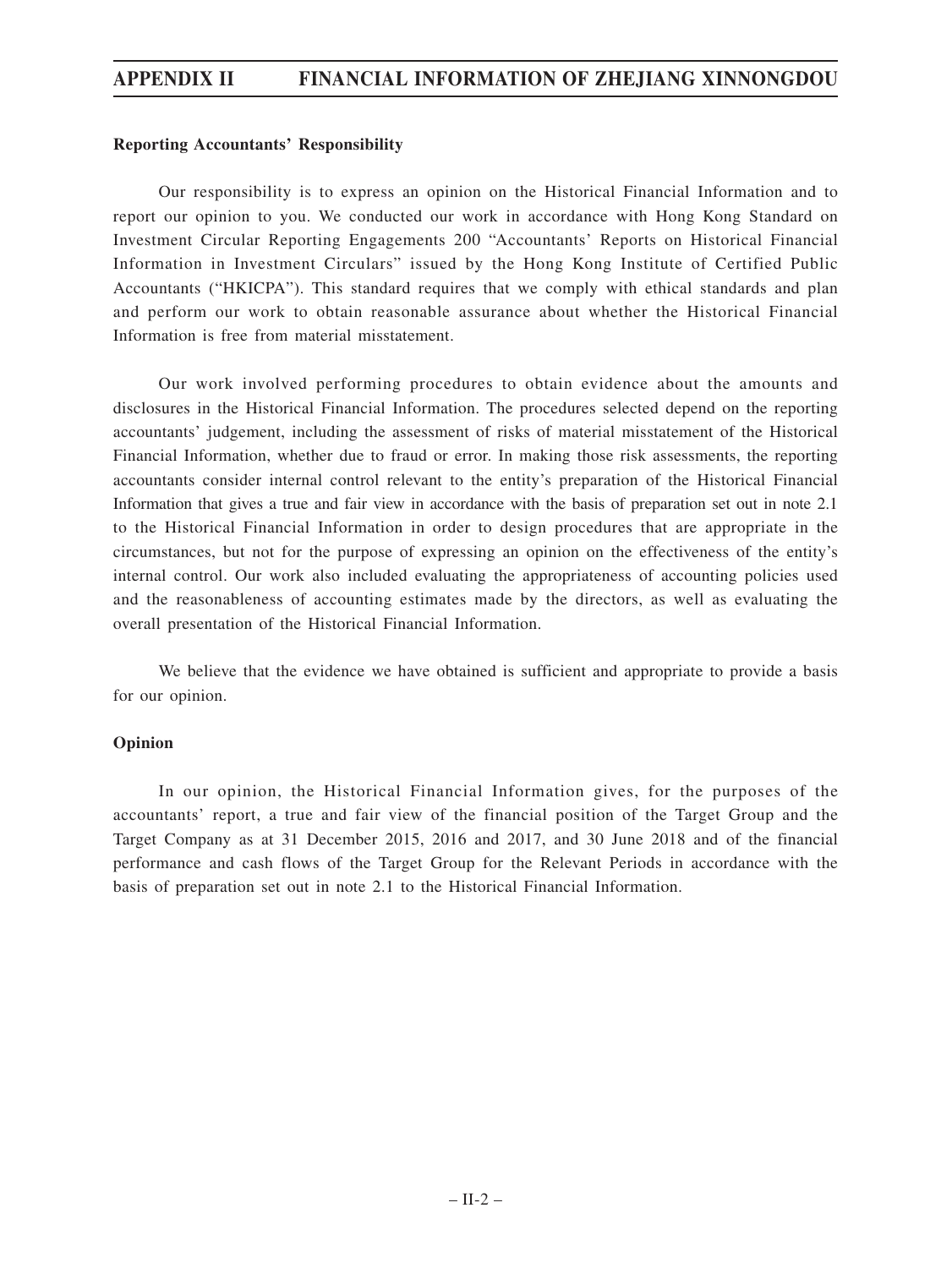### **Review of Interim Comparative Financial Information**

We have reviewed the interim comparative financial information of the Target Group which comprises the consolidated statement of profit or loss and other comprehensive income, statement of changes in equity and statement of cash flows for the six months ended 30 June 2017 and other explanatory information (the "Interim Comparative Financial Information"). The directors of the Target Company are responsible for the preparation and presentation of the Interim Comparative Financial Information in accordance with the basis of preparation set out in note 2.1 to the Historical Financial Information. Our responsibility is to express a conclusion on the Interim Comparative Financial Information based on our review. We conducted our review in accordance with Hong Kong Standard on Review Engagements 2410 *Review of Interim Financial Information Performed by the Independent Auditor of the Entity* issued by the HKICPA. A review consists of making inquiries, primarily of persons responsible for financial and accounting matters, and applying analytical and other review procedures. A review is substantially less in scope than an audit conducted in accordance with Hong Kong Standards on Auditing and consequently does not enable us to obtain assurance that we would become aware of all significant matters that might be identified in an audit. Accordingly, we do not express an audit opinion. Based on our review, nothing has come to our attention that causes us to believe that the Interim Comparative Financial Information, for the purposes of the accountant's report, is not prepared, in all material respects, in accordance with the basis of preparation set out in note 2.1 to the Historical Financial Information.

## **REPORT ON MATTERS UNDER THE RULES GOVERNING THE LISTING OF SECURITIES ON THE STOCK EXCHANGE AND THE COMPANIES (WINDING UP AND MISCELLANEOUS PROVISIONS) ORDINANCE**

### **Adjustments**

In preparing the Historical Financial Information, no adjustments to the Underlying Financial Statements as defined on page II-4 have been made.

### **Dividends**

We refer to note 11 to the Historical Financial Information which contains information about the dividends paid by the Target Company in respect of the Relevant Periods.

Yours faithfully,

**Ernst & Young** *Certified Public Accountants* Hong Kong

30 November 2018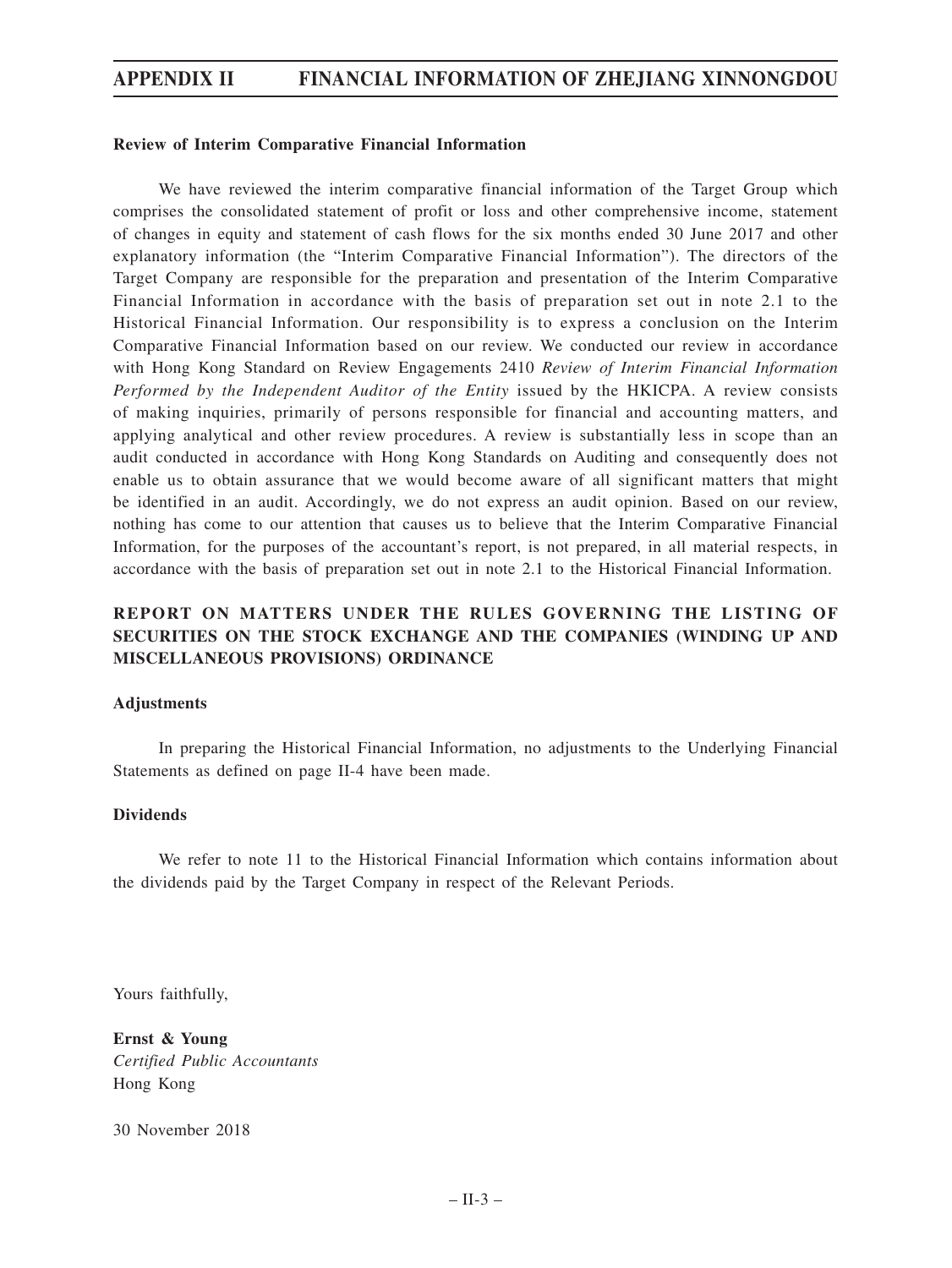### **PART A. CONSOLIDATED STATEMENTS OF PROFIT OR LOSS AND OTHER COMPREHENSIVE INCOME**

*For the period ended 31 December 2015, 31 December 2016, 31 December 2017 and 30 June 2018*

### **I. HISTORICAL FINANCIAL INFORMATION**

### **Preparation of Historical Financial Information**

Set out below is the Historical Financial Information which forms an integral part of this accountant's report.

The financial statements of the Target Company for the Relevant Periods, on which the Historical Financial Information is based, were audited by Ernst & Young in accordance with Hong Kong Standards on Auditing issued by the HKICPA (the "Underlying Financial Statements").

The Historical Financial Information is presented in Renminbi and all values are rounded to the nearest thousand (RMB'000) except when otherwise indicated.

### **(A) Consolidated Statements of Profit or Loss and Other Comprehensive Income**

|                                     |              | Year ended 31 December | Six months ended 30 June |           |             |           |
|-------------------------------------|--------------|------------------------|--------------------------|-----------|-------------|-----------|
|                                     | <b>Notes</b> | 2015                   | 2016                     | 2017      | 2017        | 2018      |
|                                     |              | RMB'000                | <i>RMB'000</i>           | RMB'000   | RMB'000     | RMB'000   |
|                                     |              |                        |                          |           | (Unaudited) |           |
| Revenue                             | 5            | 128,401                | 136,949                  | 169,074   | 54,062      | 94,860    |
| Cost of sales                       | 7            | (54,096)               | (42,004)                 | (60, 498) | (17,300)    | (25,518)  |
| Gross profit                        |              | 74,305                 | 94,945                   | 108,576   | 36,762      | 69,342    |
| Other income and gains              | 5            | 26,948                 | 256,427                  | 285,018   | 88,376      | 121,898   |
| Selling and distribution expenses   |              | (47,618)               | (57,960)                 | (99,806)  | (58, 405)   | (62, 354) |
| Administrative expenses             |              | (70,674)               | (80, 632)                | (92,000)  | (45,190)    | (41, 417) |
| Other expenses                      |              | (1,282)                | (1,347)                  | (1,825)   | (207)       | (130)     |
| Finance costs                       | 6            | (88,627)               | (73,514)                 | (119,253) | (59,390)    | (54, 452) |
| Changes in fair value of investment |              |                        |                          |           |             |           |
| properties                          |              | 171,315                | 20,092                   | 9,241     | (51)        | 48,155    |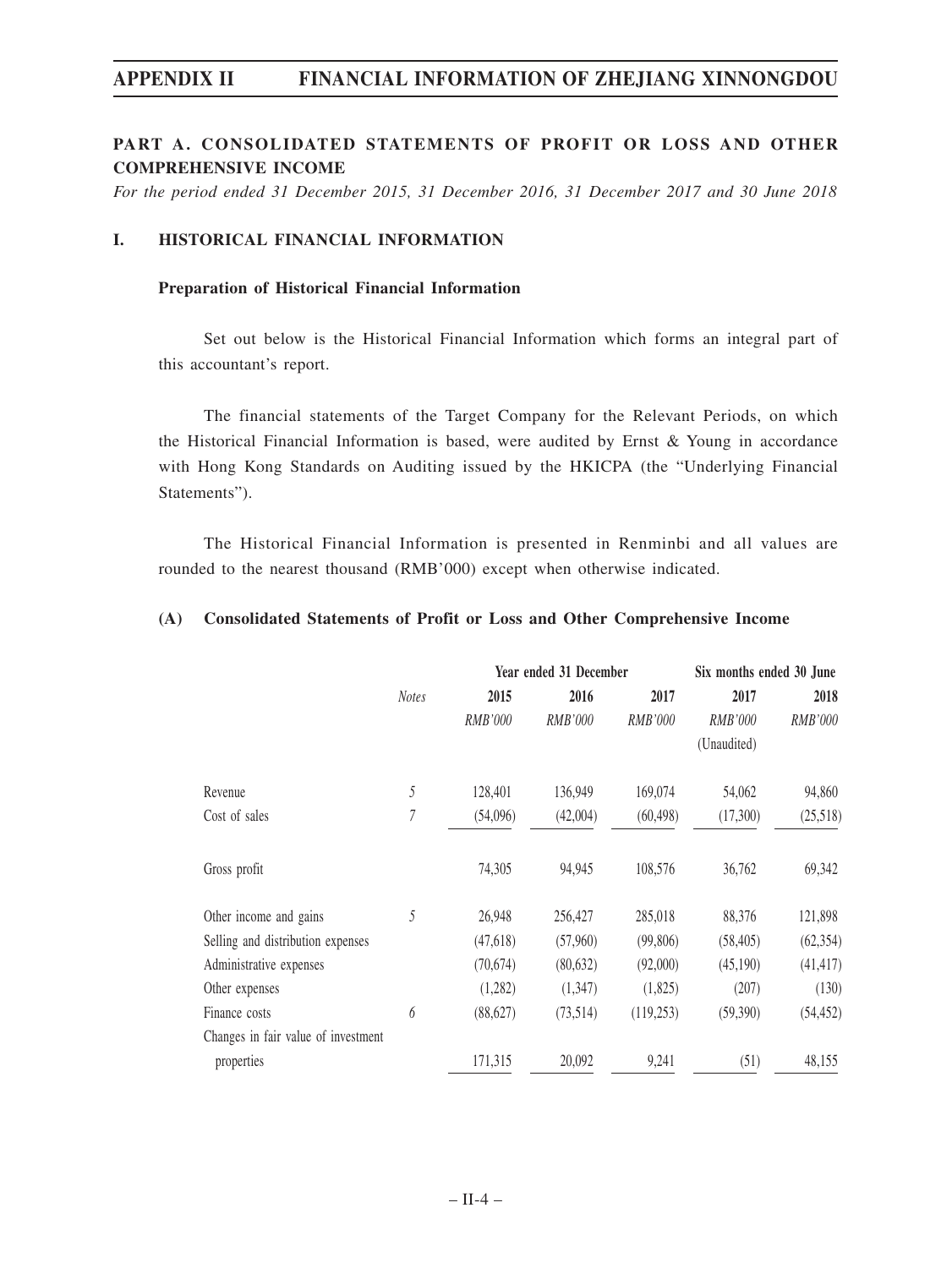|                                                                                                  |              |           | Year ended 31 December | Six months ended 30 June |             |           |
|--------------------------------------------------------------------------------------------------|--------------|-----------|------------------------|--------------------------|-------------|-----------|
|                                                                                                  | <b>Notes</b> | 2015      | 2016                   | 2017                     | 2017        | 2018      |
|                                                                                                  |              | RMB'000   | RMB'000                | RMB'000                  | RMB'000     | RMB'000   |
|                                                                                                  |              |           |                        |                          | (Unaudited) |           |
| PROFIT/(LOSS)                                                                                    |              |           |                        |                          |             |           |
| <b>BEFORE TAX</b>                                                                                |              | 64,367    | 158,011                | 89,951                   | (38,105)    | 81,042    |
| Income tax expense                                                                               | $10\,$       | (32, 913) | (68, 341)              | (52,988)                 | (8,461)     | (47, 113) |
| PROFIT/(LOSS) FOR                                                                                |              |           |                        |                          |             |           |
| THE YEAR/PERIOD                                                                                  |              | 31,454    | 89,670                 | 36,963                   | (46, 566)   | 33,929    |
| Attributable to:                                                                                 |              |           |                        |                          |             |           |
| Owners of the parent                                                                             |              | 37,832    | 43,161                 | (20,088)                 | (32,953)    | 27,351    |
| Non-controlling interests                                                                        |              | (6,378)   | 46,509                 | 57,051                   | (13,613)    | 6,578     |
|                                                                                                  |              | 31,454    | 89,670                 | 36,963                   | (46, 566)   | 33,929    |
| <b>EARNINGS PER SHARE</b><br><b>ATTRIBUTABLE TO</b><br>ORDINARY EQUITY HOLDERS<br>OF THE COMPANY |              |           |                        |                          |             |           |
| Basic and diluted                                                                                | 12           | N/A       | N/A                    | N/A                      | N/A         | N/A       |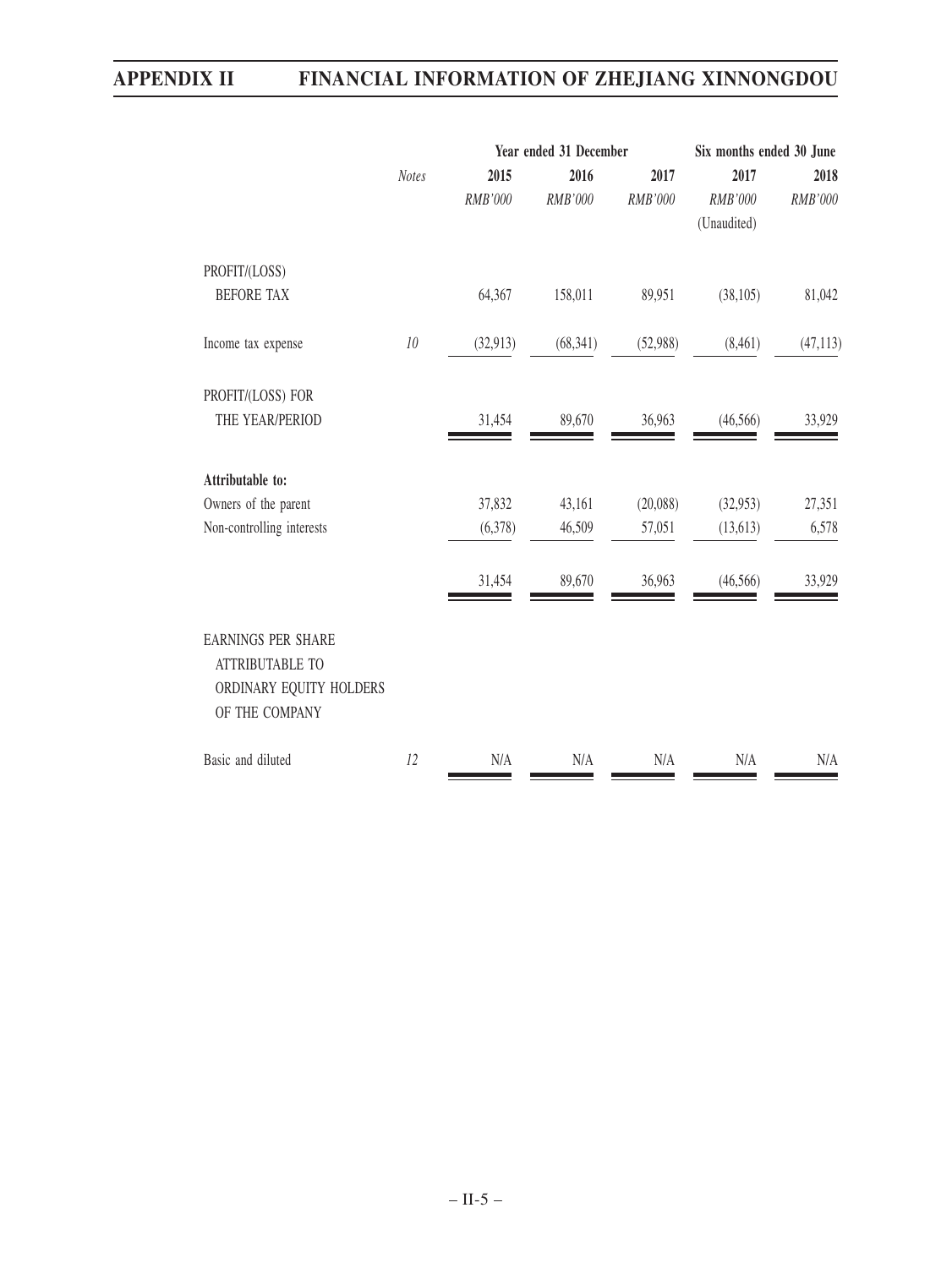|         | Six months ended 30 June |                |                                   |           |  |
|---------|--------------------------|----------------|-----------------------------------|-----------|--|
| 2015    | 2016                     | 2017           | 2017                              | 2018      |  |
| RMB'000 | <b>RMB'000</b>           | <b>RMB'000</b> | <b>RMB'000</b>                    | RMB'000   |  |
|         |                          |                | (Unaudited)                       |           |  |
|         |                          |                |                                   |           |  |
| 31,454  | 89,670                   | 36,963         | (46, 566)                         | 33,929    |  |
|         |                          |                |                                   |           |  |
|         |                          |                |                                   |           |  |
|         |                          |                |                                   |           |  |
|         | 199,966                  | 187,095        | (78, 420)                         | (25, 817) |  |
|         |                          |                |                                   |           |  |
|         |                          |                |                                   |           |  |
| 31,454  | 289,636                  | 224,058        | (124, 986)                        | 8,112     |  |
|         |                          |                |                                   |           |  |
|         |                          |                |                                   | 29,698    |  |
| (6,378) | 126,379                  | 113,842        | (44,980)                          | (21, 586) |  |
| 31,454  | 289,636                  | 224,058        | (124, 986)                        | 8,112     |  |
|         | 37,832                   | 163,257        | Year ended 31 December<br>110,216 | (80,006)  |  |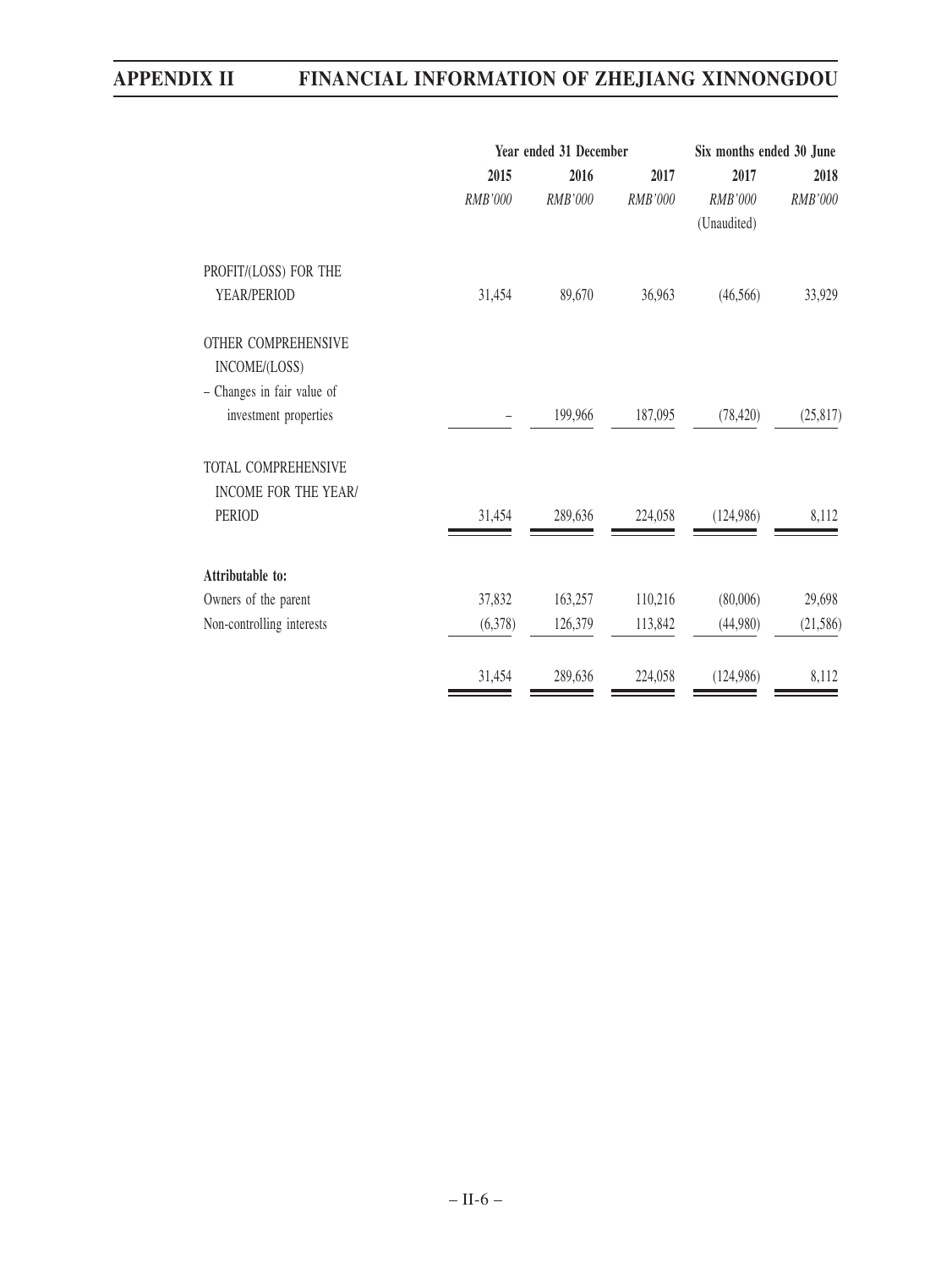# **(B) Consolidated Statements of Financial Position**

|                                                       | As at 31 December |           |           |           | 30 June   |  |  |  |
|-------------------------------------------------------|-------------------|-----------|-----------|-----------|-----------|--|--|--|
|                                                       | <b>Notes</b>      | 2015      | 2016      | 2017      | 2018      |  |  |  |
|                                                       |                   | RMB'000   | RMB'000   | RMB'000   | RMB'000   |  |  |  |
| <b>NON-CURRENT ASSETS</b>                             |                   |           |           |           |           |  |  |  |
| Property and equipment                                | 13                | 928,363   | 1,268,910 | 204,761   | 227,373   |  |  |  |
| Investment properties                                 | 14                | 2,155,505 | 2,803,858 | 4,119,170 | 3,988,633 |  |  |  |
| Intangible assets                                     | 15                | 587       | 437       | 2,513     | 2,497     |  |  |  |
| Financial assets at fair value through profit or loss | 17                | 10,000    | 10,000    | 10,000    | 10,000    |  |  |  |
| Deferred tax assets                                   | 16                | 15,470    | 19,067    | 5,278     | 5,278     |  |  |  |
| Other non-current assets                              |                   | 49,287    | 50,937    | 51,515    | 49,279    |  |  |  |
| Total non-current assets                              |                   | 3,159,212 | 4,153,209 | 4,393,237 | 4,283,060 |  |  |  |
| <b>CURRENT ASSETS</b>                                 |                   |           |           |           |           |  |  |  |
| Inventories                                           | 18                | 6,423     | 7,100     | 8,156     | 4,589     |  |  |  |
| Trade and bills receivables                           | 19                | 927       | 6,773     | 8,440     | 3,910     |  |  |  |
| Prepayments, deposits and other receivables           | 20                | 369,151   | 588,199   | 576,106   | 505,654   |  |  |  |
| Pledged deposits                                      | 21                | 120       | 6,927     | 127,107   | 78,660    |  |  |  |
| Cash and cash equivalents                             | 21                | 286,313   | 418,375   | 597,520   | 359,158   |  |  |  |
| Total current assets                                  |                   | 662,934   | 1,027,374 | 1,317,329 | 951,971   |  |  |  |
| <b>CURRENT LIABILITIES</b>                            |                   |           |           |           |           |  |  |  |
| Trade and bills payables                              | 22                | 30,159    | 165,635   | 283,251   | 295,089   |  |  |  |
| Other payables and accruals                           | 23                | 548,224   | 844,508   | 871,320   | 610,514   |  |  |  |
| Interest-bearing bank and other borrowings            | 24                | 606,509   | 761,014   | 812,232   | 570,000   |  |  |  |
| Tax payable                                           |                   | 3,021     | 61,872    | 41,989    | 15,897    |  |  |  |
| Total current liabilities                             |                   | 1,187,913 | 1,833,029 | 2,008,792 | 1,491,500 |  |  |  |
| NET CURRENT LIABILITIES                               |                   | 524,979   | 805,655   | 691,463   | 539,529   |  |  |  |
| TOTAL ASSETS LESS CURRENT LIABILITIES                 |                   | 2,634,233 | 3,347,554 | 3,701,774 | 3,743,531 |  |  |  |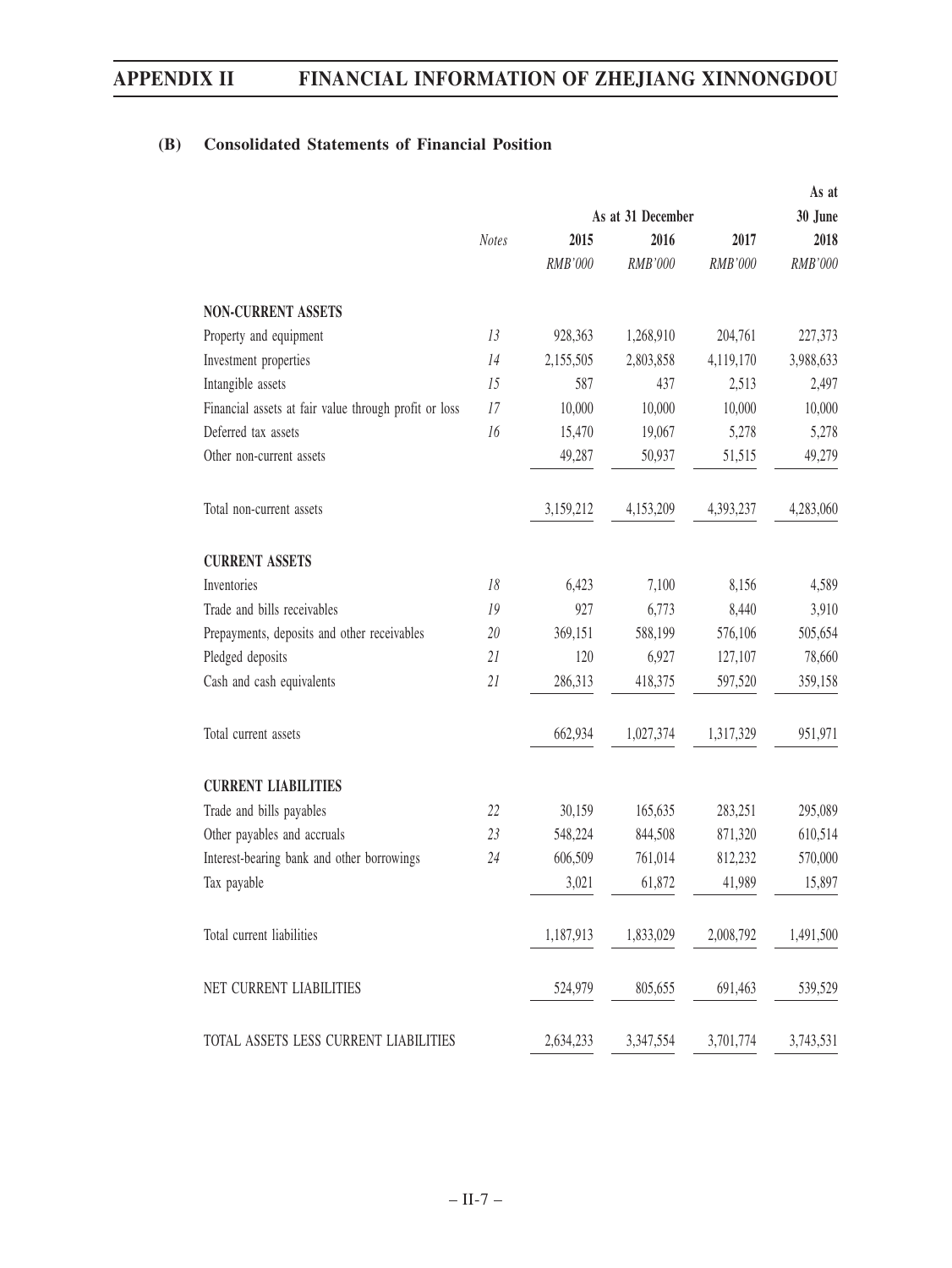|              |                   |           |           | As at     |  |
|--------------|-------------------|-----------|-----------|-----------|--|
|              | As at 31 December |           |           | 30 June   |  |
| <b>Notes</b> | 2015              | 2016      | 2017      | 2018      |  |
|              | RMB'000           | RMB'000   | RMB'000   | RMB'000   |  |
|              |                   |           |           |           |  |
| 24           | 1,261,842         | 1,617,562 | 1,531,956 | 1,550,628 |  |
|              | 75,399            | 68,634    | 106,099   | 93,892    |  |
| 16           | 171,504           | 246,234   | 290,570   | 280,839   |  |
|              | 1,508,745         | 1,932,430 | 1,928,625 | 1,925,359 |  |
|              | 1,125,488         | 1,415,124 | 1,773,149 | 1,818,172 |  |
|              |                   |           |           |           |  |
|              |                   |           |           |           |  |
| 25           | 300,000           | 300,000   | 300,000   | 300,000   |  |
| 26           | 703,770           | 867,027   | 1,104,115 | 1,170,724 |  |
|              | 1,003,770         | 1,167,027 | 1,404,115 | 1,470,724 |  |
|              | 121,718           | 248,097   | 369,034   | 347,448   |  |
|              | 1,125,488         | 1,415,124 | 1,773,149 | 1,818,172 |  |
|              |                   |           |           |           |  |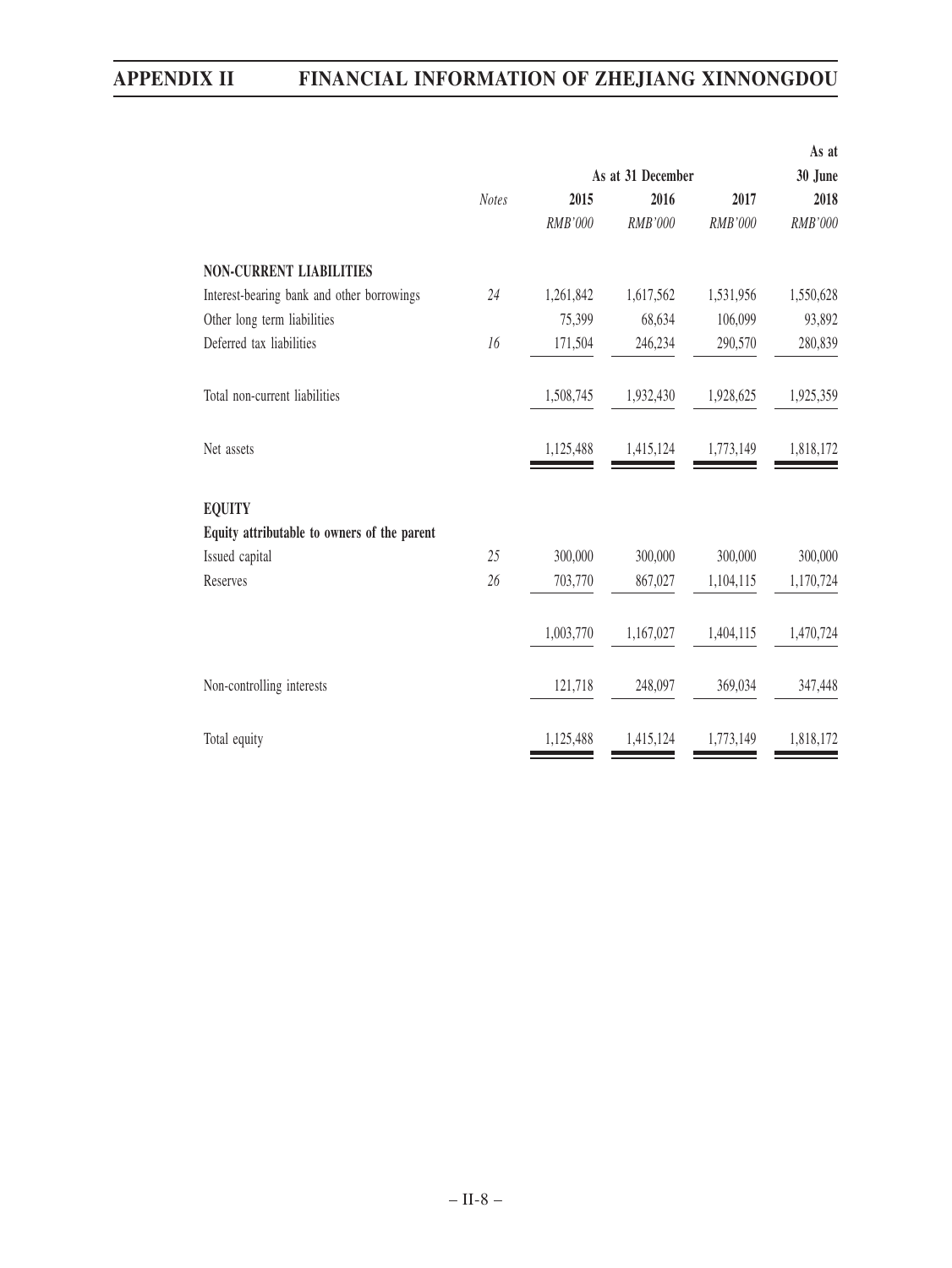|               | Statutory |          | <b>Other</b>    |                                                       | Non-           |              |
|---------------|-----------|----------|-----------------|-------------------------------------------------------|----------------|--------------|
| <b>Issued</b> | surplus   |          |                 |                                                       |                |              |
| capital       | reserves  | earnings | income          | <b>Total</b>                                          | interests      | Total equity |
| RMB'000       | RMB'000   | RMB'000  | RMB'000         | RMB'000                                               | <b>RMB'000</b> | RMB'000      |
| 300,000       | 78,519    | 587,419  |                 | 965,938                                               | 128,096        | 1,094,034    |
|               |           |          |                 |                                                       |                |              |
|               |           |          |                 |                                                       |                |              |
|               |           | 37,832   |                 | 37,832                                                | (6,378)        | 31,454       |
|               | 9,977     | (9,977)  |                 |                                                       |                |              |
|               |           |          |                 |                                                       |                |              |
| 300,000       | 88,496    | 615,274  |                 | 1,003,770                                             | 121,718        | 1,125,488    |
|               |           |          |                 |                                                       |                |              |
|               |           | 43,161   | 120,096         | 163,257                                               | 126,379        | 289,636      |
|               | 1,777     | (1,777)  |                 |                                                       |                |              |
|               |           |          |                 |                                                       |                |              |
| 300,000       | 90,273    | 656,658  | 120,096         | 1,167,027                                             | 248,097        | 1,415,124    |
|               |           |          |                 |                                                       |                |              |
|               |           |          |                 |                                                       |                |              |
|               |           | (20,088) | 130,304         | 110,216                                               | 113,842        | 224,058      |
|               | 1,596     | (1,596)  |                 |                                                       |                |              |
|               |           |          | L,              |                                                       | 7,095          | 7,095        |
|               |           | 126,872  |                 | 126,872                                               |                | 126,872      |
| 300,000       | 91,869    | 761,846  | 250,400         | 1,404,115                                             | 369,034        | 1,773,149    |
|               |           |          | <b>Retained</b> | Attributable to owners of the parent<br>comprehensive |                | controlling  |

# **(C) Consolidated Statements of Changes in Equity**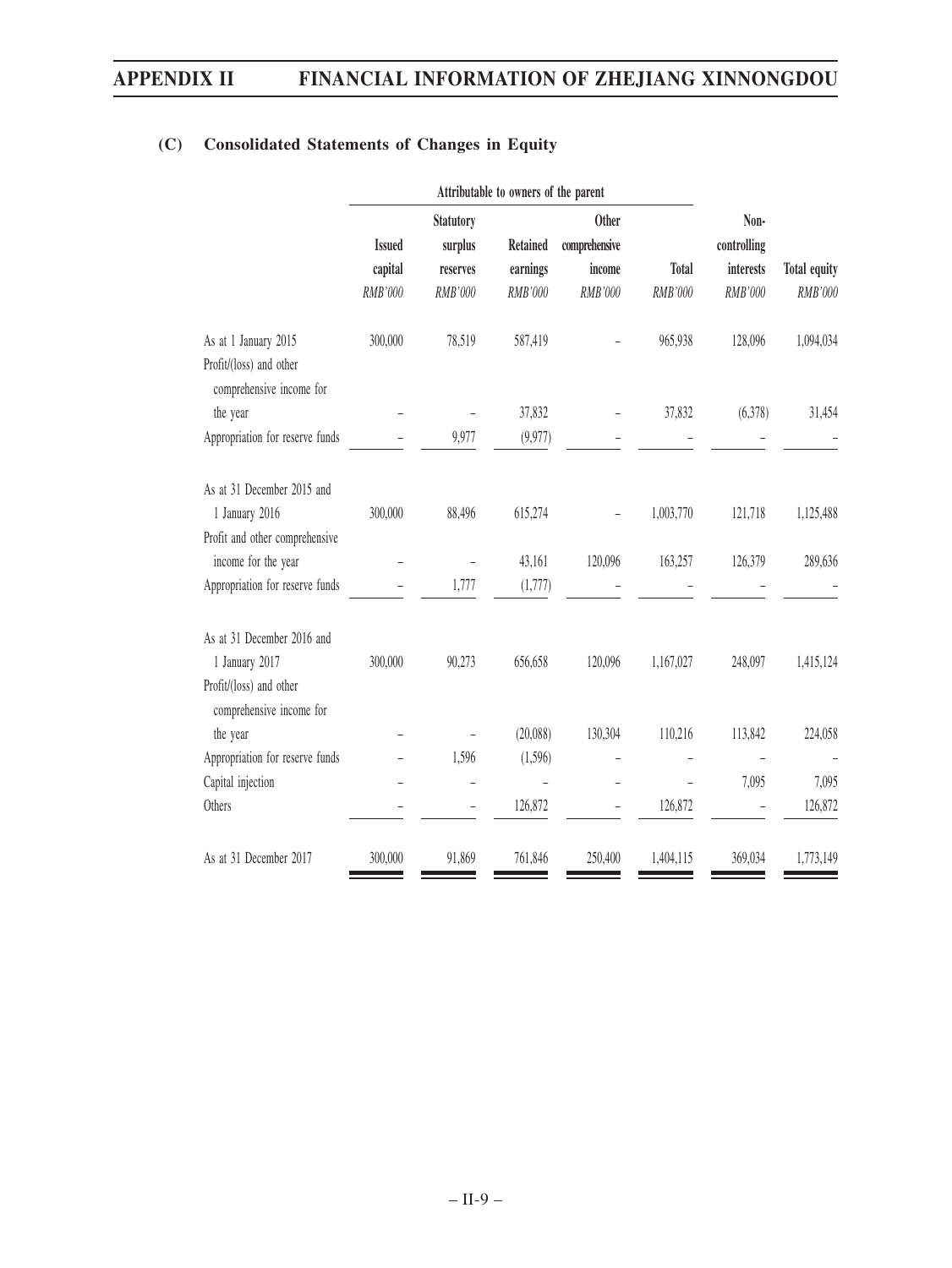| <b>Issued</b> | <b>Statutory</b><br>surplus | <b>Retained</b>     | <b>Other</b><br>comprehensive |                                                           | Non-<br>controlling                 |                      |
|---------------|-----------------------------|---------------------|-------------------------------|-----------------------------------------------------------|-------------------------------------|----------------------|
|               |                             |                     |                               |                                                           |                                     | <b>Total equity</b>  |
|               |                             |                     |                               |                                                           |                                     | RMB'000              |
|               |                             |                     |                               |                                                           |                                     |                      |
| 300,000       | 91,869                      | 761,846             | 250,400                       | 1,404,115                                                 | 369,034                             | 1,773,149            |
|               |                             |                     |                               |                                                           |                                     |                      |
|               |                             | 27,351              | 2,347                         | 29,698                                                    | (21, 586)                           | 8,112                |
|               |                             | (20,000)            |                               | (20,000)                                                  |                                     | (20,000)             |
|               |                             | 56,911              |                               | 56,911                                                    |                                     | 56,911               |
| 300,000       | 91,869                      | 826,108             | 252,747                       | 1,470,724                                                 | 347,448                             | 1,818,172            |
|               |                             |                     |                               |                                                           |                                     |                      |
| 300,000       | 90,273                      | 656,658             | 120,096                       | 1,167,027                                                 | 248,097                             | 1,415,124            |
|               |                             |                     |                               |                                                           |                                     |                      |
|               |                             | (32,953)            | (47,053)                      |                                                           | (44,980)                            | (124,986)            |
|               |                             |                     |                               |                                                           | 4,094                               | 4,094                |
|               |                             | 78,420              |                               | 78,420                                                    |                                     | 78,420               |
| 300,000       | 90,273                      | 702,125             | 73,043                        | 1,165,441                                                 | 207,211                             | 1,372,652            |
|               | capital<br>RMB'000          | reserves<br>RMB'000 | earnings<br>RMB'000           | Attributable to owners of the parent<br>income<br>RMB'000 | <b>Total</b><br>RMB'000<br>(80,006) | interests<br>RMB'000 |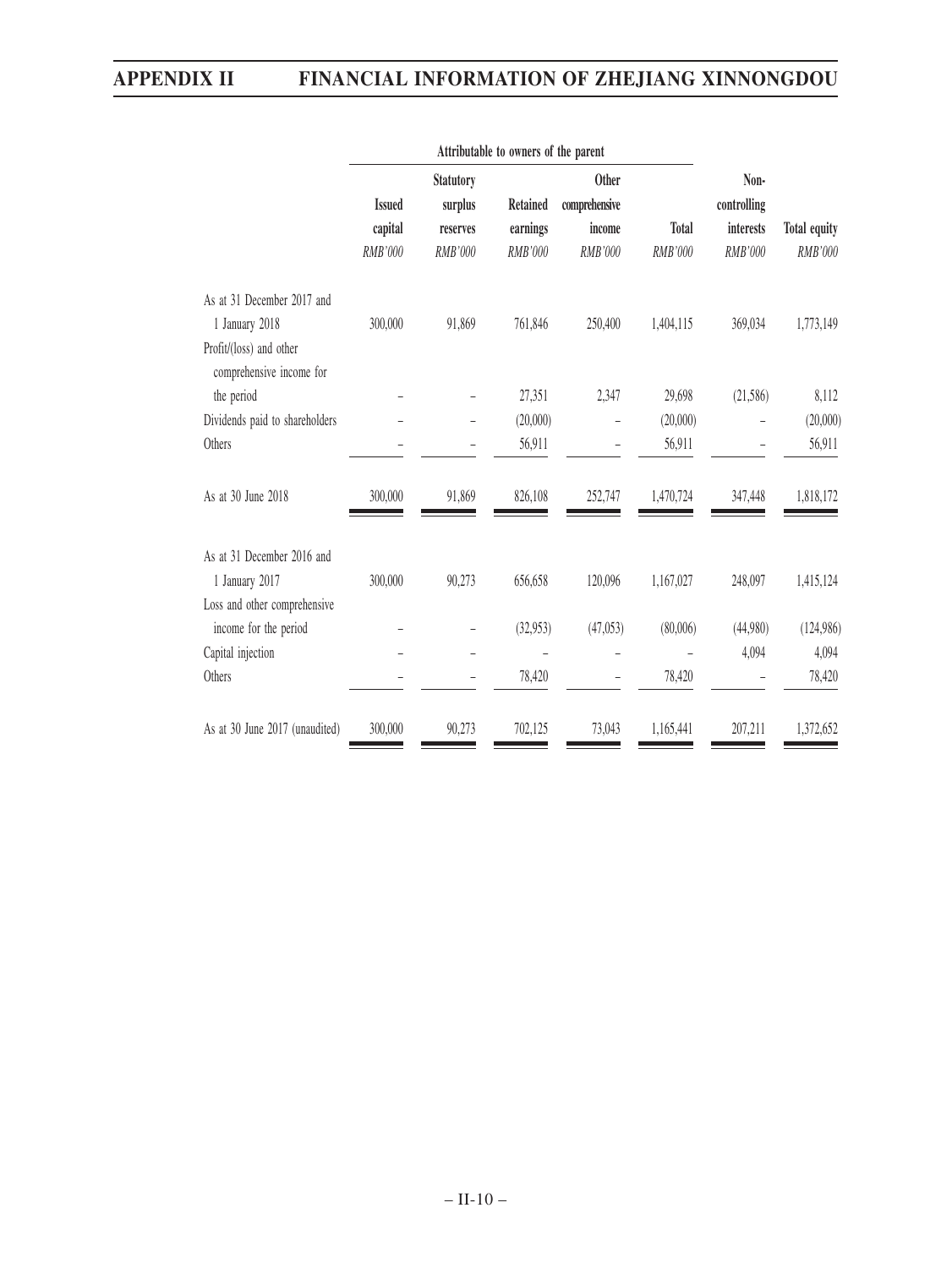# **(D) Consolidated Statements of Cash Flows**

|                                                                       | Year ended 31 December |                 |                 | Six months ended 30 June       |                 |  |
|-----------------------------------------------------------------------|------------------------|-----------------|-----------------|--------------------------------|-----------------|--|
|                                                                       | 2015<br>RMB'000        | 2016<br>RMB'000 | 2017<br>RMB'000 | 2017<br>RMB'000<br>(Unaudited) | 2018<br>RMB'000 |  |
| CASH FLOWS FROM OPERATING<br><b>ACTIVITIES</b>                        |                        |                 |                 |                                |                 |  |
| Profit/(loss) before tax:                                             | 64,367                 | 158,011         | 89,951          | (38,105)                       | 81,042          |  |
| Adjustments for:                                                      |                        |                 |                 |                                |                 |  |
| Amortisation of intangible assets                                     | 234                    | 280             | 434             | 217                            | 228             |  |
| Depreciation of items of property and                                 |                        |                 |                 |                                |                 |  |
| equipment                                                             | 3,744                  | 4,036           | 3,899           | 1,950                          | 1,566           |  |
| Interest income                                                       | (2,687)                | (4,100)         | (6, 464)        | (3,048)                        | (3,326)         |  |
| Interest expense                                                      | 88,627                 | 73,514          | 119,253         | 59,390                         | 54,452          |  |
| Changes in fair value of investment                                   |                        |                 |                 |                                |                 |  |
| properties                                                            | (171, 315)             | (20,092)        | (9,241)         | 51                             | (48, 155)       |  |
| Gain on disposal of investment properties                             | (4,293)                | (249, 287)      | (270,020)       | (78, 469)                      | (116,355)       |  |
| Gain on disposal of a subsidiary                                      |                        |                 | (4, 428)        | (4, 428)                       |                 |  |
| Amortisation of long-term deferred assets                             | 1,625                  | 2,096           | 2,116           | 1,058                          | 1,102           |  |
|                                                                       | (19,698)               | (35,542)        | (74, 500)       | (61, 384)                      | (29, 446)       |  |
| Decrease/(increase) in inventories                                    | 6,055                  | 677             | 1,056           | (1,209)                        | (3,567)         |  |
| Decrease/(increase) in trade and bills<br>receivables                 | 5,287                  | (5,846)         | (1,667)         | 3,933                          | 4,530           |  |
| Decrease/(increase) in other non-current                              |                        |                 |                 |                                |                 |  |
| assets                                                                |                        | (1,650)         | (578)           | 44,605                         | 2,236           |  |
| (Increase)/decrease in prepayments,<br>deposits and other receivables | (19,962)               | (219, 048)      | 12,093          | 39,093                         | 70,452          |  |
| (Decrease)/increase in trade and bills<br>payables                    | (8,895)                | 135,476         | 117,616         | (36,888)                       | 11,838          |  |
| Increase/(decrease) in other payables and                             |                        |                 |                 |                                |                 |  |
| accruals                                                              | 133,596                | 300,809         | 224,884         | 305,760                        | (352, 103)      |  |
|                                                                       | 116,081                | 210,418         | 353,404         | 355,294                        | (266, 614)      |  |
| Cash generated from/(used in) operations                              | 96,383                 | 174,876         | 278,904         | 293,910                        | (296,060)       |  |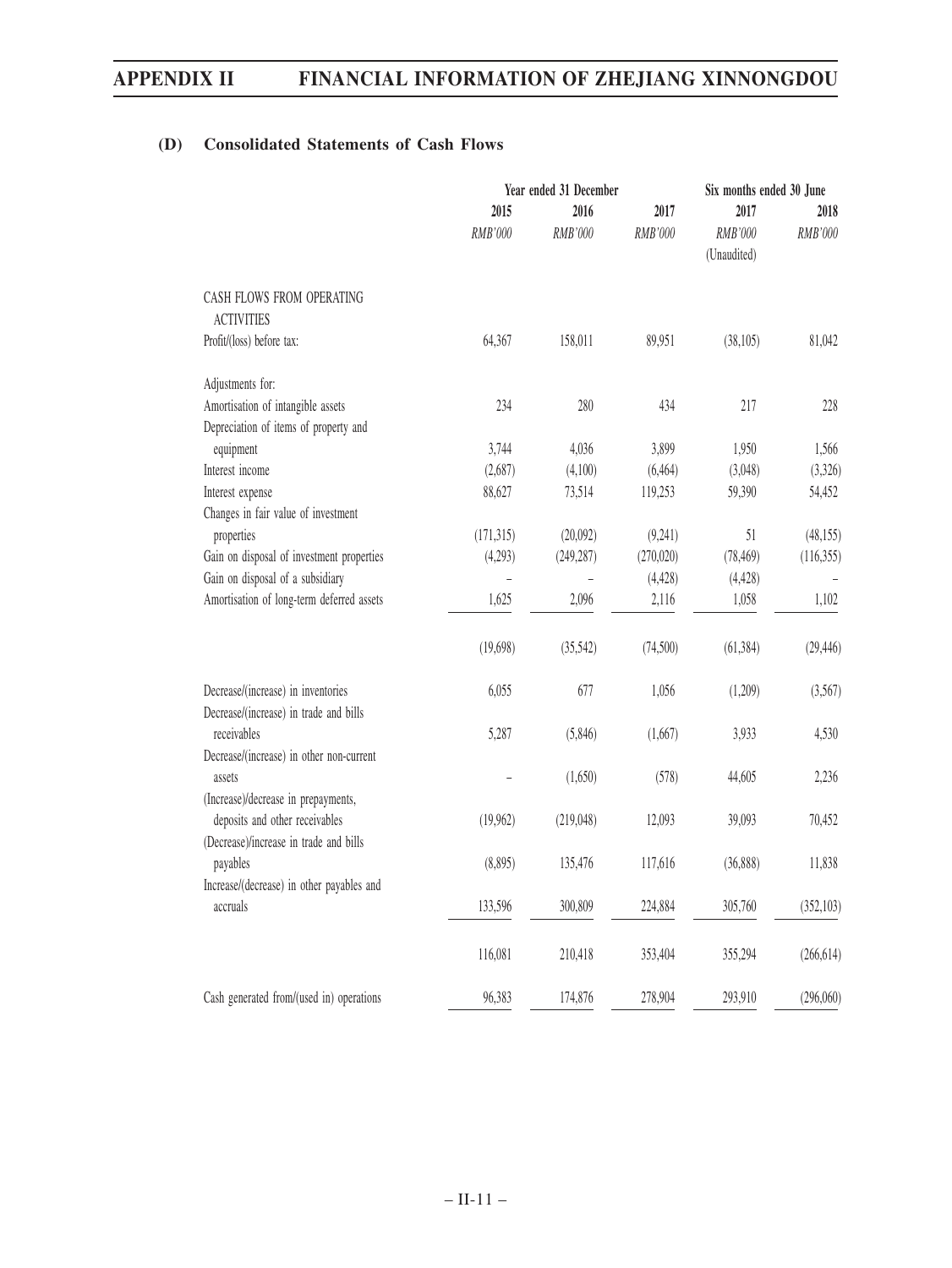|                                                                 | Year ended 31 December |                 |                 | Six months ended 30 June       |                 |
|-----------------------------------------------------------------|------------------------|-----------------|-----------------|--------------------------------|-----------------|
|                                                                 | 2015<br>RMB'000        | 2016<br>RMB'000 | 2017<br>RMB'000 | 2017<br>RMB'000<br>(Unaudited) | 2018<br>RMB'000 |
| Income tax paid                                                 | (12,169)               | (5,077)         | (64, 896)       | (23,502)                       | 35,823          |
| Net cash flows generated from/(used in)                         |                        |                 |                 |                                |                 |
| operating activities                                            | 84,214                 | 169,799         | 214,008         | 270,408                        | (260, 237)      |
| CASH FLOWS FROM INVESTING<br><b>ACTIVITIES</b>                  |                        |                 |                 |                                |                 |
| Purchase of property and equipment                              | (349, 407)             | (1,019,589)     | (491,310)       | (244, 934)                     | (17,298)        |
| Purchase of intangible assets                                   | (327)                  | (130)           | (2,510)         | (168)                          | 212             |
| Purchase of financial assets                                    | (10,000)               |                 |                 |                                |                 |
| (Increase)/decrease in pledged deposits                         |                        | (6,807)         | (120, 180)      | (120, 180)                     | 48,447          |
| Proceeds from disposal of property and                          |                        |                 |                 |                                |                 |
| equipment                                                       | 70                     |                 | 129             |                                |                 |
| Proceeds from disposal of investment                            |                        |                 |                 |                                |                 |
| properties                                                      | 71,574                 | 627,519         | 766,935         | 222,875                        | 295,047         |
| Proceeds from disposal of a subsidiary                          |                        |                 | 9,368           |                                |                 |
| Interest received                                               | 2,973                  | 4,415           | 1,647           |                                |                 |
| Net cash flows (used in)/generated from<br>investing activities | (285, 117)             | (394, 592)      | 164,079         | (142, 407)                     | 326,408         |
| CASH FLOWS FROM FINANCING<br><b>ACTIVITIES</b>                  |                        |                 |                 |                                |                 |
| Interest paid                                                   | (122,053)              | (153,370)       | (171, 649)      | (119, 469)                     | (60, 973)       |
| New bank loans                                                  | 1,026,451              | 1,500,497       | 856,269         | 365,122                        | 92,000          |
| Repayment of bank loans                                         | (609,000)              | (990, 272)      | (890, 657)      | (252,800)                      | (315,560)       |
| Dividends paid to shareholders                                  |                        |                 |                 |                                | (20,000)        |
| Contribution from non-controlling<br>shareholders               |                        |                 | 7,095           |                                |                 |
| Net cash flows generated from/(used in)                         |                        |                 |                 |                                |                 |
| financing activities                                            | 295,398                | 356,855         | (198, 942)      | (7, 147)                       | (304, 533)      |
| NET INCREASE/(DECREASE) IN<br>CASH AND CASH EQUIVALENTS         | 94,495                 | 132,062         | 179,145         | 120,854                        | (238, 362)      |
| Cash and cash equivalents at beginning<br>of year/period        | 191,818                | 286,313         | 418,375         | 418,375                        | 597,520         |
| CASH AND CASH EQUIVALENTS AT<br>END OF YEAR/PERIOD              | 286,313                | 418,375         | 597,520         | 539,229                        | 359,158         |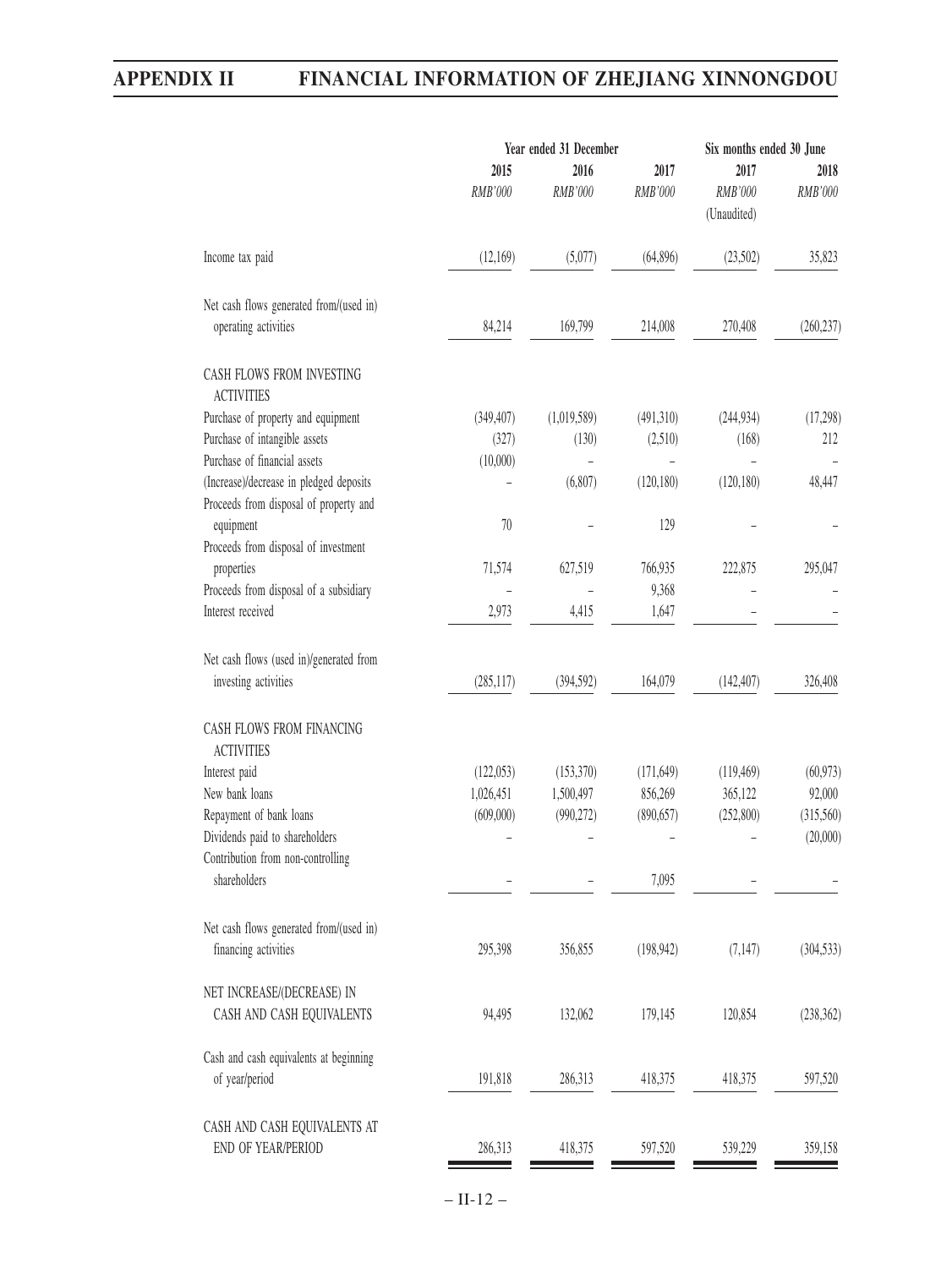# **(E) Statements of Financial Position**

|                                                       |              |           |                   |            | As at     |
|-------------------------------------------------------|--------------|-----------|-------------------|------------|-----------|
|                                                       |              |           | As at 31 December |            | 30 June   |
|                                                       | <b>Notes</b> | 2015      | 2016              | 2017       | 2018      |
|                                                       |              | RMB'000   | RMB'000           | RMB'000    | RMB'000   |
| <b>NON-CURRENT ASSETS</b>                             |              |           |                   |            |           |
| Property and equipment                                | 13           | 2,677     | 2,294             | 1,414      | 1,276     |
| Investment properties                                 | 14           | 2,155,505 | 1,966,271         | 1,843,510  | 1,845,884 |
| Intangible assets                                     | 15           | 147       | 92                | 37         |           |
| Financial assets at fair value through profit or loss | 17           | 10,000    | 10,000            | 10,000     | 10,000    |
| Investments in subsidiaries                           |              | 213,644   | 215,644           | 228,400    | 227,950   |
| Deferred tax assets                                   | 16           | 15,470    | 14,416            | 4,683      | 4,683     |
| Other Non-current assets                              |              | 45,947    | 47,481            | 47,247     | 46,708    |
| Total non-current assets                              |              | 2,443,390 | 2,256,198         | 2,135,291  | 2,136,501 |
| <b>CURRENT ASSETS</b>                                 |              |           |                   |            |           |
| Trade and bills receivables                           | 19           | 9,160     |                   | 2,091      |           |
| Other current assets                                  | 20           | 468,102   | 742,361           | 829,623    | 522,156   |
| Pledged deposits                                      | 21           |           |                   | 2,300      | 2,300     |
| Cash and cash equivalents                             | 21           | 159,827   | 114,514           | 143,002    | 174,748   |
| Total current assets                                  |              | 637,089   | 856,875           | 977,016    | 699,204   |
| <b>CURRENT LIABILITIES</b>                            |              |           |                   |            |           |
| Trade and bills payables                              | 22           | 9,987     | 23,102            | 10,953     | 8,848     |
| Prepayments, deposits and other receivables           | 23           | 232,025   | 231,399           | 246,669    | 116,016   |
| Interest-bearing bank and other borrowings            | 24           | 578,500   | 630,600           | 520,100    | 520,000   |
| Tax payable                                           |              |           |                   | 6,124      |           |
| Total current liabilities                             |              | 820,512   | 885,101           | 783,846    | 644,864   |
| NET CURRENT LIABILITIES/(ASSETS)                      |              | 183,423   | 28,226            | (193, 170) | (54,340)  |
| TOTAL ASSETS LESS CURRENT LIABILITIES                 |              | 2,259,967 | 2,227,972         | 2,328,461  | 2,190,841 |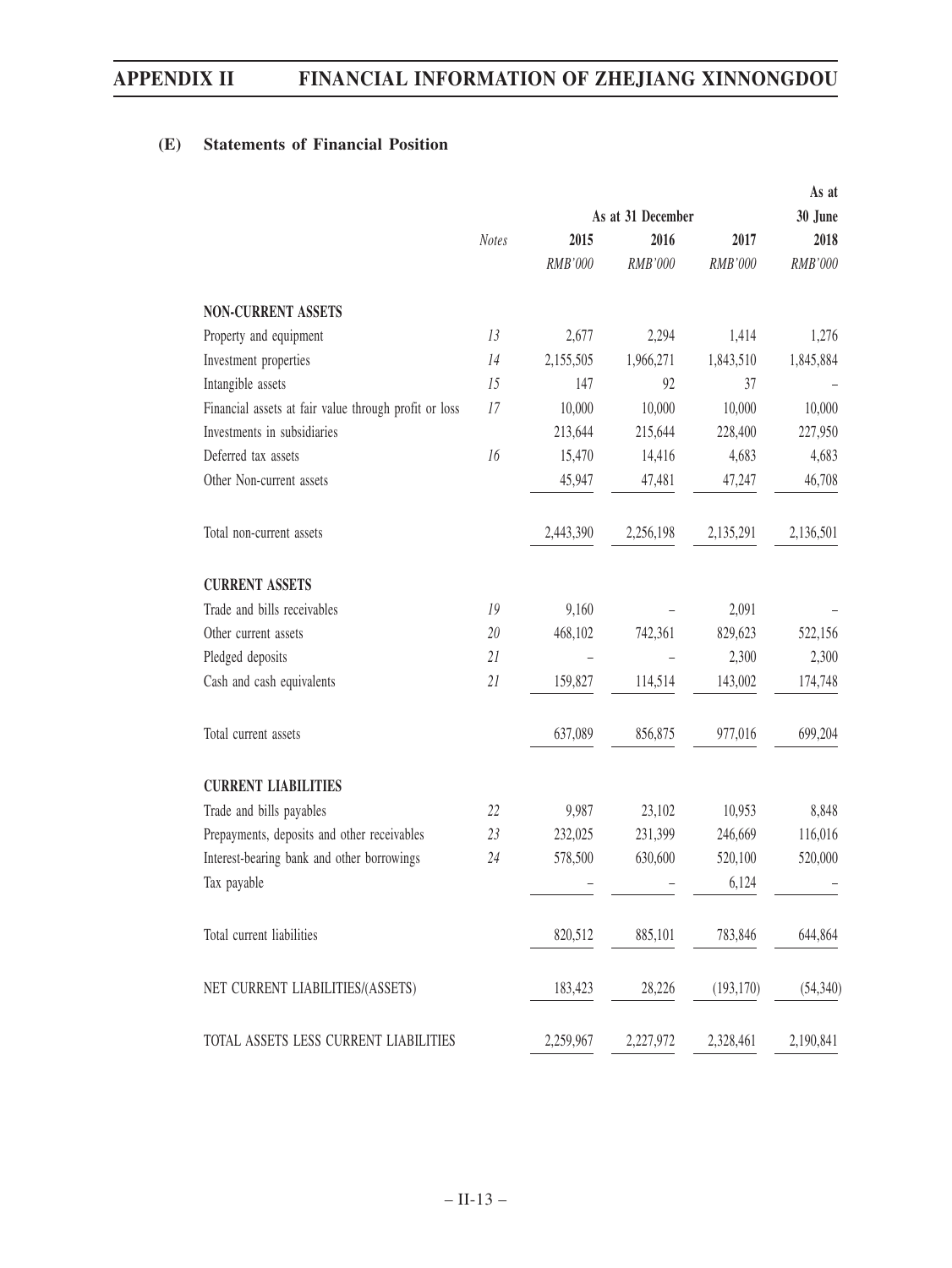|                                            |              |                   |           |           | As at     |
|--------------------------------------------|--------------|-------------------|-----------|-----------|-----------|
|                                            |              | As at 31 December | 30 June   |           |           |
|                                            | <b>Notes</b> | 2015              | 2016      | 2017      | 2018      |
|                                            |              | RMB'000           | RMB'000   | RMB'000   | RMB'000   |
| <b>NON-CURRENT LIABILITIES</b>             |              |                   |           |           |           |
| Interest-bearing bank and other borrowings | 24           | 929,900           | 880,800   | 975,700   | 835,700   |
| Other long term liabilities                |              | 65,055            | 56,384    | 63,398    | 46,464    |
| Deferred tax liabilities                   | 16           | 171,504           | 179,514   | 162,134   | 162,512   |
| Total non-current liabilities              |              | 1,166,459         | 1,116,698 | 1,201,232 | 1,044,676 |
| Net assets                                 |              | 1,093,508         | 1,111,274 | 1,127,229 | 1,146,165 |
| <b>EQUITY</b>                              |              |                   |           |           |           |
| Issued capital                             | 25           | 300,000           | 300,000   | 300,000   | 300,000   |
| Reserves                                   | 26           | 793,508           | 811,274   | 827,229   | 846,165   |
| Total equity                               |              | 1,093,508         | 1,111,274 | 1,127,229 | 1,146,165 |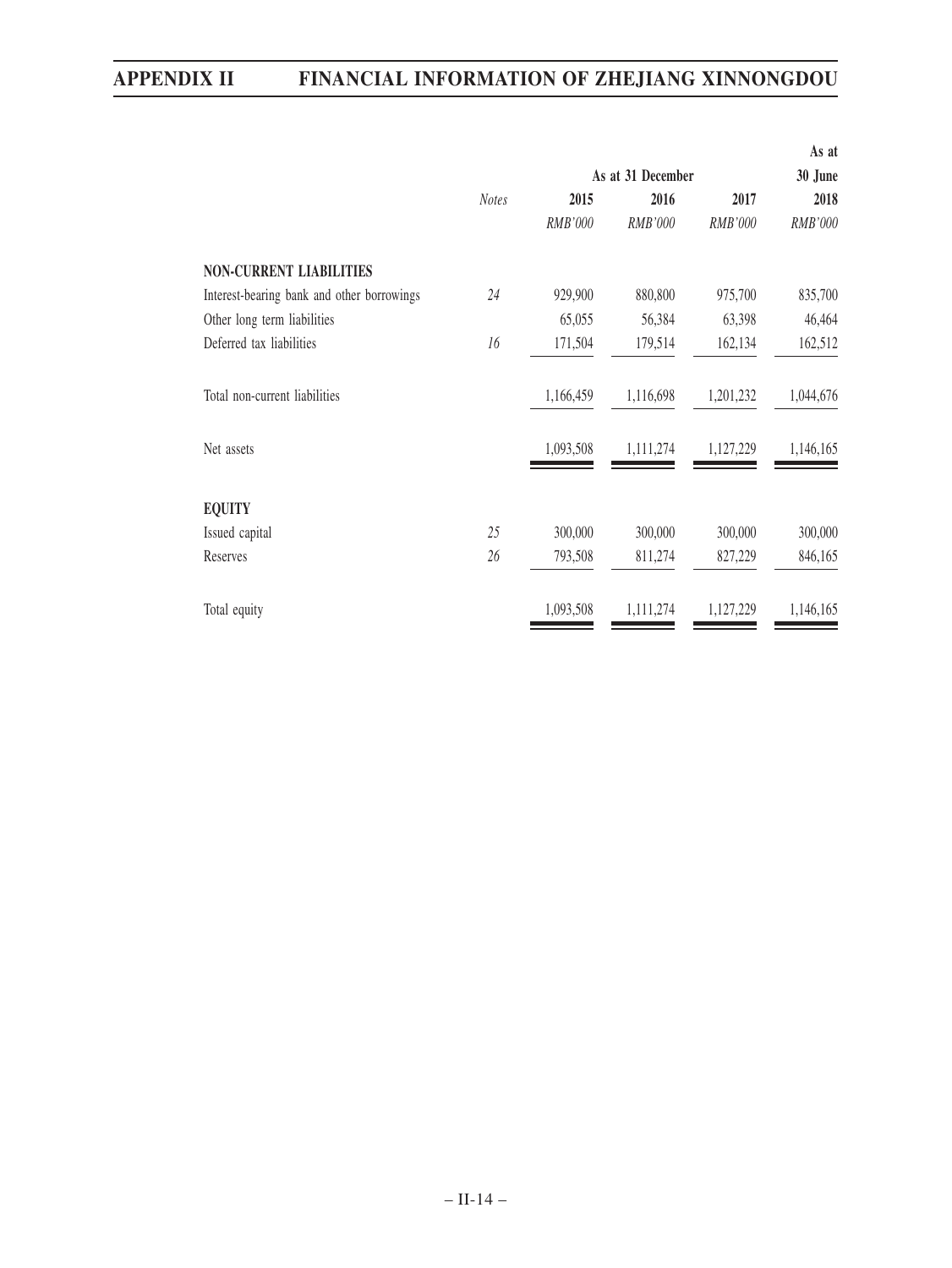## **NOTES TO THE HISTORICAL FINANCIAL INFORMATION**

*For the period ended 31 December 2015, 31 December 2016, 31 December 2017 and 30 June 2018*

## **1. CORPORATE INFORMATION**

Zhejiang Xinnongdou Industrial Co., Ltd\* (the "**Target Company**") was established in the People's Republic of China (the "**PRC**") with limited liability. The registered office of the Target Company is located at Room 306, No.137, Xinnongdou Logistics Center, Xinjie Town, Xiaoshan District, Hangzhou, Zhejiang Province. The principal activities of the Target Company and its subsidiaries (collectively referred to as the "**Target Group**") are trading of agricultural products and market operation and management.

As at 30 June 2018, the Target Company's major shareholders include Zhejiang Rural Development Group Co., Ltd, which holds a 19.85% effective equity interest of the Target Company, and Zhong An Shenglong Commercial Co., Ltd, which holds a 42.5% effective equity interest of the Target Company.

## **Information about subsidiaries**

Particulars of the Target Company's subsidiaries are as follows:

|                                                                                                           | Place and date of                                     |                                   |               | Percentage of<br>equity attributable to<br>the Target Company |                                                                            |
|-----------------------------------------------------------------------------------------------------------|-------------------------------------------------------|-----------------------------------|---------------|---------------------------------------------------------------|----------------------------------------------------------------------------|
| Name                                                                                                      | incorporation/registration<br>and place of operations | Registered/<br>authorised capital | <b>Direct</b> | Indirect                                                      | Principal activities                                                       |
| Zhejiang Tiannong Market<br>Management Co., Ltd.<br>("浙江天農市場管理<br>有限公司")                                  | The PRC/Mainland China<br>December 2011               | RMB5,000,000                      | 100           |                                                               | Market management and wholesale<br>of agricultural products                |
| Hangzhou Xiaoshan<br>Tiannong Aquatic Products<br>Market Management Co.,<br>Ltd. ("杭州蕭山天農水產<br>市場管理有限公司") | The PRC/Mainland China<br>November 2012               | RMB5,000,000                      | 60            |                                                               | Market management and wholesale<br>of aquatic products                     |
| Zhejiang Quzhou Xinnongdou<br>Industrial Co., Ltd.<br>("浙江衢州新農都實業<br>有限公司")                               | The PRC/Mainland China<br>November 2013               | RMB100,000,000                    | 60            |                                                               | Market management, industrial<br>investment and property<br>management     |
| Zhejiang Changxing<br>Xinnongdou Industrial<br>Co., Ltd. ("浙江長興新農都<br>實業有限公司")                            | The PRC/Mainland China<br>December 2013               | RMB100,000,000                    | 60            | $\equiv$                                                      | Industrial investment, retail<br>and wholesale of agricultural<br>products |
| Zhejiang Zhuji Xinnongdou<br>Industrial Co., Ltd<br>("浙江諸暨新農都實業<br>有限公司")                                 | The PRC/Mainland China<br>December 2013               | RMB100,000,000                    | 60            |                                                               | Market management, industrial<br>investment and property<br>management     |
| Zhejiang Nongfa Supermarket<br>Co., Ltd.<br>("浙江農發超市有限公司")                                                | The PRC/Mainland China<br>August 2014                 | RMB10,000,000                     | 100           |                                                               | Retail of packaged foods and daily<br>commodities                          |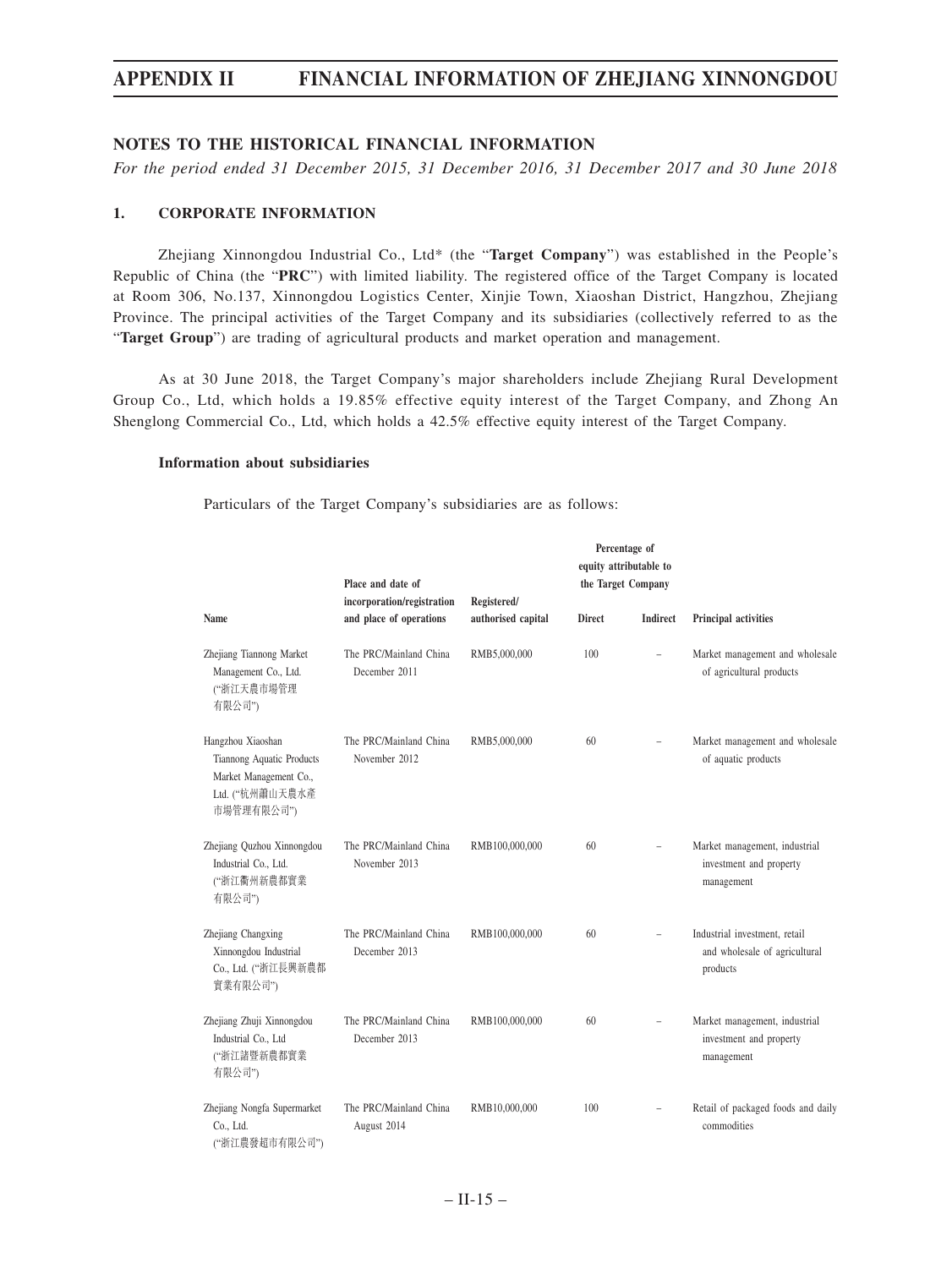|                                                                                                              | Place and date of                                     |                                   |               | Percentage of<br>equity attributable to<br>the Target Company |                                                            |  |
|--------------------------------------------------------------------------------------------------------------|-------------------------------------------------------|-----------------------------------|---------------|---------------------------------------------------------------|------------------------------------------------------------|--|
| Name                                                                                                         | incorporation/registration<br>and place of operations | Registered/<br>authorised capital | <b>Direct</b> | Indirect                                                      | Principal activities                                       |  |
| Zhejiang Zhoushan<br>Xinnongdou Industrial<br>Co., Ltd.<br>("浙江舟山新農都實業<br>有限公司")                             | The PRC/Mainland China<br>October 2016                | RMB8,200,000                      | 60            | $\frac{1}{2}$                                                 | Industrial investment and sale of<br>agricultural products |  |
| Zhejiang Nongfa Zhejiang<br><b>Agricultural Products</b><br>Development Co., Ltd.<br>("浙江農發浙疆農產品<br>發展有限公司") | The PRC/Mainland China<br>September 2017              | RMB15,750,000                     | 51            |                                                               | Sale of agricultural products                              |  |
| Hangzhou Xiaoshan<br>Tiannong Meat Market<br>Management Co., Ltd.*<br>("杭州蕭山天農肉類市場<br>管理有限公司")               | The PRC/Mainland China<br>September 2012              | RMB3,000,000                      | 55            | $\overline{\phantom{m}}$                                      | Market management and wholesale<br>of meat products        |  |

\* Hangzhou Xiaoshan Tiannong Meat Market Management Co., Ltd. was liquidated on April 11, 2018.

## **2. PRINCIPAL ACCOUNTING POLICIES**

## **2.1 Basis of preparation**

The Historical Financial Information has been prepared in accordance with International Financial Reporting Standards ("IFRSs"), which comprise all standards and interpretations approved by the International Accounting Standards Board (the "IASB"). All IFRSs effective for the accounting period commencing from 1 January 2018, together with the relevant transitional provisions, have been adopted by the Target Group in the preparation of the Historical Financial Information throughout the Relevant Periods and in the period covered by the Interim Comparative Financial Information.

The Historical Financial Information has been prepared under the historical cost convention, except for investment properties and derivative financial instruments which have been measured at fair value as explained in the accounting policies set out below. These financial statements are presented in RMB and all values are rounded to the nearest thousand except when otherwise indicated.

As at 31 December 2015, 2016 and 2017, and 30 June 2018, the current liabilities of the Target Group exceeded its current assets. In the opinion of the Directors, it is an industry practice for the property management business to keep a low level of current ratio. The Directors have prepared these financial statements on a going concern basis notwithstanding the net current liability position because the Directors expected that the Target Group will generate sufficient cash inflows from the operation and have adequate unused bank and other credit facilities to meet its financial obligation when they fall due.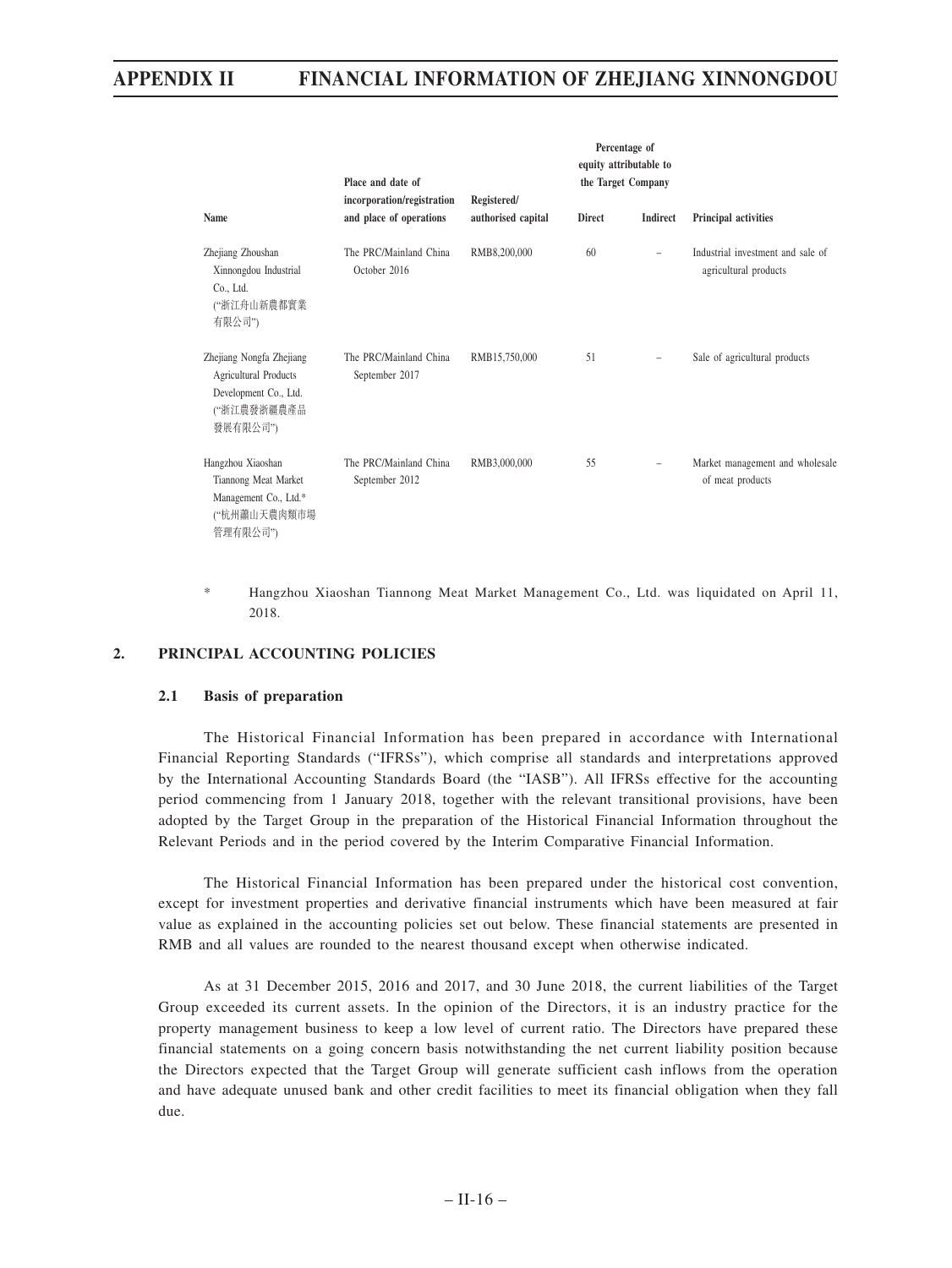## **2.2 Basis of consolidation**

The Historical Financial Information includes the financial statements of the Target Company and its subsidiaries (collectively referred to as the "Target Group") for the Relevant Periods. A subsidiary is an entity (including a structured entity), directly or indirectly, controlled by the Target Company. Control is achieved when the Target Group is exposed, or has rights, to variable returns from its involvement with the investee and has the ability to affect those returns through its power over the investee (i.e., existing rights that give the Target Group the current ability to direct the relevant activities of the investee).

When the Target Company has, directly or indirectly, less than a majority of the voting or similar rights of an investee, the Target Group considers all relevant facts and circumstances in assessing whether it has power over an investee, including:

- (a) the contractual arrangement with the other vote holders of the investee;
- (b) rights arising from other contractual arrangements; and
- (c) the Target Group's voting rights and potential voting rights.

The financial statements of the subsidiaries are prepared for the same reporting period as the Target Company, using consistent accounting policies. The results of subsidiaries are consolidated from the date on which the Target Group obtains control, and continue to be consolidated until the date that such control ceases.

Profit or loss and each component of other comprehensive income are attributed to the owners of the parent of the Target Group and to the non-controlling interests, even if this results in the noncontrolling interests having a deficit balance. All intra-group assets and liabilities, equity, income, expenses and cash flows relating to transactions between members of the Target Group are eliminated in full on consolidation.

The Target Group reassesses whether or not it controls an investee if facts and circumstances indicate that there are changes to one or more of the three elements of control described above. A change in the ownership interest of a subsidiary, without a loss of control, is accounted for as an equity transaction.

If the Target Group loses control over a subsidiary, it derecognises (i) the assets (including goodwill) and liabilities of the subsidiary, (ii) the carrying amount of any non-controlling interest and (iii) the cumulative translation differences recorded in equity; and recognises (i) the fair value of the consideration received, (ii) the fair value of any investment retained and (iii) any resulting surplus or deficit in profit or loss. The Target Group's share of components previously recognised in other comprehensive income is reclassified to profit or loss or retained profits, as appropriate, on the same basis as would be required if the Target Group had directly disposed of the related assets or liabilities.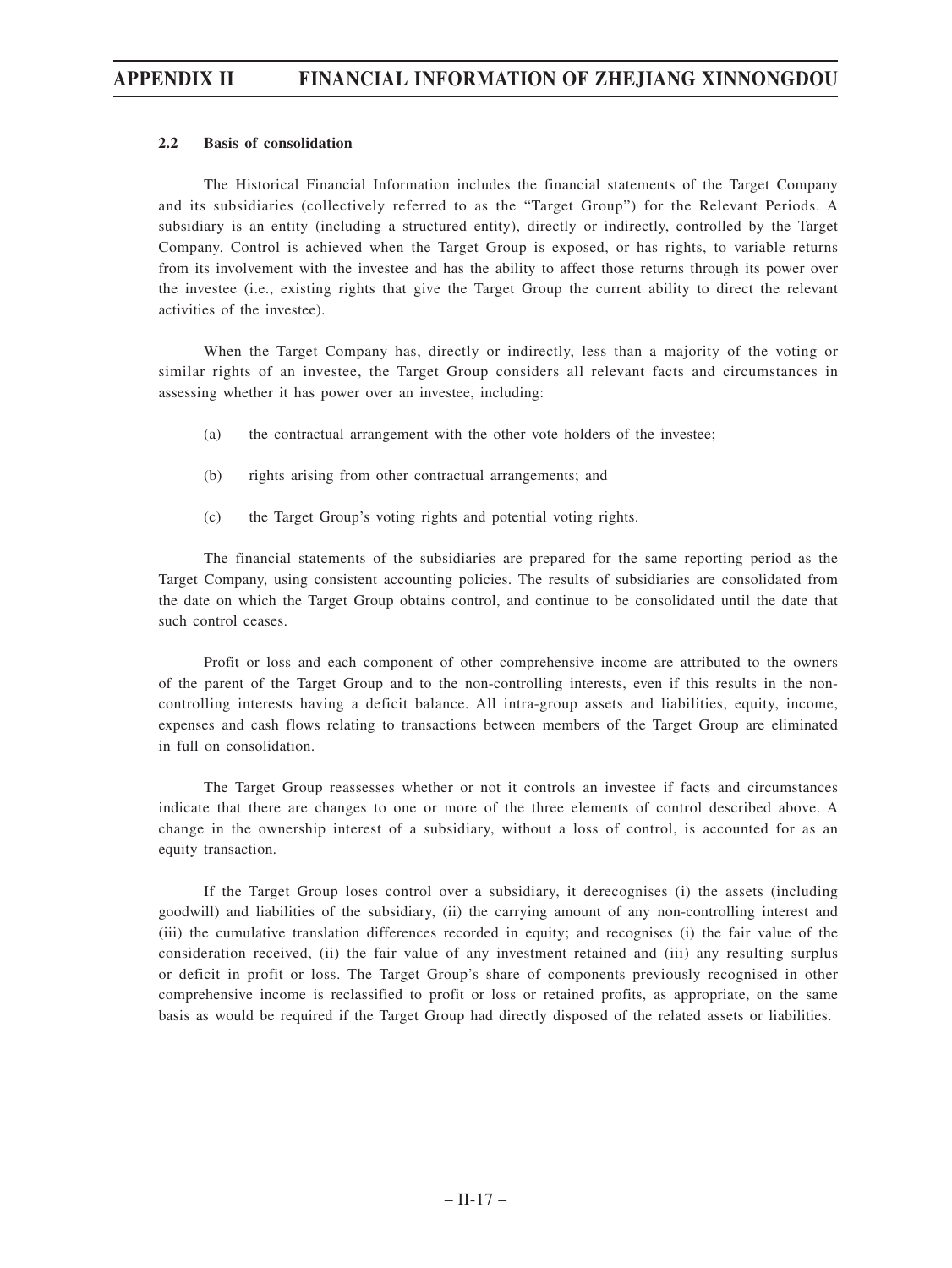## **3.1 ISSUED BUT NOT YET EFFECTIVE IFRSS**

The Target Group has not applied the following new and revised IFRSs that have been issued but are not yet effective, in the Historical Financial Information:

| IFRS 16                          | Leases <sup>1</sup>                                               |
|----------------------------------|-------------------------------------------------------------------|
| IFRS 17                          | Insurance Contracts <sup>2</sup>                                  |
| IFRIC 23                         | Uncertainty over Income Tax Treatments <sup>1</sup>               |
| Amendments to IFRS 9             | Prepayment Features with Negative Compensation <sup>1</sup>       |
| Amendments to IFRS 10 and IAS 28 | Sale or Contribution of Assets between an Investor and its        |
|                                  | Associate or Joint Venture <sup>3</sup>                           |
| Amendments to IAS 19             | Plan Amendment, Curtailment or Settlement <sup>1</sup>            |
| Amendments to IAS 28             | Long-term Interests in Associates and Joint Ventures <sup>1</sup> |
| Annual Improvements              | Amendments to IFRS 3, IFRS 11, IAS 12 and IAS 23 <sup>1</sup>     |
| 2015-2017 Cycle                  |                                                                   |
|                                  |                                                                   |

1 Effective for annual periods beginning on or after 1 January 2019

 $\overline{2}$ Effective for annual periods beginning on or after 1 January 2021

3 No mandatory effective date yet determined but available for adoption

Further information about those IFRSs that are expected to be applicable to the Target Group is as follows:

IFRS 16 replaces IAS 17 Leases, IFRIC 4 Determining whether an Arrangement contains a Lease, SIC-15 Operating Leases – Incentives and SIC-27 Evaluating the Substance of Transactions Involving the Legal Form of a Lease. The standard sets out the principles for the recognition, measurement, presentation and disclosure of leases and requires lessees to recognise assets and liabilities for most leases. The standard includes two elective recognition exemptions for lessees – leases of low-value assets and short-term leases. At the commencement date of a lease, a lessee will recognise a liability to make lease payments (i.e., the lease liability) and an asset representing the right to use the underlying asset during the lease term (i.e., the rightof-use asset). The right-of-use asset is subsequently measured at cost less accumulated depreciation and any impairment losses unless the right-of-use asset meets the definition of investment property in IAS 40. The lease liability is subsequently increased to reflect the interest on the lease liability and reduced for the lease payments. Lessees will be required to separately recognise the interest expense on the lease liability and the depreciation expense on the right-of-use asset. Lessees will also be required to remeasure the lease liability upon the occurrence of certain events, such as change in the lease term and change in future lease payments resulting from a change in an index or rate used to determine those payments. Lessees will generally recognise the amount of the remeasurement of the lease liability as an adjustment to the right-of-use asset. Lessor accounting under IFRS 16 is substantially unchanged from the accounting under IAS 17. Lessors will continue to classify all leases using the same classification principle as in IAS 17 and distinguish between operating leases and finance leases.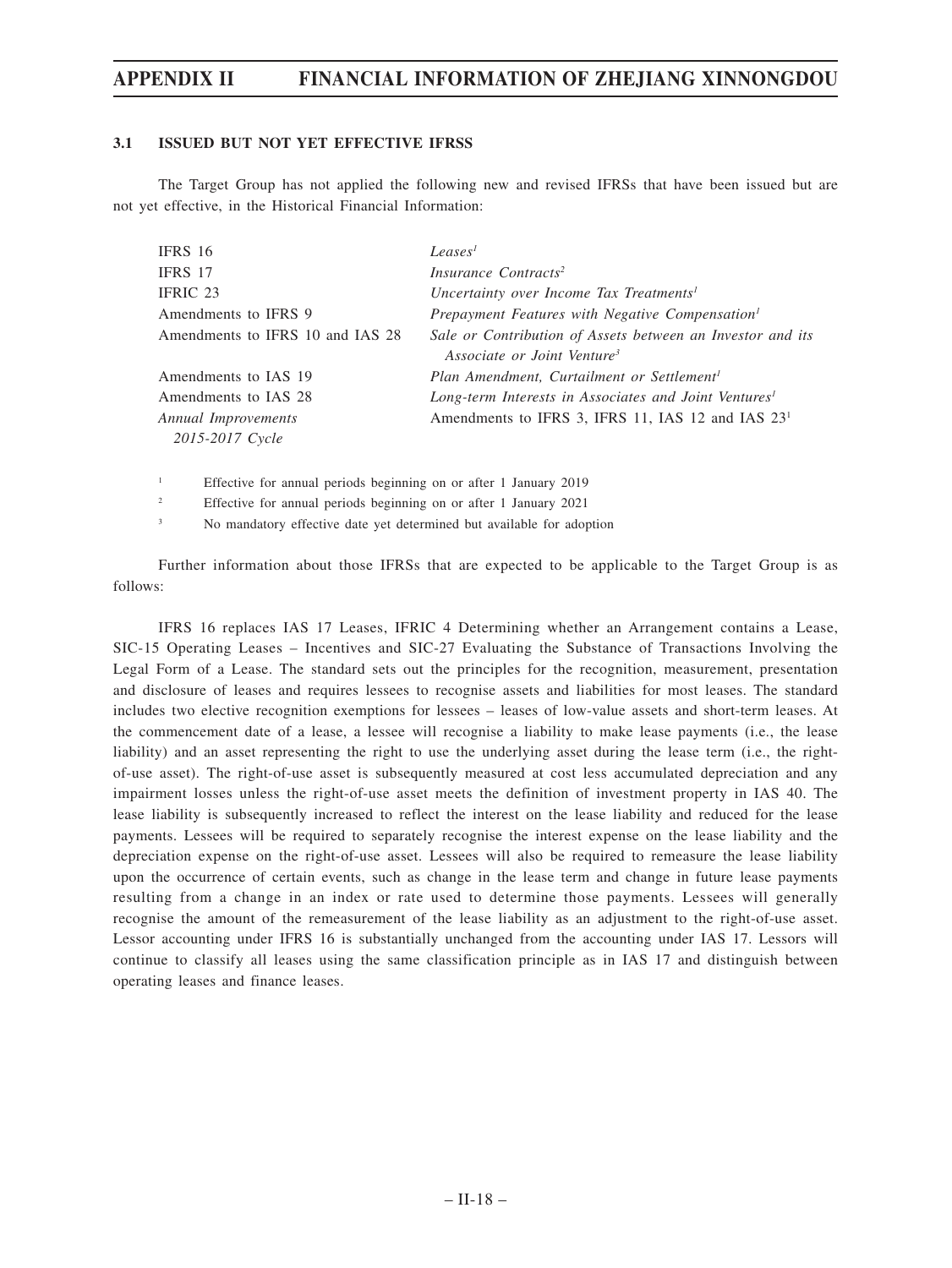Total operating lease commitments of the Target Group as at 31 December 2015, 2016 and 2017 and 30 June 2018 amounted to RMB46,683,000, RMB33,114,000, RMB79,420,000 and RMB91,929,000, respectively, as disclosed in note 27 under Section II of this report. The directors of the Target Company anticipate the adoption of IFRS 16 in the future may have impact on the amounts reported and disclosures made in the Target Group's consolidated financial statements, as it is expected that certain portions of these lease commitments will be required to be recognised in the consolidated statements of financial position as right-of-use assets and lease liabilities. As the new standard is not expected to be applied until 1 January 2019, the directors of the Target Company are in the process of assessing the quantitative effect of these requirements. However, in the opinion of the directors, it is not practicable to provide a reasonable estimate of the quantitative effect for the application of IFRS 16 until the assessment has been completed.

IFRIC 23, issued in June 2017, addresses the accounting for income taxes (current and deferred) when tax treatments involve uncertainty that affects the application of IAS 12 (often referred to as "uncertain tax positions"). The interpretation does not apply to taxes or levies outside the scope of IAS 12, nor does it specifically include requirements relating to interest and penalties associated with uncertain tax treatments. The interpretation specifically addresses (i) whether an entity considers uncertain tax treatments separately; (ii) the assumptions an entity makes about the examination of tax treatments by taxation authorities; (iii) how an entity determines taxable profits or tax losses, tax bases, unused tax losses, unused tax credits and tax rates; and (iv) how an entity considers changes in facts and circumstances. The interpretation is to be applied retrospectively, either fully retrospectively without the use of hindsight or retrospectively with the cumulative effect of application as an adjustment to the opening equity at the date of initial application, without the restatement of comparative information. The Target Group expects to adopt the interpretation from 1 January 2019. The interpretation is not expected to have any significant impact on the Target Group's financial statements.

## **3.2 SUMMARY OF SIGNIFICANT ACCOUNTING POLICIES**

## **Business combinations and goodwill**

Business combinations are accounted for using the acquisition method. The consideration transferred is measured at the acquisition date fair value which is the sum of the acquisition date fair values of assets transferred by the Target Group, liabilities assumed by the Target Group to the former owners of the acquiree and the equity interests issued by the Target Group in exchange for control of the acquiree. For each business combination, the Target Group elects whether to measure the noncontrolling interests in the acquiree that are present ownership interests and entitle their holders to a proportionate share of net assets in the event of liquidation at fair value or at the proportionate share of the acquiree's identifiable net assets. All other components of non-controlling interests are measured at fair value. Acquisition-related costs are expensed as incurred.

When the Target Group acquires a business, it assesses the financial assets and liabilities assumed for appropriate classification and designation in accordance with the contractual terms, economic circumstances and pertinent conditions as at the acquisition date. This includes the separation of embedded derivatives in host contracts of the acquiree.

If the business combination is achieved in stages, the previously held equity interest is remeasured at its acquisition date fair value and any resulting gain or loss is recognised in profit or loss.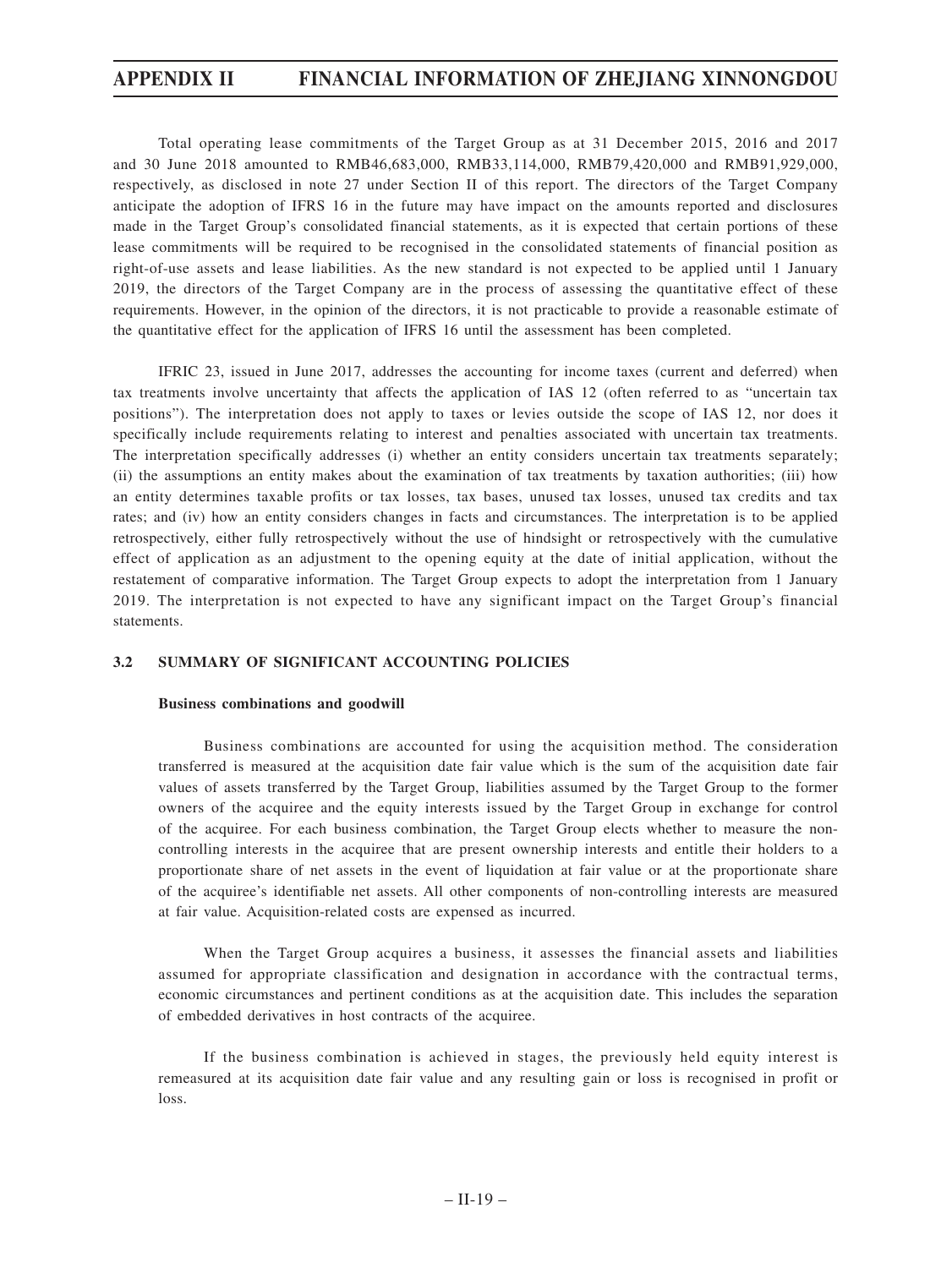Any contingent consideration to be transferred by the acquirer is recognised at fair value at the acquisition date. Contingent consideration classified as an asset or liability is measured at fair value with changes in fair value recognised in profit or loss. Contingent consideration that is classified as equity is not remeasured and subsequent settlement is accounted for within equity.

Goodwill is initially measured at cost, being the excess of the aggregate of the consideration transferred, the amount recognised for non-controlling interests and any fair value of the Target Group's previously held equity interests in the acquiree over the identifiable net assets acquired and liabilities assumed. If the sum of this consideration and other items is lower than the fair value of the net assets acquired, the difference is, after reassessment, recognised in profit or loss as a gain on bargain purchase.

After initial recognition, goodwill is measured at cost less any accumulated impairment losses. Goodwill is tested for impairment annually or more frequently if events or changes in circumstances indicate that the carrying value may be impaired. The Target Group performs its annual impairment test of goodwill as at 31 December. For the purpose of impairment testing, goodwill acquired in a business combination is, from the acquisition date, allocated to each of the Target Group's cash-generating units, or groups of cash-generating units, that are expected to benefit from the synergies of the combination, irrespective of whether other assets or liabilities of the Target Group are assigned to those units or groups of units.

Impairment is determined by assessing the recoverable amount of the cash-generating unit (group of cash-generating units) to which the goodwill relates. Where the recoverable amount of the cashgenerating unit (group of cash-generating units) is less than the carrying amount, an impairment loss is recognised. An impairment loss recognised for goodwill is not reversed in a subsequent period.

Where goodwill has been allocated to a cash-generating unit (or group of cash-generating units) and part of the operation within that unit is disposed of, the goodwill associated with the operation disposed of is included in the carrying amount of the operation when determining the gain or loss on the disposal. Goodwill disposed of in these circumstances is measured based on the relative value of the operation disposed of and the portion of the cash-generating unit retained.

## **Fair value measurement**

The Target Group measures its investment properties and financial guarantee contracts at fair value at the end of each reporting period. Fair value is the price that would be received to sell an asset or paid to transfer a liability in an orderly transaction between market participants at the measurement date. The fair value measurement is based on the presumption that the transaction to sell the asset or transfer the liability takes place either in the principal market for the asset or liability, or in the absence of a principal market, in the most advantageous market for the asset or liability. The principal or the most advantageous market must be accessible by the Target Group. The fair value of an asset or a liability is measured using the assumptions that market participants would use when pricing the asset or liability, assuming that market participants act in their economic best interest.

A fair value measurement of a non-financial asset takes into account a market participant's ability to generate economic benefits by using the asset in its highest and best use or by selling it to another market participant that would use the asset in its highest and best use.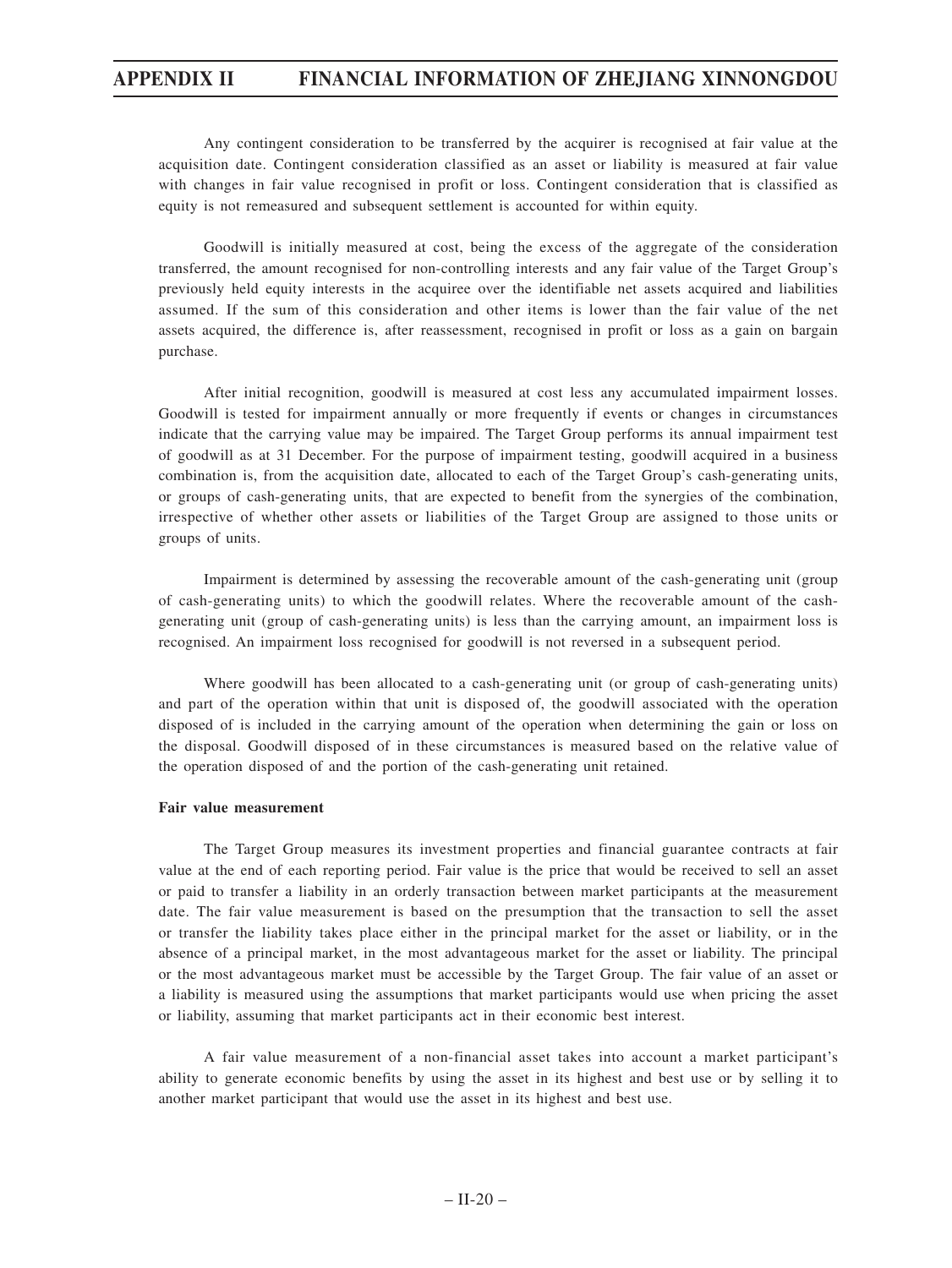The Target Group uses valuation techniques that are appropriate in the circumstances and for which sufficient data are available to measure fair value, maximising the use of relevant observable inputs and minimising the use of unobservable inputs.

All assets and liabilities for which fair value is measured or disclosed in the financial statements are categorised within the fair value hierarchy, described as follows, based on the lowest level input that is significant to the fair value measurement as a whole:

- Level 1 based on quoted prices (unadjusted) in active markets for identical assets or liabilities
- Level 2 based on valuation techniques for which the lowest level input that is significant to the fair value measurement is observable, either directly or indirectly
- Level 3 based on valuation techniques for which the lowest level input that is significant to the fair value measurement is unobservable

For assets and liabilities that are recognised in the financial statements on a recurring basis, the Target Group determines whether transfers have occurred between levels in the hierarchy by reassessing categorisation (based on the lowest level input that is significant to the fair value measurement as a whole) at the end of each reporting period.

#### **Impairment of non-financial assets**

Where an indication of impairment exists, or when annual impairment testing for an asset is required (other than inventories, construction contract assets, financial assets, investment properties and non-current assets/a disposal group classified as held for sale), the asset's recoverable amount is estimated. An asset's recoverable amount is the higher of the asset's or cash-generating unit's value in use and its fair value less costs of disposal, and is determined for an individual asset, unless the asset does not generate cash inflows that are largely independent of those from other assets or groups of assets, in which case the recoverable amount is determined for the cash-generating unit to which the asset belongs.

An impairment loss is recognised only if the carrying amount of an asset exceeds its recoverable amount. In assessing value in use, the estimated future cash flows are discounted to their present value using a pre-tax discount rate that reflects current market assessments of the time value of money and the risks specific to the asset. An impairment loss is charged to profit or loss in the period in which it arises in those expense categories consistent with the function of the impaired asset.

An assessment is made at the end of each reporting period as to whether there is an indication that previously recognised impairment losses may no longer exist or may have decreased. If such an indication exists, the recoverable amount is estimated. A previously recognised impairment loss of an asset other than goodwill is reversed only if there has been a change in the estimates used to determine the recoverable amount of that asset, but not to an amount higher than the carrying amount that would have been determined (net of any depreciation/amortisation) had no impairment loss been recognised for the asset in prior years. A reversal of such an impairment loss is credited to profit or loss in the period in which it arises, unless the asset is carried at a revalued amount, in which case the reversal of the impairment loss is accounted for in accordance with the relevant accounting policy for that revalued asset.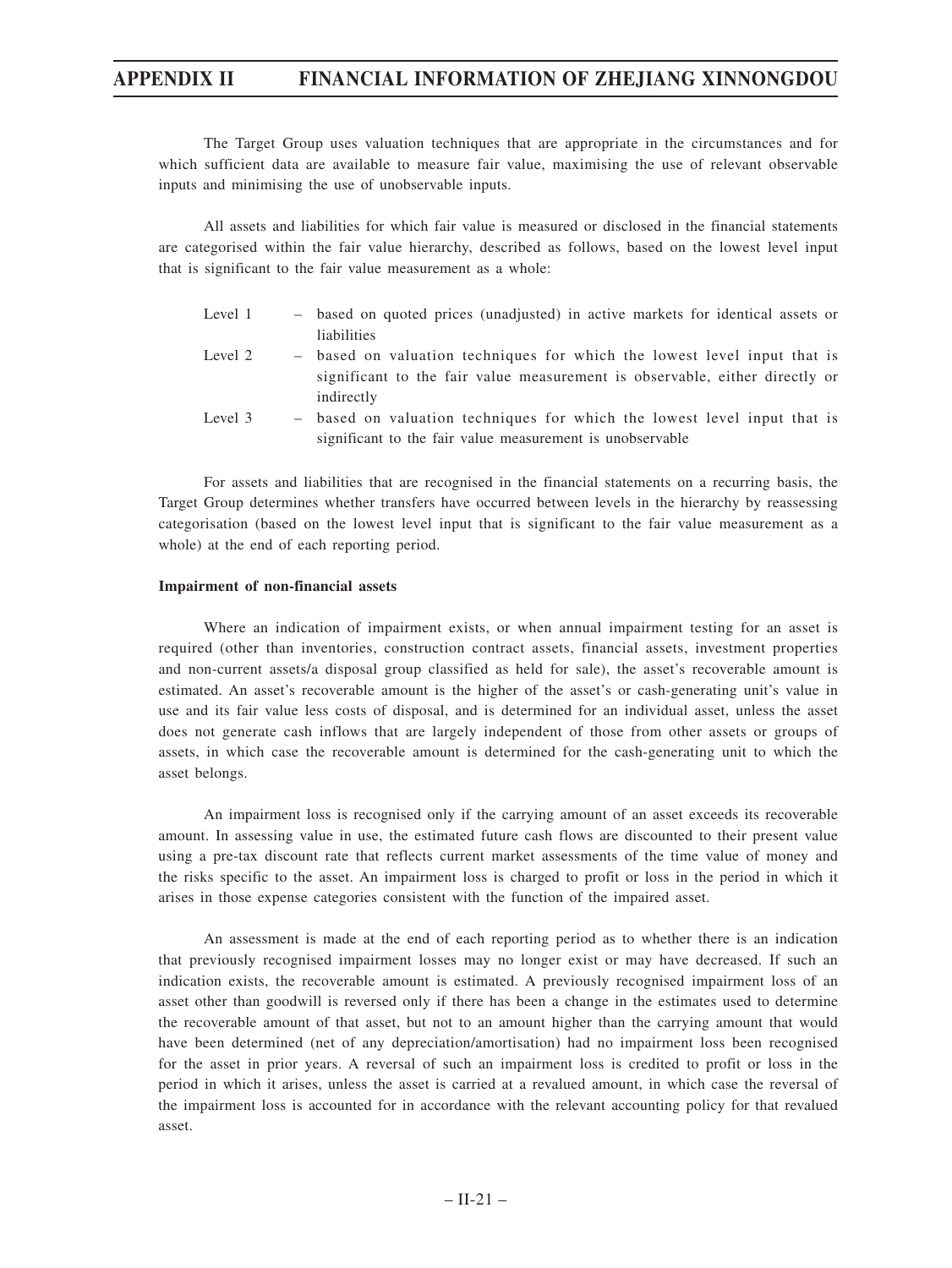#### **Related parties**

A party is considered to be related to the Target Group if:

- (a) the party is a person or a close member of that person's family and that person
	- (i) has control or joint control over the Target Group;
	- (ii) has significant influence over the Target Group; or
	- (iii) is a member of the key management personnel of the Target Group or of a parent of the Target Group;
- or
- (b) the party is an entity where any of the following conditions applies:
	- (i) the entity and the Target Group are members of the same group;
	- (ii) one entity is an associate or joint venture of the other entity (or of a parent, subsidiary or fellow subsidiary of the other entity);
	- (iii) the entity and the Target Group are joint ventures of the same third party;
	- (iv) one entity is a joint venture of a third entity and the other entity is an associate of the third entity;
	- (v) the entity is a post-employment benefit plan for the benefit of employees of either the Target Group or an entity related to the Target Group; and the sponsoring employers of the post-employment benefit plan;
	- (vi) the entity is controlled or jointly controlled by a person identified in (a);
	- (vii) a person identified in  $(a)(i)$  has significant influence over the entity or is a member of the key management personnel of the entity (or of a parent of the entity); and
	- (viii) the entity, or any member of a group of which it is a part, provides key management personnel services to the Target Group or to the parent of the Target Group.

## **Property and equipment and depreciation**

Property and equipment, other than construction in progress, are stated at cost less accumulated depreciation and any impairment losses. When an item of property and equipment is classified as held for sale or when it is part of a disposal group classified as held for sale, it is not depreciated and is accounted for in accordance with IFRS 5. The cost of an item of property, plant and equipment comprises its purchase price and any directly attributable costs of bringing the asset to its working condition and location for its intended use.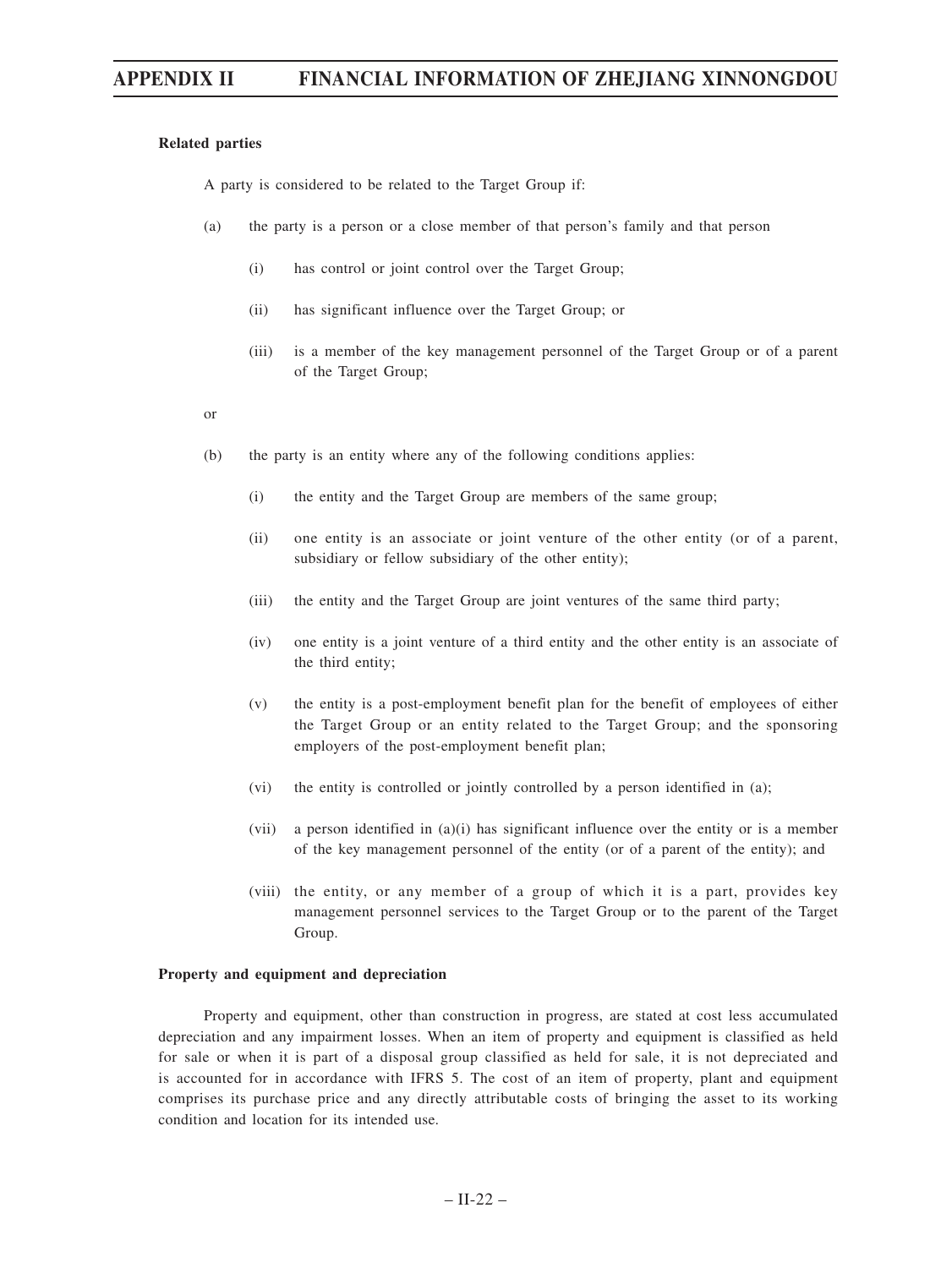Expenditure incurred after items of property and equipment have been put into operation, such as repairs and maintenance, is normally charged to profit or loss in the period in which it is incurred. In situations where the recognition criteria are satisfied, the expenditure for a major inspection is capitalised in the carrying amount of the asset as a replacement. Where significant parts of property and equipment are required to be replaced at intervals, the Target Group recognises such parts as individual assets with specific useful lives and depreciates them accordingly.

Depreciation is calculated on the straight-line basis to write off the cost of each item of property and equipment to its residual value over its estimated useful life. The principal annual rates used for this purpose are as follows:

| Categories:             |              |
|-------------------------|--------------|
| Office equipment        | 19%          |
| Electronic equipment    | 19%          |
| Machinery and furniture | 19%          |
| Motor vehicles          | 19% to 31.7% |

Where parts of an item of property and equipment have different useful lives, the cost of that item is allocated on a reasonable basis among the parts and each part is depreciated separately. Residual values, useful lives and the depreciation method are reviewed, and adjusted if appropriate, at least at each financial year end.

An item of property and equipment including any significant part initially recognised is derecognised upon disposal or when no future economic benefits are expected from its use or disposal. Any gain or loss on disposal or retirement recognised in profit or loss in the year the asset is derecognised is the difference between the net sales proceeds and the carrying amount of the relevant asset.

Construction in progress represents a building under construction, which is stated at cost less any impairment losses, and is not depreciated. Cost comprises the direct costs of construction and capitalised borrowing costs on related borrowed funds during the period of construction. Construction in progress is reclassified to the appropriate category of property and equipment when completed and ready for use.

## **Investment properties**

Investment properties are interests in land and buildings (including the leasehold interest under an operating lease for a property which would otherwise meet the definition of an investment property) held to earn rental income and/or for capital appreciation, rather than for use in the production or supply of goods or services or for administrative purposes; or for sale in the ordinary course of business. Such properties are measured initially at cost, including transaction costs. Subsequent to initial recognition, investment properties are stated at fair value, which reflects market conditions at the end of the reporting period.

Gains or losses arising from changes in the fair values of investment properties are included in profit or loss in the year in which they arise.

Any gains or losses on the retirement or disposal of an investment property are recognised in profit or loss in the year of the retirement or disposal.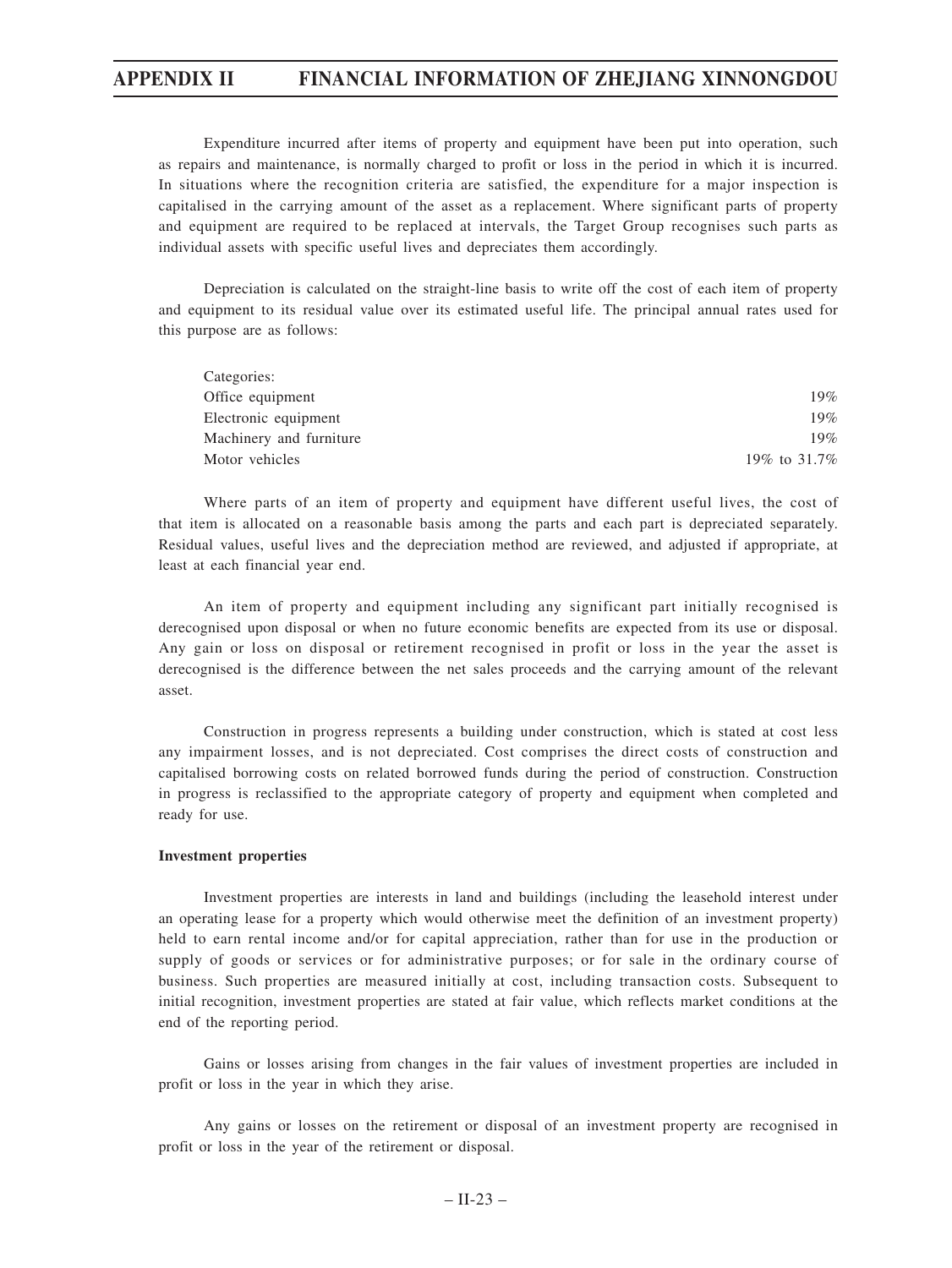#### **Intangible assets (other than goodwill)**

Intangible assets acquired separately are measured on initial recognition at cost. The useful lives of intangible assets are assessed to be either finite or indefinite. Intangible assets with finite lives are subsequently amortised over the useful economic life and assessed for impairment whenever there is an indication that the intangible asset may be impaired. The amortisation period and the amortisation method for an intangible asset with a finite useful life are reviewed at least at each financial year end.

Intangible assets with indefinite useful lives are tested for impairment annually either individually or at the cash-generating unit level. Such intangible assets are not amortised. The useful life of an intangible asset with an indefinite life is reviewed annually to determine whether the indefinite life assessment continues to be supportable. If not, the change in the useful life assessment from indefinite to finite is accounted for on a prospective basis.

#### **Operating leases**

Leases where substantially all the rewards and risks of ownership of assets remain with the lessor are accounted for as operating leases. Where the Target Group is the lessor, assets leased by the Target Group under operating leases are included in non-current assets, and rentals receivable under the operating leases are credited to profit or loss on the straight-line basis over the lease terms. Where the Target Group is the lessee, rentals payable under operating leases net of any incentives received from the lessor are charged to profit or loss on the straight-line basis over the lease terms.

Prepaid land lease payments under operating leases are initially stated at cost and subsequently recognised on the straight-line basis over the lease terms.

## **Financial assets**

#### *Classification*

The Target Group classifies its financial assets in the following measurement categories:

- (a) Debt instruments
	- (i) to be measured at amortized cost;
	- (ii) to be measured subsequently at fair value through profit or loss; and
	- (iii) to be measured subsequently at fair value through other comprehensive income.

The classification depends on the entity's business model for managing the financial assets and the contractual terms of the cash flows.

The Target Group reclassifies debt investments when and only when its business model for managing those assets changes.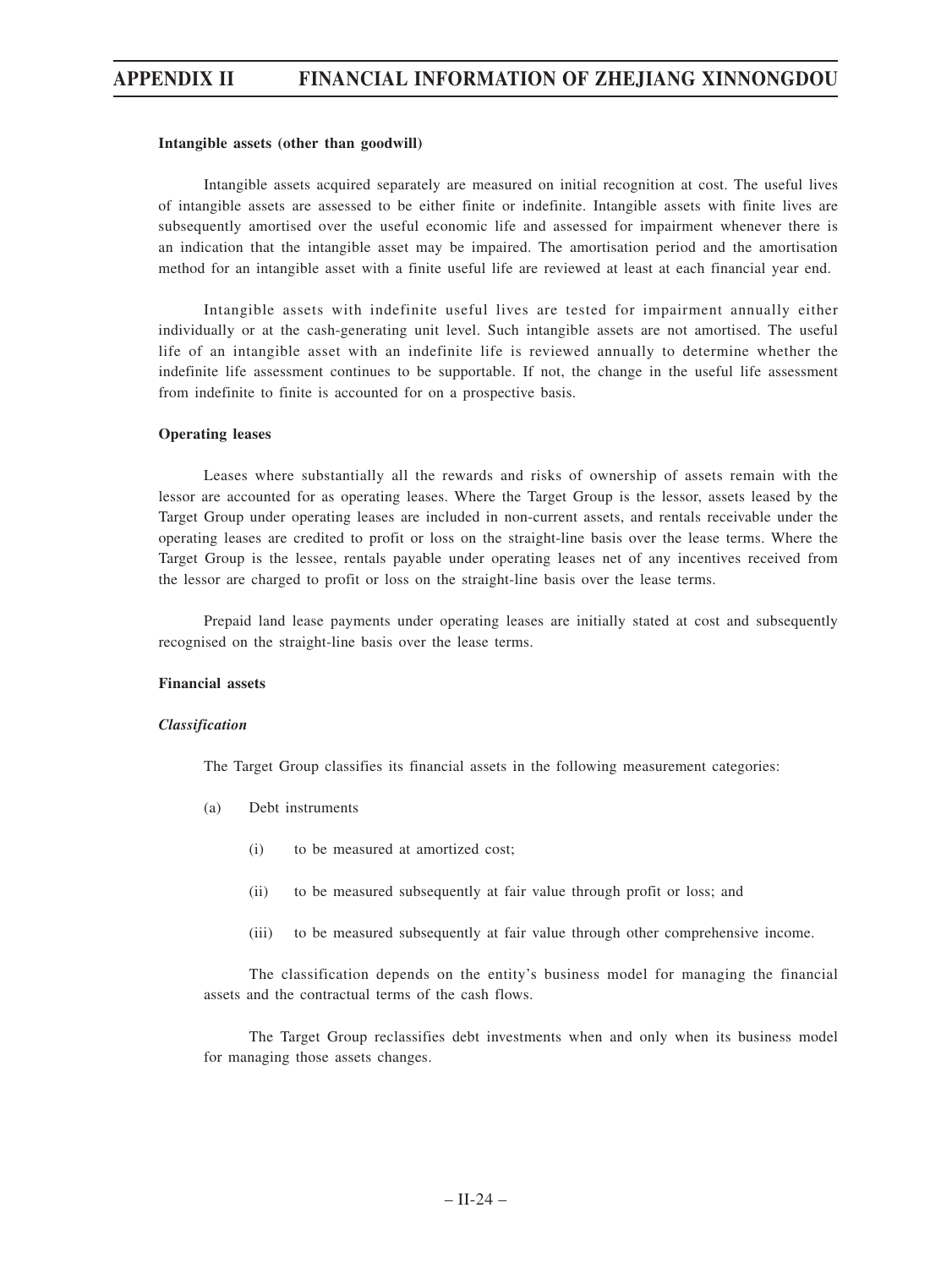- (b) Equity instruments and derivatives
	- (i) to be measured subsequently at fair value through other comprehensive income; and
	- (ii) to be measured subsequently at fair value through profit or loss.

For investments in equity instruments, this will depend on whether the Target Group has made an irrevocable election at the time of initial recognition to account for the equity investments at fair value through other comprehensive income. Derivatives not designated as hedges are measured subsequently at fair value through profit or loss.

#### *Recognition and measurement*

At initial recognition, the Target Group measures a financial asset at its fair value plus in the case of a financial asset not at fair value through profit or loss, transaction costs that are directly attributable to the acquisition of the financial asset. Transaction costs of financial assets carried at fair value through profit or loss are expensed in profit or loss.

Financial assets with embedded derivatives are considered in their entirety when determining whether their cash flows are solely payments of principal and interest.

(a) Debt instruments

Subsequent measurement of debt instruments depends on the Target Group's business model for managing the asset and the cash flow characteristics of the asset. There are three measurement categories into which the Target Group classifies its debt instruments:

At amortized cost: Assets that are held for collection of contractual cash flows where those cash flows represent solely payments of principal and interest are measured at amortized cost. A gain or loss on a debt investment that is subsequently measured at amortized cost and is not part of a hedging relationship is recognized in profit or loss when the asset is derecognized or impaired. Interest income from these financial assets is included in "Other income and gains" using the effective interest rate method.

At fair value through other comprehensive income: Assets that are held for collection of contractual cash flows and for selling the financial assets, where the assets', cash flows represent solely payments of principal and interest, are measured at fair value through other comprehensive income. Movements in the carrying amount are taken through other comprehensive income, except for the recognition of impairment gains or losses, interest income and foreign exchange gains and losses which are recognized in profit or loss. When the financial asset is derecognized, the cumulative gain or loss previously recognized in other comprehensive income is reclassified from equity to profit or loss and recognized in "Other income and gains". Interest income from these financial assets is included in "Other income and gains" using the effective interest rate method. Impairment losses are presented in "Other expenses".

At fair value through profit or loss: Assets that do not meet the criteria for financial assets at amortized cost or financial assets at fair value through other comprehensive income are measured at fair value through profit or loss. A gain or loss on debt investment is recognized in profit or loss and presented net in "Other income and gains" in the period in which it arises.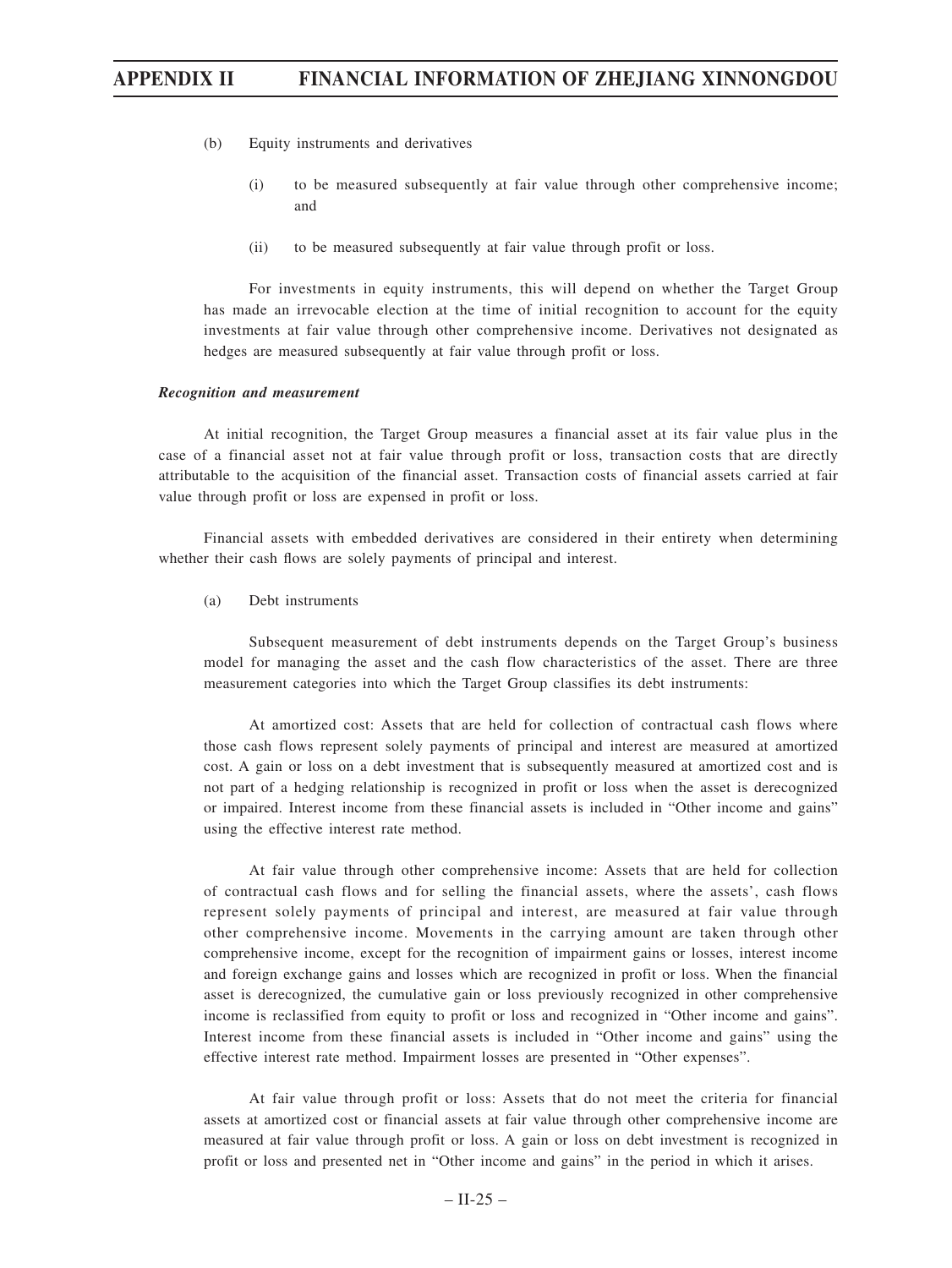### **(b) Equity instruments**

The Target Group subsequently measures all equity investments at fair value. Where the Target Group's management has elected to present fair value gains and losses on equity investments in other comprehensive income, there is no subsequent reclassification of fair value gains and losses to profit or loss. Dividends from such investments continue to be recognized in "Other income and gains" when the Target Group's right to receive payments is established.

Changes in the fair value of financial assets at fair value through profit or loss are recognized in "Other income and gains" as applicable.

#### *Impairment of financial assets*

The Target Group assesses on a forward looking basis the expected credit losses associated with its debt instrument carried at amortized cost and financial assets at fair value through other comprehensive income. The impairment methodology applied depends on whether there has been a significant increase in credit risk.

For trade receivables, the Target Group applies the simplified approach permitted by IFRS 9, which requires expected lifetime losses to be recognized from initial recognition of the receivables.

Impairment of other receivables is measured as either 12-month expected credit losses or lifetime expected credit losses, depending on whether there has been a significant increase in credit risk since initial recognition. If a significant increase in credit risk of a receivable has occurred since initial recognition, then impairment is measured as lifetime expected credit losses.

#### *Derecognition of financial assets*

The Target Group derecognizes a financial asset, if the part being considered for derecognition meets one of the following conditions: (i) the contractual rights to receive the cash flows from the financial asset expire; or (ii) the contractual rights to receive the cash flows of the financial asset have been transferred, the Target Group transfers substantially all the risks and rewards of ownership of the financial asset; or (iii) the Target Group retains the contractual rights to receive the cash flows of the financial asset, but assumes a contractual obligation to pay the cash flows to the eventual recipient in an agreement that meets all the conditions of derecognition of transfer of cash flows ("pass-through" requirements) and transfers substantially all the risks and rewards of ownership of the financial asset.

Where a transfer of a financial asset in its entirety meets the criteria for derecognition, the difference between the two amounts below is recognized in profit or loss:

- i. the carrying amount of the financial asset transferred; and
- ii. the sum of the consideration received from the transfer and any cumulative gain or loss that has been recognized directly in equity.

If the Target Group neither transfers nor retains substantially all the risks and rewards of ownership and continues to control the transferred asset, the Target Group continues to recognize the asset to the extent of its continuing involvement and recognizes an associated liability.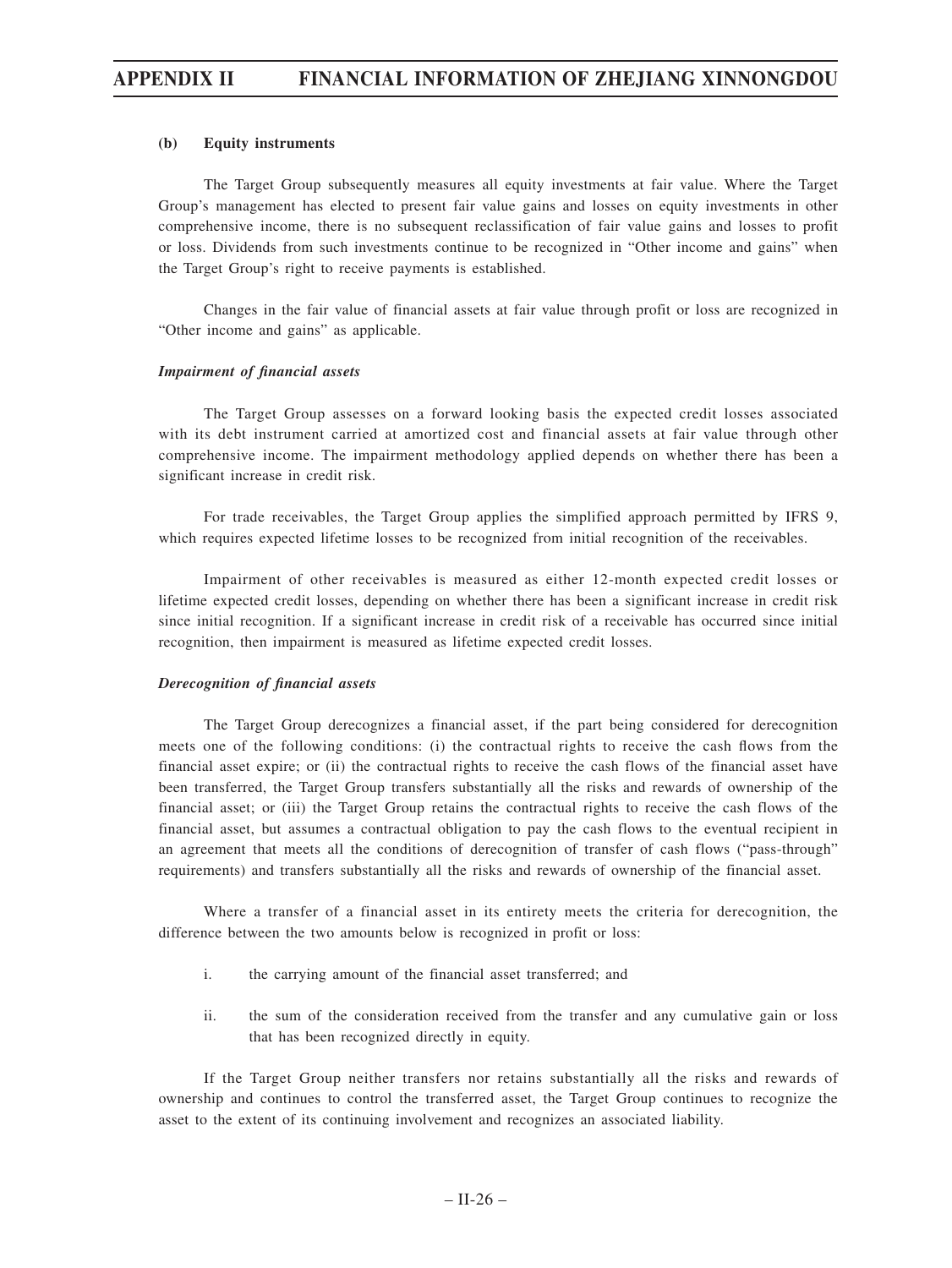## **Financial liabilities**

#### *Initial recognition and measurement*

Financial liabilities are classified, at initial recognition, as financial liabilities at fair value through profit or loss and financial liabilities measured at amortized cost, as appropriate.

All financial liabilities are recognized initially at fair value and in the case of loans and borrowings, net of directly attributable transaction costs.

The Target Group's financial liabilities include trade and other payables, interest-bearing bank borrowings and other non-current liabilities.

#### *Subsequent measurement*

The subsequent measurement of financial liabilities depends on their classification as follows:

## *Financial liabilities at fair value through profit or loss*

Financial liabilities at fair value through profit or loss include financial liabilities designated upon initial recognition as at fair value through profit or loss.

Unless the treatment of the effects of changes in the liability's credit risk would create or enlarge an accounting mismatch in profit or loss, an entity shall present a gain or loss on a financial liability that is designated as at fair value through profit or loss as follows:

- (a) The amount of change in the fair value of the financial liability that is attributable to changes in the credit risk of that liability shall be presented in other comprehensive income; and
- (b) The remaining amount of change in the fair value of the liability shall be presented in profit or loss.

If the above requirements would create or enlarge an accounting mismatch in profit or loss, an entity shall present all gains or losses on that liability (including the effects of changes in the credit risk of that liability) in profit or loss.

#### **Inventories**

Inventories are stated at the lower of cost and net realisable value. Cost is determined on the first-in, first-out basis and in the case of work in progress and finished goods, comprises direct materials, direct labour and an appropriate proportion of overheads. Net realisable value is based on estimated selling prices less any estimated costs to be incurred to completion and disposal.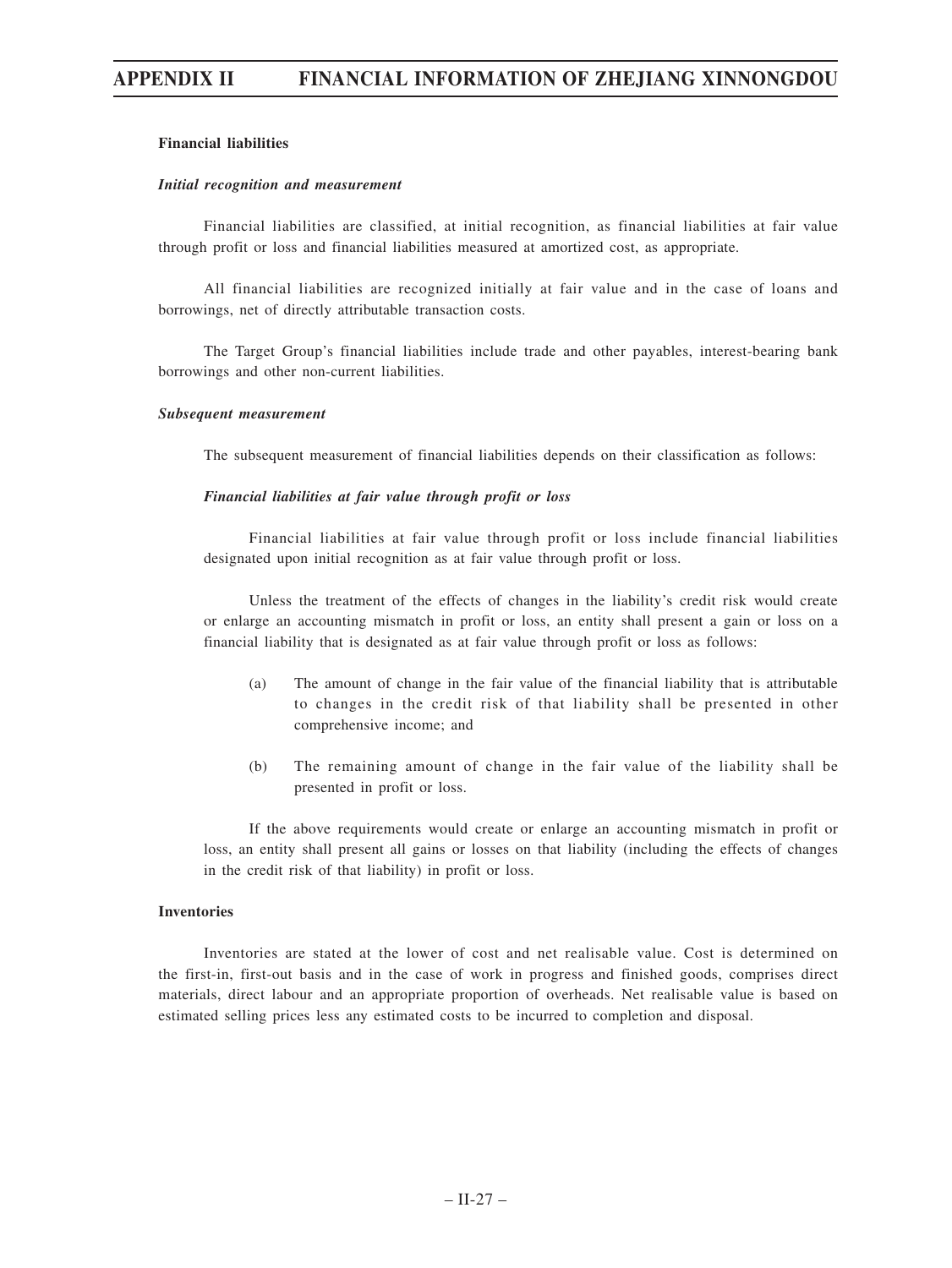### **Cash and cash equivalents**

For the purpose of the consolidated statement of cash flows, cash and cash equivalents comprise cash on hand and demand deposits, and short term highly liquid investments that are readily convertible into known amounts of cash, are subject to an insignificant risk of changes in value, and have a short maturity of generally within three months when acquired, less bank overdrafts which are repayable on demand and form an integral part of the Target Group's cash management.

For the purpose of the consolidated statement of financial position, cash and cash equivalents comprise cash on hand and at banks, including term deposits, and assets similar in nature to cash, which are not restricted as to use.

### **Provisions**

A provision is recognised when a present obligation (legal or constructive) has arisen as a result of a past event and it is probable that a future outflow of resources will be required to settle the obligation, provided that a reliable estimate can be made of the amount of the obligation.

When the effect of discounting is material, the amount recognised for a provision is the present value at the end of the reporting period of the future expenditures expected to be required to settle the obligation. The increase in the discounted present value amount arising from the passage of time is included in finance costs in profit or loss.

## **Income tax**

Income tax comprises current and deferred tax. Income tax relating to items recognised outside profit or loss is recognised outside profit or loss, either in other comprehensive income or directly in equity.

Current tax assets and liabilities for the current and prior periods are measured at the amount expected to be recovered from or paid to the taxation authorities, based on tax rates (and tax laws) that have been enacted or substantively enacted by the end of the reporting period, taking into consideration interpretations and practices prevailing in the countries in which the Target Group operates.

Deferred tax is provided, using the liability method, on all temporary differences at the end of the reporting period between the tax bases of assets and liabilities and their carrying amounts for financial reporting purposes.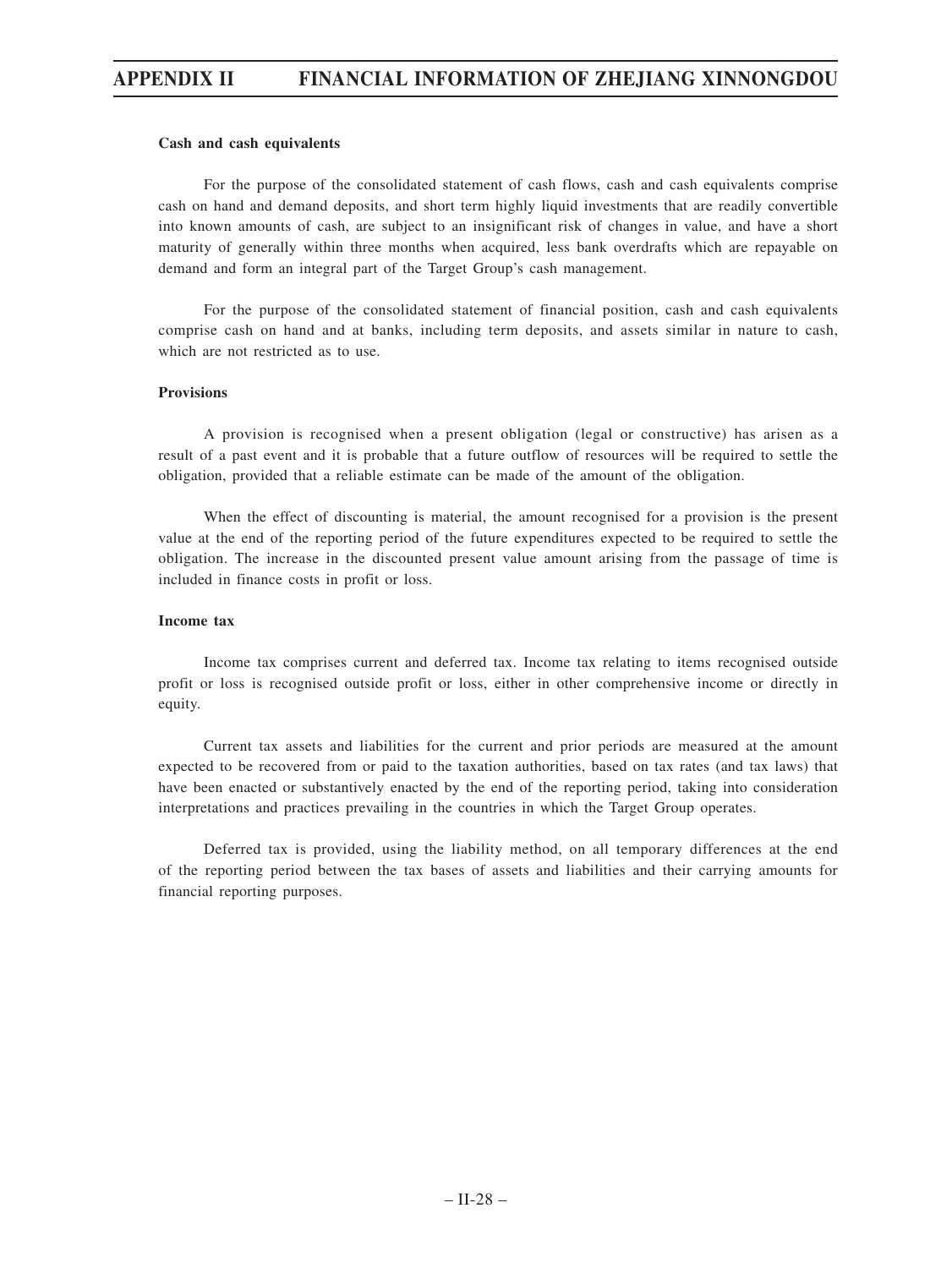Deferred tax liabilities are recognised for all taxable temporary differences, except:

- when the deferred tax liability arises from the initial recognition of goodwill or an asset or liability in a transaction that is not a business combination and, at the time of the transaction, affects neither the accounting profit nor taxable profit or loss; and
- in respect of taxable temporary differences associated with investments in subsidiaries and associates, when the timing of the reversal of the temporary differences can be controlled and it is probable that the temporary differences will not reverse in the foreseeable future.

Deferred tax assets are recognised for all deductible temporary differences, the carryforward of unused tax credits and any unused tax losses. Deferred tax assets are recognised to the extent that it is probable that taxable profit will be available against which the deductible temporary differences, the carryforward of unused tax credits and unused tax losses can be utilised, except:

- when the deferred tax asset relating to the deductible temporary differences arises from the initial recognition of an asset or liability in a transaction that is not a business combination and, at the time of the transaction, affects neither the accounting profit nor taxable profit or loss; and
- in respect of deductible temporary differences associated with investments in subsidiaries and associates, deferred tax assets are only recognised to the extent that it is probable that the temporary differences will reverse in the foreseeable future and taxable profit will be available against which the temporary differences can be utilised.

The carrying amount of deferred tax assets is reviewed at the end of each reporting period and reduced to the extent that it is no longer probable that sufficient taxable profit will be available to allow all or part of the deferred tax asset to be utilised. Unrecognised deferred tax assets are reassessed at the end of each reporting period and are recognised to the extent that it has become probable that sufficient taxable profit will be available to allow all or part of the deferred tax asset to be recovered.

Deferred tax assets and liabilities are measured at the tax rates that are expected to apply to the period when the asset is realised or the liability is settled, based on tax rates (and tax laws) that have been enacted or substantively enacted by the end of the reporting period.

Deferred tax assets and deferred tax liabilities are offset if a legally enforceable right exists to set off current tax assets against current tax liabilities and the deferred taxes relate to the same taxable entity and the same taxation authority.

### **Government grants**

When the grant relates to an expense item, it is recognised as income on a systematic basis over the periods that the costs, which it is intended to compensate, are expensed.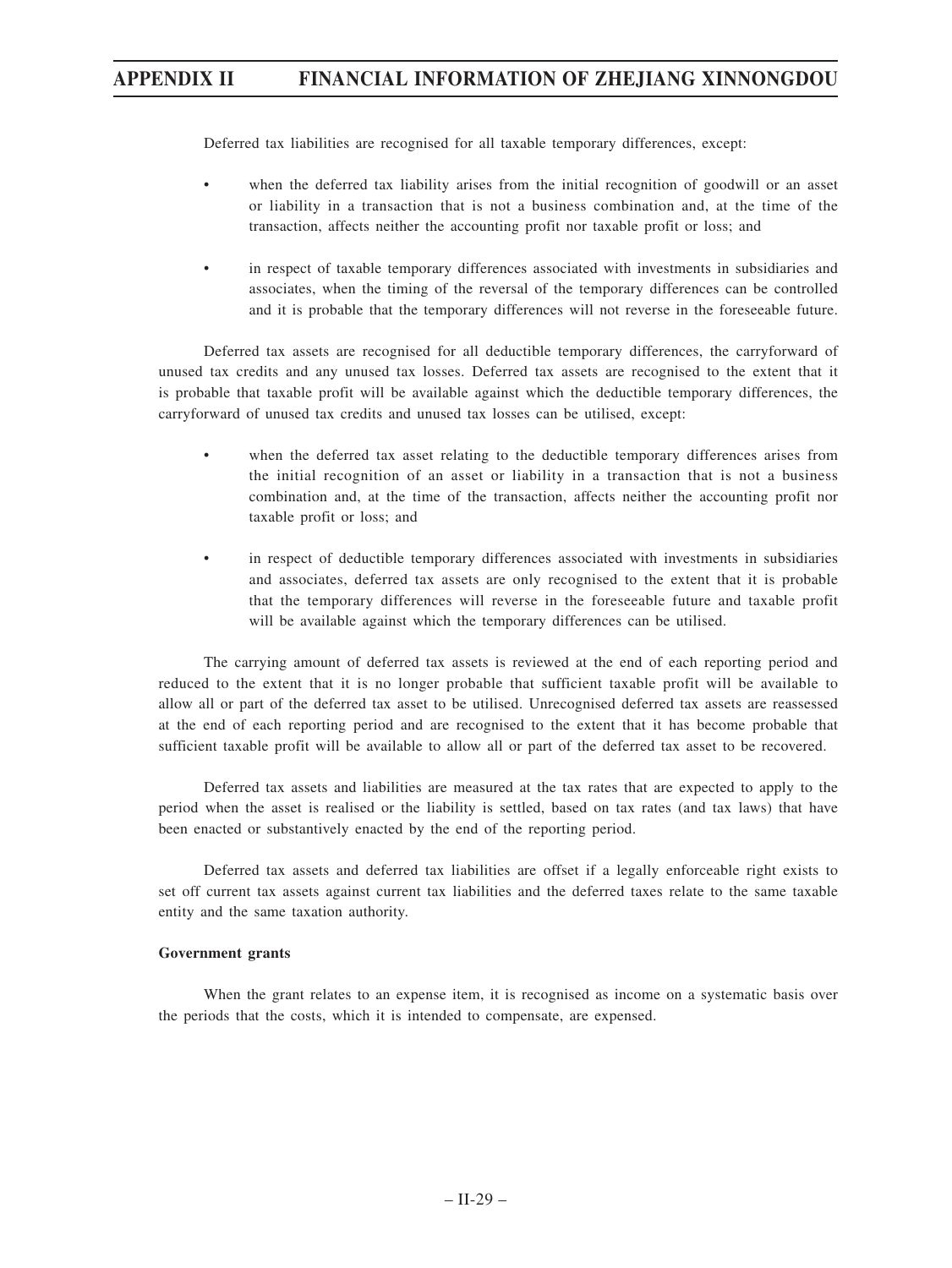### **Revenue recognition**

Revenue is measured based on the fair value of the consideration specified in a contract with a customer and excludes amounts collected on behalf of third parties. The Target Group recognizes revenue when the specific criteria have been met for the following activities:

- (a) from the sale of goods, when control of the asset is transferred to the customer, the customer has full discretion over the products, and there is no unfulfilled obligation that could affect the customer's acceptance of the products; the Target Group does not expect to have any contracts where the period between the transfer of the promised goods to the customer and payment by the customer exceeds one year. As a consequence, the Target Group does not adjust any of the transaction prices for the time value of money;
- (b) income from management service is recognized when the management service is completed and the services are delivered to a customer; the Target Group does not expect to have any contracts where the period between the transfer of the promised services to the customer and payment by the customer exceeds one year. As a consequence, the Target Group does not adjust any of the transaction prices for the time value of money;
- (c) rental income, on a time proportion basis over the lease terms;
- (d) interest income, on an accrual basis using the effective interest method by applying the rate that exactly discounts the estimated future cash receipts over the expected life of the financial instrument or a shorter period, when appropriate, to the net carrying amount of the financial asset; and
- (e) dividend income, when the shareholders' right to receive payment has been established.

#### **Borrowing costs**

Borrowing costs directly attributable to the acquisition, construction or production of qualifying assets, i.e., assets that necessarily take a substantial period of time to get ready for their intended use or sale, are capitalised as part of the cost of those assets. The capitalisation of such borrowing costs ceases when the assets are substantially ready for their intended use or sale. Investment income earned on the temporary investment of specific borrowings pending their expenditure on qualifying assets is deducted from the borrowing costs capitalised. All other borrowing costs are expensed in the period in which they are incurred. Borrowing costs consist of interest and other costs that an entity incurs in connection with the borrowing of funds.

## **Dividends**

Dividends are recognised as a liability when they are approved by the shareholders in a general meeting.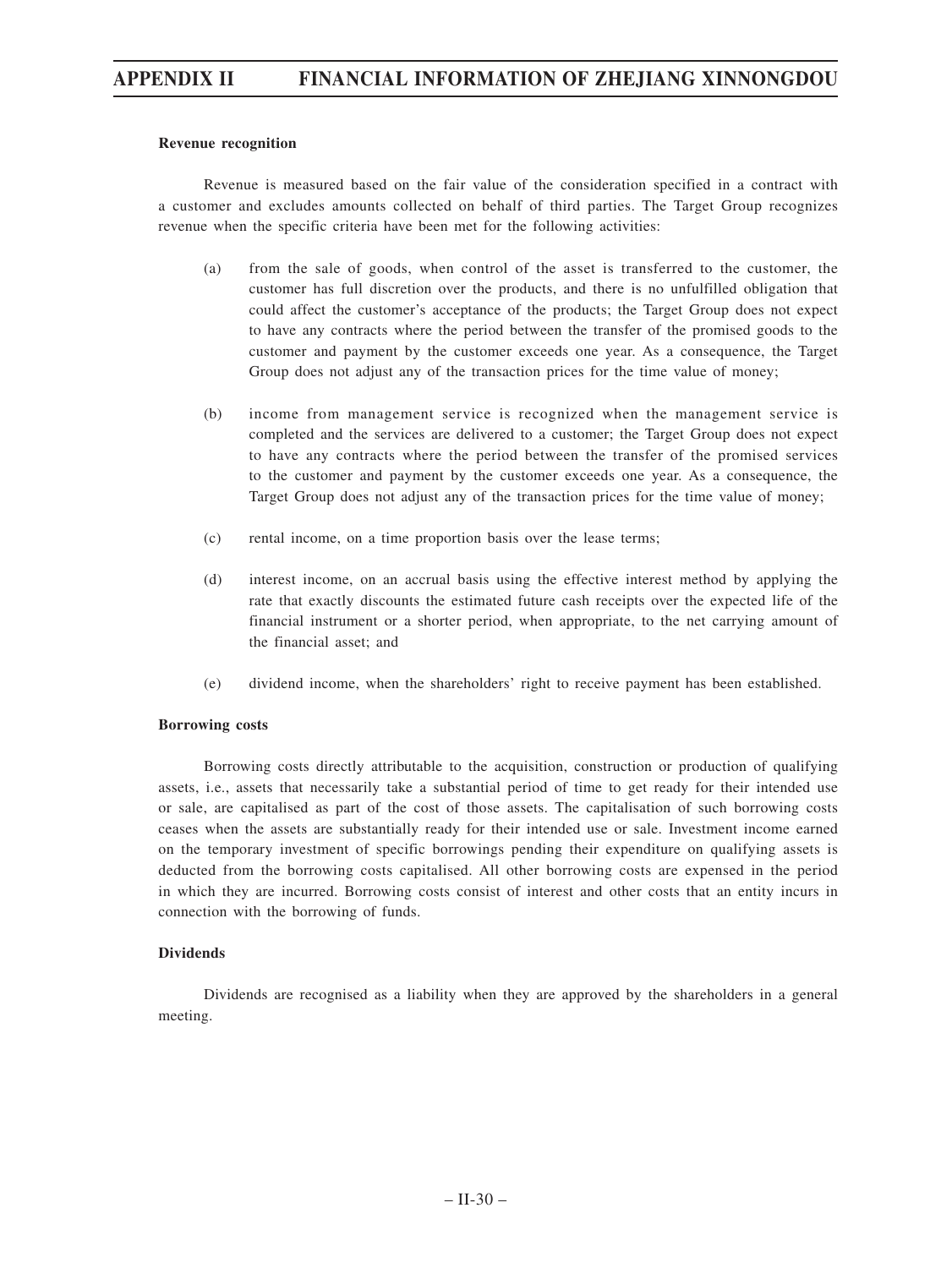## **Employee benefits**

#### *Social pension plans*

The Target Group has the social pension plans for its employees arranged by local government labour and security authorities. The Target Group makes contributions on a monthly basis to the social pension plans. The contributions are charged to profit or loss as they become payable in accordance with the rules of the social pension plans. Under the plans, the Target Group has no further obligations beyond the contributions made.

### *Housing fund and other social insurances*

The Target Group has participated in defined social security contribution schemes for its employees pursuant to the relevant laws and regulations of the PRC. These include a housing fund, basic medical insurance, unemployment insurance, injury insurance and maternity insurance. The Target Group makes monthly contributions to the housing fund and other social insurances. The contributions are charged to profit or loss on an accrual basis. The Target Group has no further obligations beyond the contributions made.

## **4. SIGNIFICANT ACCOUNTING JUDGEMENTS AND ESTIMATES**

The preparation of the Historical Financial Information requires management to make judgments, estimates and assumptions that affect the reported amounts of revenues, expenses, assets and liabilities, and their accompanying disclosures, and the disclosure of contingent liabilities. Uncertainty about these assumptions and estimates could result in outcomes that could require a material adjustment to the carrying amounts of the assets or liabilities affected in the future.

#### **Estimation uncertainty**

The key assumptions concerning the future and other key sources of estimation uncertainty at the end of the reporting period, that have a significant risk of causing a material adjustment to the carrying amounts of assets and liabilities within the next financial year, are described below.

## *Estimation on the fair value of investment properties*

Investment properties, including completed investment properties, were revalued at each reporting date based on the appraised market value provided by independent professional valuers. Such valuations were based on certain assumptions, which are subject to uncertainty and might materially differ from the actual results. In making the estimation, the Target Group considers information from current prices in an active market for similar properties and uses assumptions that are mainly based on market conditions existing at each reporting date.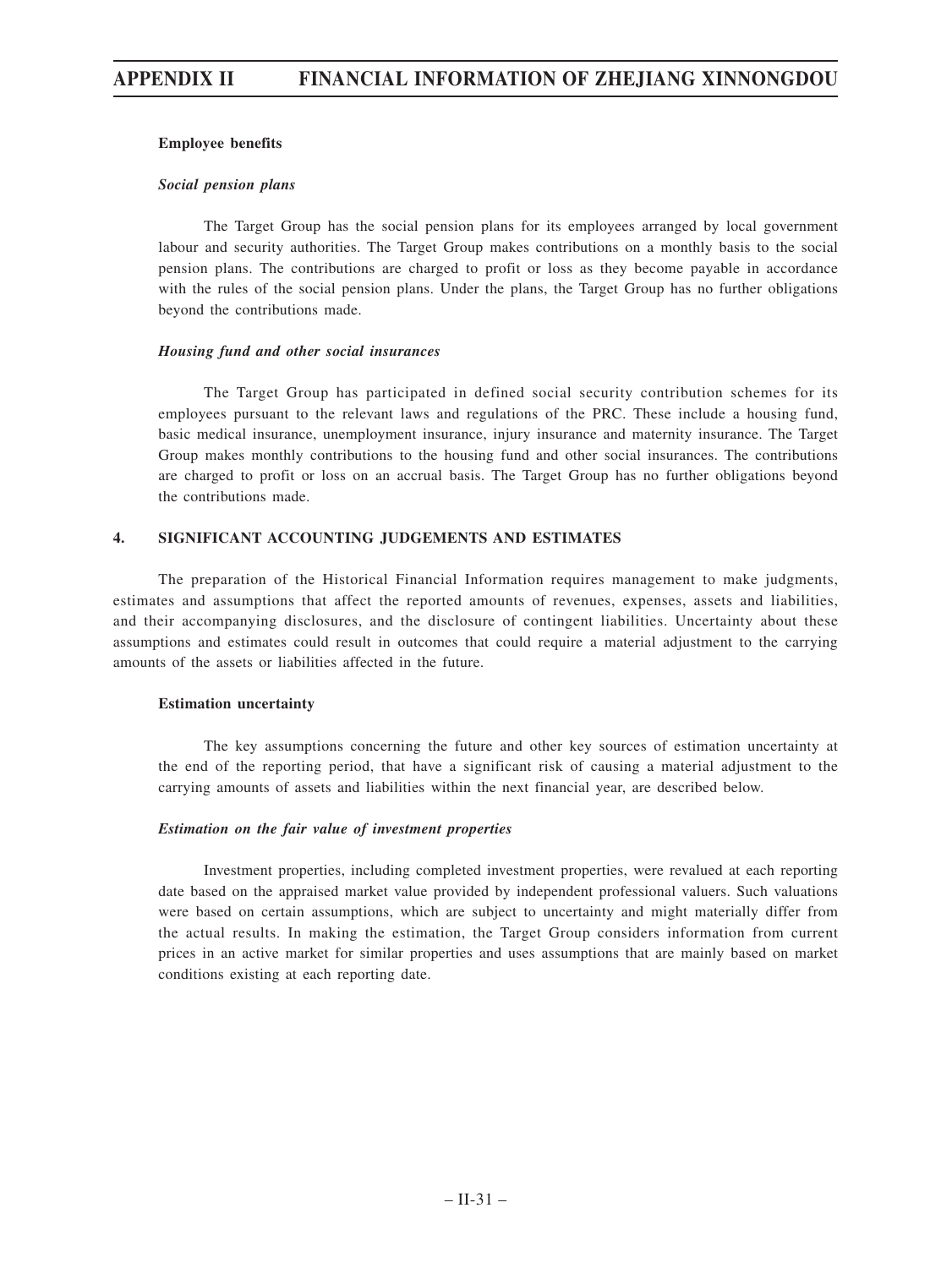## *PRC land appreciation tax ("LAT")*

The Target Group is subject to LAT in the PRC. The provision for LAT is based on management's best estimates according to the understanding of the requirements set forth in the relevant PRC tax laws and regulations. The actual LAT liabilities are subject to the determination by the tax authorities upon the completion of the property development projects. The Target Group has not finalised its LAT calculation and payments with the tax authorities for certain of its property development projects. When the final outcome is determined, it may be different from the amounts that were initially recorded, and any differences will affect the current income tax expense and LAT provision in the period in which LAT is ascertained.

## *Deferred tax assets*

Deferred tax assets are recognised for all deductible temporary differences and unused tax losses to the extent that it is probable that taxable profit will be available against which the losses can be utilised. Significant management judgement is required to determine the amount of deferred tax assets that can be recognised, based upon the likely timing and level of future taxable profits together with future tax planning strategies.

## *Impairment of non-financial assets (other than goodwill)*

The Target Group assesses whether there are any indicators of impairment for all non-financial assets at the end of each reporting period. Non-financial assets are tested for impairment when there are indicators that the carrying amounts may not be recoverable. An impairment exists when the carrying value of an asset or a cash-generating unit exceeds its recoverable amount, which is the higher of its fair value less costs to sell and its value in use. The calculation of the fair value less costs to sell is based on available data from binding sales transactions in an arm's length transaction of similar assets or observable market prices less incremental costs for disposing of the asset. When value in use calculations are undertaken, management must estimate the expected future cash flows from the asset or cash-generating unit and choose a suitable discount rate in order to calculate the present value of those cash flows.

## **5. REVENUE, OTHER INCOME AND GAINS AND SEGMENT INFORMATION**

Other than revenue analysis, management reviews profit or loss for the year/period of the Target Group as a whole to make decision about performance assessment and resource allocation. The operation of the Target Group constitutes one single operating segment under IFRS8 "Operating Segments" and accordingly, no separate segment information is prepared. No segment assets and liabilities are presented as management does not regularly review segment assets and liabilities.

#### **Geographical information**

All of the Target Group's revenue is generated in the PRC and all of its assets are located in the PRC. Accordingly, no geographical information is presented.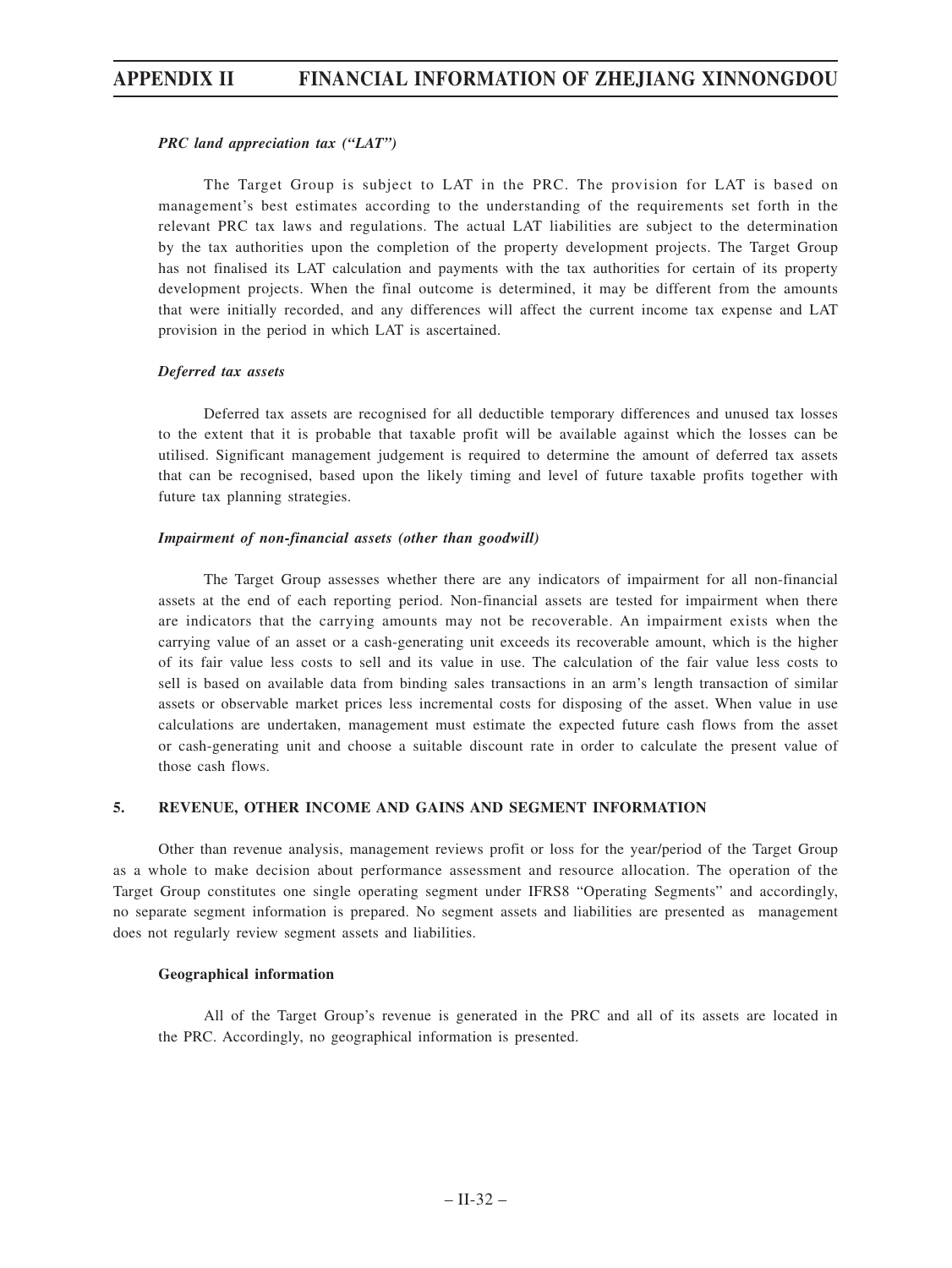## **Information about a major customer**

No revenue amounted to 10% or more of the Target Group's revenue was derived from sales to a single customer or a group of customers under common control in the Relevant Periods.

Revenue is recognized at a point in time when control of the goods or services is transferred to the customer, generally upon receipt of the goods or services, at an amount that reflects the consideration to which the Target Group expects to be entitled in exchange for those goods or services.

An analysis of the Target Group's revenue, other income and gains is as follows:

|                        |                |                        |                | Six months ended         |                |  |
|------------------------|----------------|------------------------|----------------|--------------------------|----------------|--|
|                        |                | Year ended 31 December |                | 30 June                  |                |  |
|                        | 2015           | 2016                   | 2017           | 2017                     | 2018           |  |
|                        | <b>RMB'000</b> | <b>RMB'000</b>         | <b>RMB'000</b> | <b>RMB'000</b>           | <b>RMB'000</b> |  |
|                        |                |                        |                | (Unaudited)              |                |  |
| <b>Revenue</b>         |                |                        |                |                          |                |  |
| Sales of goods         | 49,656         | 46,675                 | 66,462         | 15,581                   | 27,135         |  |
| Rental income          | 56,620         | 65,846                 | 76,878         | 28,112                   | 57,638         |  |
| Management fee         | 22,125         | 24,428                 | 25,734         | 10,369                   | 10,087         |  |
|                        | 128,401        | 136,949                | 169,074        | 54,062                   | 94,860         |  |
|                        |                | Year ended 31 December |                | Six months ended 30 June |                |  |
|                        | 2015           | 2016                   | 2017           | 2017                     | 2018           |  |
|                        | RMB'000        | RMB'000                | <b>RMB'000</b> | <b>RMB'000</b>           | RMB'000        |  |
|                        |                |                        |                | (Unaudited)              |                |  |
| Other income           |                |                        |                |                          |                |  |
| Disposal of investment |                |                        |                |                          |                |  |
| properties             | 4,293          | 249,287                | 270,020        | 78,469                   | 116,355        |  |
| Interest income        | 2,687          | 4,100                  | 6,464          | 3,048                    | 3,326          |  |
| Others                 | 1,356          | 633                    | 2,007          | 960                      | 987            |  |
|                        | 8,336          | 254,020                | 278,491        | 82,477                   | 120,668        |  |
| Gains                  |                |                        |                |                          |                |  |
| Government grants      | 18,612         | 2,407                  | 2,099          | 1,471                    | 1,230          |  |
| Gain on disposal of    |                |                        |                |                          |                |  |
| a subsidiary           |                |                        | 4,428          | 4,428                    |                |  |
|                        | 18,612         | 2,407                  | 6,527          | 5,899                    | 1,230          |  |
|                        |                |                        |                |                          |                |  |
|                        | 155,349        | 393,376                | 454,092        | 142,438                  | 216,758        |  |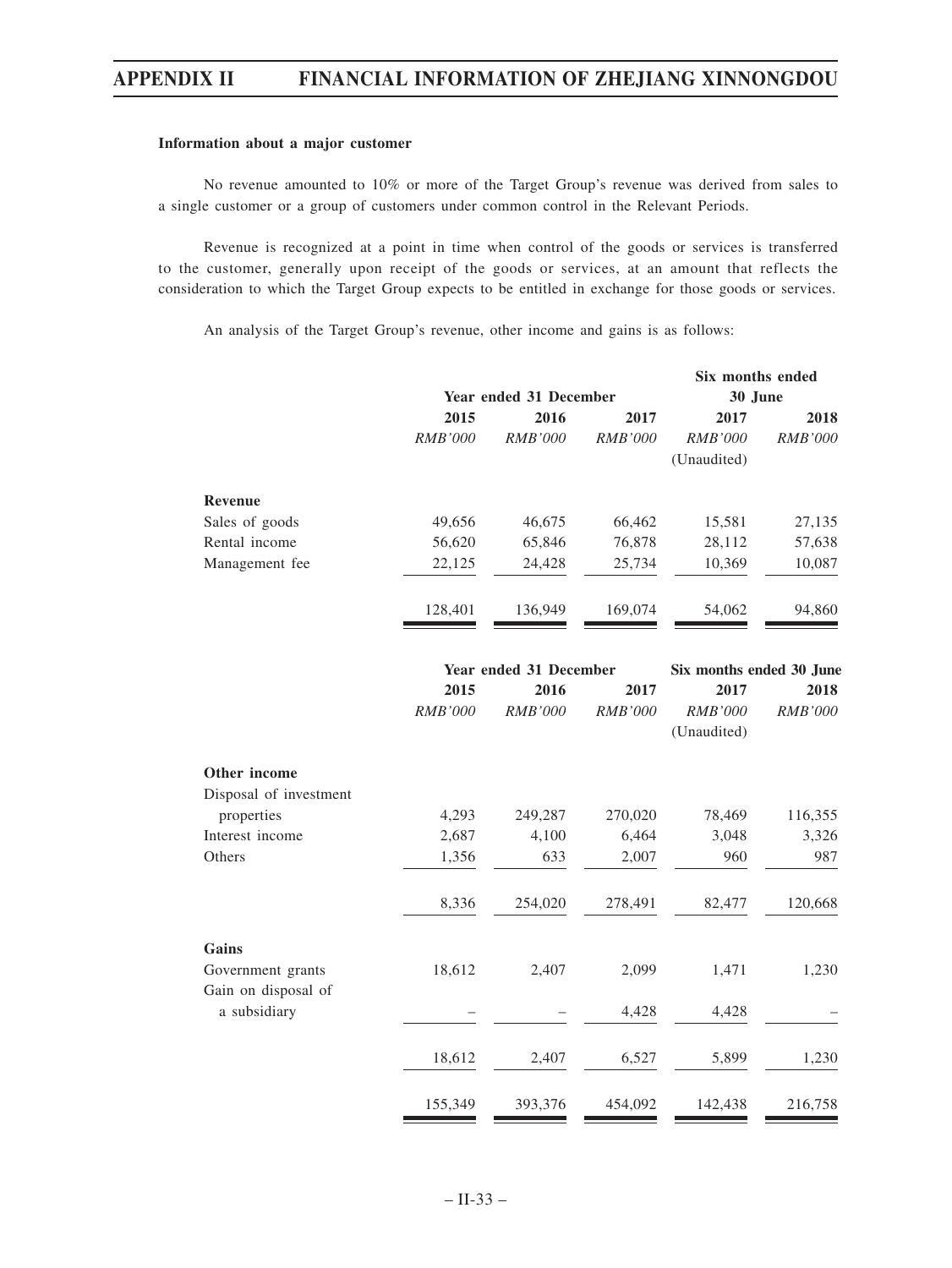# **6. FINANCE COSTS**

An analysis of finance costs from continuing operations is as follows:

|                            |                |                               |                | Six months ended |                |  |
|----------------------------|----------------|-------------------------------|----------------|------------------|----------------|--|
|                            |                | <b>Year ended 31 December</b> |                |                  | 30 June        |  |
|                            | 2015           | 2016                          | 2017           | 2017             | 2018           |  |
|                            | <i>RMB'000</i> | <i>RMB'000</i>                | <i>RMB'000</i> | <i>RMB'000</i>   | <i>RMB'000</i> |  |
|                            |                |                               |                | (Unaudited)      |                |  |
| Interest on bank loans and |                |                               |                |                  |                |  |
| other borrowings           | 122,053        | 153,370                       | 171,649        | 119,469          | 60,973         |  |
| Less: Interest capitalised | (33, 426)      | (79, 856)                     | (52, 396)      | (60,079)         | (6,521)        |  |
| Finance costs              | 88,627         | 73,514                        | 119,253        | 59,390           | 54,452         |  |

# **7. PROFIT BEFORE TAX**

The Target Group's profit before tax is arrived at after charging/(crediting):

|                                  |                |                               |                | Six months ended |                |
|----------------------------------|----------------|-------------------------------|----------------|------------------|----------------|
|                                  |                | <b>Year ended 31 December</b> |                | 30 June          |                |
|                                  | 2015           | 2016                          | 2017           | 2017             | 2018           |
|                                  | <b>RMB'000</b> | <i>RMB'000</i>                | <b>RMB'000</b> | <b>RMB'000</b>   | <i>RMB'000</i> |
|                                  |                |                               |                | (Unaudited)      |                |
| Cost of sales of goods           | 35,031         | 18,713                        | 32,150         | 8,943            | 8,591          |
| Cost of rental income            | 17,107         | 20,597                        | 23,939         | 7,993            | 16,731         |
| Cost of management service       |                |                               |                |                  |                |
| provided                         | 1,958          | 2,694                         | 4,409          | 364              | 196            |
|                                  |                |                               |                |                  |                |
| Total cost of sales              | 54,096         | 42,004                        | 60,498         | 17,300           | 25,518         |
|                                  |                |                               |                |                  |                |
| Auditors' remuneration           | 238            | 850                           | 544            | 83               | 133            |
| Employee benefit expenses        |                |                               |                |                  |                |
| - Wages, salaries and allowances | 52,389         | 55,116                        | 57,753         | 30,119           | 30,453         |
| - Social insurance               | 11,000         | 11,094                        | 11,127         | 6,806            | 7,050          |
| - Welfare and other expenses     | 3,233          | 3,279                         | 4,954          | 2,804            | 3,131          |
|                                  |                |                               |                |                  |                |
| Interest expense                 | 88,627         | 73,514                        | 119,253        | 59,390           | 54,452         |
| Changes in fair value of         |                |                               |                |                  |                |
| investment properties            | (171, 315)     | (20,092)                      | (9,241)        | 51               | (48, 155)      |
| Gain on disposal of a subsidiary |                |                               | 4,428          | 4,428            |                |
|                                  |                |                               |                |                  |                |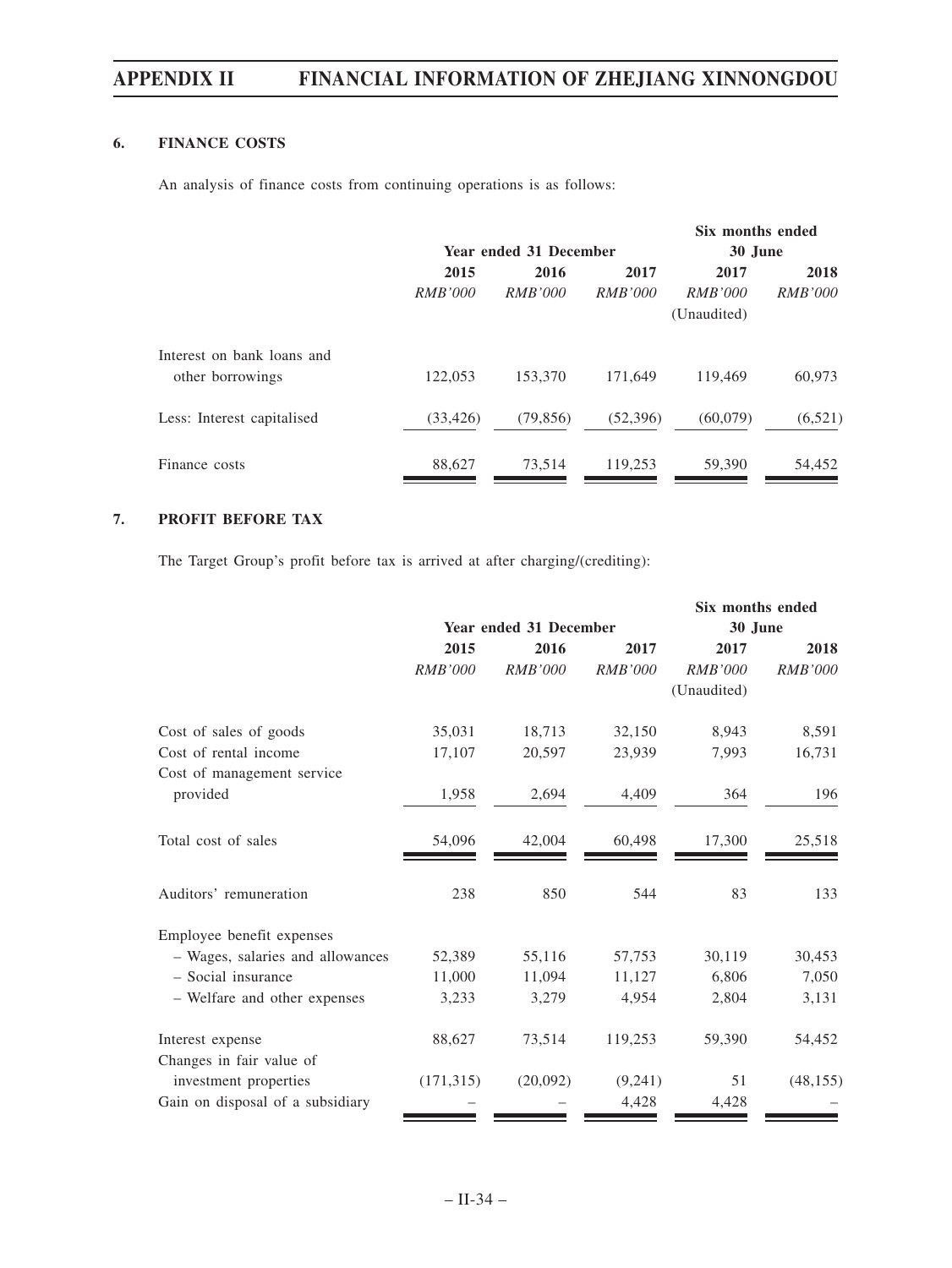# **8. DIRECTORS' AND CHIEF EXECUTIVE'S REMUNERATION**

The remuneration of each of the Target Company's directors is set out below:

|                |                |                | Six months ended       |                |  |
|----------------|----------------|----------------|------------------------|----------------|--|
|                |                |                |                        | 30 June        |  |
| 2015           | 2016           | 2017           | 2017                   | 2018           |  |
| <i>RMB'000</i> | <i>RMB'000</i> | <i>RMB'000</i> | <i>RMB'000</i>         | <i>RMB'000</i> |  |
|                |                |                | (Unaudited)            |                |  |
|                |                |                |                        |                |  |
|                |                |                |                        |                |  |
|                |                |                |                        |                |  |
| 346            | 432            | 432            | 216                    | 215            |  |
| 444            | 504            | 902            |                        |                |  |
| 102            | 102            | 108            | 54                     | 46             |  |
| 892            | 1,038          | 1,442          | 270                    | 261            |  |
|                |                |                | Year ended 31 December |                |  |

Year ended 31 December 2015:

|                      | Salaries,<br>allowances<br>and benefits<br><i>RMB'000</i> | Performance<br>in kind related bonus contributions<br><i>RMB'000</i> | <b>Pension</b><br>scheme<br><i>RMB'000</i> | <b>Total</b><br><i>RMB'000</i> |
|----------------------|-----------------------------------------------------------|----------------------------------------------------------------------|--------------------------------------------|--------------------------------|
| Executive directors: |                                                           |                                                                      |                                            |                                |
| Mr. Fang Wei         | 176                                                       | 226                                                                  | 48                                         | 450                            |
| Mr. Xu Luping        | 154                                                       | 197                                                                  | 50                                         | 401                            |
| Mr. Li Liyu*         | 16                                                        | 21                                                                   | $\overline{4}$                             | 41                             |
|                      | 346                                                       | 444                                                                  | 102                                        | 892                            |

Year ended 31 December 2016:

|                      | Salaries,<br>allowances<br>and benefits<br><i>RMB'000</i> | Performance<br>in kind related bonus contributions<br><i>RMB'000</i> | <b>Pension</b><br>scheme<br><i>RMB'000</i> | <b>Total</b><br><i>RMB'000</i> |
|----------------------|-----------------------------------------------------------|----------------------------------------------------------------------|--------------------------------------------|--------------------------------|
| Executive directors: |                                                           |                                                                      |                                            |                                |
| Mr. Li Liyu*         | 240                                                       | 280                                                                  | 53                                         | 573                            |
| Mr. Xu Luping        | 192                                                       | 224                                                                  | 49                                         | 465                            |
|                      | 432                                                       | 504                                                                  | 102                                        | 1,038                          |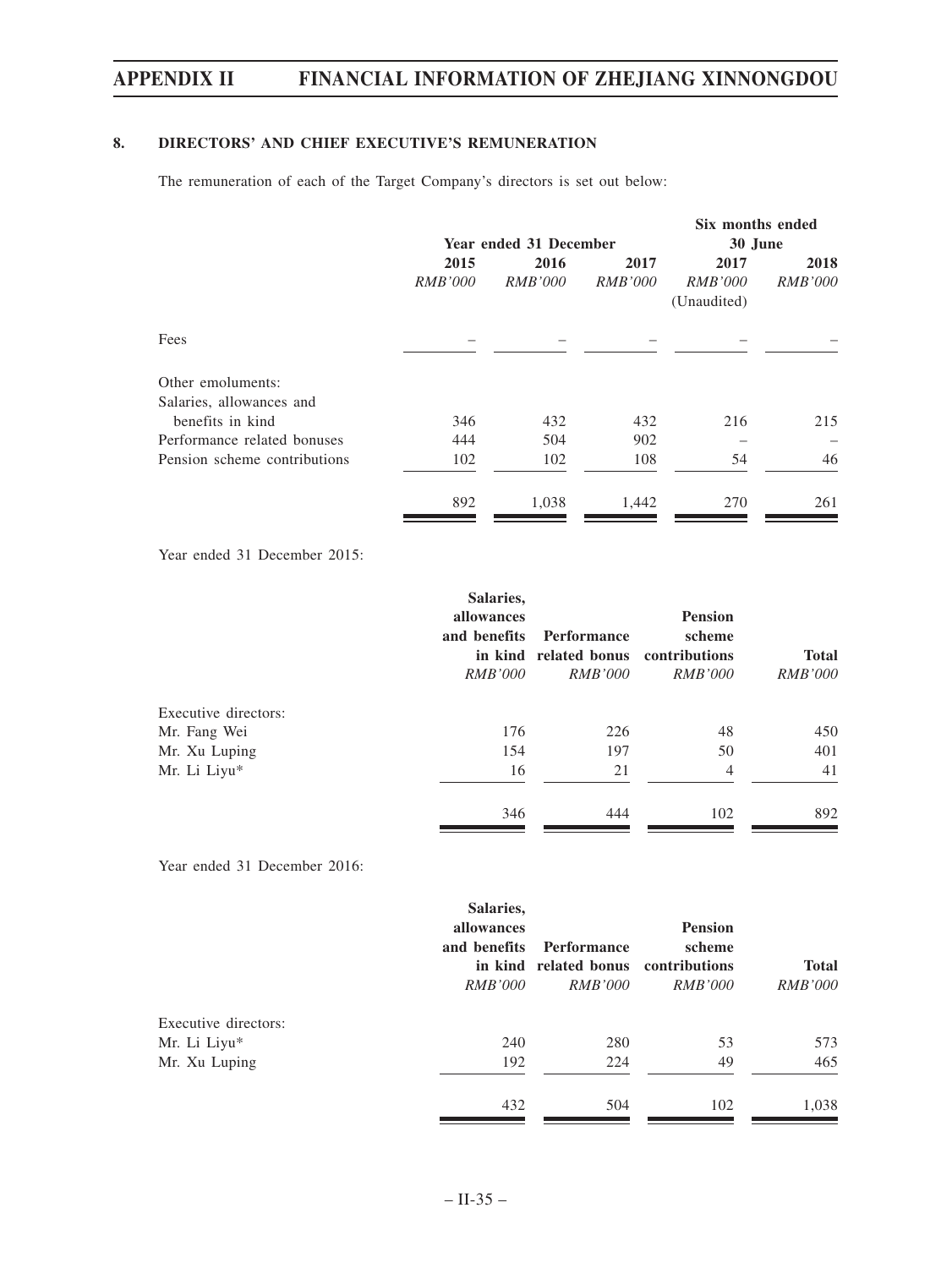Year ended 31 December 2017:

|                      | Salaries,<br>allowances<br>and benefits<br><i>RMB'000</i> | Performance<br>in kind related bonus contributions<br><i>RMB'000</i> | <b>Pension</b><br>scheme<br><i>RMB'000</i> | <b>Total</b><br><i>RMB'000</i> |
|----------------------|-----------------------------------------------------------|----------------------------------------------------------------------|--------------------------------------------|--------------------------------|
| Executive directors: |                                                           |                                                                      |                                            |                                |
| Mr. Li Liyu*         | 240                                                       | 501                                                                  | 54                                         | 795                            |
| Mr. Xu Luping        | 192                                                       | 401                                                                  | 54                                         | 647                            |
|                      | 432                                                       | 902                                                                  | 108                                        | 1,442                          |

Six months ended 30 June 2018:

|                      | Salaries,<br>allowances<br>and benefits<br><i>RMB'000</i> | Performance<br>in kind related bonus contributions<br><i>RMB'000</i> | <b>Pension</b><br>scheme<br><i>RMB'000</i> | <b>Total</b><br><i>RMB'000</i> |
|----------------------|-----------------------------------------------------------|----------------------------------------------------------------------|--------------------------------------------|--------------------------------|
| Executive directors: |                                                           |                                                                      |                                            |                                |
| Mr. Li Liyu*         | 96                                                        |                                                                      | 19                                         | 115                            |
| Mr. Xu Luping        | 100                                                       |                                                                      | 23                                         | 123                            |
| Mr. He Qihai**       | 19                                                        |                                                                      | 4                                          | 23                             |
|                      | 215                                                       |                                                                      | 46                                         | 261                            |

Six months ended 30 June 2017 (Unaudited):

|                      | Salaries,<br>allowances<br>and benefits<br><i>RMB'000</i> | Performance<br>in kind related bonus contributions<br><i>RMB'000</i> | <b>Pension</b><br>scheme<br><i>RMB'000</i> | <b>Total</b><br><i>RMB'000</i> |
|----------------------|-----------------------------------------------------------|----------------------------------------------------------------------|--------------------------------------------|--------------------------------|
| Executive directors: |                                                           |                                                                      |                                            |                                |
| Mr. Li Liyu*         | 120                                                       |                                                                      | 27                                         | 147                            |
| Mr. Xu Luping        | 96                                                        |                                                                      | 27                                         | 123                            |
|                      | 216                                                       |                                                                      | 54                                         | 270                            |

\* Mr. Li Liyu was appointed on 27 November 2015.

\*\* Mr. He Qihai was appointed on 28 May 2018.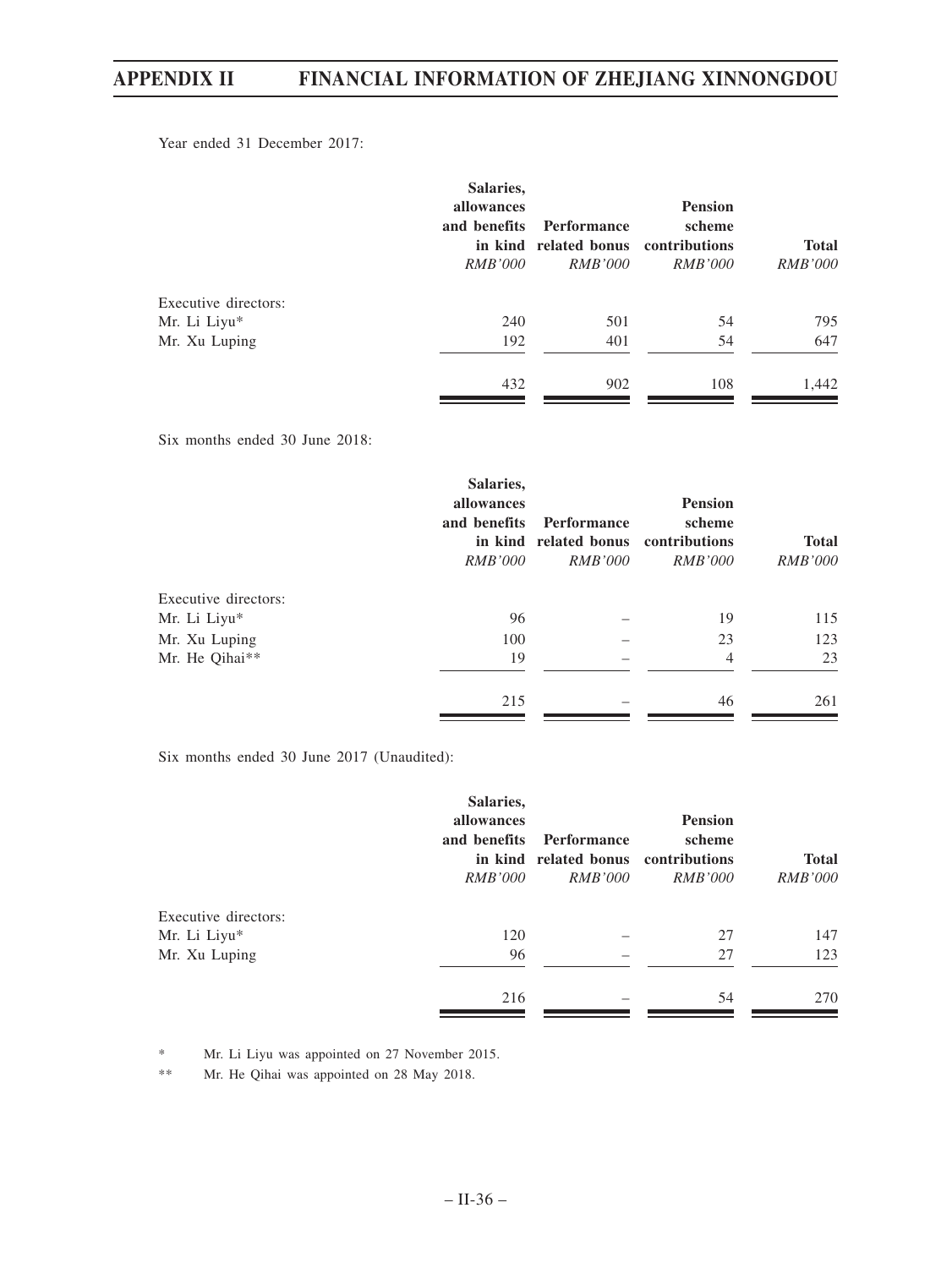# **9. FIVE HIGHEST PAID EMPLOYEES**

The five highest paid employees during the Relevant Periods and the six months ended 30 June 2017 included two directors, details of whose remuneration are set out in note 8 above. Details of the remuneration of the remaining three highest paid employees who are neither directors nor chief executive of the Target Company were as follows:

|                              |                |                        |                | Six months ended |                |
|------------------------------|----------------|------------------------|----------------|------------------|----------------|
|                              |                | Year ended 31 December |                | 30 June          |                |
|                              | 2015           | 2016                   | 2017           | 2017             | 2018           |
|                              | <i>RMB'000</i> | <i>RMB'000</i>         | <i>RMB'000</i> | <i>RMB'000</i>   | <i>RMB'000</i> |
|                              |                |                        |                | (Unaudited)      |                |
| Salaries, allowances and     |                |                        |                |                  |                |
| benefits in kind             | 461            | 576                    | 576            | 288              | 299            |
| Performance related bonuses  | 591            | 672                    | 1,202          |                  |                |
| Pension scheme contributions | 148            | 148                    | 163            | 82               | 69             |
|                              | 1,200          | 1.396                  | 1.941          | 370              | 368            |
|                              |                |                        |                |                  |                |

The number of non-director and non-chief executive highest paid employees whose remuneration fell within the following band is as follows:

|                     |              | Year ended 31 December |      |                     | Six months ended<br>30 June |  |
|---------------------|--------------|------------------------|------|---------------------|-----------------------------|--|
|                     | 2015         | 2016                   | 2017 | 2017<br>(Unaudited) | 2018                        |  |
| Nil to RMB1,000,000 | $\mathbf{z}$ | 3                      | 3    |                     | 3                           |  |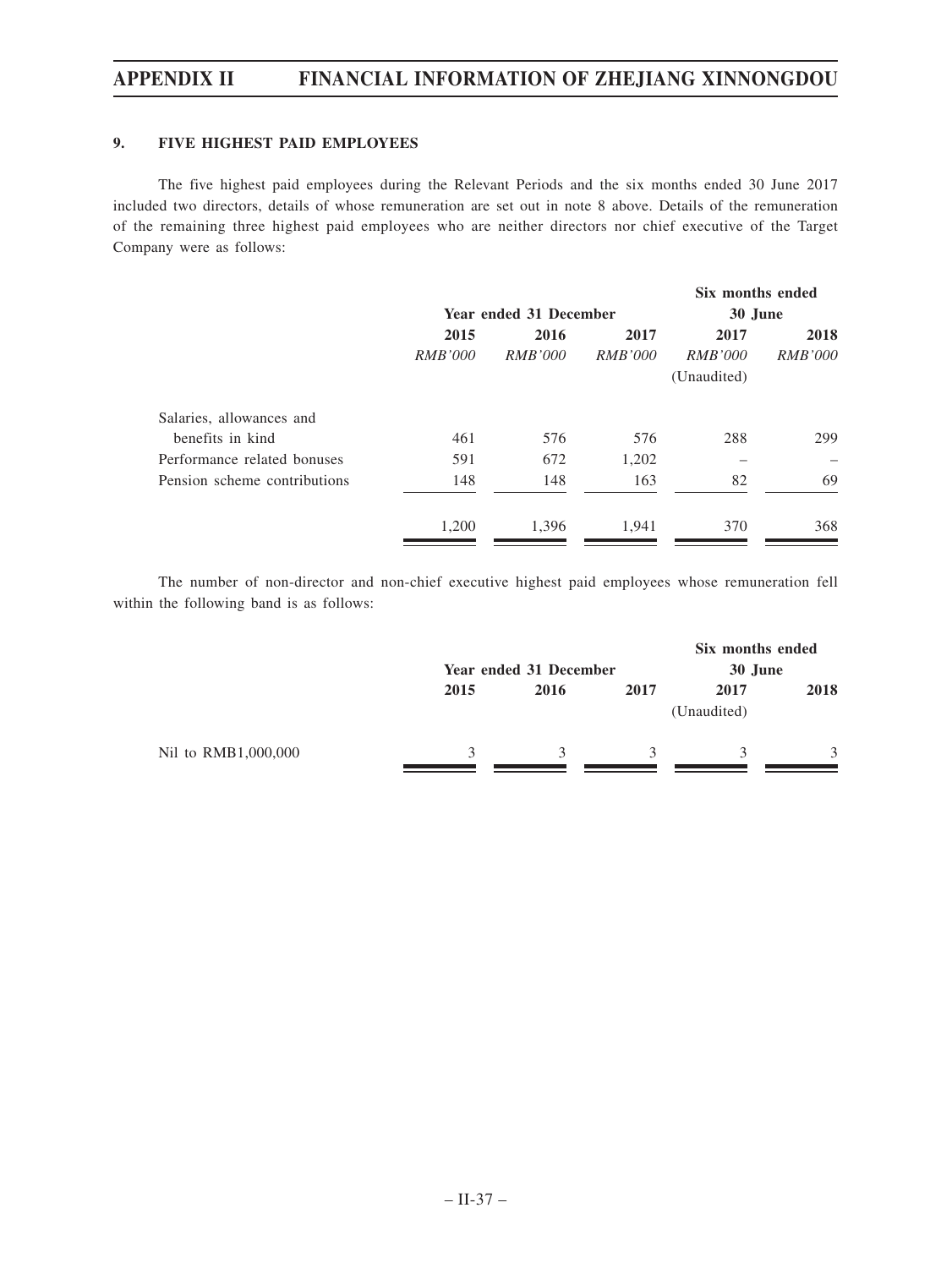## **10. INCOME TAX EXPENSE**

Provision for Mainland China current income tax is based on the statutory rate of 25% of the assessable profits of the PRC subsidiaries of the Target Group as determined in accordance with the PRC Corporation Income Tax Law which was approved and became effective on 1 January 2008 (the "New Corporate Income Tax Law").

According to the requirements of the Provisional Regulations of the PRC on land appreciation tax ("LAT") effective from 1 January 1994, and the Detailed Implementation Rules on the Provisional Regulations of the PRC on LAT effective from 27 January 1995, all income from the sale or transfer of state-owned leasehold interests on land, buildings and their attached facilities in Mainland China is subject to LAT at progressive rates ranging from 30% to 60% of the appreciation value, with an exemption provided for property sales of ordinary residential properties if their appreciation values do not exceed 20% of the sum of the total deductible items.

The Target Group has estimated and made tax provision for LAT according to the requirements set forth in the relevant PRC tax laws and regulations. The actual LAT liabilities are subject to the determination by the tax authorities upon completion of the property development projects and the tax authorities might disagree with the basis on which the provision for LAT is calculated.

|                                | Year ended 31 December |                |                | Six months ended 30 June |                |
|--------------------------------|------------------------|----------------|----------------|--------------------------|----------------|
|                                | 2015                   | 2016           | 2017           | 2017                     | 2018           |
|                                | <b>RMB'000</b>         | <i>RMB'000</i> | <b>RMB'000</b> | <i>RMB'000</i>           | <i>RMB'000</i> |
|                                |                        |                |                | (Unaudited)              |                |
| Current income tax             | 189                    | 42,755         | 14,703         | 24.091                   | 38,168         |
| PRC LAT                        | 1,284                  | 17,699         | 30,310         | 13,408                   | 18,676         |
| Deferred income tax            | 31,440                 | 7,887          | 7.975          | (29,038)                 | (9,731)        |
| Tax charge for the year/period | 32.913                 | 68.341         | 52.988         | 8.461                    | 47.113         |

|                                                                               | Year ended 31 December |                |                | Six months ended 30 June |                |
|-------------------------------------------------------------------------------|------------------------|----------------|----------------|--------------------------|----------------|
|                                                                               | 2015                   | 2016           | 2017           | 2017                     | 2018           |
|                                                                               | <b>RMB'000</b>         | <b>RMB'000</b> | <i>RMB'000</i> | <i>RMB'000</i>           | <i>RMB'000</i> |
|                                                                               |                        |                |                | (Unaudited)              |                |
| Profit/(loss) before tax                                                      | 64,367                 | 158,011        | 89,951         | (38, 105)                | 81,042         |
| Tax at the statutory tax rate                                                 | 16,092                 | 39,503         | 22,488         | (9,526)                  | 20,260         |
| Non-deductible expenses                                                       | 133                    | 5,291          | 1,289          | 2,143                    | 1,034          |
| Adjustments in respect of unrecognized<br>deductible temporary differences of |                        |                |                |                          |                |
| previous periods                                                              | 68                     | (1,153)        | (1, 479)       | (1,581)                  | (1,735)        |
| Unrecognized deductible temporary                                             |                        |                |                |                          |                |
| differences                                                                   | 11,853                 | 10,017         | 7,958          | 7,369                    | 13,122         |
| Others                                                                        | 3,804                  | 1,409          |                |                          | 425            |
| Provision for LAT                                                             | 1,284                  | 17,699         | 30,310         | 13,408                   | 18,676         |
| Tax effect on LAT                                                             | (321)                  | (4, 425)       | (7,578)        | (3,352)                  | (4,669)        |
| Tax charge at the Target Group's                                              |                        |                |                |                          |                |
| effective rate                                                                | 32,913                 | 68,341         | 52,988         | 8,461                    | 47,113         |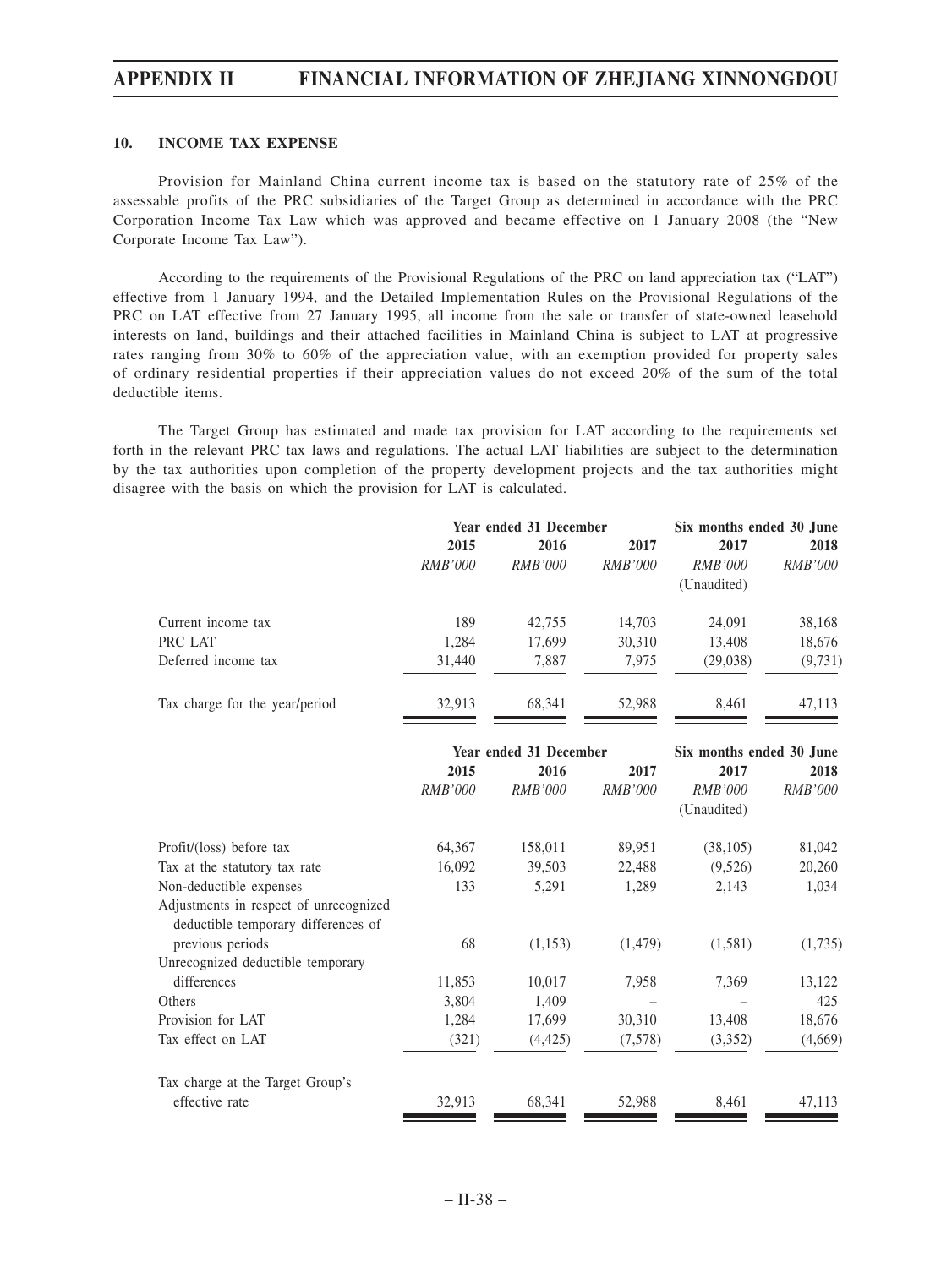# **11. DIVIDENDS**

In March 2018, the Target Group declared a dividend in the amount of RMB20,000,000.

# **12. EARNINGS PER SHARE ATTRIBUTABLE TO ORDINARY EQUITY HOLDERS OF THE TARGET COMPANY**

Earnings per share information is not presented as its inclusion, for the purpose of this report, is not considered meaningful since the Target Company was a limited liability enterprise during the Relevant Periods and the six months ended 30 June 2017.

## **13. PROPERTY AND EQUIPMENT**

## **The Target Group**

|                                   | Office<br>equipment<br><b>RMB'000</b> | Electronic<br>equipment<br><b>RMB'000</b> | <b>Motor</b><br>RMB'000 | vehicles and furniture in progress<br><b>RMB'000</b> | <b>Machinery Construction</b><br>RMB'000 | <b>Total</b><br><b>RMB'000</b> |
|-----------------------------------|---------------------------------------|-------------------------------------------|-------------------------|------------------------------------------------------|------------------------------------------|--------------------------------|
| Cost                              |                                       |                                           |                         |                                                      |                                          |                                |
| As at 1 January 2015              | 6,856                                 | 2,187                                     | 4,590                   | 8,055                                                | 525,150                                  | 546,838                        |
| <b>Additions</b>                  | 228                                   | 226                                       | 445                     | 1,278                                                | 390,037                                  | 392,214                        |
| Disposals/write-off               | (18)                                  | (317)                                     | (6)                     | (22)                                                 |                                          | (363)                          |
| As at 31 December 2015 and        |                                       |                                           |                         |                                                      |                                          |                                |
| 1 January 2016                    | 7,066                                 | 2,096                                     | 5,029                   | 9,311                                                | 915,187                                  | 938,689                        |
| <b>Additions</b>                  | 1,719                                 | 114                                       | 38                      | 55                                                   | 1,096,168                                | 1,098,094                      |
| Transfer to investment properties |                                       | $\qquad \qquad -$                         |                         |                                                      | (753, 511)                               | (753, 511)                     |
| Disposals/write-off               |                                       | (3)                                       |                         |                                                      |                                          | (3)                            |
| As at 31 December 2016 and        |                                       |                                           |                         |                                                      |                                          |                                |
| 1 January 2017                    | 8,785                                 | 2,207                                     | 5,067                   | 9,366                                                | 1,257,844                                | 1,283,269                      |
| <b>Additions</b>                  | 1,244                                 | 842                                       | 780                     | 413                                                  | 538,984                                  | 542,263                        |
| Transfer to investment properties |                                       |                                           |                         | $\overline{\phantom{0}}$                             | (1,602,384)                              | (1,602,384)                    |
| Disposals/write-off               | (86)                                  | (789)                                     | (194)                   | (13)                                                 |                                          | (1,082)                        |
| As at 31 December 2017 and        |                                       |                                           |                         |                                                      |                                          |                                |
| 1 January 2018                    | 9,943                                 | 2,260                                     | 5,653                   | 9,766                                                | 194,444                                  | 222,066                        |
| <b>Additions</b>                  | 224                                   | 37                                        | 31                      | 381                                                  | 23,505                                   | 24,178                         |
| As at 30 June 2018                | 10,167                                | 2,297                                     | 5,684                   | 10,147                                               | 217,949                                  | 246,244                        |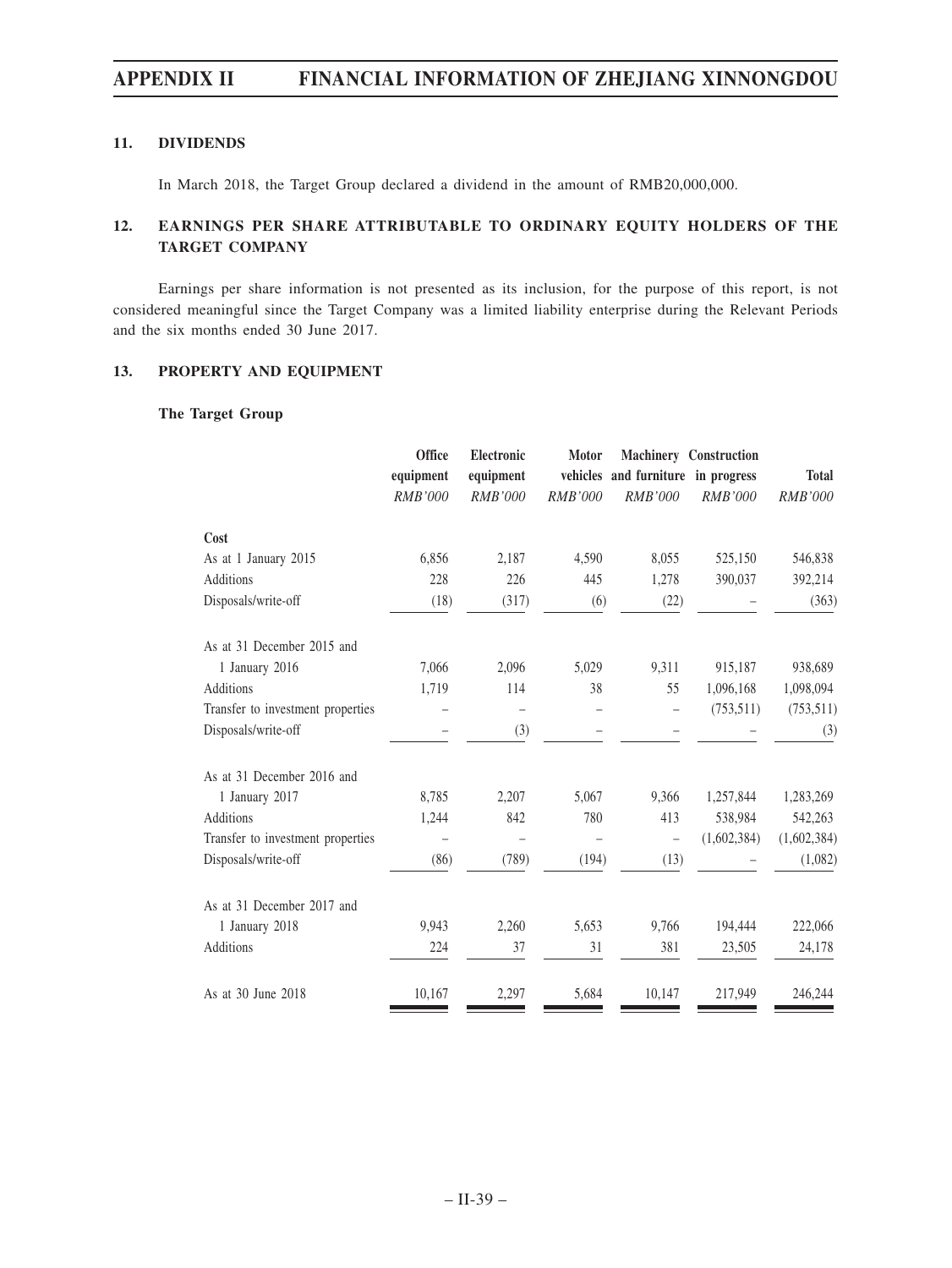# **The Target Group**

|                                                   | Office<br>equipment<br>RMB'000 | Electronic<br>equipment<br><b>RMB'000</b> | <b>Motor</b><br>RMB'000 | vehicles and furniture in progress<br><b>RMB'000</b> | Machinery Construction<br>RMB'000 | <b>Total</b><br>RMB'000 |
|---------------------------------------------------|--------------------------------|-------------------------------------------|-------------------------|------------------------------------------------------|-----------------------------------|-------------------------|
| Accumulated depreciation and<br>impairment losses |                                |                                           |                         |                                                      |                                   |                         |
| As at 1 January 2015                              | (2,964)                        | (1,140)                                   | (2,533)                 | (238)                                                |                                   | (6,875)                 |
| Charge for the year                               | (1,247)                        | (406)                                     | (807)                   | (1,284)                                              |                                   | (3,744)                 |
| Eliminated on disposals/write-off                 | 7                              | 286                                       |                         |                                                      |                                   | 293                     |
| As at 31 December 2015 and                        |                                |                                           |                         |                                                      |                                   |                         |
| 1 January 2016                                    | (4,204)                        | (1,260)                                   | (3,340)                 | (1,522)                                              |                                   | (10, 326)               |
| Charge for the year                               | (1,754)                        | (359)                                     | (574)                   | (1,349)                                              |                                   | (4,036)                 |
| Eliminated on disposals/write-off                 |                                | 3                                         |                         |                                                      |                                   | $\sqrt{3}$              |
| As at 31 December 2016 and                        |                                |                                           |                         |                                                      |                                   |                         |
| 1 January 2017                                    | (5,958)                        | (1,616)                                   | (3,914)                 | (2,871)                                              |                                   | (14, 359)               |
| Charge for the year                               | (1,404)                        | (405)                                     | (688)                   | (1, 402)                                             |                                   | (3,899)                 |
| Eliminated on disposals/write-off                 | 62                             | 708                                       | 177                     | 6                                                    |                                   | 953                     |
| As at 31 December 2017 and<br>1 January 2018      | (7,300)                        | (1,313)                                   | (4, 425)                | (4,267)                                              |                                   | (17,305)                |
| Charge for the year                               | (571)                          | (290)                                     | (245)                   | (460)                                                |                                   | (1, 566)                |
| As at 30 June 2018                                | (7, 871)                       | (1,603)                                   | (4,670)                 | (4, 727)                                             |                                   | (18, 871)               |
| Net book value<br>As at 30 June 2018              | 2,296                          | 694                                       | 1,014                   | 5,420                                                | 217,949                           | 227,373                 |
| As at 31 December 2017                            | 2,643                          | 947                                       | 1,228                   | 5,499                                                | 194,444                           | 204,761                 |
| As at 31 December 2016                            | 2,827                          | 591                                       | 1,153                   | 6,495                                                | 1,257,844                         | 1,268,910               |
| As at 31 December 2015                            | 2,862                          | 836                                       | 1,689                   | 7,789                                                | 915,187                           | 928,363                 |

At 30 June 2018, certain of the Group's construction in progress with a carrying amount of RMB5,009,000 (2017: RMB5,009,000; 2016: RMB401,340,000; 2015: RMB244,530,000) were pledged to secure interest-bearing bank and other borrowings granted to the Group as disclosed in note 24.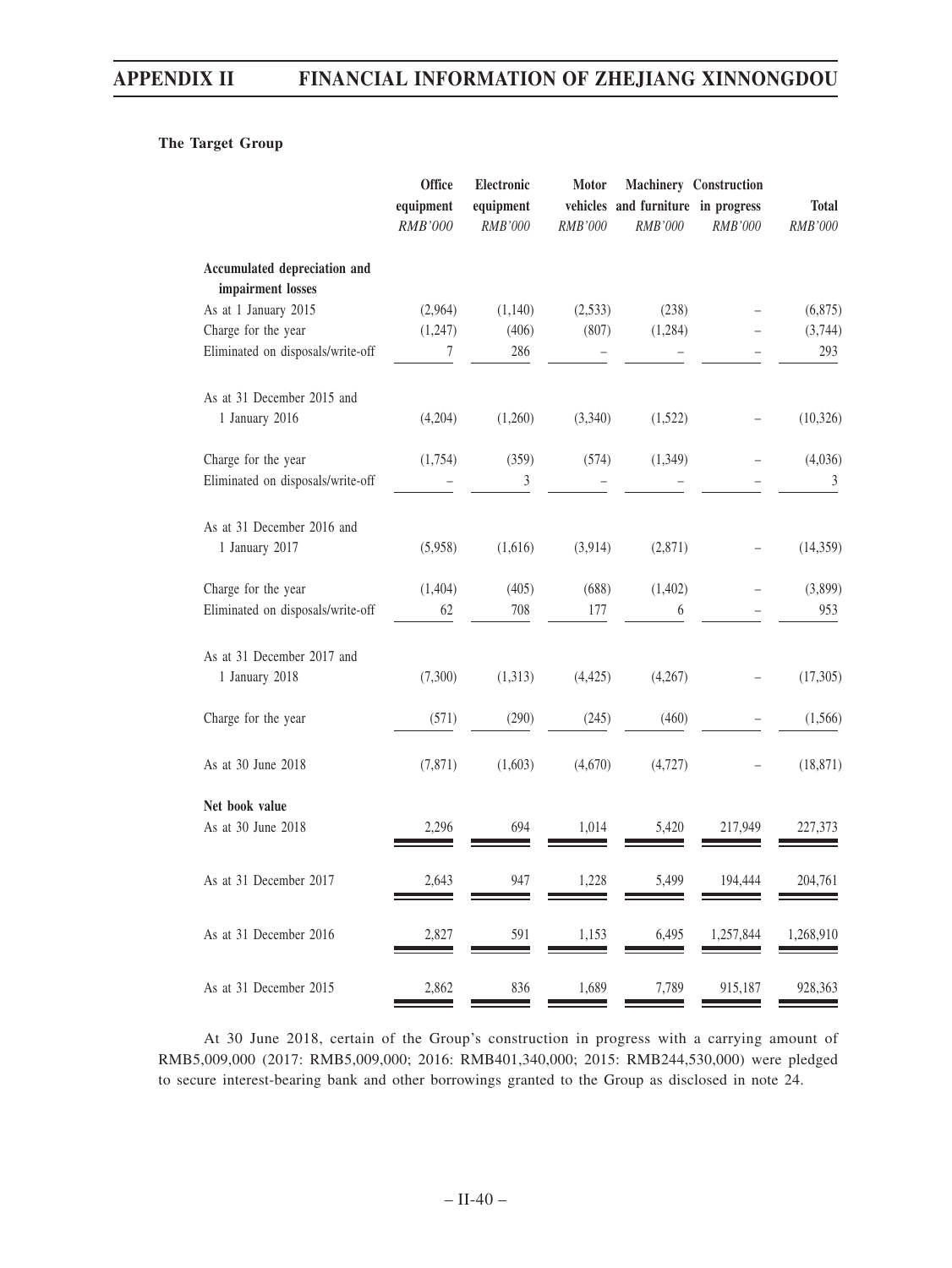# **The Target Company**

| <b>Office</b><br>equipment<br><i>RMB'000</i> | <b>Motor</b><br>vehicles<br><b>RMB'000</b> | <b>Total</b><br><i>RMB'000</i> |
|----------------------------------------------|--------------------------------------------|--------------------------------|
|                                              |                                            |                                |
|                                              |                                            | 8,692                          |
| 130                                          |                                            | 130                            |
| 5,277                                        | 3,545                                      | 8,822                          |
| 1,169                                        | 38                                         | 1,207                          |
| 6,446                                        | 3,583                                      | 10,029                         |
| 325                                          |                                            | 325                            |
|                                              |                                            | 10,354                         |
| 145                                          |                                            | 145                            |
| 6,916                                        | 3,583                                      | 10,499                         |
|                                              | 5,147<br>6,771                             | 3,545<br>3,583                 |

# **The Target Company**

|                                                   | <b>Office</b><br>equipment<br><b>RMB'000</b> | <b>Motor</b><br>vehicles<br><b>RMB'000</b> | <b>Total</b><br><b>RMB'000</b> |
|---------------------------------------------------|----------------------------------------------|--------------------------------------------|--------------------------------|
| Accumulated depreciation and impairment<br>losses |                                              |                                            |                                |
| As at 1 January 2015<br>Charge for the year       | (2,621)<br>(841)                             | (2,188)<br>(495)                           | (4,809)<br>(1, 336)            |
| As at 31 December 2015 and 1 January 2016         | (3, 462)                                     | (2,683)                                    | (6,145)                        |
| Charge for the year                               | (1,308)                                      | (282)                                      | (1,590)                        |
| As at 31 December 2016 and 1 January 2017         | (4,770)                                      | (2,965)                                    | (7, 735)                       |
| Charge for the year                               | (878)                                        | (327)                                      | (1,205)                        |
| As at 31 December 2017 and 1 January 2018         | (5,648)                                      | (3,292)                                    | (8,940)                        |
| Charge for the year                               | (208)                                        | (75)                                       | (283)                          |
| As at 30 June 2018                                | (5,856)                                      | (3,367)                                    | (9,223)                        |
| Net book value<br>As at 30 June 2018              | 1,060                                        | 216                                        | 1,276                          |
| As at 31 December 2017                            | 1,123                                        | 291                                        | 1,414                          |
| As at 31 December 2016                            | 1,676                                        | 618                                        | 2,294                          |
| As at 31 December 2015                            | 1,815                                        | 862                                        | 2,677                          |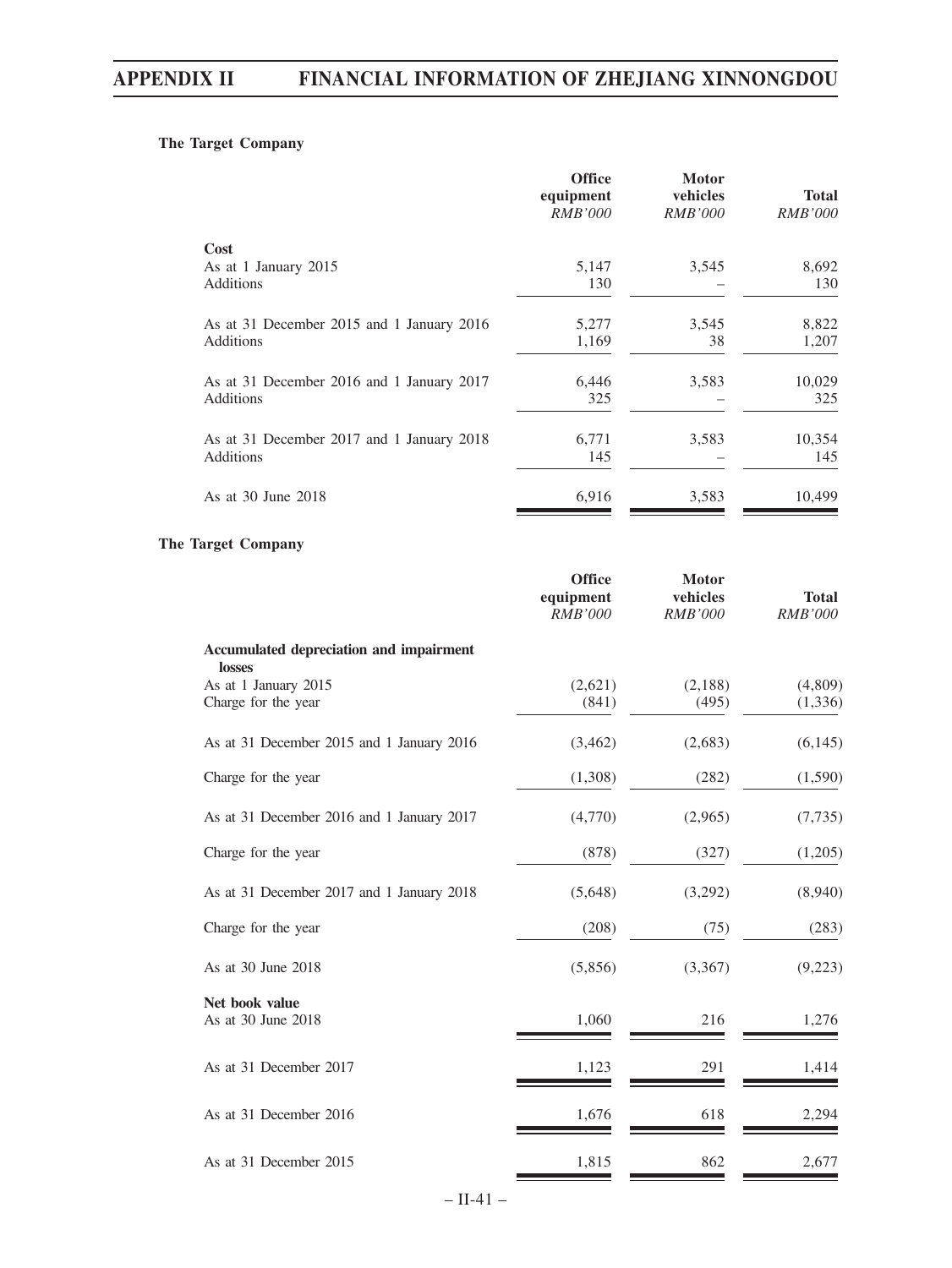# **14. INVESTMENT PROPERTIES**

## **The Target Group**

|                                                                                                                                              | Completed<br>investment<br>properties<br><b>RMB'000</b> |
|----------------------------------------------------------------------------------------------------------------------------------------------|---------------------------------------------------------|
| At 1 January 2015                                                                                                                            | 2,051,471                                               |
| Disposal                                                                                                                                     | (67, 281)                                               |
| Change in fair value of investment properties                                                                                                | 171,315                                                 |
| At 31 December 2015 and 1 January 2016                                                                                                       | 2,155,505                                               |
| Transfer from construction in progress to investment properties                                                                              | 753,511                                                 |
| Fair value gain upon transfer from construction in progress to investment                                                                    |                                                         |
| properties                                                                                                                                   | 252,982                                                 |
| Disposal                                                                                                                                     | (378, 232)                                              |
| Change in fair value of investment properties                                                                                                | 20,092                                                  |
| At 31 December 2016 and 1 January 2017                                                                                                       | 2,803,858                                               |
| Transfer from construction in progress to investment properties<br>Fair value gain upon transfer from construction in progress to investment | 1,602,384                                               |
| properties                                                                                                                                   | 200,602                                                 |
| Disposal                                                                                                                                     | (496, 915)                                              |
| Change in fair value of investment properties                                                                                                | 9,241                                                   |
| At 31 December 2017 and 1 January 2018                                                                                                       | 4,119,170                                               |
| Disposal                                                                                                                                     | (178,692)                                               |
| Change in fair value of investment properties                                                                                                | 48,155                                                  |
| As at 30 June 2018                                                                                                                           | 3,988,633                                               |

At 30 June 2018, certain of the Target Group's investment properties with a carrying amount of RMB2,626,618,000 (2017: RMB2,585,010,000; 2016: RMB1,855,920,000; 2015: RMB1,330,061,000) were pledged to secure interest-bearing bank and other borrowings granted to the Group as disclosed in note 24.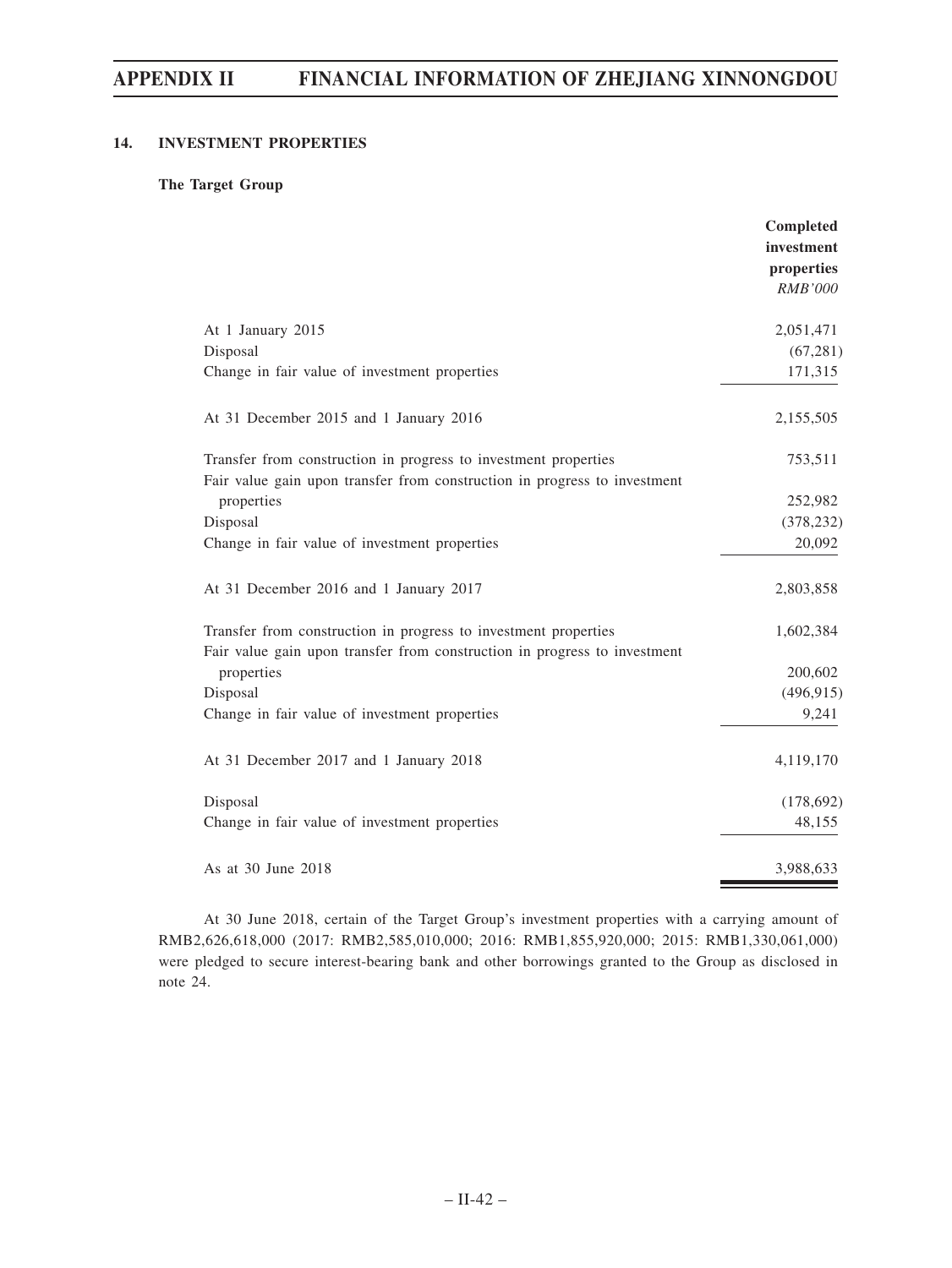## **The Target Company**

|                                               | Completed<br>investment<br>properties<br><b>RMB'000</b> |
|-----------------------------------------------|---------------------------------------------------------|
| At 1 January 2015                             | 2,051,471                                               |
| Disposal                                      | (67, 281)                                               |
| Change in fair value of investment properties | 171,315                                                 |
| At 31 December 2015 and 1 January 2016        | 2,155,505                                               |
| Disposal                                      | (209, 326)                                              |
| Change in fair value of investment properties | 20,092                                                  |
| At 31 December 2016 and 1 January 2017        | 1,966,271                                               |
| Disposal                                      | (127, 498)                                              |
| Change in fair value of investment properties | 4,737                                                   |
| At 31 December 2017 and 1 January 2018        | 1,843,510                                               |
| Disposal                                      | (16, 523)                                               |
| Change in fair value of investment properties | 18,897                                                  |
| As at 30 June 2018                            | 1,845,884                                               |

At 30 June 2018, certain of the Target Company's investment properties with a carrying amount of RMB1,630,066,000 (2017: RMB1,616,996,000; 2016: RMB1,617,286,000; 2015: RMB1,330,061,000) were pledged to secure interest-bearing bank and other borrowings granted to the Target Company as disclosed in note 24.

The Target Group's investment properties consist of three commercial properties located in Zhejiang Province in Mainland China. The Target Group's investment properties were revalued on 31 December 2015, 2016 and 2017, and 30 June 2018 by Wan Bang Asset Appraisal Corporate Limited, independent professionally qualified valuers.

The investment properties are leased to third parties under operating leases, further summary details of which are included in note 27 to the Historical Financial Information.

## **Fair value hierarchy**

For the years ended 31 December 2015, 2016 and 2017, and 30 June 2018, the fair value measurements of all investment properties of the Target Group were categorised within Level 3 of the fair value hierarchy and details of their movements are disclosed above.

In the opinion of the directors, for all investment properties that are measured at fair value, the properties have been used at their highest and best use.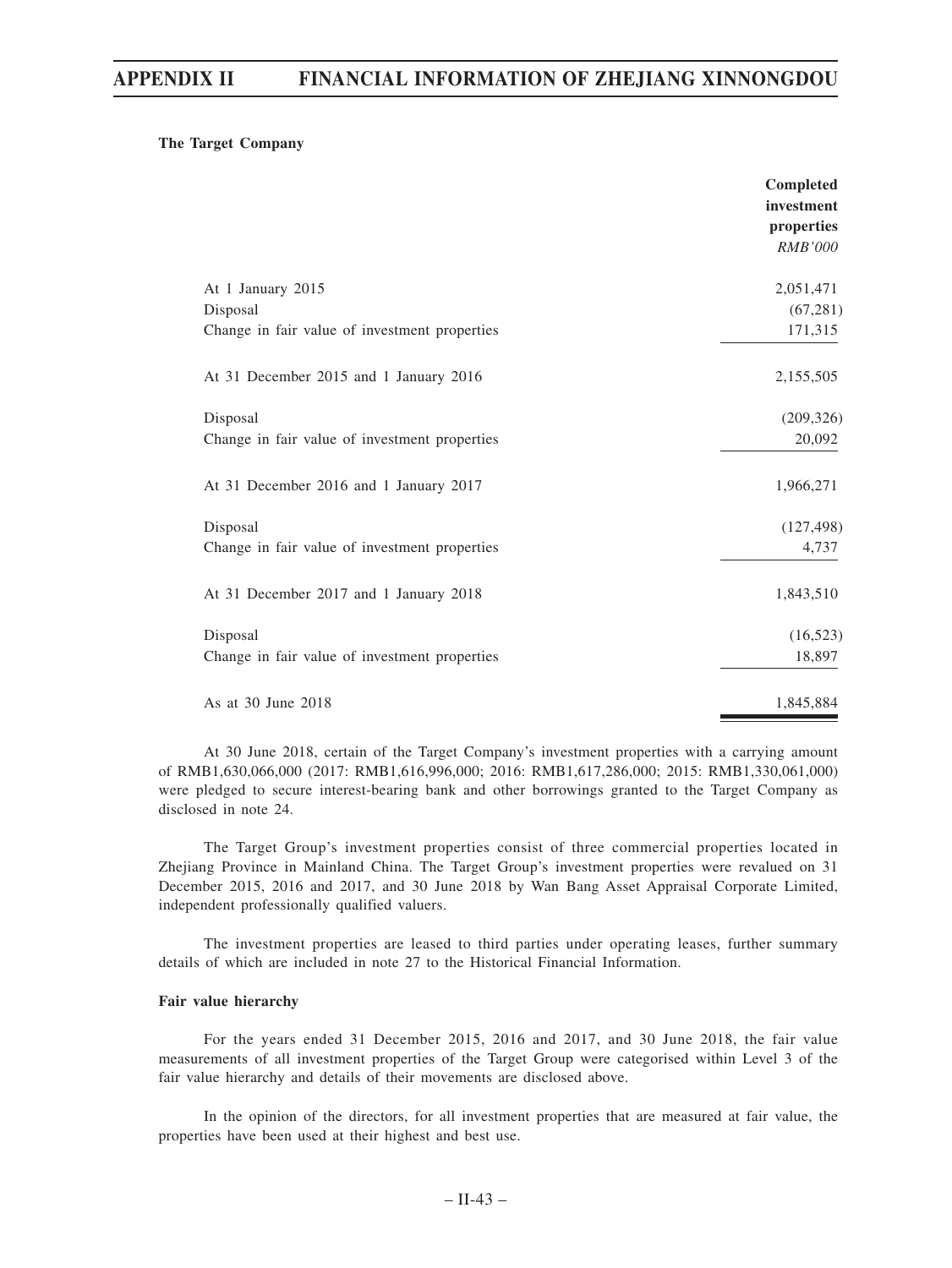During the Relevant Periods, there were no transfers of fair value measurements between Level 1 and Level 2 and no transfers into or out of Level 3.

The valuations of completed investment properties were based on the investment method by capitalisation of net rental income derived from the existing tenancies with allowance for the reversionary rental income potential of the properties.

Significant increases/(decreases) in estimated rental value per square metre in isolation would result in a significantly higher/(lower) fair value of the investment properties.

Generally, a change in the assumption made for the estimated rental value per square metre is accompanied by a directionally similar change in the development profit and an opposite change in the capitalisation rate.

All investment properties of the Target Group were revalued at the end of each reporting period by an independent professionally qualified valuer, Wanbang Assets Evaluation Co., Ltd., at fair value. Wanbang Assets Evaluation Co., Ltd. is an industry specialist in investment property valuation. The fair value represents the amount at which the assets could be exchanged between a knowledgeable and willing buyer and a seller in an arm's length transaction at the date of valuation, in accordance with International Valuation Standards.

The following table gives information about how the fair values of these investment properties are determined (in particular, the valuation techniques and inputs used), as well as the fair value hierarchy into which the fair value measurements are categorised based on the degree to which the inputs to the fair value measurements are observable.

| <b>Investment properties</b><br>held by the Target Group                               | <b>Valuation technique</b>                           |                      | Range of significant<br>unobservable inputs                                              |
|----------------------------------------------------------------------------------------|------------------------------------------------------|----------------------|------------------------------------------------------------------------------------------|
| Property $1$ – Property in<br>Hangzhou (Zhejiang<br>Xinnongdou Logistics<br>Center)    | Income Approach<br>(Discounted Cash Flow)<br>Method) | a.<br>$\mathbf{b}$ . | Discount rate: $5.5\%$<br>Market unit rent: RMB0.6/sqm/<br>$day - \text{RMB6.8/sqm/day}$ |
| Property 2 – Property<br>in Quzhou (Quzhou<br>Xinnongdou Logistics<br>Center)          | Income Approach<br>(Discounted Cash Flow)<br>Method) | (1)<br>(2)           | Discount rate: $5.5\%$<br>Market unit rent: RMB0.04/<br>$sqm/day - RMB1.67/sqm/day$      |
| Property 3 – Property in Zhuji<br>(Zhuji Xinnongdou Logistics)<br>Center)              | Income Approach<br>(Discounted Cash Flow)<br>Method) | (1)<br>(2)           | Discount rate: $5.5\%$<br>Market unit rent: RMB0.33/<br>$sgm/day - RMB7.33/sgm/day$      |
| Property $4$ – Property in<br>Changxing (Changxing)<br>Xinnongdou Logistics<br>Center) | Income Approach<br>(Discounted Cash Flow)<br>Method) | (1)<br>(2)           | Discount rate: 5.5%<br>Market unit rent: RMB0.18/<br>$sgm/day - RMB2.34/sgm/day$         |

#### *The significant unobservable inputs*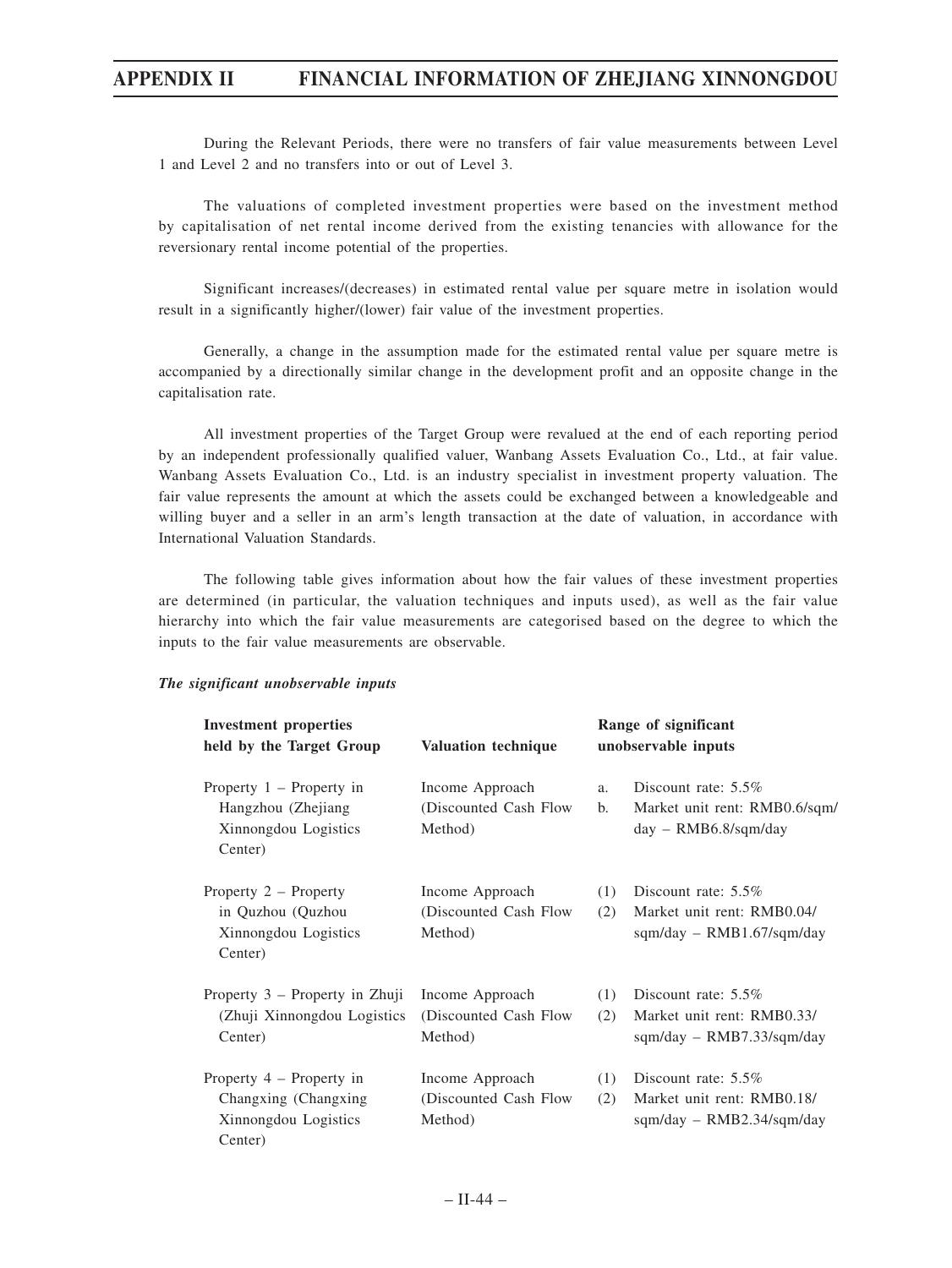# **15. INTANGIBLE ASSETS**

# **The Target Group**

|                 |                | As at 31 December |                |                |
|-----------------|----------------|-------------------|----------------|----------------|
|                 | 2015           | 2016              |                |                |
|                 | <i>RMB'000</i> | <i>RMB'000</i>    | <i>RMB'000</i> | <i>RMB'000</i> |
| Opening balance | 494            | 587               | 437            | 2,513          |
| Additions       | 327            | 130               | 2,510          | 212            |
| Amortisation    | (234)          | (280)             | (434)          | (228)          |
| Closing balance | 587            | 437               | 2,513          | 2,497          |

## **The Target Company**

|                 |                | As at 31 December |                |                |
|-----------------|----------------|-------------------|----------------|----------------|
|                 | 2015           | 2016              |                | 2018           |
|                 | <i>RMB'000</i> | <i>RMB'000</i>    | <i>RMB'000</i> | <i>RMB'000</i> |
| Opening balance |                | 147               | 92             | 37             |
| Additions       | 165            |                   |                |                |
| Amortisation    | (18)           | (55)              | (55)           | (37)           |
| Closing balance | 147            | 92                | 37             |                |

# **16. DEFERRED TAX**

# **The Target Group**

|                                | As at 31 December |                |                | As at 30 June  |  |
|--------------------------------|-------------------|----------------|----------------|----------------|--|
|                                | 2015              | 2016           | 2017           | 2018           |  |
|                                | <i>RMB'000</i>    | <i>RMB'000</i> | <i>RMB'000</i> | <i>RMB'000</i> |  |
| Gross deferred tax assets      | 15,470            | 19,067         | 5,278          | 5,278          |  |
| Gross deferred tax liabilities | (171, 504)        | (246, 234)     | (290, 570)     | (280, 839)     |  |
|                                | (156, 034)        | (227, 167)     | (285, 292)     | (275, 561)     |  |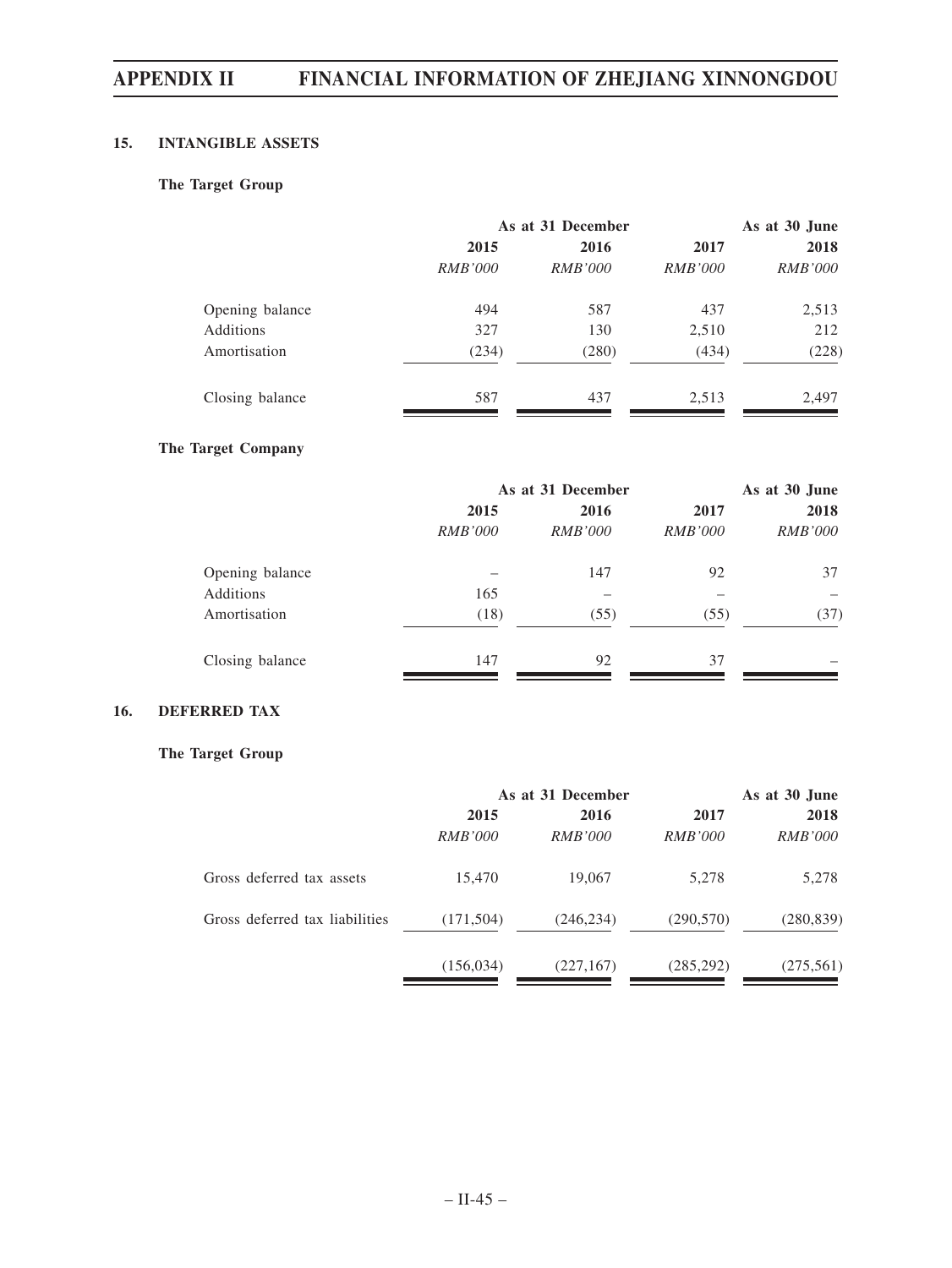| available<br>for offsetting<br>against future<br>taxable profits | <b>Deferred</b><br>income                                                                                                                                                                  | <b>Provision</b><br>and<br>accruals       | Changes in<br>fair value of<br>investment<br>properties | <b>Total</b>                                                      |
|------------------------------------------------------------------|--------------------------------------------------------------------------------------------------------------------------------------------------------------------------------------------|-------------------------------------------|---------------------------------------------------------|-------------------------------------------------------------------|
|                                                                  |                                                                                                                                                                                            |                                           |                                                         |                                                                   |
|                                                                  |                                                                                                                                                                                            |                                           |                                                         | (124, 594)                                                        |
| 8,369                                                            | (133)                                                                                                                                                                                      | (5,163)                                   | (34,513)                                                | (31, 440)                                                         |
|                                                                  |                                                                                                                                                                                            |                                           |                                                         |                                                                   |
|                                                                  |                                                                                                                                                                                            |                                           |                                                         | (156, 034)                                                        |
| 802                                                              | 317                                                                                                                                                                                        | 2,478                                     | (11, 484)                                               | (7,887)                                                           |
|                                                                  |                                                                                                                                                                                            |                                           | (63,246)                                                | (63,246)                                                          |
|                                                                  |                                                                                                                                                                                            |                                           |                                                         | (227, 167)                                                        |
|                                                                  |                                                                                                                                                                                            |                                           |                                                         |                                                                   |
| (9,171)                                                          | (432)                                                                                                                                                                                      | (4,186)                                   | 5,814                                                   | (7, 975)                                                          |
|                                                                  |                                                                                                                                                                                            |                                           | (50, 150)                                               | (50, 150)                                                         |
|                                                                  |                                                                                                                                                                                            |                                           |                                                         |                                                                   |
|                                                                  |                                                                                                                                                                                            |                                           |                                                         | (285, 292)                                                        |
|                                                                  |                                                                                                                                                                                            |                                           | 9,731                                                   | 9,731                                                             |
|                                                                  |                                                                                                                                                                                            |                                           |                                                         | (275, 561)                                                        |
|                                                                  | Deferred tax assets/(liabilities) at 31<br>8,369<br>Deferred tax assets/(liabilities) at 31<br>9,171<br>Deferred tax assets/(liabilities) at 31<br>Deferred tax assets/(liabilities) at 30 | 4,325<br>4,192<br>4,509<br>4,077<br>4,077 | 8,072<br>2,909<br>5,387<br>1,201<br>1,201               | (136,991)<br>(171, 504)<br>(246, 234)<br>(290, 570)<br>(280, 839) |

The movements in deferred tax assets and liabilities during the Relevant Periods are as follows:

## **The Target Company**

|                                | As at 31 December |                |                | As at 30 June  |      |
|--------------------------------|-------------------|----------------|----------------|----------------|------|
|                                | 2015<br>2016      |                |                | 2017           | 2018 |
|                                | <i>RMB'000</i>    | <i>RMB'000</i> | <i>RMB'000</i> | <i>RMB'000</i> |      |
| Gross deferred tax assets      | 15,470            | 14.416         | 4,683          | 4,683          |      |
| Gross deferred tax liabilities | (171, 504)        | (179, 514)     | (162, 134)     | (162, 512)     |      |
|                                | (156, 034)        | (165,098)      | (157, 451)     | (157, 829)     |      |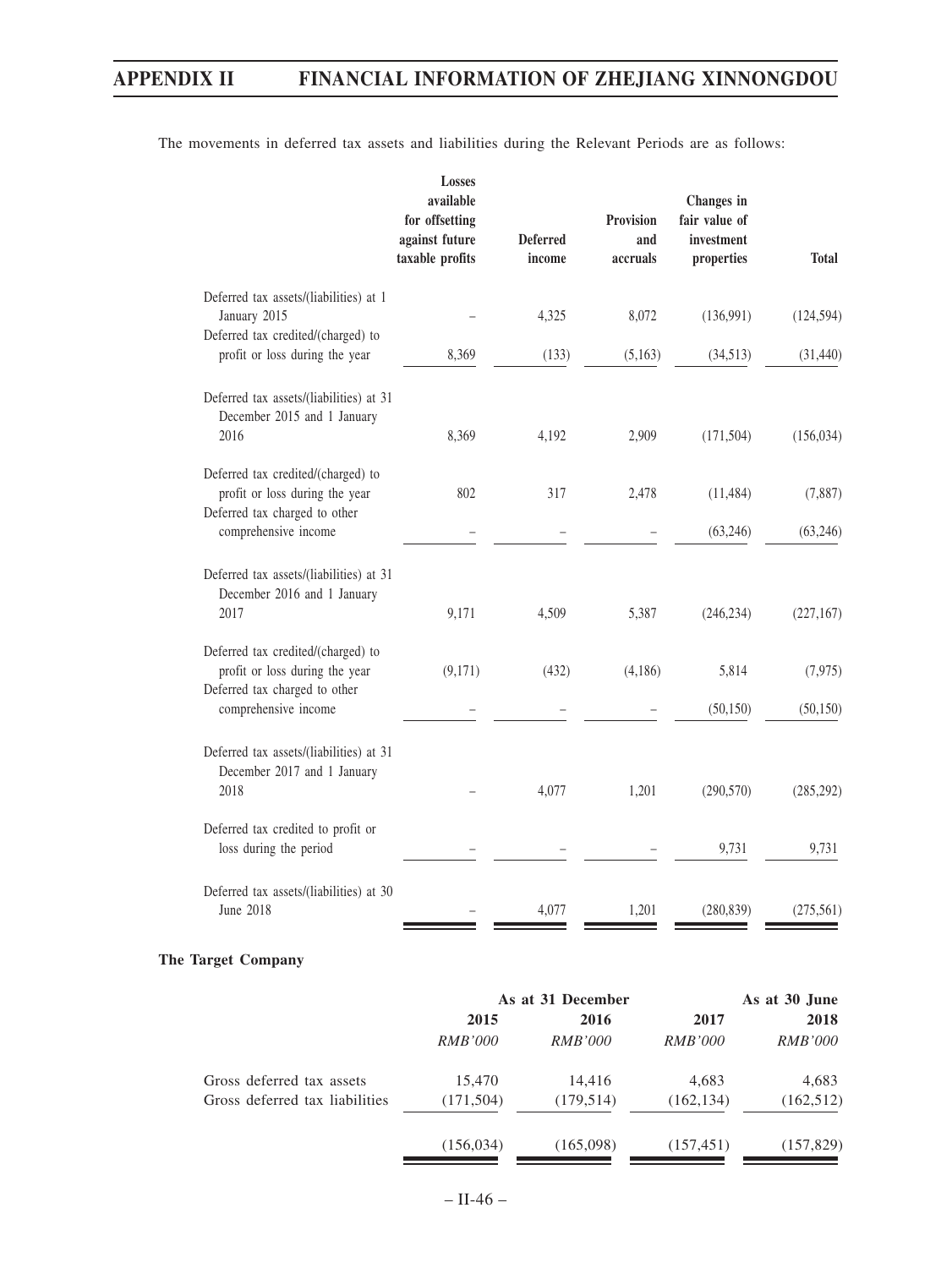# **The Target Company**

The movements in deferred tax assets and liabilities during the Relevant Periods are as follows:

|                                                                                                                                         | <b>Losses</b><br>available<br>for offsetting<br>against future<br>taxable profits | <b>Deferred</b><br>income | <b>Provision</b><br>and<br>accruals | Changes in<br>fair value of<br>investment<br>properties | <b>Total</b>            |
|-----------------------------------------------------------------------------------------------------------------------------------------|-----------------------------------------------------------------------------------|---------------------------|-------------------------------------|---------------------------------------------------------|-------------------------|
| Deferred tax assets/(liabilities)<br>at 1 January 2015<br>Deferred tax credited/(charged)<br>to profit or loss during the               |                                                                                   | 4,325                     | 8,072                               | (136,991)                                               | (124, 594)              |
| year<br>Deferred tax assets/(liabilities)<br>at 31 December 2015 and<br>1 January 2016                                                  | 8,369<br>8,369                                                                    | (133)<br>4,192            | (5,163)<br>2,909                    | (34,513)<br>(171, 504)                                  | (31, 440)<br>(156, 034) |
| Deferred tax credited/(charged)<br>to profit or loss during the<br>year<br>Deferred tax assets/(liabilities)<br>at 31 December 2016 and | 802                                                                               | (134)                     | (1,722)                             | (8,010)                                                 | (9,064)                 |
| 1 January 2017<br>Deferred tax credited/(charged)<br>to profit or loss during the                                                       | 9,171                                                                             | 4,058                     | 1,187                               | (179, 514)                                              | (165,098)               |
| year<br>Deferred tax assets/(liabilities)<br>at 31 December 2017 and<br>1 January 2018                                                  | (9,171)                                                                           | (133)<br>3,925            | (429)<br>758                        | 17,380<br>(162, 134)                                    | 7,647<br>(157, 451)     |
| Deferred tax charged to profit<br>or loss during the period                                                                             |                                                                                   |                           |                                     | (378)                                                   | (378)                   |
| Deferred tax assets/(liabilities)<br>at 30 June 2018                                                                                    |                                                                                   | 3,925                     | 758                                 | (162, 512)                                              | (157, 829)              |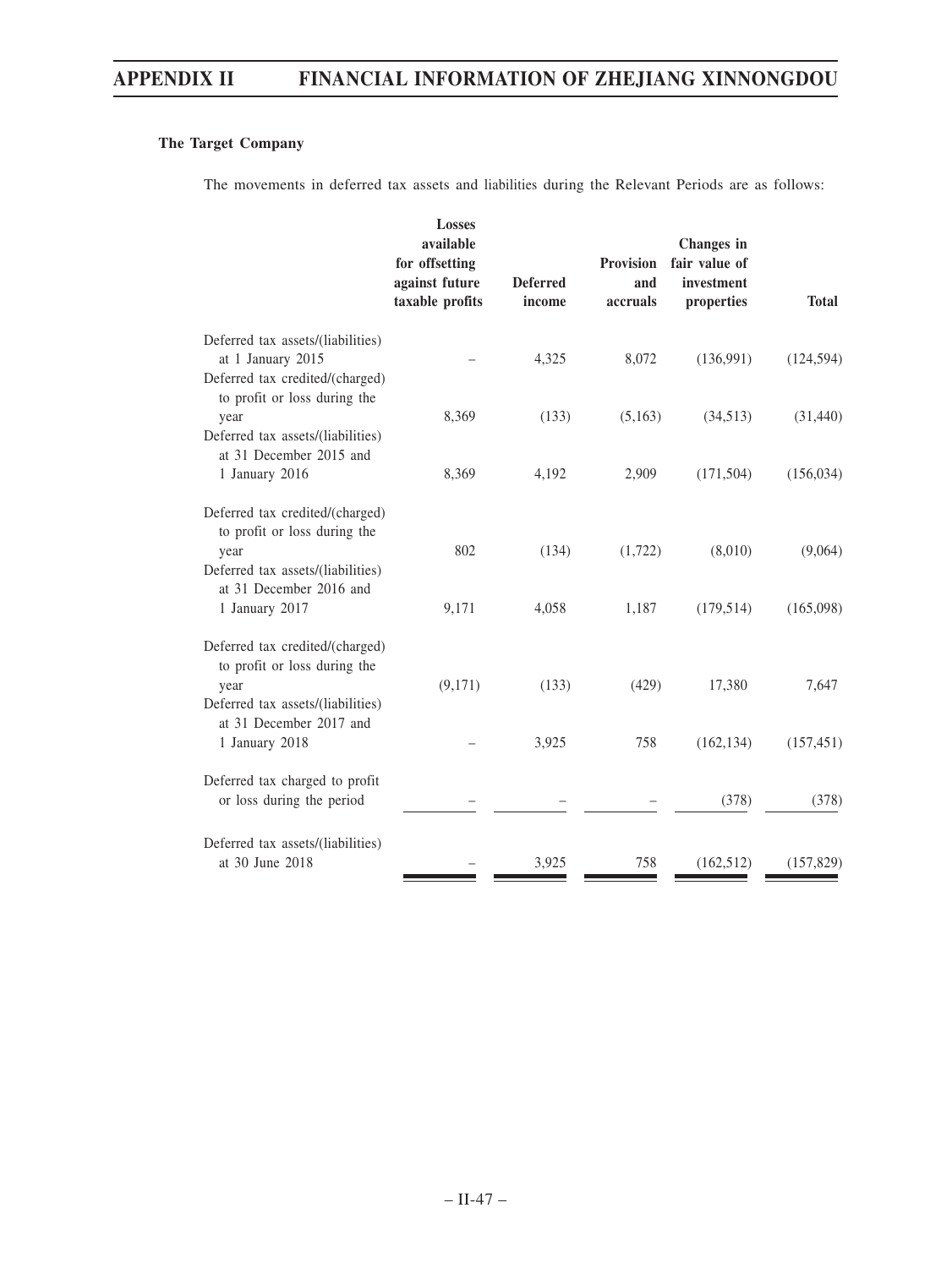#### **17. FINANCIAL ASSETS AT FAIR VALUE THROUGH OTHER COMPREHENSIVE INCOME**

#### **The Target Group and the Target Company**

|                              | As at 31 December |                |                | As at 30 June  |  |
|------------------------------|-------------------|----------------|----------------|----------------|--|
|                              | 2015              | 2016           | 2017           | 2018           |  |
|                              | <i>RMB'000</i>    | <i>RMB'000</i> | <i>RMB'000</i> | <i>RMB'000</i> |  |
| Unlisted equity investments, |                   |                |                |                |  |
| at fair value through profit |                   |                |                |                |  |
| or loss                      | 10,000            | 10,000         | 10,000         | 10,000         |  |

Management designated the equity investments as financial assets at fair value through profit or loss upon initial application of IFRS 9 on 1 January 2018, as management considered them strategic investments in the long run. The fair value of the unlisted equity investments are determined by reference to the expected cash flows discounted at current rates applicable for items with similar terms and risk characteristics. No change in fair value for the six months period ended 30 June 2018 or accumulated changes in fair value as of 30 June 2018, respectively, had been recognized in other comprehensive income for the six months ended 30 June 2018.

#### **18. INVENTORIES**

#### **The Target Group**

|                  |                | As at 31 December |                |                |  |
|------------------|----------------|-------------------|----------------|----------------|--|
|                  | 2015           | 2016              | 2017           | 2018           |  |
|                  | <i>RMB'000</i> | <i>RMB'000</i>    | <i>RMB'000</i> | <i>RMB'000</i> |  |
| Raw materials    | 74             | 104               | 693            | 68             |  |
| Goods in stock   | 5,985          | 6,915             | 6,791          | 4,521          |  |
| Goods in transit | 364            | 81                | 672            |                |  |
|                  | 6,423          | 7,100             | 8,156          | 4,589          |  |

#### **19. TRADE AND BILLS RECEIVABLES**

#### **The Target Group**

|                                                 | As at 31 December |                | As at 30 June  |                |
|-------------------------------------------------|-------------------|----------------|----------------|----------------|
|                                                 | 2015              | 2016           | 2017           | 2018           |
|                                                 | <i>RMB'000</i>    | <i>RMB'000</i> | <i>RMB'000</i> | <b>RMB'000</b> |
| Accounts receivable<br>Accounts receivable from | 927               | 6,773          | 6,349          | 3,910          |
| related companies                               |                   |                | 2,091          |                |
|                                                 | 927               | 6,773          | 8,440          | 3,910          |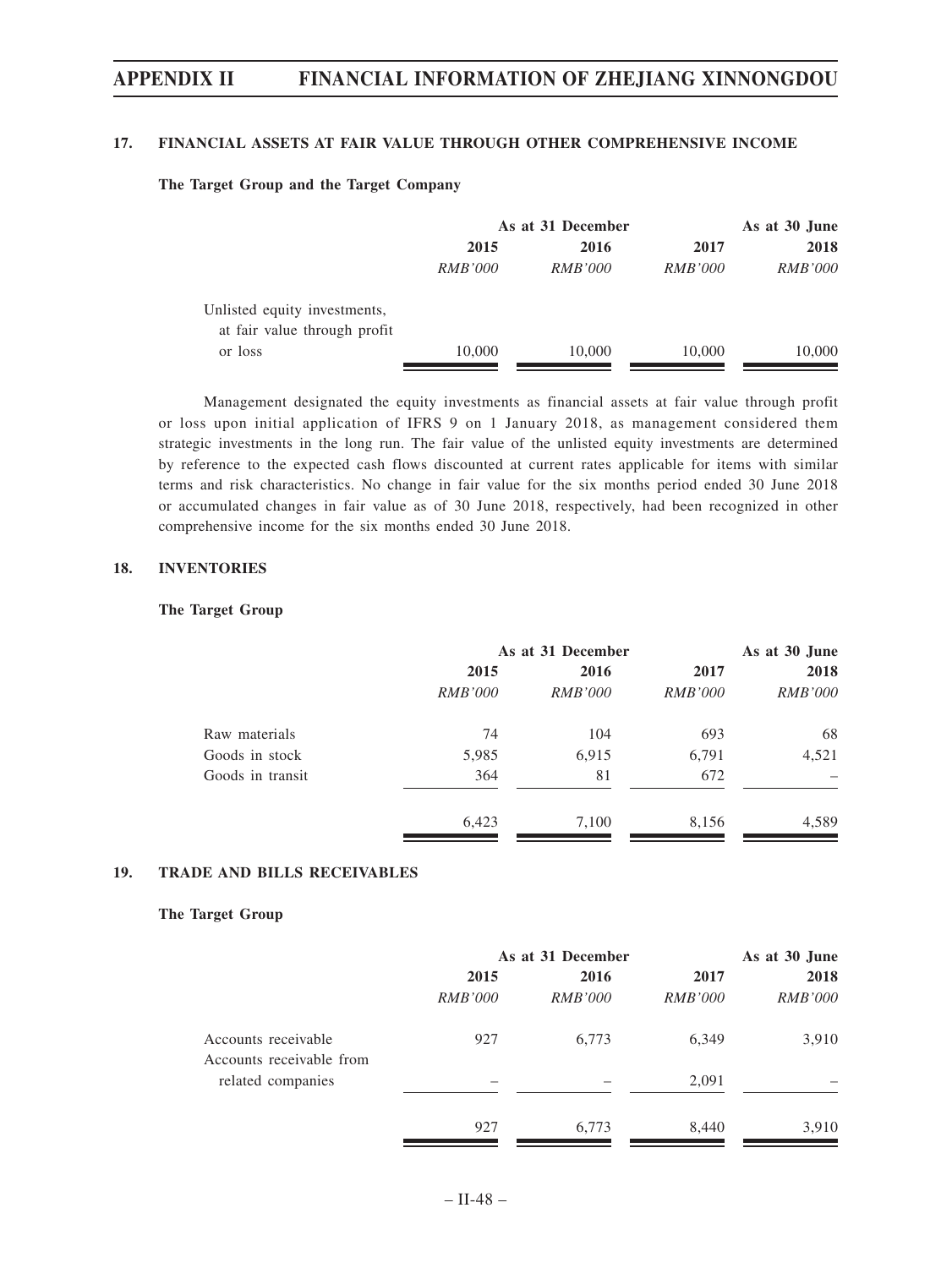|                  | As at 31 December | As at 30 June  |                |                |
|------------------|-------------------|----------------|----------------|----------------|
|                  | 2015              | 2016           | 2017           | 2018           |
|                  | <i>RMB'000</i>    | <i>RMB'000</i> | <i>RMB'000</i> | <i>RMB'000</i> |
| Within 1 year    | 838               | 6,602          | 7,962          | 3,963          |
| 1 to 2 years     | 98                | 189            | 520            |                |
| 2 to 3 years     |                   |                | 11             |                |
|                  | 936               | 6,791          | 8,493          | 3,963          |
| Less: impairment | 9                 | 18             | 53             | 53             |
|                  | 927               | 6,773          | 8,440          | 3,910          |

(a) An ageing analysis of accounts receivable based on the invoice date is set out below:

(b) The movements in provision for impairment of accounts receivable during the year/period, including both specific and collective loss components, are as follows:

|                              | As at 31 December | As at 30 June  |                |                |
|------------------------------|-------------------|----------------|----------------|----------------|
|                              | 2015              | 2016           | 2017           | 2018           |
|                              | <i>RMB'000</i>    | <i>RMB'000</i> | <i>RMB'000</i> | <i>RMB'000</i> |
| Beginning of the year/period | 410               | 9              | 18             | 53             |
| Impairment losses recognised |                   | 9              | 35             |                |
| Impairment losses reversed   | (401)             |                |                |                |
| End of the year/period       | 9                 | 18             | 53             | 53             |

The provision for impairment is in respect of accounts receivable that were individually determined to be impaired. These impaired accounts receivable relate to customers that were in financial difficulties and management assessed that the impaired amounts will not be recoverable. Consequently, specific provision for impairment for the full amount of each of the impaired receivables was recognised.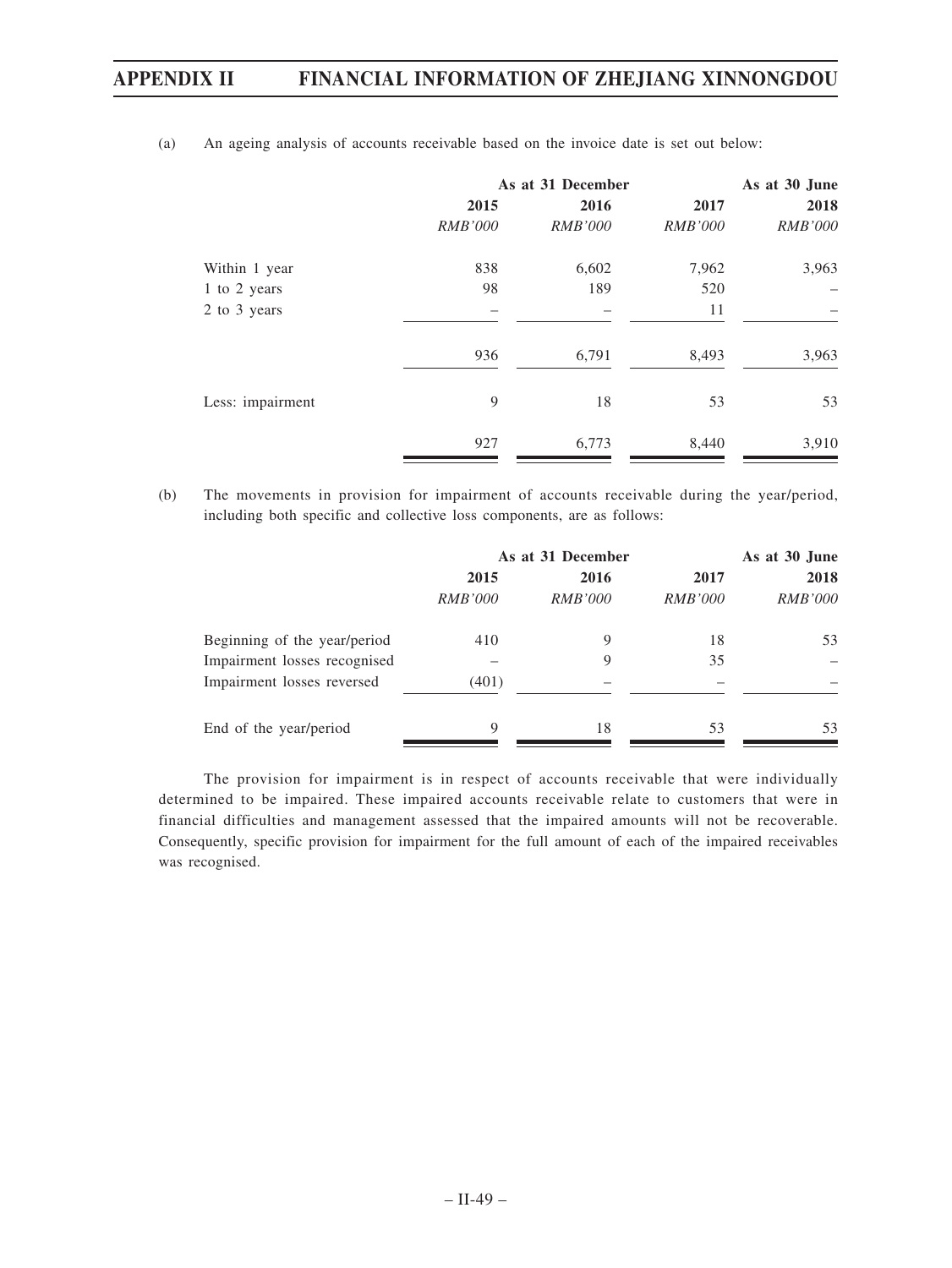### **The Target Company**

|                          | As at 31 December | As at 30 June  |                |                |
|--------------------------|-------------------|----------------|----------------|----------------|
|                          | 2015              | 2016           | 2017           | 2018           |
|                          | <i>RMB'000</i>    | <i>RMB'000</i> | <i>RMB'000</i> | <i>RMB'000</i> |
| Accounts receivable from |                   |                |                |                |
| related companies        | 9,160             |                | 2,091          |                |
|                          | 9,160             |                | 2,091          |                |

(a) An ageing analysis of accounts receivable based on the invoice date is set out below:

|               |                | As at 31 December |                |                |
|---------------|----------------|-------------------|----------------|----------------|
|               | 2015           | 2016              | 2017           | 2018           |
|               | <i>RMB'000</i> | <i>RMB'000</i>    | <i>RMB'000</i> | <i>RMB'000</i> |
| Within 1 year | 5,660          |                   | 2,091          |                |
| 1 to 2 years  | 3,500          |                   |                |                |
|               | 9,160          |                   | 2,091          |                |

(b) No provision for impairment was recognised for the Target Company.

#### **20. PREPAYMENTS, DEPOSITS AND OTHER RECEIVABLES**

### **The Target Group**

|                         |             |                | As at 31 December | As at 30 June  |                |
|-------------------------|-------------|----------------|-------------------|----------------|----------------|
|                         | <b>Note</b> | 2015           | 2016              | 2017           | 2018           |
|                         |             | <i>RMB'000</i> | <i>RMB'000</i>    | <i>RMB'000</i> | <i>RMB'000</i> |
| Prepayments and other   |             |                |                   |                |                |
| receivables             | (a)         | 128,147        | 283,239           | 260,369        | 232,206        |
| Prepayment to suppliers |             | 196,963        | 231,668           | 261,271        | 129,077        |
| Other taxes recoverable |             | 25,940         | 20,291            | 19,940         | 24,540         |
| Other financial assets  |             |                | 51,000            | 25,000         | 84,000         |
| Amounts due from        |             |                |                   |                |                |
| related companies       |             | 18,101         | 2,001             | 9,526          | 35,831         |
|                         |             | 369,151        | 588,199           | 576,106        | 505,654        |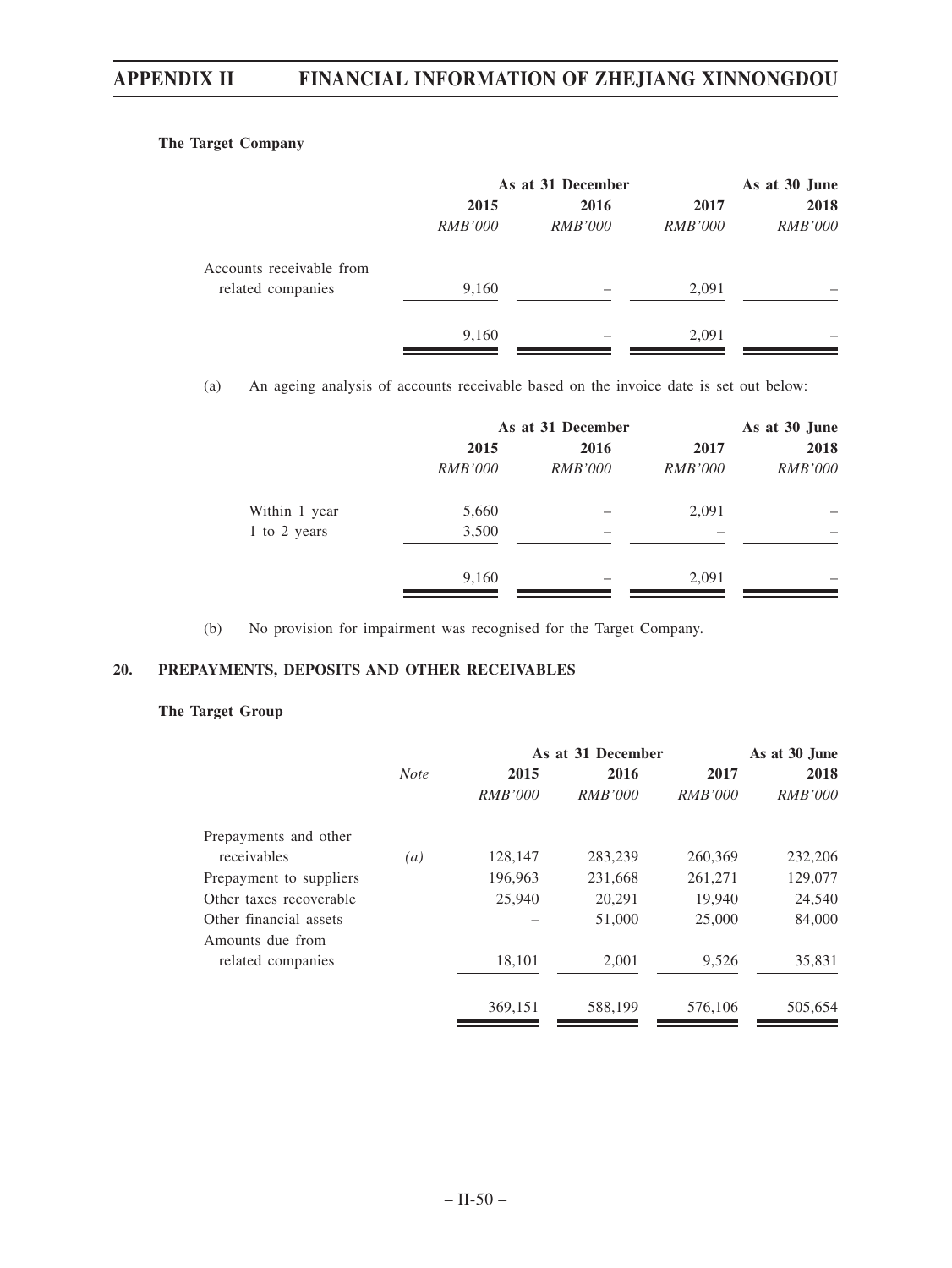#### (a) Prepayments and other receivables

|                       | As at 31 December |                |                | As at 30 June  |  |
|-----------------------|-------------------|----------------|----------------|----------------|--|
|                       | 2015              | 2016           | 2017           | 2018           |  |
|                       | <i>RMB'000</i>    | <i>RMB'000</i> | <i>RMB'000</i> | <i>RMB'000</i> |  |
| Prepayments and other |                   |                |                |                |  |
| receivables           | 128,389           | 283,741        | 261,578        | 233,314        |  |
| Less: provision for   |                   |                |                |                |  |
| impairment            | (242)             | (502)          | (1,209)        | (1,108)        |  |
|                       | 128,147           | 283,239        | 260,369        | 232,206        |  |

The movements in provision for impairment of prepayments and other receivables during the year/period, including both specific and collective loss components, are as follows:

|                              | As at 31 December | As at 30 June  |                |                |
|------------------------------|-------------------|----------------|----------------|----------------|
|                              | 2015              | 2016           | 2017           | 2018           |
|                              | <i>RMB'000</i>    | <i>RMB'000</i> | <i>RMB'000</i> | <i>RMB'000</i> |
| Beginning of the year/period | 88                | 242            | 502            | 1209           |
| Impairment losses recognised | 154               | 260            | 741            |                |
| Impairment losses reversed   |                   |                | (34)           | (101)          |
| End of the year/period       | 242               | 502            | 1.209          | 1,108          |

#### **The Target Company**

|                                       |                |                | As at 30 June  |                   |
|---------------------------------------|----------------|----------------|----------------|-------------------|
| <b>Note</b>                           | 2015           | 2016           | 2017           | 2018              |
|                                       | <i>RMB'000</i> | <i>RMB'000</i> | <i>RMB'000</i> | <i>RMB'000</i>    |
| Prepayments and other receivables (a) | 94,714         | 140,065        | 90,412         | 75,258            |
|                                       | 120,907        | 184.263        | 203,933        | 47,238            |
|                                       | 21,351         | 18.603         | 13,570         | 11,298            |
|                                       |                |                | 25,000         | 40,000            |
|                                       |                |                |                |                   |
|                                       | 231.130        | 399,430        | 496,708        | 348,362           |
|                                       | 468,102        | 742.361        | 829,623        | 522,156           |
|                                       |                |                |                | As at 31 December |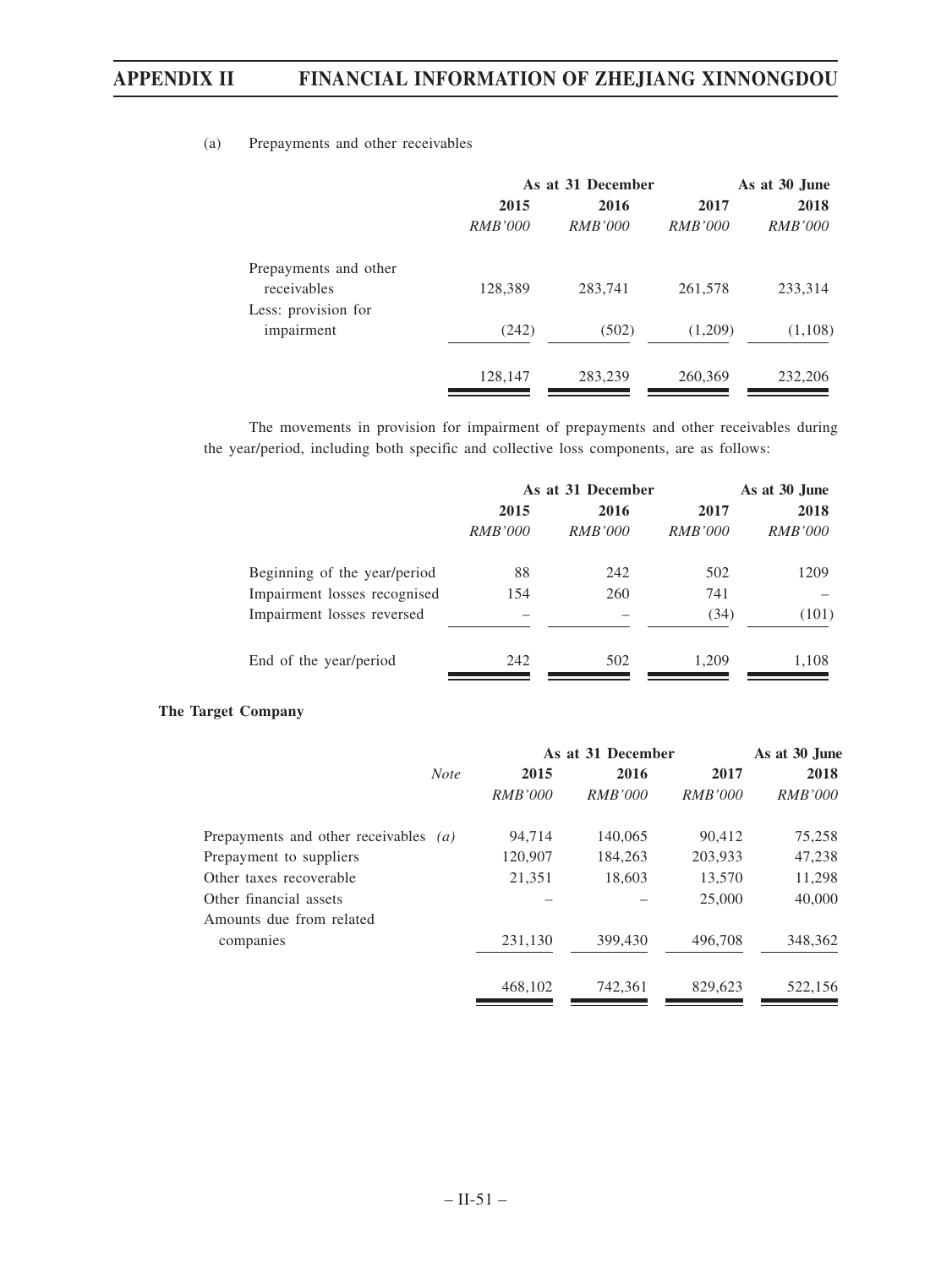|                     |                | As at 31 December | As at 30 June  |                |
|---------------------|----------------|-------------------|----------------|----------------|
|                     | 2015           | 2016              | 2017           | 2018           |
|                     | <i>RMB'000</i> | <i>RMB'000</i>    | <i>RMB'000</i> | <i>RMB'000</i> |
| Prepayments and     |                |                   |                |                |
| other receivables   | 94,878         | 140,435           | 90,768         | 75,614         |
| Less: provision for |                |                   |                |                |
| impairment          | (164)          | (370)             | (356)          | (356)          |
|                     |                |                   |                |                |
|                     | 94,714         | 140,065           | 90,412         | 75,258         |

(a) Prepayments and other receivables

The movements in provision for impairment of prepayments and other receivables during the year/period, including both specific and collective loss components, are as follows:

|                              | As at 31 December | As at 30 June  |                |                |
|------------------------------|-------------------|----------------|----------------|----------------|
|                              | 2015              | 2016           | 2017           | 2018           |
|                              | <i>RMB'000</i>    | <i>RMB'000</i> | <i>RMB'000</i> | <i>RMB'000</i> |
| Beginning of the year/period | 82                | 164            | 370            | 356            |
| Impairment losses recognised | 82                | 206            |                |                |
| Impairment losses reversed   |                   |                | (14)           |                |
| End of the year/period       | 164               | 370            | 356            | 356            |

#### **21. CASH AND CASH EQUIVALENTS AND PLEDGED DEPOSITS**

#### **The Target Group**

|                                                         | Year ended 31 December |                |                | As at 30 June  |  |
|---------------------------------------------------------|------------------------|----------------|----------------|----------------|--|
|                                                         | 2015                   | 2016           | 2017           | 2018           |  |
|                                                         | <b>RMB'000</b>         | <b>RMB'000</b> | <i>RMB'000</i> | <b>RMB'000</b> |  |
| Cash and bank balances                                  | 257,794                | 421,775        | 603,048        | 365,681        |  |
| Other monetary assets                                   | 28,639                 | 3,527          | 121,579        | 72,137         |  |
|                                                         | 286,433                | 425,302        | 724,627        | 437,818        |  |
| Pledged deposits:<br>Less:                              |                        |                |                |                |  |
| - Pledged for electronic fee<br>- Pledged for guarantee | 120                    | 3,400          | 4,280          | 4,280          |  |
| deposits                                                |                        | 3,527          | 3,527          | 3,527          |  |
| - Pledged for law suits<br>- Pledged for long term      |                        |                |                | 10,053         |  |
| borrowings                                              |                        |                | 119,300        | 60,800         |  |
|                                                         | 120                    | 6,927          | 127,107        | 78,660         |  |
|                                                         | 286,313                | 418,375        | 597,520        | 359,158        |  |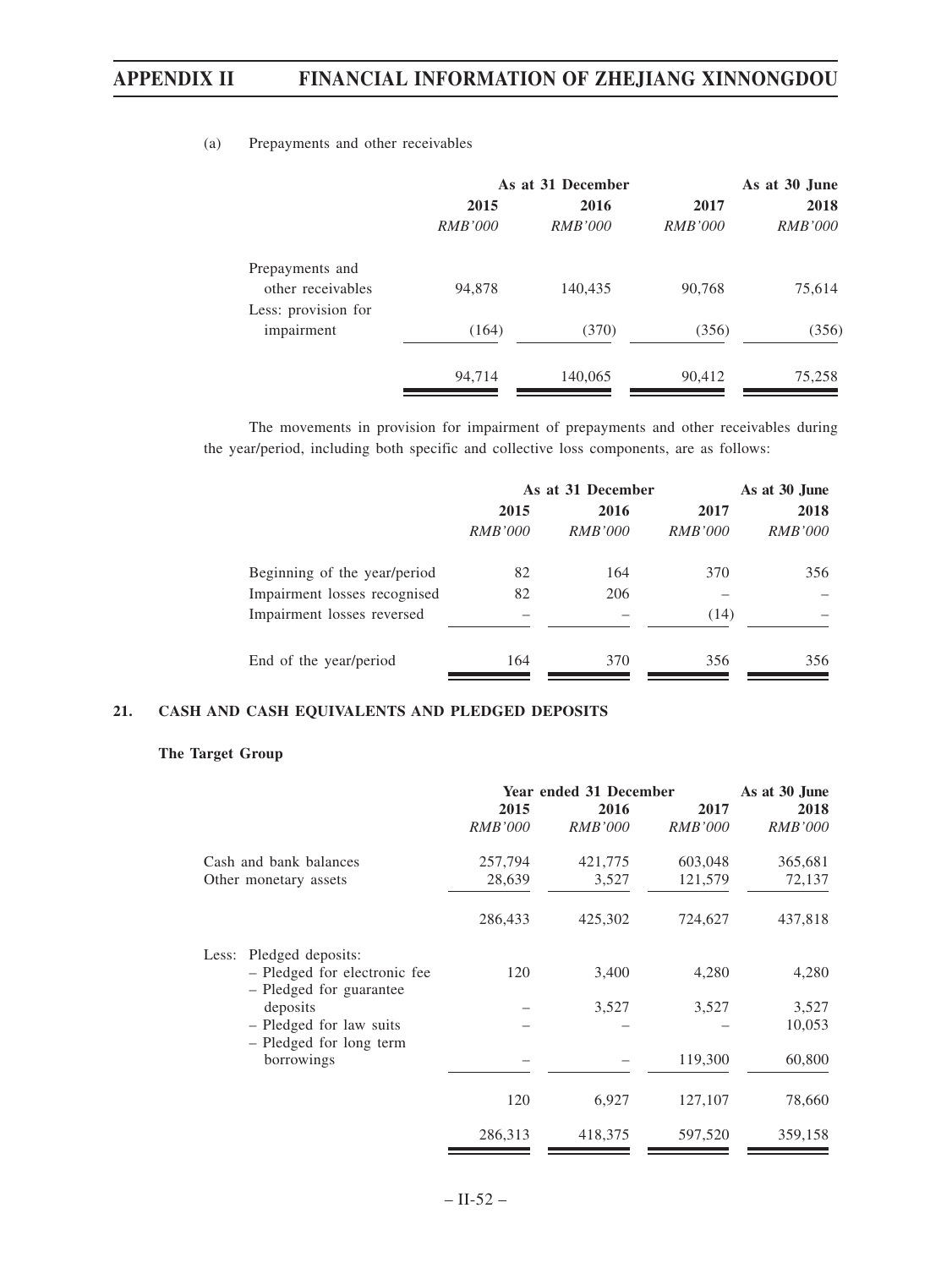The RMB is not freely convertible into other currencies. However, under Mainland China's prevailing rules and regulations over foreign exchange, the Target Group is permitted to exchange RMB for other currencies through banks authorised to conduct foreign exchange business.

Cash at banks earns interest at floating rates based on daily bank deposit rates. Short term time deposits are made for varying periods of between one day and three months depending on the immediate cash requirements of the Target Group, and earn interest at the respective short term time deposit rates. The bank balances and pledged deposits are deposited with creditworthy banks with no recent history of default.

As at 30 June 2018, certain of the Target Group's non-current time deposits of RMB4,280,000 (2017: RMB4,280,000; 2016: RMB3,400,000; 2015: RMB120,000) were pledged for electronic fee, which was required by local electric power company.

As at 30 June 2018, certain of the Target Group's non-current time deposits of RMB3,527,000 (2017: RMB3,527,000; 2016: RMB3,527,000; 2015: nil) were pledged for the construction of civil-air defence facilities required by the local government.

As at 30 June 2018, an amount of RMB10,053,000 (2017,2016 and 2015: nil) was frozen by the court, because a lawsuit was filed between the Target Group and the construction companies in 2018 due to an issue about the engineering price.

As at 30 June 2018, certain of the Target Group's non-current time deposits of RMB60,800,000 (2017: RMB119,300,000; 2016 and 2015: nil) were pledged to secure long term interest-bearing bank loans granted to the Target Group.

#### **The Target Company**

|                                                   | As at 31 December |                |                | As at 30 June  |  |
|---------------------------------------------------|-------------------|----------------|----------------|----------------|--|
|                                                   | 2015              | 2016           | 2017           | 2018           |  |
|                                                   | <i>RMB'000</i>    | <i>RMB'000</i> | <i>RMB'000</i> | <i>RMB'000</i> |  |
| Cash and bank balances<br>Less: Pledged deposits: | 159,827           | 114,514        | 145,302        | 177,048        |  |
| - Pledged for long<br>term borrowings             |                   |                | 2,300          | 2,300          |  |
|                                                   | 159,827           | 114,514        | 143,002        | 174,748        |  |

As at 30 June 2018, certain of the Target Company's non-current time deposits of RMB2,300,000 (2017: RMB2,300,000; 2016 and 2015: nil) were pledged to secure long term interestbearing bank loans granted to the Target Company.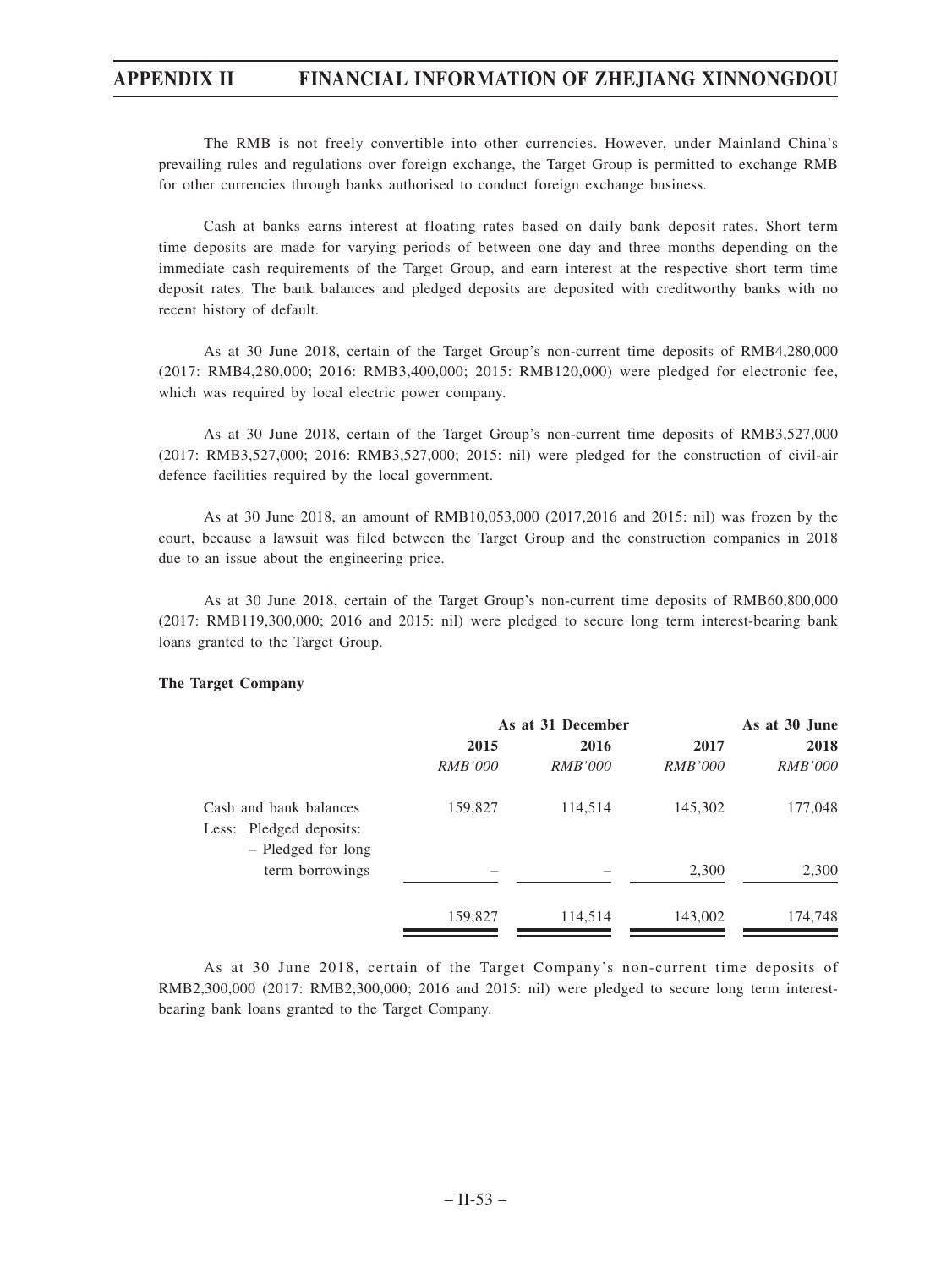### **22. TRADE AND BILLS PAYABLES**

#### **The Target Group**

|                                         |             | As at 31 December | As at 30 June  |                |                |
|-----------------------------------------|-------------|-------------------|----------------|----------------|----------------|
|                                         | <b>Note</b> | 2015              | 2016           | 2017           | 2018           |
|                                         |             | <i>RMB'000</i>    | <i>RMB'000</i> | <i>RMB'000</i> | <i>RMB'000</i> |
| Accounts payable<br>Accounts payable to | (a)         | 29,719            | 164,973        | 268,382        | 295,089        |
| related companies                       |             | 440               | 662            | 14,869         |                |
|                                         |             | 30,159            | 165,635        | 283,251        | 295,089        |

(a) An ageing analysis of accounts payable based on the invoice date is set out below:

|                   | As at 31 December |                |                | As at 30 June  |
|-------------------|-------------------|----------------|----------------|----------------|
|                   | 2015              | 2016           | 2017           | 2018           |
|                   | <i>RMB'000</i>    | <i>RMB'000</i> | <i>RMB'000</i> | <i>RMB'000</i> |
| Within 1 year     | 29,447            | 163,849        | 213,126        | 288,543        |
| 1 to 2 years      | 197               | 954            | 54,398         | 6,364          |
| 2 to 3 years      | 35                | 99             | 762            | 118            |
| More than 3 years | 40                | 71             | 96             | 64             |
|                   | 29,719            | 164,973        | 268,382        | 295,089        |

#### **The Target Company**

|                                         |                  | As at 31 December | As at 30 June  |                |                |
|-----------------------------------------|------------------|-------------------|----------------|----------------|----------------|
|                                         | <b>Note</b>      | 2015              | 2016           | 2017           | 2018           |
|                                         |                  | <i>RMB'000</i>    | <i>RMB'000</i> | <i>RMB'000</i> | <i>RMB'000</i> |
| Accounts payable<br>Accounts payable to | $\left(a\right)$ | 9,547             | 23,007         | 10,953         | 8,690          |
| related companies                       |                  | 440               | 95             |                | 158            |
|                                         |                  | 9,987             | 23,102         | 10,953         | 8,848          |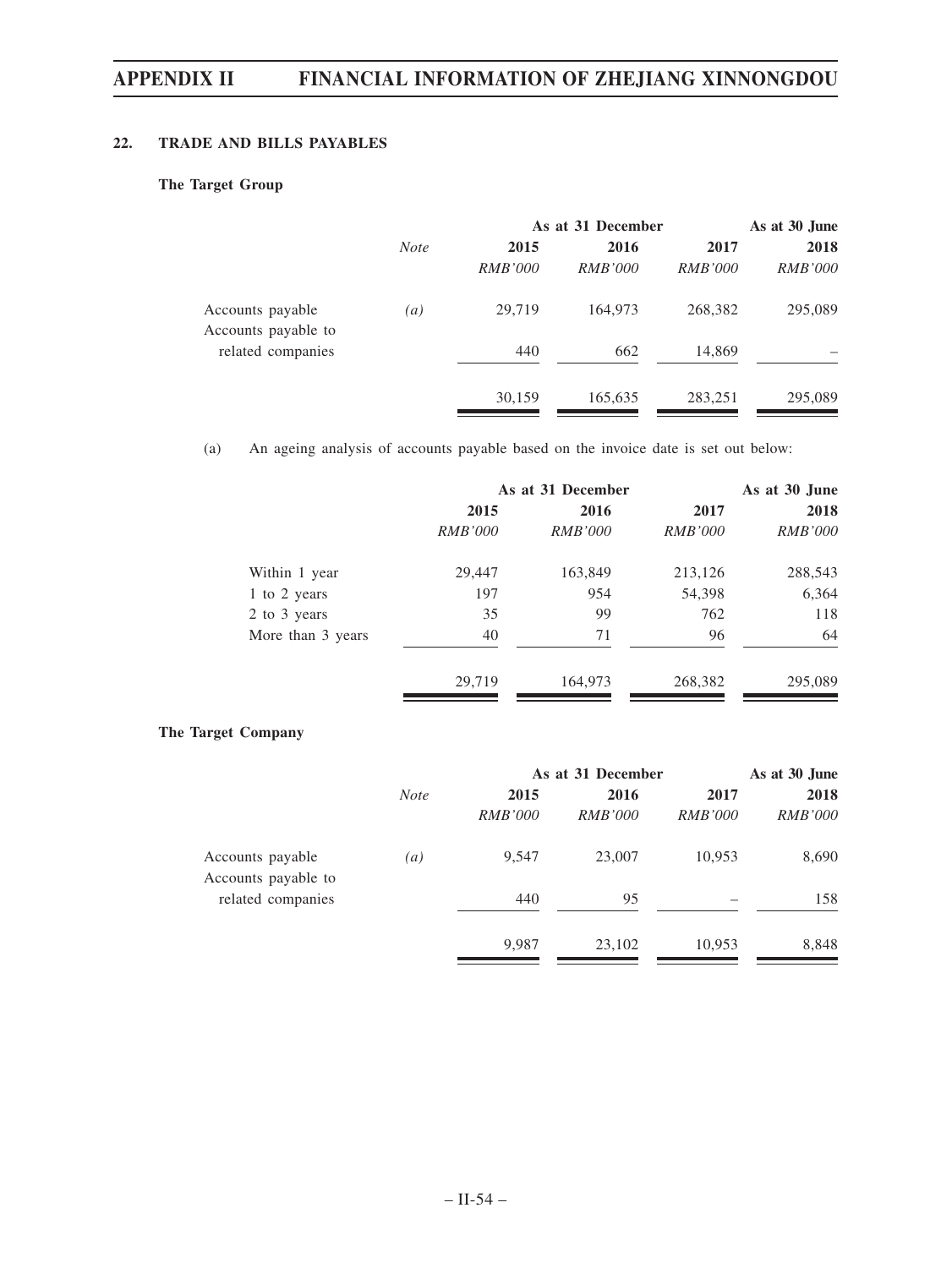|                   | As at 31 December |                |                | As at 30 June  |  |  |
|-------------------|-------------------|----------------|----------------|----------------|--|--|
|                   | 2015              | 2016           | 2017           | 2018           |  |  |
|                   | <i>RMB'000</i>    | <i>RMB'000</i> | <i>RMB'000</i> | <i>RMB'000</i> |  |  |
| Within 1 year     | 9,378             | 22,481         | 4,222          | 2,779          |  |  |
| 1 to 2 years      | 119               | 456            | 6,226          | 5,754          |  |  |
| 2 to 3 years      | 10                | 25             | 439            | 93             |  |  |
| More than 3 years | 40                | 45             | 66             | 64             |  |  |
|                   | 9,547             | 23,007         | 10,953         | 8,690          |  |  |

(a) An ageing analysis of accounts payable based on the invoice date is set out below:

### **23. OTHER PAYABLES AND ACCRUALS**

#### **The Target Group**

|                                  | As at 31 December |                |                | As at 30 June  |  |
|----------------------------------|-------------------|----------------|----------------|----------------|--|
|                                  | 2015              | 2016           | 2017           | 2018           |  |
|                                  | <i>RMB'000</i>    | <i>RMB'000</i> | <i>RMB'000</i> | <i>RMB'000</i> |  |
| Other payables ( <i>Note a</i> ) | 241,822           | 305,811        | 499,662        | 402,610        |  |
| Customer advances                | 105,929           | 313,663        | 216,526        | 109,546        |  |
| Accrued salaries, wages and      |                   |                |                |                |  |
| benefits                         | 10,575            | 15,079         | 18,216         | 3,384          |  |
| Interest payables                | 11,345            | 5,128          | 11,769         | 12,741         |  |
| Amounts due to related           |                   |                |                |                |  |
| companies                        | 178,553           | 204,827        | 125,147        | 82,233         |  |
|                                  | 548,224           | 844,508        | 871,320        | 610,514        |  |

#### **The Target Company**

|                             | As at 31 December |                |                | As at 30 June  |
|-----------------------------|-------------------|----------------|----------------|----------------|
|                             | 2015              | 2016           | 2017           | 2018           |
|                             | <i>RMB'000</i>    | <i>RMB'000</i> | <i>RMB'000</i> | <i>RMB'000</i> |
| Other payables (Note a)     | 55,615            | 36,666         | 26,847         | 45,741         |
| Customer advances           | 99,764            | 187,160        | 211,285        | 36,295         |
| Accrued salaries, wages and |                   |                |                |                |
| benefits                    | 3,063             | 4,772          | 5,307          | 942            |
| Interest payables           | 11,596            | 2,646          | 2,646          | 1,832          |
| Amounts due to related      |                   |                |                |                |
| companies                   | 61,987            | 155            | 584            | 31,206         |
|                             | 232,025           | 231,399        | 246,669        | 116,016        |

*Note a:* Other payables mainly represent guarantees received from suppliers and construction fees payable related to daily operations.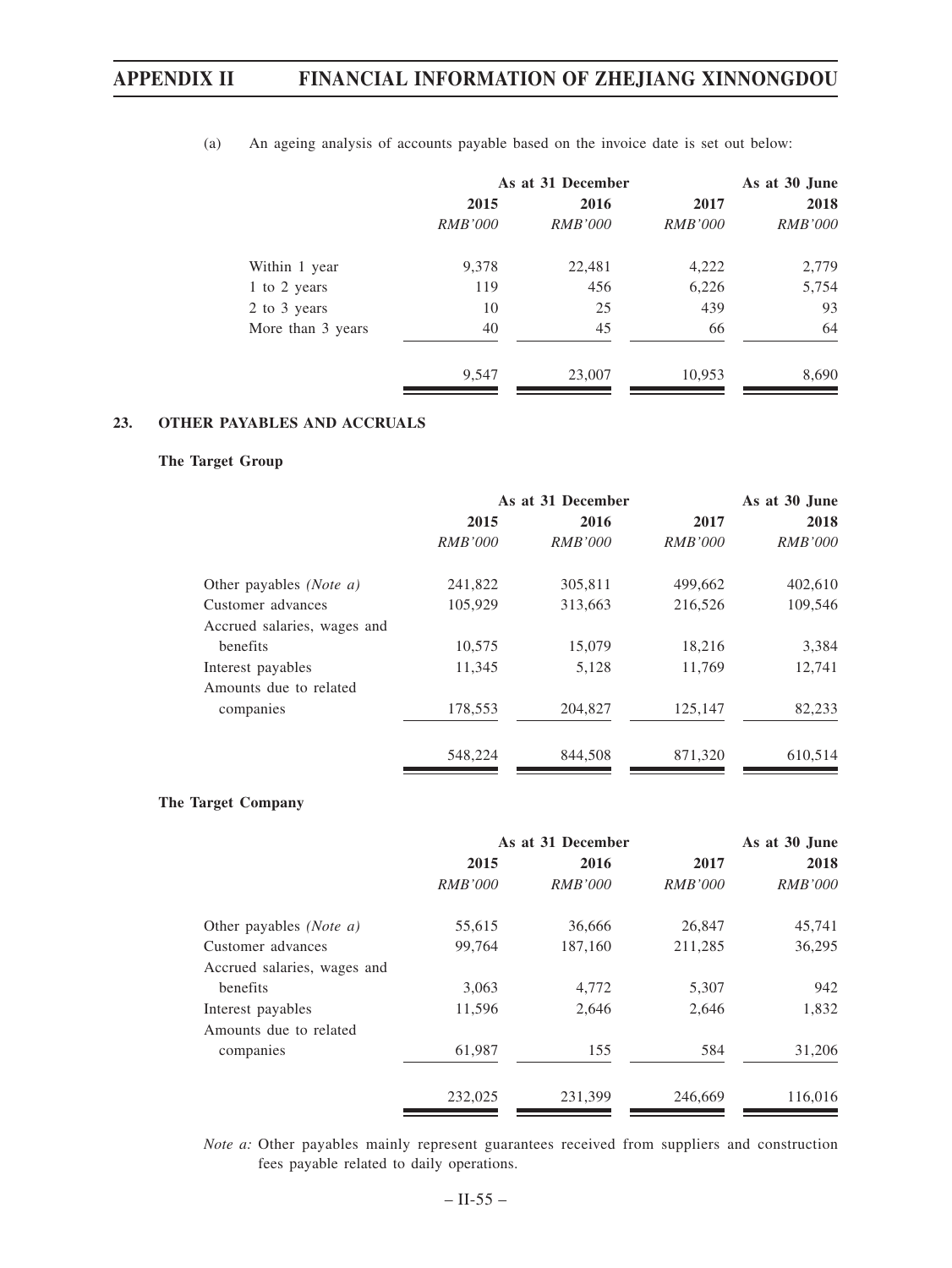#### **24. INTEREST-BEARING BANK AND OTHER BORROWINGS**

## **The Target Group**

|                                              |                                              |                              |                  |                                              | As at 31 December |                              |                                              |                              |                  |
|----------------------------------------------|----------------------------------------------|------------------------------|------------------|----------------------------------------------|-------------------|------------------------------|----------------------------------------------|------------------------------|------------------|
|                                              |                                              | 2015                         |                  |                                              | 2016              |                              |                                              | 2017                         |                  |
|                                              | <b>Effective</b><br>interest<br>rate $(\% )$ |                              | Maturity RMB'000 | Effective<br>interest                        |                   | rate (%) Maturity RMB'000    | Effective<br>interest<br>rate $(\% )$        |                              | Maturity RMB'000 |
| Current                                      |                                              |                              |                  |                                              |                   |                              |                                              |                              |                  |
| Bank-secured                                 | $5.1 - 12.0$                                 | 2016                         | 356,500          | $4.6 - 10.8$                                 | 2017              | 506,100                      | 4.4-10.8                                     | 2018                         | 507,000          |
| Current portion of long term<br>bank-secured | $4.8 - 12.0$                                 | 2016                         | 250,009          | $4.8 - 12.0$                                 | 2017              | 254,914                      | $4.8 - 12.0$                                 | 2018                         | 305,232          |
|                                              |                                              |                              | 606,509          |                                              |                   | 761,014                      |                                              |                              | 812,232          |
|                                              |                                              |                              |                  |                                              | As at 31 December |                              |                                              |                              |                  |
|                                              |                                              | 2015                         |                  |                                              | 2016              |                              |                                              | 2017                         |                  |
|                                              | <b>Effective</b><br>interest<br>rate $(\% )$ |                              | Maturity RMB'000 | <b>Effective</b><br>interest<br>rate $(\% )$ |                   | Maturity RMB'000             | <b>Effective</b><br>interest<br>rate $(\% )$ |                              | Maturity RMB'000 |
| Non-current<br>Bank-secured                  |                                              | 4.8-12.0 2017-2024 1,261,842 |                  |                                              |                   | 4.8-12.0 2018-2025 1,617,562 |                                              | 4.8-12.0 2019-2025 1,531,956 |                  |
|                                              |                                              |                              | 1,868,351        |                                              |                   | 2,378,576                    |                                              |                              | 2,344,188        |
|                                              |                                              |                              |                  |                                              |                   | As at 30 June 2018           |                                              |                              |                  |
|                                              |                                              |                              |                  | interest rate %                              | <b>Effective</b>  |                              | <b>Maturity</b>                              |                              | <b>RMB'000</b>   |
|                                              |                                              |                              |                  |                                              |                   |                              |                                              |                              |                  |
| <b>Current</b><br>Bank-secured               |                                              |                              |                  |                                              | $4.4 - 12.0$      |                              | 2019                                         |                              | 430,000          |
| Current portion of long term<br>bank-secured |                                              |                              |                  |                                              | $5.1 - 12.0$      |                              | 2019                                         |                              | 140,000          |
|                                              |                                              |                              |                  |                                              |                   |                              |                                              |                              | 570,000          |
| Non-current                                  |                                              |                              |                  |                                              |                   |                              |                                              |                              |                  |
| Bank-secured                                 |                                              |                              |                  |                                              | $5.1 - 12.0$      |                              | 2019-2025                                    |                              | 1,550,628        |
|                                              |                                              |                              |                  |                                              |                   |                              |                                              |                              | 2,120,628        |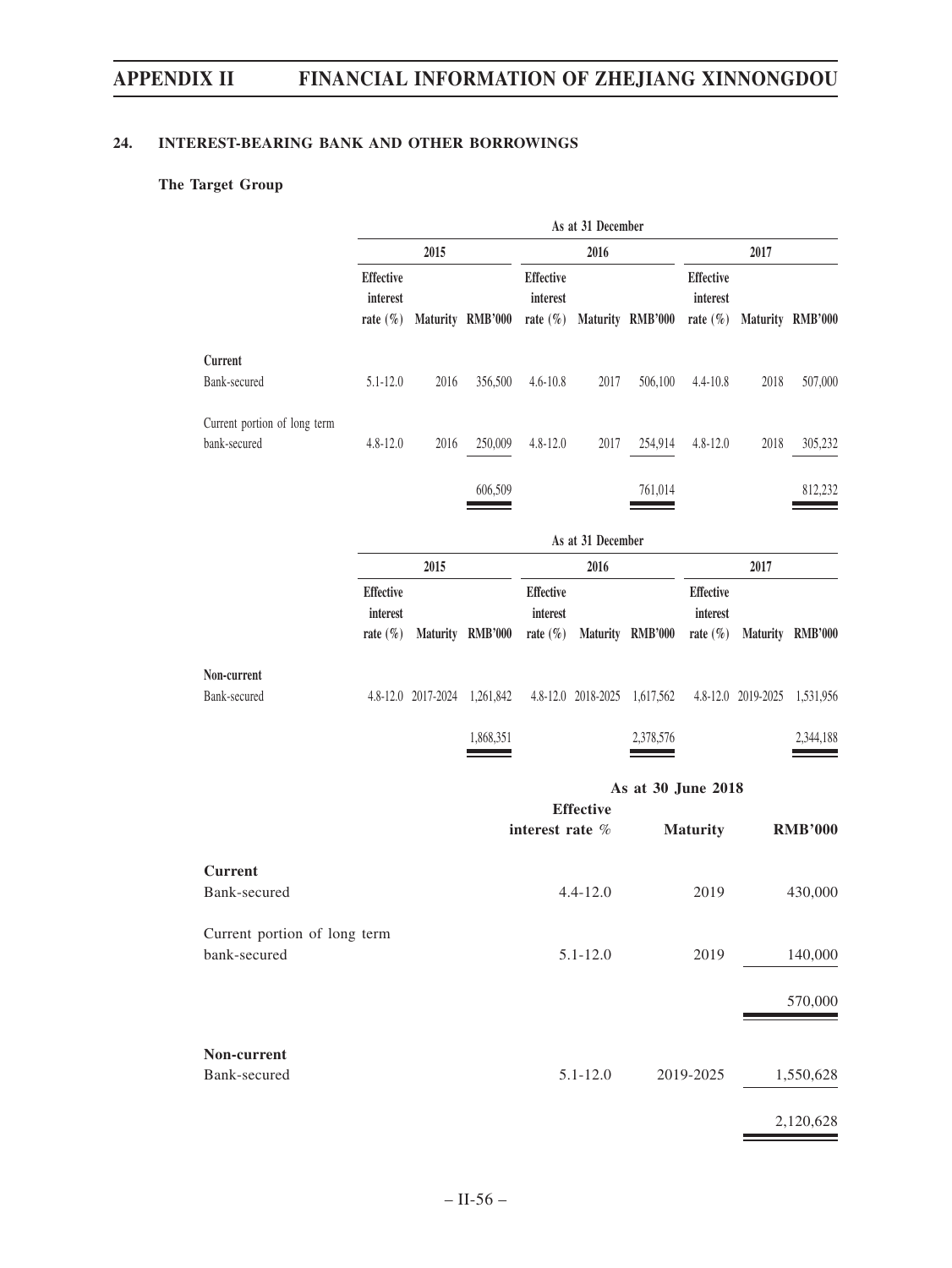|                              | Year ended 31 December | As at 30 June  |                |                |
|------------------------------|------------------------|----------------|----------------|----------------|
|                              | 2015                   | 2016           | 2017           | 2018           |
|                              | <i>RMB'000</i>         | <i>RMB'000</i> | <i>RMB'000</i> | <i>RMB'000</i> |
| Analysed into:               |                        |                |                |                |
| Bank loans repayable:        |                        |                |                |                |
| Within one year              | 626,609                | 791,114        | 812,232        | 570,000        |
| In the second year           | 242,961                | 264,000        | 503,641        | 100,000        |
| In the third to fifth years, |                        |                |                |                |
| inclusive                    | 494.189                | 833,762        | 714,815        | 479,348        |
| Beyond five years            | 504,592                | 489,700        | 313,500        | 971,280        |
|                              | 1,868,351              | 2,378,576      | 2,344,188      | 2,120,628      |

#### **The Target Group**

At the end of each of the Relevant Periods, the Target Group's bank and other borrowings were secured by:

|                          |                | Year ended 31 December |                |                |  |
|--------------------------|----------------|------------------------|----------------|----------------|--|
|                          | 2015           | 2016                   | 2017           | 2018           |  |
|                          | <i>RMB'000</i> | <i>RMB'000</i>         | <i>RMB'000</i> | <i>RMB'000</i> |  |
| Investment properties    | 1,330,061      | 1,855,920              | 2,585,010      | 2,626,618      |  |
| Construction in progress | 244,530        | 401,340                | 5,009          | 5,009          |  |
|                          | 1,574,591      | 2,257,260              | 2,590,019      | 2,631,627      |  |

#### **The Target Company**

|                                              |                                              | As at 31 December |                  |                                              |      |                  |                                              |      |                  |
|----------------------------------------------|----------------------------------------------|-------------------|------------------|----------------------------------------------|------|------------------|----------------------------------------------|------|------------------|
|                                              |                                              | 2015              |                  | 2016                                         |      |                  | 2017                                         |      |                  |
|                                              | <b>Effective</b><br>interest<br>rate $(\% )$ |                   | Maturity RMB'000 | <b>Effective</b><br>interest<br>rate $(\% )$ |      | Maturity RMB'000 | <b>Effective</b><br>interest<br>rate $(\% )$ |      | Maturity RMB'000 |
| Current                                      |                                              |                   |                  |                                              |      |                  |                                              |      |                  |
| Bank-secured                                 | $5.1 - 12.0$                                 | 2016              | 336,400          | $4.6 - 10.8$                                 | 2017 | 476,000          | $4.4 - 10.8$                                 | 2018 | 425,000          |
| Current portion of long term<br>bank-secured | $6.55 - 12.0$                                | 2016              | 242,100          | $5.15 - 12.0$                                | 2017 | 154,600          | 5.15-12.0                                    | 2018 | 95,100           |
|                                              |                                              |                   |                  |                                              |      |                  |                                              |      |                  |

578,500 630,600 520,100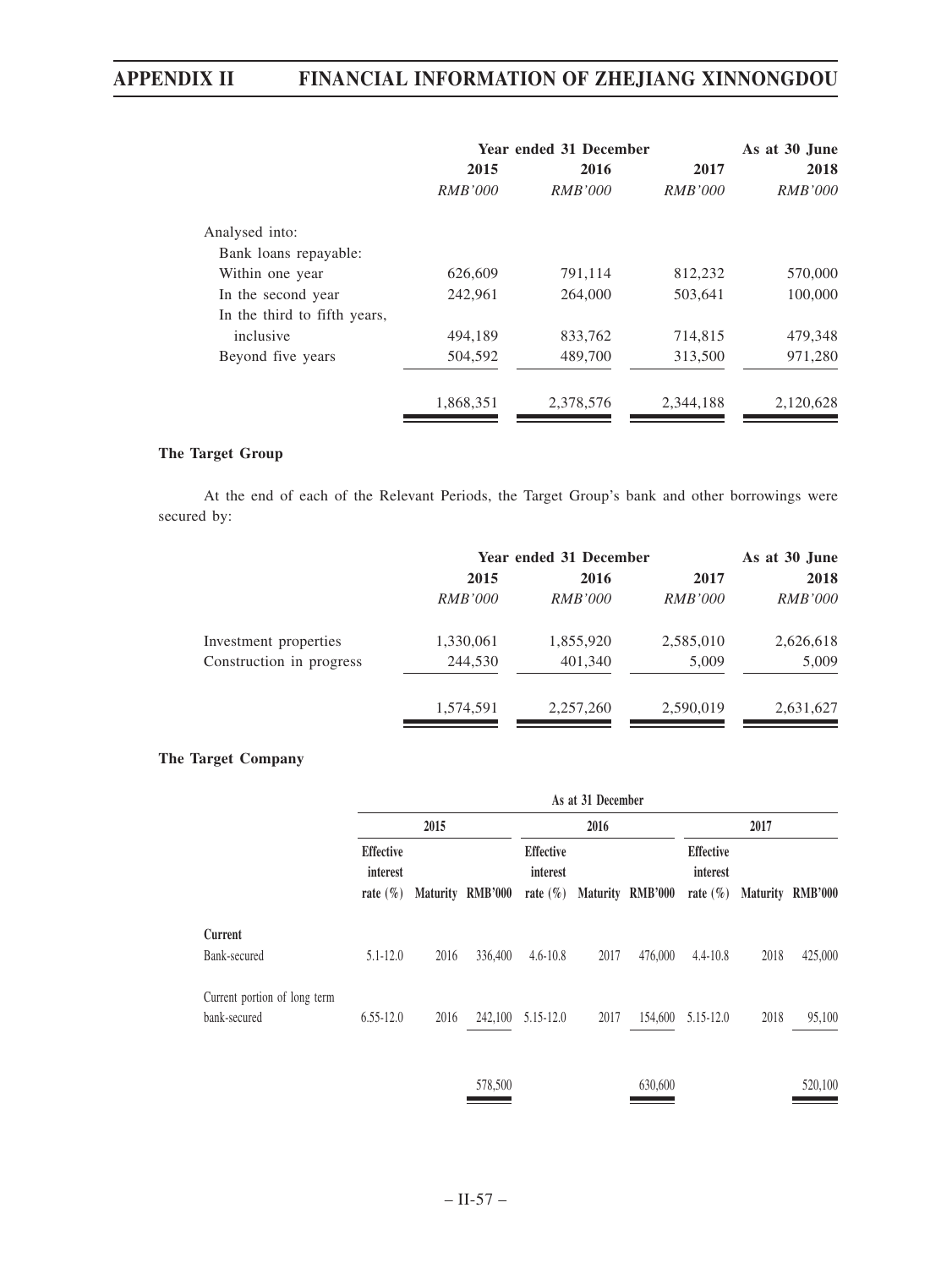|                                                    | As at 31 December                            |                     |                        |                              |                        |                                          |                              |                             |                        |
|----------------------------------------------------|----------------------------------------------|---------------------|------------------------|------------------------------|------------------------|------------------------------------------|------------------------------|-----------------------------|------------------------|
|                                                    | 2016<br>2015                                 |                     |                        |                              | 2017                   |                                          |                              |                             |                        |
|                                                    | <b>Effective</b><br>interest<br>rate $(\% )$ |                     | Maturity RMB'000       | <b>Effective</b><br>interest |                        | rate $(\%)$ Maturity RMB'000 rate $(\%)$ | <b>Effective</b><br>interest |                             | Maturity RMB'000       |
| Non-current                                        |                                              |                     |                        |                              |                        |                                          |                              |                             |                        |
| Bank-secured                                       |                                              | 6.55-12.0 2017-2024 |                        | 929,900 5.15-12.0 2018-2025  |                        |                                          |                              | 880,800 5.15-12.0 2019-2025 | 975,700                |
|                                                    |                                              |                     | 1,508,400              |                              |                        | 1,511,400                                |                              |                             | 1,495,800              |
|                                                    |                                              |                     |                        |                              | <b>Effective</b>       | As at 30 June 2018                       |                              |                             |                        |
|                                                    |                                              |                     |                        | interest rate %              |                        |                                          | <b>Maturity</b>              |                             | <b>RMB'000</b>         |
| <b>Current</b>                                     |                                              |                     |                        |                              |                        |                                          |                              |                             |                        |
| Bank-secured                                       |                                              |                     |                        |                              | $4.35 - 10.8$          |                                          | 2019                         |                             | 380,000                |
| Current portion of long term<br>bank-secured       |                                              |                     |                        |                              | $5.1 - 12.0$           |                                          | 2019                         |                             | 140,000                |
|                                                    |                                              |                     |                        |                              |                        |                                          |                              |                             | 520,000                |
| Non-current<br>Bank-secured                        |                                              |                     |                        |                              | $5.1 - 12.0$           |                                          | 2020-2025                    |                             | 835,700                |
|                                                    |                                              |                     |                        |                              |                        |                                          |                              |                             | 1,355,700              |
|                                                    |                                              |                     |                        |                              |                        |                                          |                              |                             |                        |
|                                                    |                                              |                     |                        | Year ended 31 December       |                        |                                          |                              |                             | As at 30 June          |
|                                                    |                                              |                     | 2015<br><b>RMB'000</b> |                              | 2016<br><b>RMB'000</b> |                                          | 2017<br><b>RMB'000</b>       |                             | 2018<br><b>RMB'000</b> |
| Analysed into:                                     |                                              |                     |                        |                              |                        |                                          |                              |                             |                        |
| Bank loans repayable:                              |                                              |                     |                        |                              |                        |                                          |                              |                             |                        |
| Within one year                                    |                                              |                     | 578,500                |                              | 630,600                |                                          | 520,100                      |                             | 520,000                |
| In the second year<br>In the third to fifth years, |                                              |                     | 207,100                |                              | 95,100                 |                                          | 306,000                      |                             | 50,000                 |
| inclusive                                          |                                              |                     | 284,100                |                              | 368,000                |                                          | 392,200                      |                             | 620,700                |
| Beyond five years                                  |                                              |                     | 438,700                |                              | 417,700                |                                          | 277,500                      |                             | 165,000                |
|                                                    |                                              |                     |                        |                              |                        |                                          |                              |                             |                        |
|                                                    |                                              |                     | 1,508,400              |                              | 1,511,400              |                                          | 1,495,800                    |                             | 1,355,700              |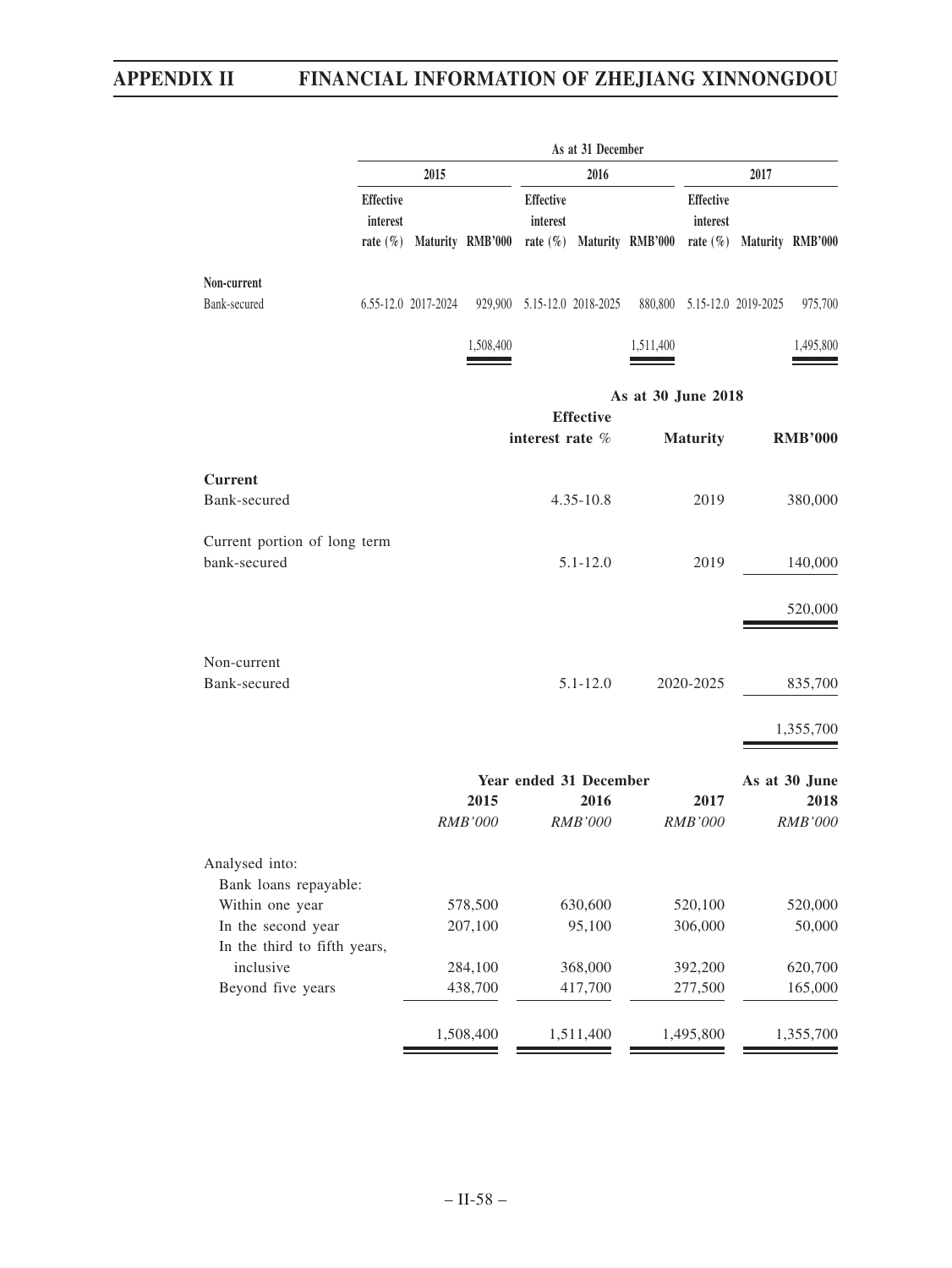At the end of each of the Relevant Periods, the Target Company's bank and other borrowings were secured by:

|                       |                | Year ended 31 December |                |                |
|-----------------------|----------------|------------------------|----------------|----------------|
|                       | 2015           | 2016                   | 2017           | 2018           |
|                       | <i>RMB'000</i> | <i>RMB'000</i>         | <i>RMB'000</i> | <i>RMB'000</i> |
| Investment properties | 1,330,061      | 1.617.286              | 1,616,996      | 1,630,066      |

#### **25. ISSUED CAPITAL**

#### **The Target Group and the Target Company**

|                                                         | RMB'000 |
|---------------------------------------------------------|---------|
| Issued and fully paid:                                  |         |
| As at 31 December 2015, 2016 and 2017, and 30 June 2018 | 300,000 |

#### **26. RESERVES**

#### **The Target Group**

The amounts of the Target Group's reserves and the movements therein for the current and prior periods are presented in the consolidated statements of changes in equity of the financial statements.

In accordance with the Target Company Law of the PRC and the respective Articles of Association of the Target Group companies, companies that are domiciled in the PRC are required to allocate 10% of their profit after tax, as determined in accordance with PRC GAAP, to the statutory surplus reserves until the reserves reach 50% of their respective registered capital. The transfer to this reserve must be made before the distribution of a dividend to shareholders.

Statutory surplus reserve is non-distributable except in the event of liquidation and, subject to certain restrictions set out in the relevant PRC regulations, can be used to offset accumulated losses or be capitalised as paid-up capital.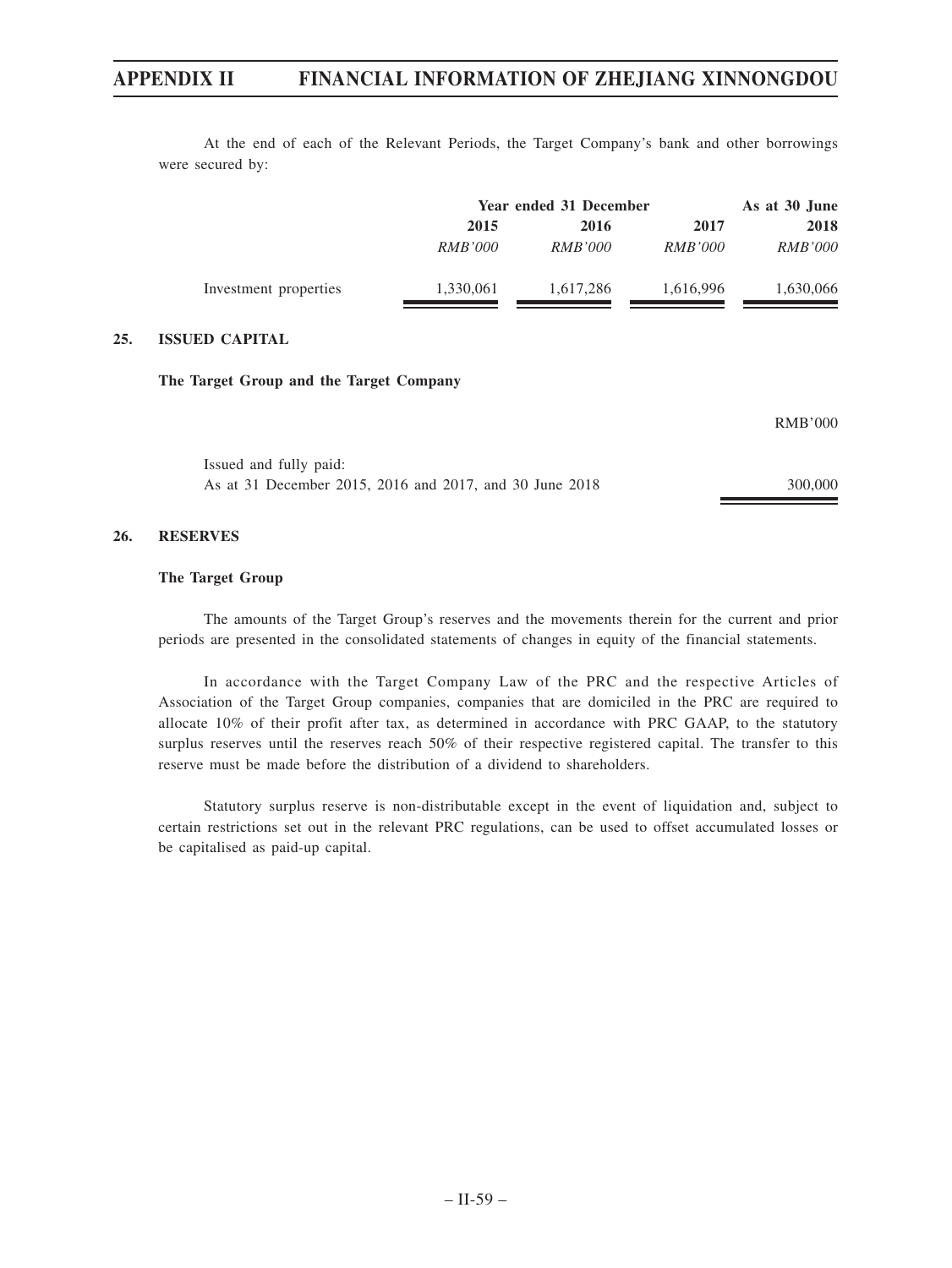### **The Target Company**

|                                 | <b>Issued</b>  | <b>Surplus</b> | <b>Retained</b> |                |
|---------------------------------|----------------|----------------|-----------------|----------------|
|                                 | capital        | reserves       | <b>Earnings</b> | <b>Total</b>   |
|                                 | <i>RMB'000</i> | <b>RMB'000</b> | <b>RMB'000</b>  | <b>RMB'000</b> |
| As at 1 January 2015            | 300,000        | 78,519         | 615,222         | 993,741        |
| Profit for the year             |                |                | 99,767          | 99,767         |
| Appropriation for reserve funds |                | 9,977          | (9,977)         |                |
| As at 31 December 2015 and      |                |                |                 |                |
| 1 January 2016                  | 300,000        | 88,496         | 705,012         | 1,093,508      |
| Profit for the year             |                |                | 17,766          | 17,766         |
| Appropriation for reserve funds |                | 1,777          | (1,777)         |                |
| As at 31 December 2016 and      |                |                |                 |                |
| 1 January 2017                  | 300,000        | 90,273         | 721,001         | 1,111,274      |
| Profit for the year             |                |                | 15,955          | 15,955         |
| Appropriation for reserve funds |                | 1,596          | (1,596)         |                |
| As at 31 December 2017 and      |                |                |                 |                |
| 1 January 2018                  | 300,000        | 91,869         | 735,360         | 1,127,229      |
| Profit for the period           |                |                | 18,936          | 18,936         |
| As at 30 June 2018              | 300,000        | 91,869         | 754,296         | 1,146,165      |

#### **27. COMMITMENTS**

#### **(a) Capital commitments**

#### **The Target Group**

|                                      | As at 31 December |                |                | As at 30 June  |  |
|--------------------------------------|-------------------|----------------|----------------|----------------|--|
|                                      | 2015              | 2016           | 2017           | 2018           |  |
|                                      | <i>RMB'000</i>    | <i>RMB'000</i> | <i>RMB'000</i> | <i>RMB'000</i> |  |
| Contracted, but not<br>provided for: |                   |                |                |                |  |
| Property and                         |                   |                |                |                |  |
| equipment                            | 190,997           | 195,056        | 94,087         | 35,278         |  |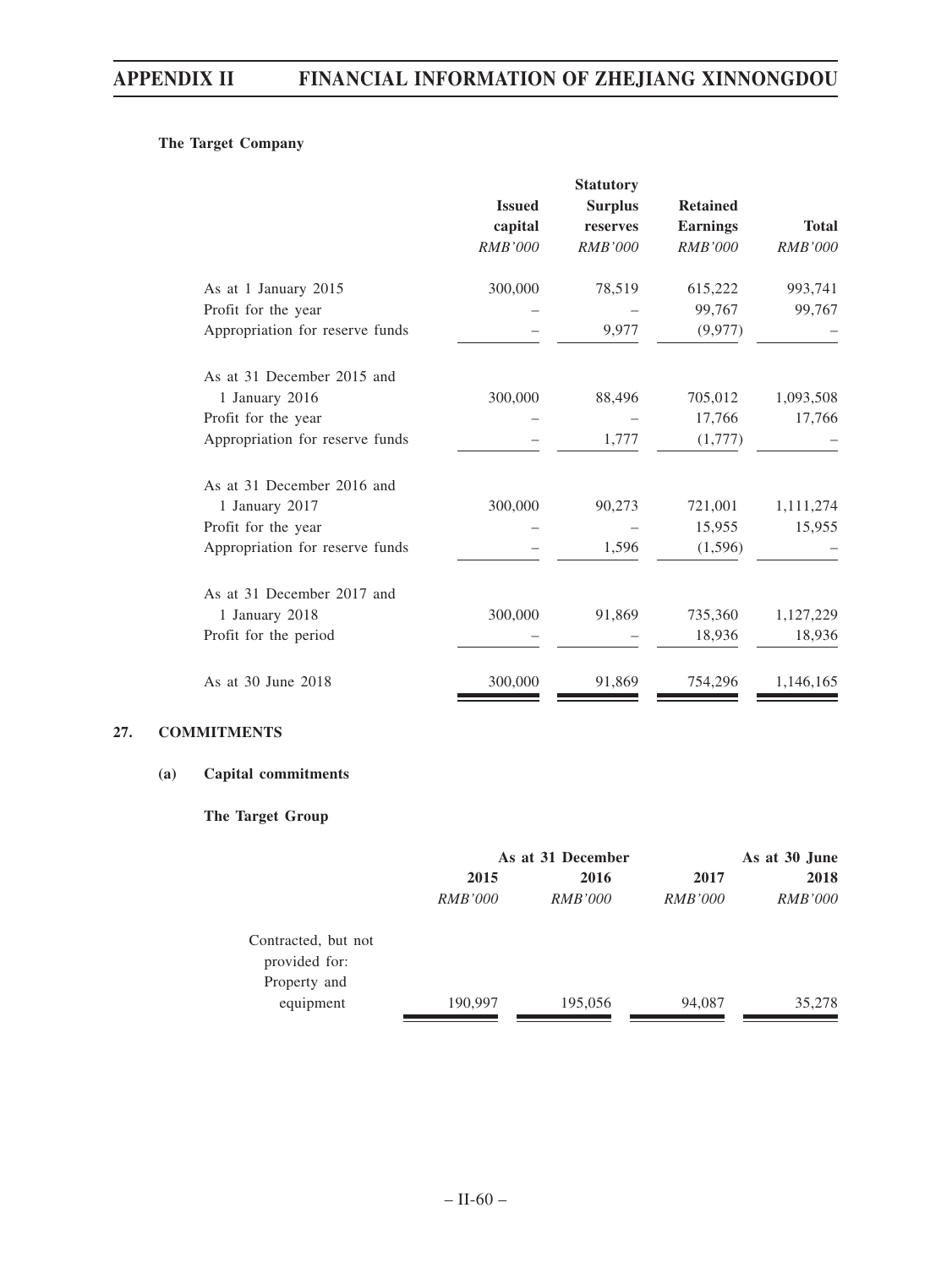#### **(b) Operating lease commitments**

#### As lessor

The Target Group leases out its investment properties under operating lease arrangements, on terms of one year, therefore, no commitment was recognised.

#### As lessee

#### **The Target Group**

The Target Group leases certain of its office premises under operating lease arrangements, negotiated for terms of five years with an option for renewal after the expiry dates, at which time all terms will be renegotiated.

As at 31 December 2015, 2016 and 2017, and 30 June 2018, the Target Group had future aggregate minimum lease payments under non-cancellable operating leases in respect of leased properties as follows:

|                        | As at 31 December |                | As at 30 June  |                |  |
|------------------------|-------------------|----------------|----------------|----------------|--|
|                        | 2015              | 2016           | 2017           | 2018           |  |
|                        | <i>RMB'000</i>    | <i>RMB'000</i> | <i>RMB'000</i> | <i>RMB'000</i> |  |
| Within one year        | 14,823            | 9,350          | 18,835         | 27,954         |  |
| In the second to fifth |                   |                |                |                |  |
| years, inclusive       | 31,860            | 23,764         | 60,585         | 63,975         |  |
|                        | 46,683            | 33,114         | 79,420         | 91,929         |  |

#### **The Target Company**

|                 |                | As at 31 December |                |                |
|-----------------|----------------|-------------------|----------------|----------------|
|                 | 2015           | 2016              | 2017           | 2018           |
|                 | <i>RMB'000</i> | <i>RMB'000</i>    | <i>RMB'000</i> | <i>RMB'000</i> |
| Within one year | 5.611          | 279               | 254            | 268            |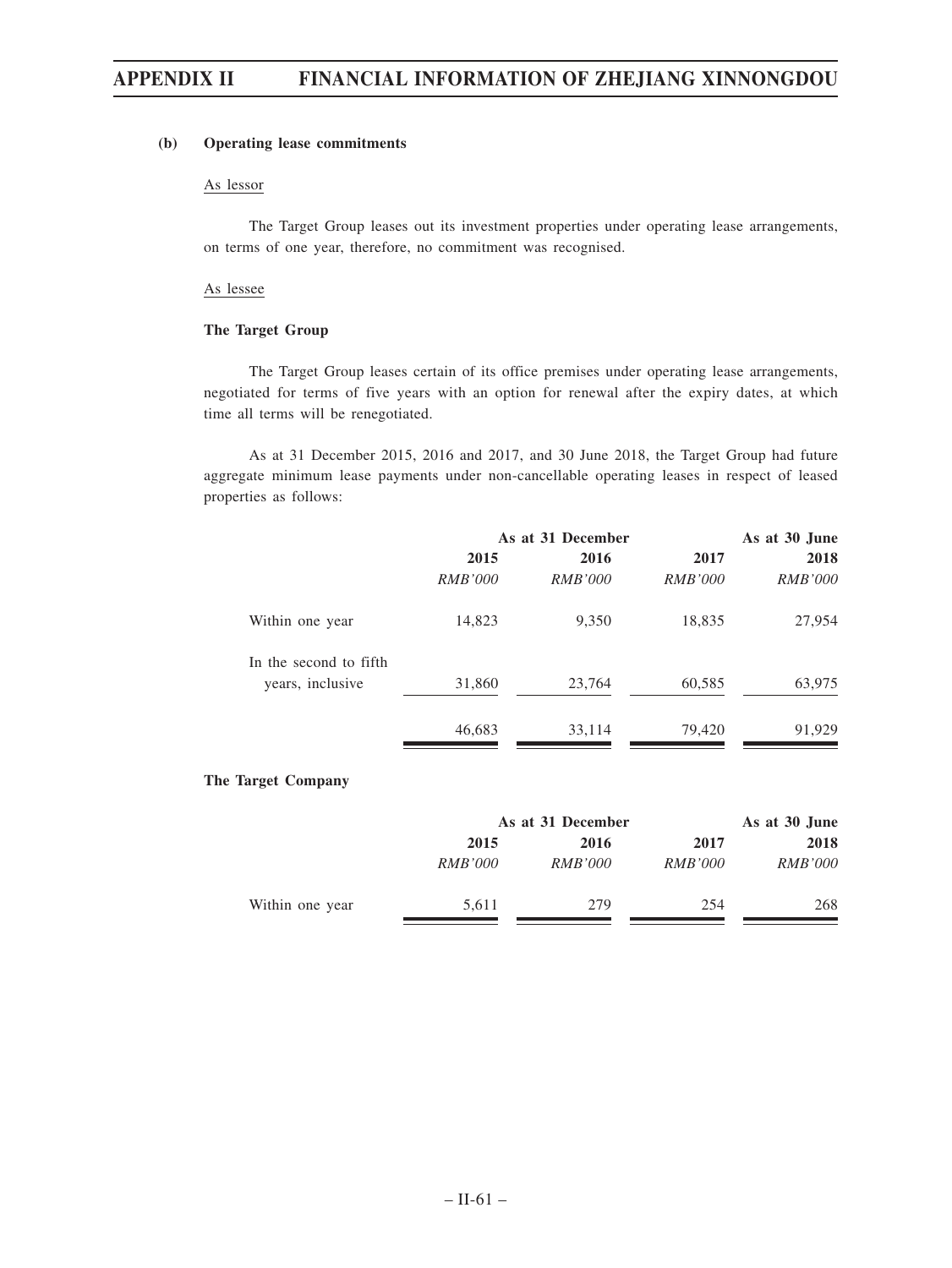#### **28. RELATED PARTY TRANSACTIONS**

(a) In addition to the transactions detailed elsewhere in the Historical Financial Information, the Target Group had the following material transactions with related parties during the Relevant Periods:

|                                             |                | Year ended 31 December | Six months ended 30 June |                |         |
|---------------------------------------------|----------------|------------------------|--------------------------|----------------|---------|
|                                             | 2015           | 2016                   | 2017                     | 2017           | 2018    |
|                                             | <b>RMB'000</b> | <b>RMB'000</b>         | <b>RMB'000</b>           | <b>RMB'000</b> | RMB'000 |
| <b>Parent Company</b>                       |                |                        |                          |                |         |
| Interest expense                            | 18,983         | 11,848                 | 8,508                    | 293            | 282     |
| Rental expense                              |                |                        |                          |                | 67      |
| Common directors and ultimate               |                |                        |                          |                |         |
| holding company                             |                |                        |                          |                |         |
| Purchase of goods                           | 83,649         | 29,539                 | 69,177                   |                |         |
| Sales of goods                              | 25,200         | 59,235                 | 35,574                   |                |         |
| Interest expense                            | 3,004          | 58,631                 | 2,859                    | 2,665          |         |
| Provision of service                        |                |                        | 2,684                    |                | 1,347   |
| A subsidiary's shareholder                  |                |                        |                          |                |         |
| Service fee                                 | 500            |                        |                          |                |         |
| Interest expense                            | 17,567         | 7,619                  | 9,059                    |                |         |
| Purchase of goods                           |                |                        | 6,238                    |                |         |
| Related party of the Target                 |                |                        |                          |                |         |
| Group's shareholder                         |                |                        |                          |                |         |
| Purchase of goods                           | 99,574         |                        |                          |                |         |
| Interest income                             | 285            |                        |                          |                |         |
| Related party of a subsidiary's shareholder |                |                        |                          |                |         |
| Interest expense                            |                | 3,072                  | 3,500                    |                |         |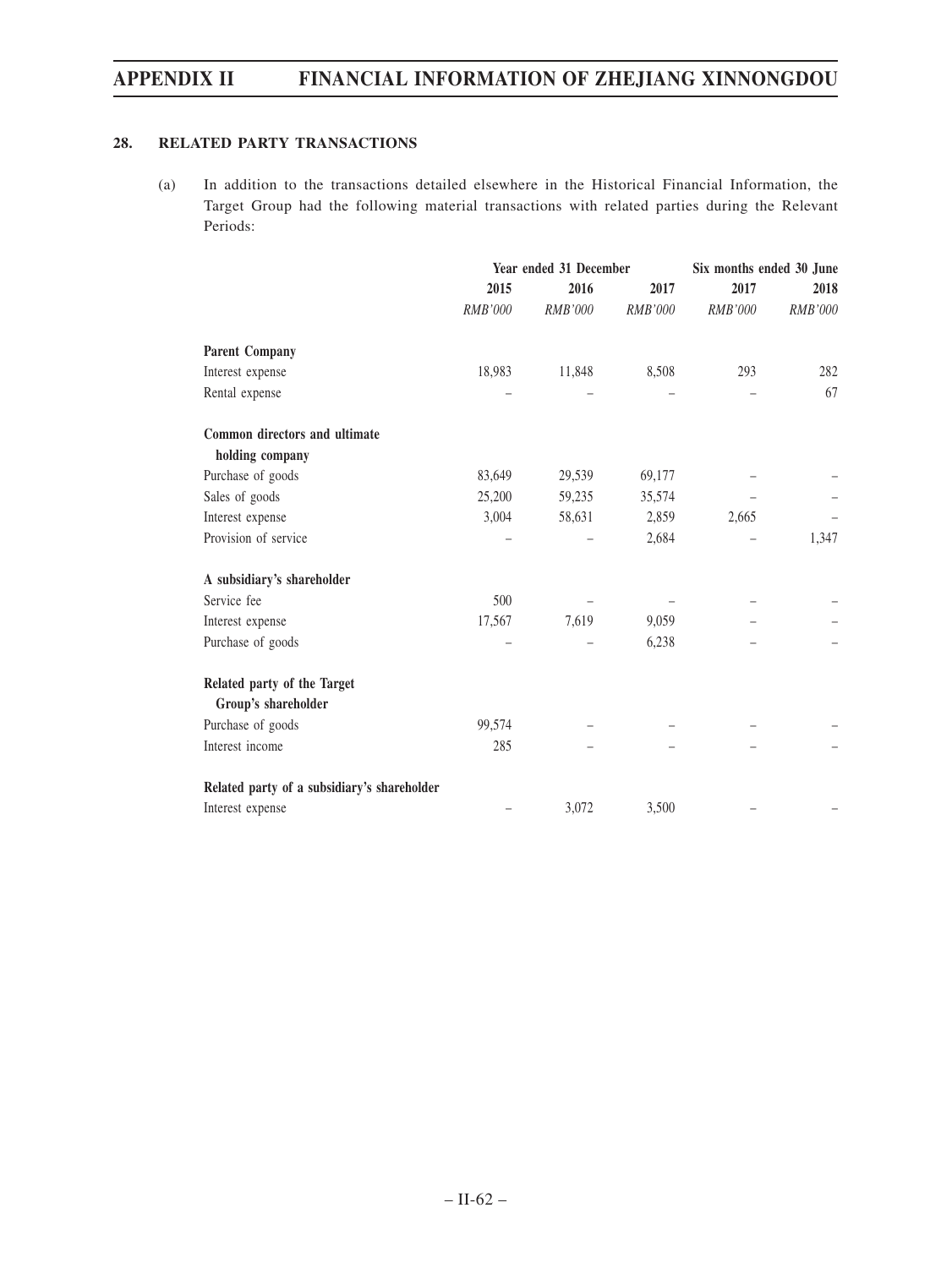(b) Outstanding balances with related parties:

|                            | Year ended 31 December | As at 30 June  |                |                |  |
|----------------------------|------------------------|----------------|----------------|----------------|--|
|                            | 2015<br>2016           |                | 2017           | 2018           |  |
|                            | <b>RMB'000</b>         | <b>RMB'000</b> | <i>RMB'000</i> | <i>RMB'000</i> |  |
| <b>Trade receivables</b>   |                        |                |                |                |  |
| Common directors and       |                        |                |                |                |  |
| ultimate holding company   |                        |                | 2,091          |                |  |
| Prepayment                 |                        |                |                |                |  |
| A subsidiary's shareholder | 1,881                  | 1,881          |                |                |  |
| Common directors and       |                        |                |                |                |  |
| ultimate holding company   | 100                    |                | 108            | 35,487         |  |
| Other receivables          |                        |                |                |                |  |
| Common directors and       |                        |                |                |                |  |
| ultimate holding company   | 120                    | 120            | 810            | 344            |  |
| Parent company             | 16,000                 |                | 8,608          |                |  |
| <b>Trade payables</b>      |                        |                |                |                |  |
| Common directors and       |                        |                |                |                |  |
| ultimate holding company   | 440                    | 662            | 512            |                |  |
| A subsidiary's shareholder |                        |                | 14,357         |                |  |
| Other payables             |                        |                |                |                |  |
| Related party of a         |                        |                |                |                |  |
| subsidiary's shareholder   | 51                     | 35,051         | 35,174         |                |  |
| A subsidiary's shareholder | 90,528                 | 50,126         | 30,736         |                |  |
| Common directors and       |                        |                |                |                |  |
| ultimate holding company   | 70,359                 | 57,569         | 22             |                |  |
| Parent company             |                        | 60,506         | 51,063         | 49,067         |  |
| <b>Customer</b> advances   |                        |                |                |                |  |
| Parent company             |                        |                |                | 33,166         |  |
| Interest payables          |                        |                |                |                |  |
| Related party of a         |                        |                |                |                |  |
| subsidiary's shareholder   |                        | 1,176          | 4,676          |                |  |
| A subsidiary's shareholder |                        |                | 2,395          |                |  |
| Common directors and       |                        |                |                |                |  |
| ultimate holding company   | 771                    | 177            | 1,081          |                |  |
| Parent company             | 5,390                  | 222            |                |                |  |
| Dividend payables          |                        |                |                |                |  |
| Parent company             | 11,454                 |                |                |                |  |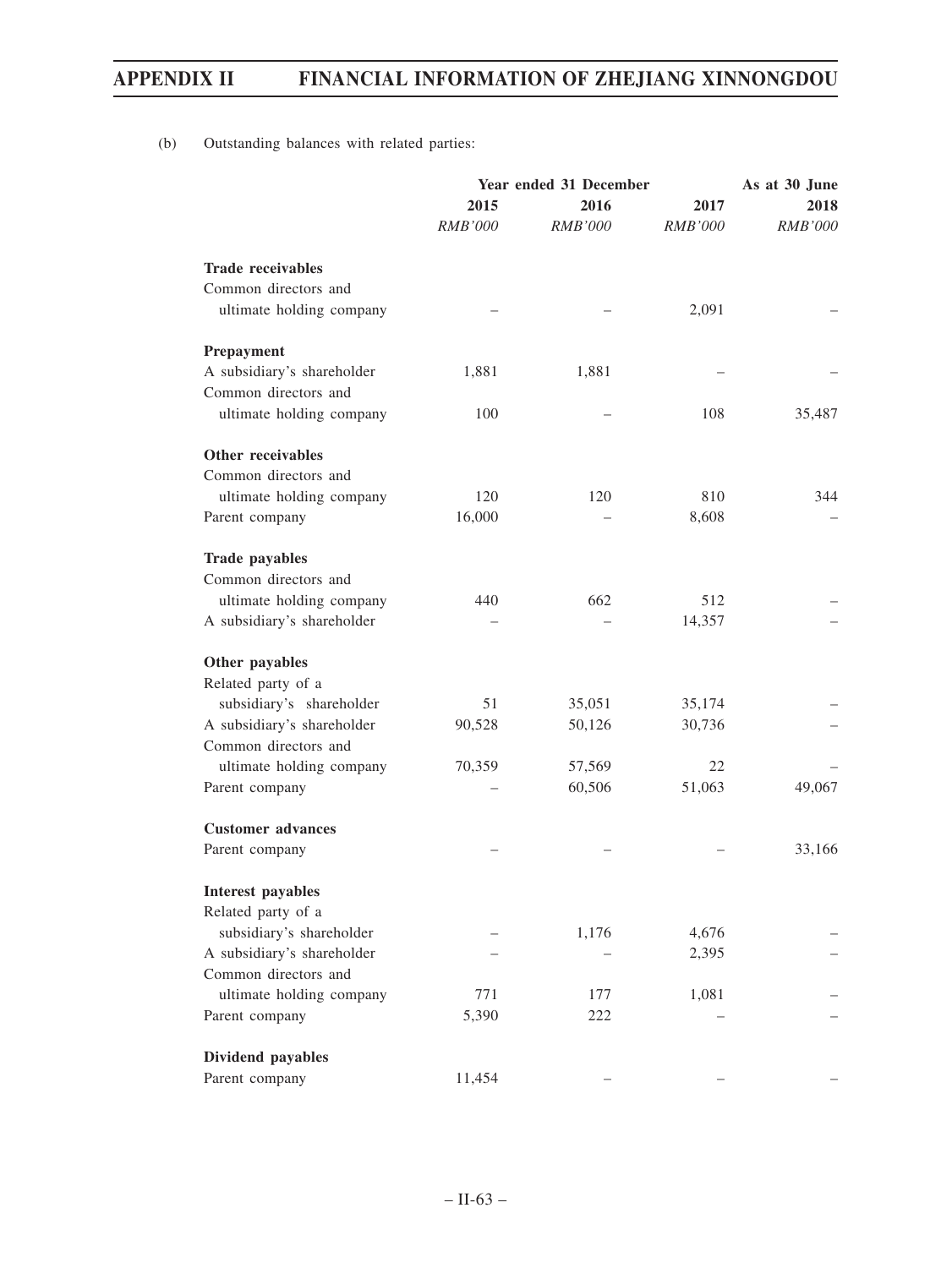#### **29. FINANCIAL INSTRUMENTS BY CATEGORY**

The carrying amounts of each of the categories of financial instruments as at the end of each of the Relevant Periods are as follows:

|                                 |                | As at 31 December | As at 30 June  |                |  |
|---------------------------------|----------------|-------------------|----------------|----------------|--|
|                                 | 2015           | 2016              | 2017           | 2018           |  |
|                                 | <b>RMB'000</b> | <b>RMB'000</b>    | <i>RMB'000</i> | <b>RMB'000</b> |  |
| <b>Financial assets</b>         |                |                   |                |                |  |
| Trade and bills receivables     | 927            | 6,773             | 8,440          | 3,910          |  |
| Prepayments, deposits and other |                |                   |                |                |  |
| receivables                     | 343,211        | 567,908           | 556,166        | 481,114        |  |
| Pledged deposits                | 120            | 6,927             | 127,107        | 78,660         |  |
| Cash and cash equivalents       | 286,313        | 418,375           | 597,520        | 359,158        |  |
|                                 | 630,571        | 999,983           | 1,289,233      | 922,842        |  |
| <b>Financial liabilities</b>    |                |                   |                |                |  |
| Trade and bills payables        | 30,159         | 165,635           | 283,251        | 295,089        |  |
| Other payables and accruals     | 547,777        | 821,744           | 855,312        | 610,514        |  |
| Bank borrowings                 | 1,868,351      | 2,378,576         | 2,344,188      | 2,120,628      |  |
|                                 | 2,446,287      | 3,365,955         | 3,482,751      | 3,026,231      |  |

### **30. FAIR VALUE AND FAIR VALUE HIERARCHY OF FINANCIAL INSTRUMENTS**

#### Fair value hierarchy

The following tables illustrate the fair value instruments of the Target Group's financial instruments:

#### Assets measured at fair value:

As at 31 December 2015

|                                                     | Fair value measurement using                                                   |                                                                           |                                                                             |                                |
|-----------------------------------------------------|--------------------------------------------------------------------------------|---------------------------------------------------------------------------|-----------------------------------------------------------------------------|--------------------------------|
|                                                     | <b>Quoted</b><br>prices<br>in active<br>markets<br>(Level 1)<br><i>RMB'000</i> | <b>Significant</b><br>observable<br>inputs<br>(Level 2)<br><i>RMB'000</i> | <b>Significant</b><br>unobservable<br>inputs<br>(Level 3)<br><i>RMB'000</i> | <b>Total</b><br><i>RMB'000</i> |
| Investments at fair value<br>through profit or loss |                                                                                |                                                                           | 10,000                                                                      | 10,000                         |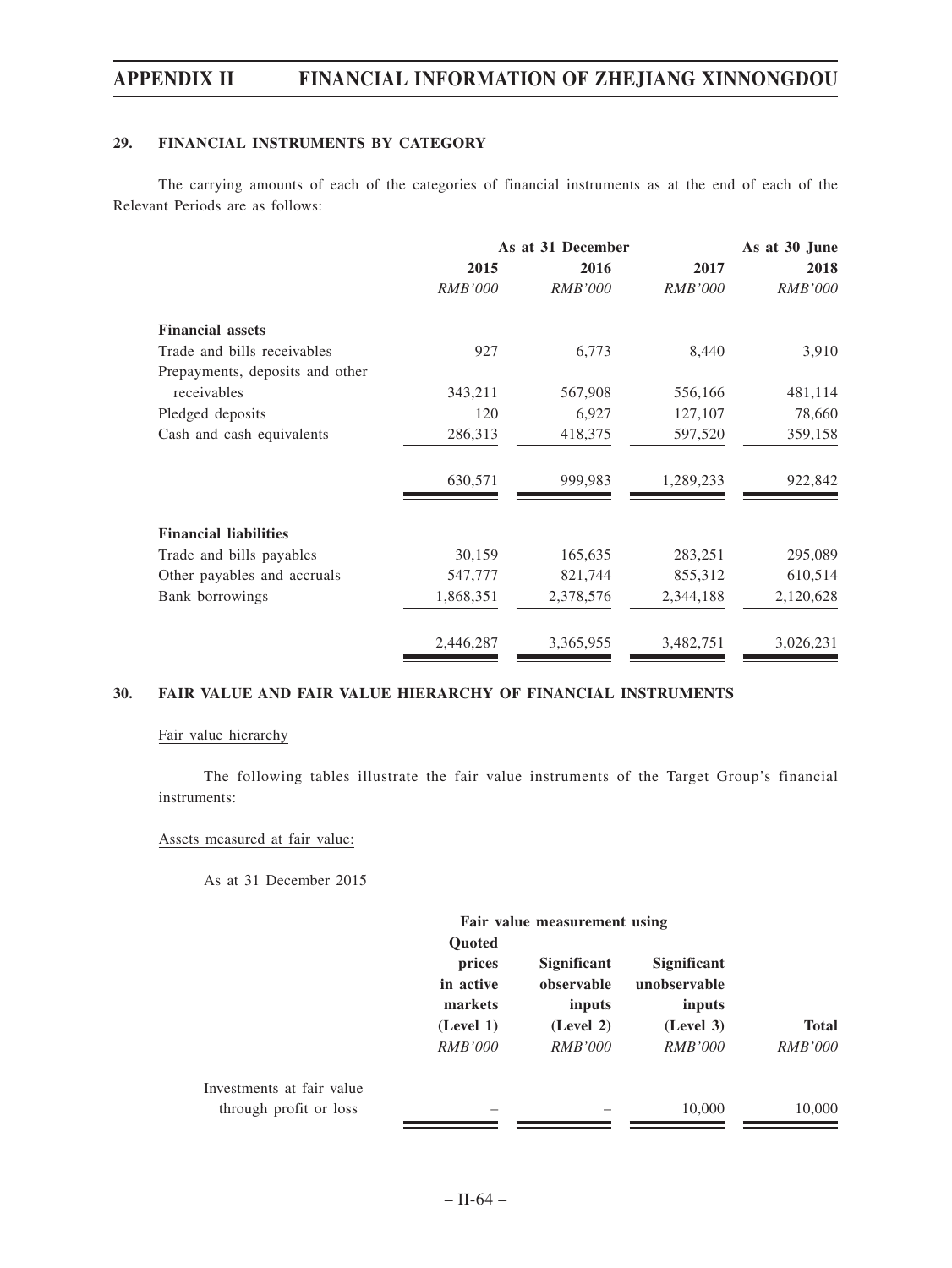As at 31 December 2016

|                                                     | Fair value measurement using<br>Quoted                                  |                                                                    |                                                                      |                                |
|-----------------------------------------------------|-------------------------------------------------------------------------|--------------------------------------------------------------------|----------------------------------------------------------------------|--------------------------------|
|                                                     | prices<br>in active<br>markets<br>(Level 1)<br>RMB'000                  | Significant<br>observable<br>inputs<br>(Level 2)<br>RMB'000        | Significant<br>unobservable<br>inputs<br>(Level 3)<br><b>RMB'000</b> | <b>Total</b><br><b>RMB'000</b> |
| Investments at fair value<br>through profit or loss |                                                                         |                                                                    | 10,000                                                               | 10,000                         |
| As at 31 December 2017                              |                                                                         |                                                                    |                                                                      |                                |
|                                                     |                                                                         | Fair value measurement using                                       |                                                                      |                                |
|                                                     | Quoted<br>prices<br>in active<br>markets<br>(Level 1)<br><b>RMB'000</b> | Significant<br>observable<br>inputs<br>(Level 2)<br><b>RMB'000</b> | Significant<br>unobservable<br>inputs<br>(Level 3)<br><b>RMB'000</b> | <b>Total</b><br><b>RMB'000</b> |
| Investments at fair value<br>through profit or loss |                                                                         |                                                                    | 10,000                                                               | 10,000                         |
| As at 30 June 2018                                  |                                                                         |                                                                    |                                                                      |                                |
|                                                     | Quoted                                                                  | Fair value measurement using                                       |                                                                      |                                |
|                                                     | prices<br>in active<br>markets                                          | Significant<br>observable<br>inputs                                | Significant<br>unobservable<br>inputs                                |                                |
|                                                     | (Level 1)<br><b>RMB'000</b>                                             | (Level 2)<br><b>RMB'000</b>                                        | (Level 3)<br><b>RMB'000</b>                                          | <b>Total</b><br><b>RMB'000</b> |
| Investments at fair value<br>through profit or loss |                                                                         |                                                                    | 10,000                                                               | 10,000                         |

Liabilities measured at fair value:

At the end of each of the Relevant Periods, the Target Group did not have any financial liabilities measured at fair value.

During the Relevant Periods, there were no transfers between Level 1 and Level 2 fair value measurements and no transfers into or out of Level 3 fair value measurements.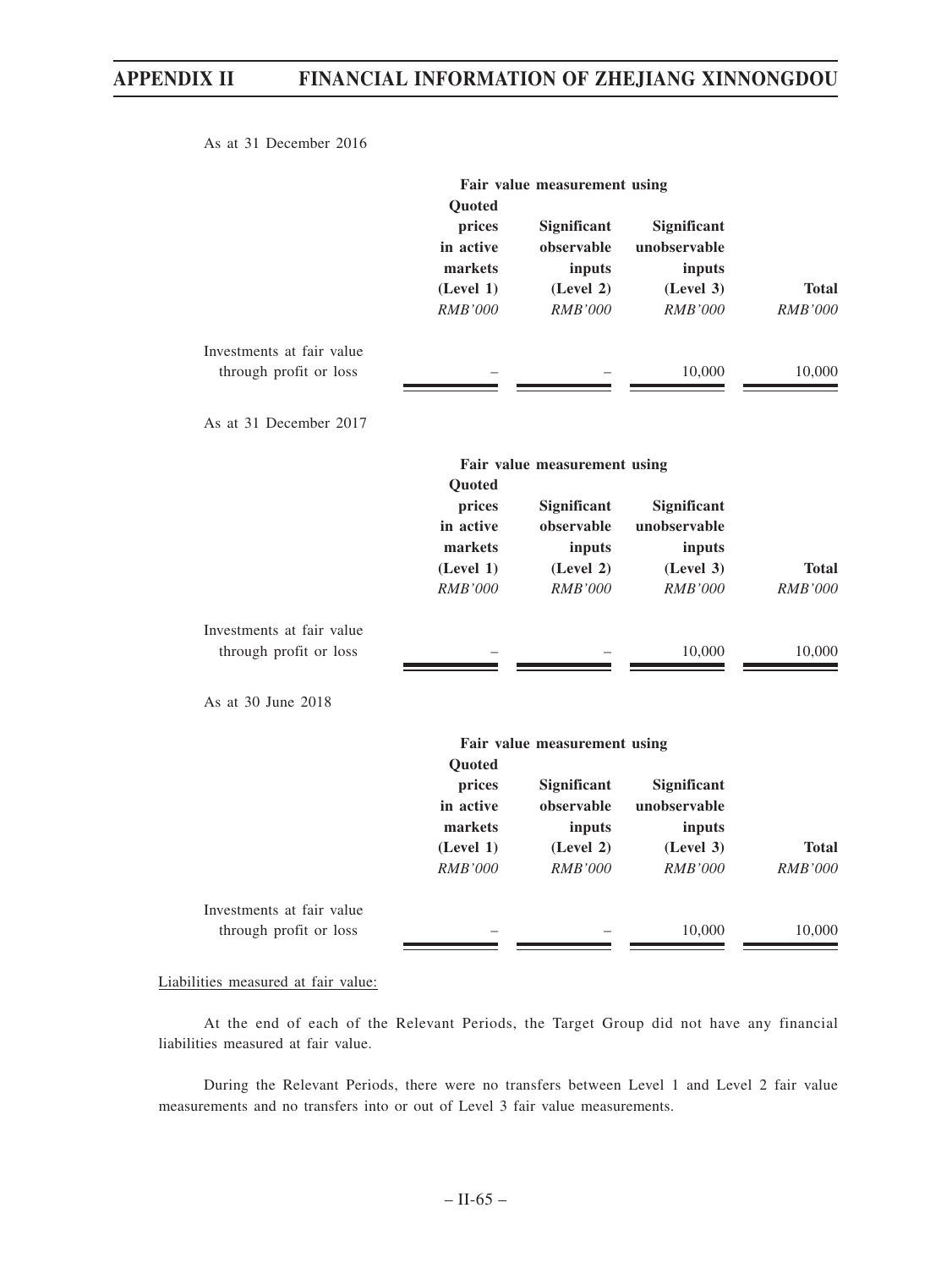#### **31. FINANCIAL RISK MANAGEMENT OBJECTIVES AND POLICIES**

The Target Group's principal financial instruments comprise cash and short term deposits and financial investments. The main purpose of these financial instruments is to raise finance for the Target Group's operations. The Target Group has various financial investments and liabilities such as trade receivables and trade and bills payables, which arise directly from its operation.

#### **Foreign currency risk**

The Target Group is principally engaged in the trading of agricultural products and market operation and management in Mainland China. The Target Group has no transaction currency exposures.

#### **Interest rate risk**

The Target Group is exposed to cash flow interest rate risk in relation to bank balances.

No sensitivity analysis is presented since the directors of the Target Group consider that the exposure to cash flow interest rate risk to the Target Group is limited because of the short maturity of the bank balances.

#### **Credit risk**

The Target Group has no significant consideration about credit risk. The carrying amounts of cash and bank balances, pledged deposits, trade and bills receivables, and financial assets included in prepayments, deposits and other receivables represent the Target Group's maximum exposure to credit risk in relation to financial assets.

At 31 December 2015, 2016 and 2017, and 30 June 2018, all of the Target Group's cash and cash equivalents and pledged deposits were held in major financial institutions located in Mainland China, which management believes are of high credit quality.

#### **Liquidity risk**

The Target Group monitors its risk to a shortage of funds using a recurring liquidity planning tool. This tool considers the maturity of both its financial instruments and financial assets (e.g., trade receivables) and projected cash flow from operations.

The Target Group's objective is to maintain a balance between continuity of funding and flexibility through the use of interest-bearing borrowings.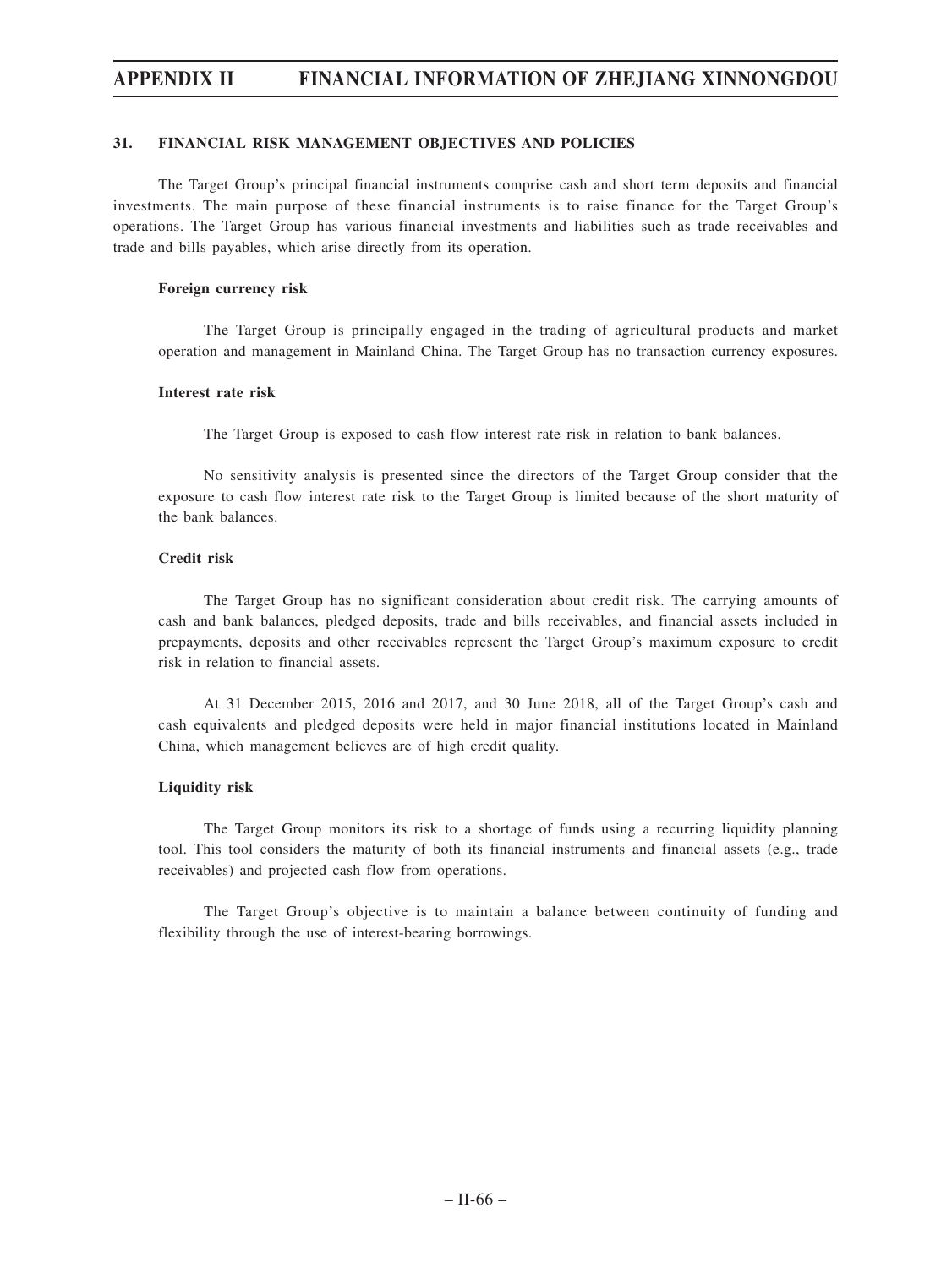The maturity profile of the Target Group's financial liabilities as at the end of each of the Relevant Periods, based on the contractual undiscounted payments, is as follows:

31 December 2015

|                             | On             | Within         | Over           |                |
|-----------------------------|----------------|----------------|----------------|----------------|
|                             | demand         | one year       | one year       | <b>Total</b>   |
|                             | RMB'000        | <b>RMB'000</b> | <b>RMB'000</b> | RMB'000        |
| Trade and bills payables    |                | 29,887         | 272            | 30,159         |
| Other payables and accruals |                | 547,777        |                | 547,777        |
|                             |                | 577,664        | 272            | 577,936        |
| 31 December 2016            |                |                |                |                |
|                             | On             | Within         | Over           |                |
|                             | demand         | one year       | one year       | <b>Total</b>   |
|                             | <b>RMB'000</b> | <b>RMB'000</b> | <b>RMB'000</b> | <b>RMB'000</b> |
| Trade and bills payables    |                | 164,511        | 1,124          | 165,635        |
| Other payables and accruals |                | 821,744        |                | 821,744        |
|                             |                | 986,255        | 1,124          | 987,379        |
| 31 December 2017            |                |                |                |                |
|                             | On             | Within         | Over           |                |
|                             | demand         | one year       | one year       | <b>Total</b>   |
|                             | RMB'000        | <b>RMB'000</b> | <b>RMB'000</b> | <b>RMB'000</b> |
| Trade and bills payables    |                | 227,995        | 55,256         | 283,251        |
| Other payables and accruals |                | 855,312        |                | 855,312        |
|                             |                | 1,083,307      | 55,256         | 1,138,563      |
| 30 June 2018                |                |                |                |                |
|                             | On             | Within         | Over           |                |
|                             | demand         | one year       | one year       | <b>Total</b>   |
|                             | $RMB'000$      | RMB'000        | RMB'000        | RMB'000        |
| Trade and bills payables    |                | 288,543        | 6,546          | 295,089        |
| Other payables and accruals |                | 610,514        |                | 610,514        |
|                             |                | 899,057        | 6,546          | 905,603        |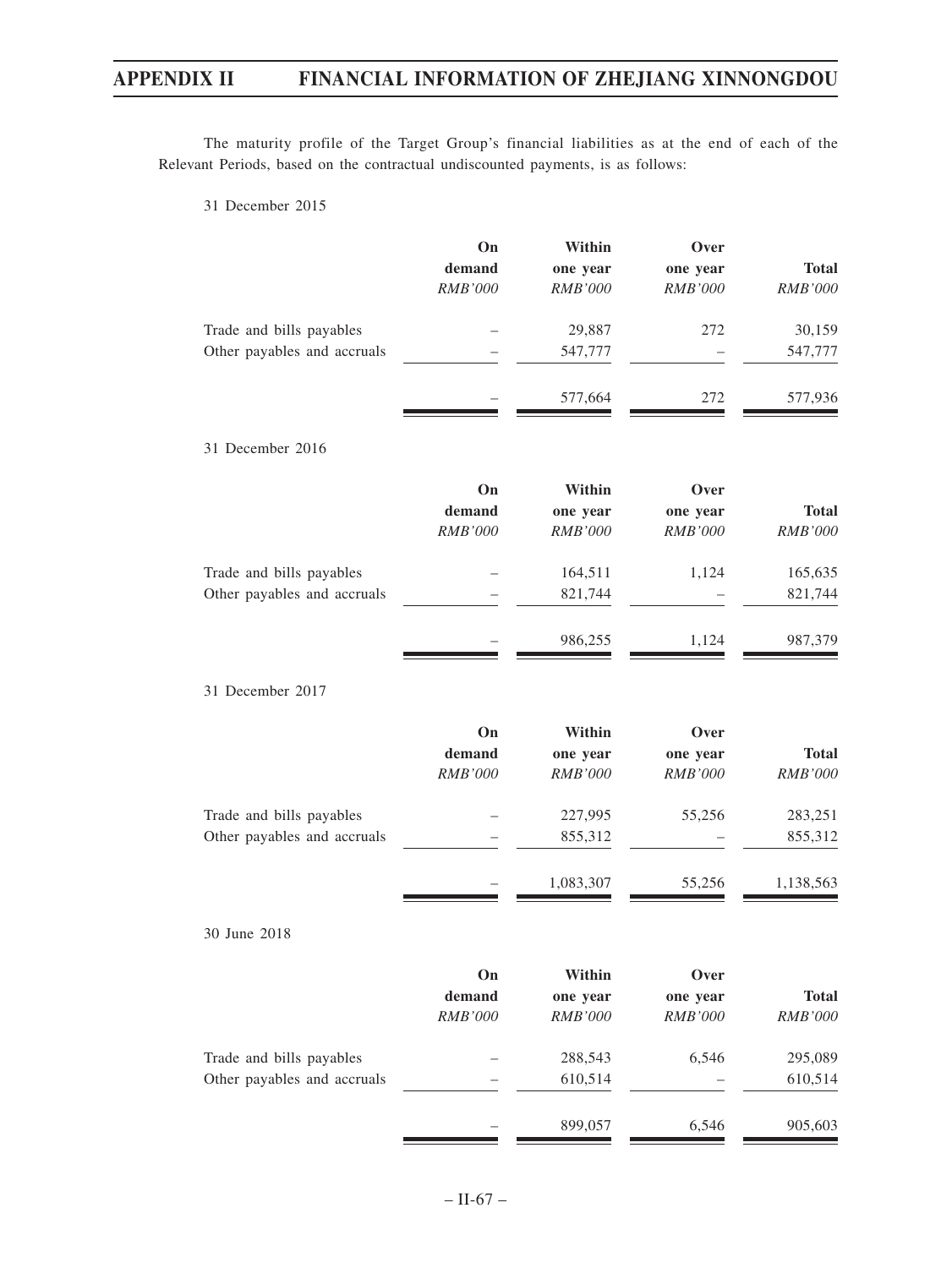#### **Capital management**

The Target Group manages its capital structure and makes adjustments to it in the light of changes in economic conditions. To maintain or adjust the capital structure, the Target Group may adjust the dividend payment to shareholders or raise new capital from its investors.

No changes were made in the objectives, policies or processes for managing capital during the Relevant Periods.

The Target Group monitors capital using a defined gearing ratio, which is net debt divided by total capital plus net debt. Net debt including interest-bearing bank and other borrowings less cash and cash equivalents. The defined gearing ratio as at the end of each of the Relevant Periods is as follows:

|                     | As at 31 December |                |                | As at 30 June  |  |  |
|---------------------|-------------------|----------------|----------------|----------------|--|--|
|                     | 2015              | 2016           | 2017           | 2018           |  |  |
|                     | <i>RMB'000</i>    | <i>RMB'000</i> | <i>RMB'000</i> | <i>RMB'000</i> |  |  |
| Bank borrowings     | 1,868,351         | 2,378,576      | 2,344,188      | 2,120,628      |  |  |
| Less: Cash and cash |                   |                |                |                |  |  |
| equivalents         | 286,313           | 418,375        | 597,520        | 359,158        |  |  |
| Net Debt            | 1,582,038         | 1,960,201      | 1,746,668      | 1,761,470      |  |  |
| Total equity        | 1,125,488         | 1,415,124      | 1,773,149      | 1,818,172      |  |  |
|                     | 141%              | 139%           | 99%            | $97\%$         |  |  |

#### **32. SUBSEQUENT FINANCIAL STATEMENTS**

No audited financial statements have been prepared by the Target Company, the Target Group or any of the companies now comprising the Target Group in respect of any period subsequent to 30 June 2018.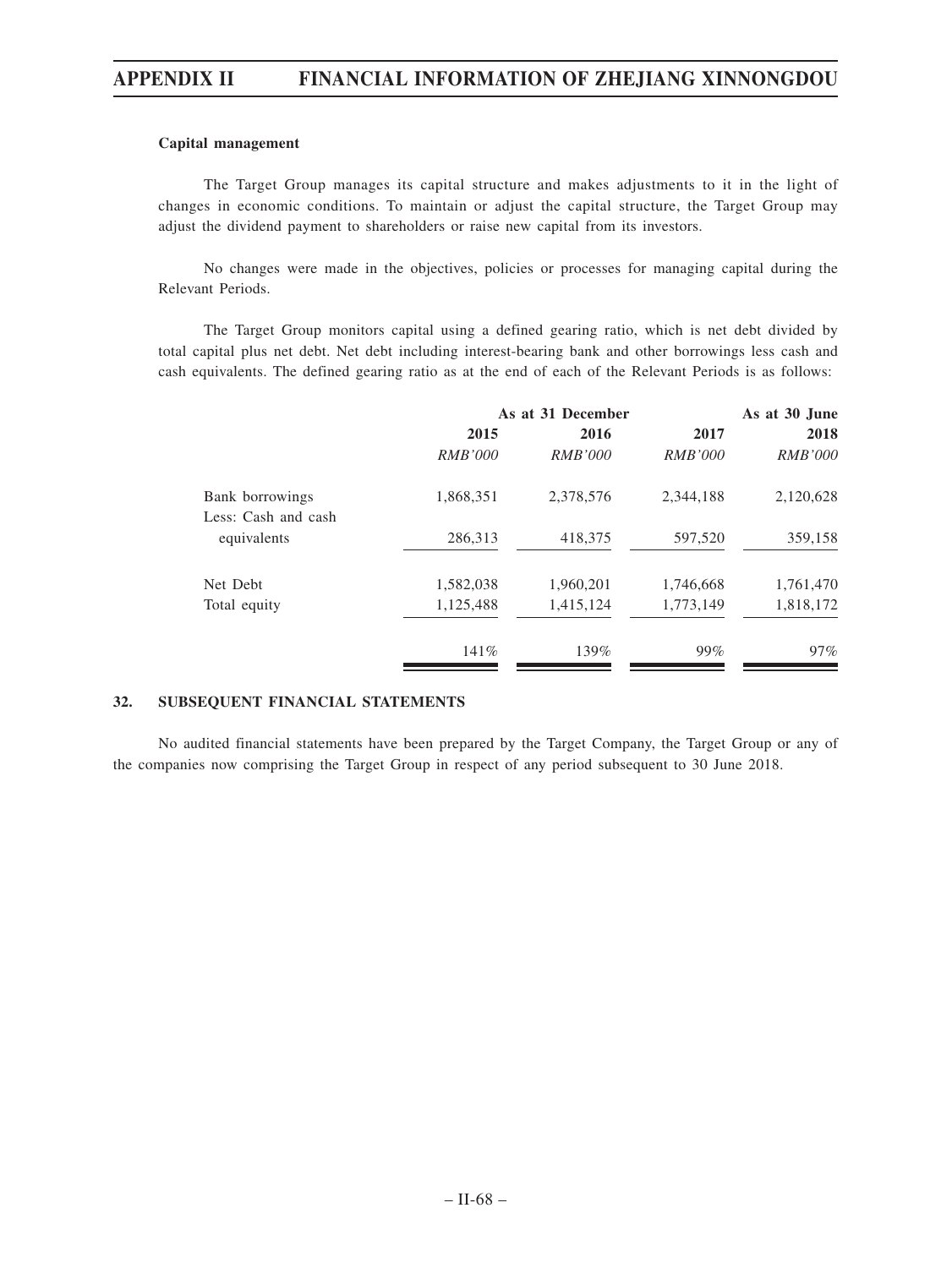## **PART B. MANAGEMENT DISCUSSION AND ANALYSIS ON ZHEJIANG XINNONGDOU GROUP**

Set out below is the management discussion and analysis of Zhejiang Xinnongdou Group for the three years ended 31 December 2015, 2016 and 2017 and the six months ended 30 June 2018.

#### **BUSINESS OVERVIEW**

Zhejiang Xinnongdou Group is principally engaged in trading of agricultural products and market operation and management. It currently mainly operates four agricultural product logistics centres, including Hangzhou Xinnongdou Logistics Centre\*(杭州市新農都物流中心) (''**Hangzhou Xinnongdou Logistics Centre**'') in Hangzhou, Zhejiang Province, the PRC, which commenced operation in January 2013, Zhejiang Xinnongdou Quzhou Wholesale Market\*(浙江新農都衢州批發 市場) (''**Quzhou Wholesale Market**'') in Quzhou, Zhejiang Province, the PRC, which commenced operation in December 2016, Zhejiang Xinnongdou Zhuji Logistics Centre\*(浙江新農都諸暨物流中 心) (''**Zhuji Logistics Centre**'') in Zhuji, Zhejiang Province, the PRC, which commenced operation in May 2017, and Zhejiang Xinnongdou Changxing Logistics Centre\*(浙江新農都長興物流中心) (''**Changxing Logistics Centre**'') in Changxing, Zhejiang Province, the PRC, which commenced operation in December 2017. In addition, Zhejiang Xinnongdou Group has certain undeveloped land in Changxing, Zhejiang Province, which will be developed into phase II of Changxing Logistics Centre.

### **FINANCIAL PERFORMANCE**

For the three years ended 31 December 2015, 2016 and 2017 and the six months ended 30 June 2018, Zhejiang Xinnongdou Group generated revenue of approximately RMB128,401,000, RMB136,949,000, RMB169,074,000 and RMB94,860,000, respectively. For the year ended 31 December 2015, revenue of Zhejiang Xinnongdou Group was approximately RMB128,401,000, mainly derived from the agricultural product trading sales, rental income and service income of Hangzhou Xinnongdou Logistics Centre. For the year ended 31 December 2016, its revenue was approximately RMB136,949,000, representing an increase of approximately 7% from the year ended 31 December 2015. Such increase was mainly attributable to the revenue from the improved operation of Hangzhou Xinnongdou Logistics Centre for the year ended 31 December 2016. Its revenue further increased by approximately 23% to approximately RMB169,074,000 for the year ended 31 December 2017. Such increase was mainly attributable to the revenue contributed by the commencement of operation of Quzhou Wholesale Market and Zhuji Logistics Centre during the year ended 31 December 2017. Revenue for the six months ended 30 June 2018 was approximately RMB94,860,000, representing an increase of 75% from the six months ended 30 June 2017, which was attributable to the revenue contributed by the commencement of operation of Zhuji Logistics Centre and Changxing Logistics Centre.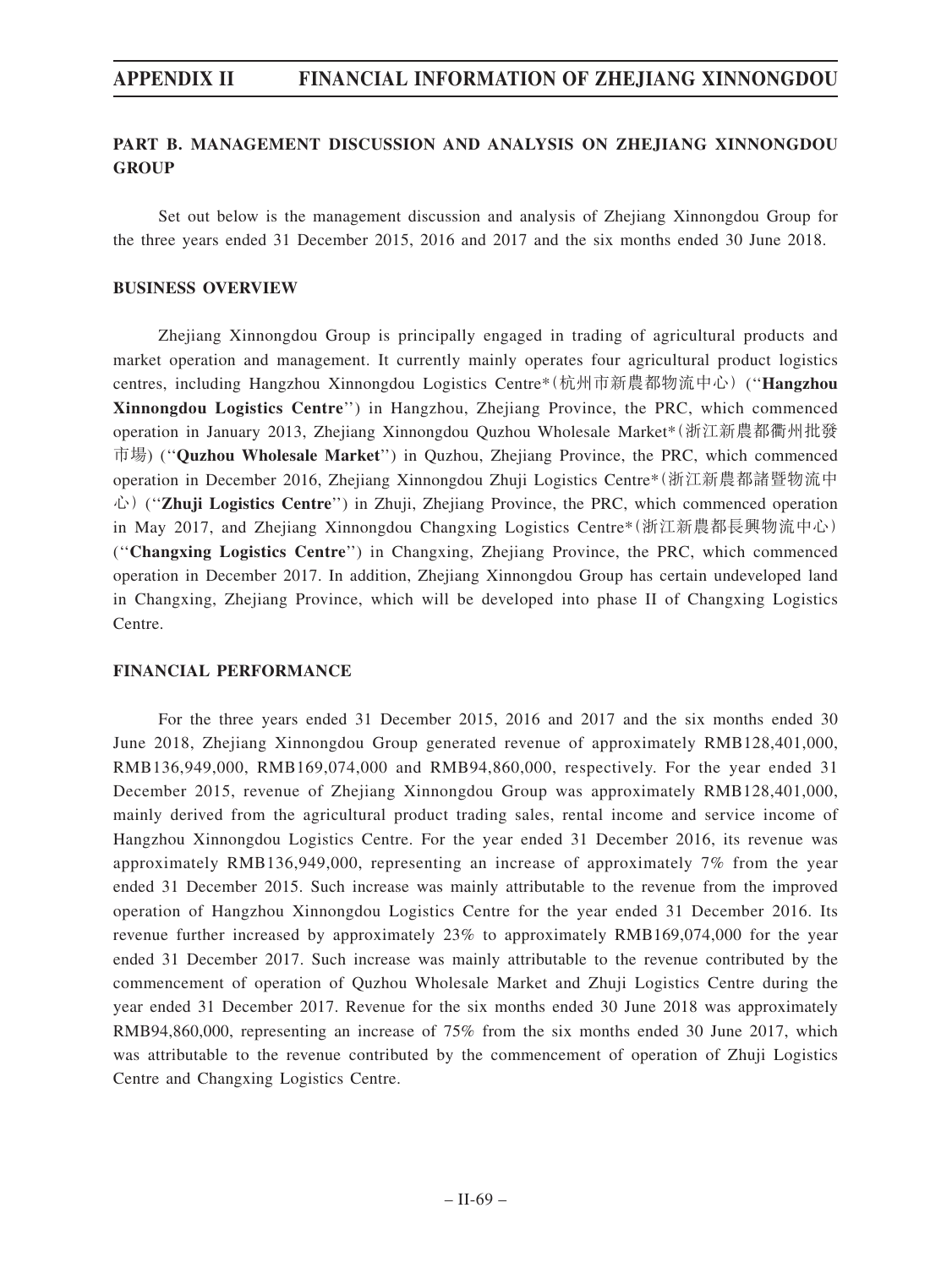For the three years ended 31 December 2015, 2016 and 2017 and the six months ended 30 June 2018, Zhejiang Xinnongdou Group recorded cost of sales of approximately RMB54,096,000, RMB42,004,000, RMB60,498,000 and RMB25,518,000, respectively.

For the three years ended 31 December 2015, 2016 and 2017 and the six months ended 30 June 2018, Zhejiang Xinnongdou Group recorded gross profit and gross profit margin of approximately RMB74,305,000 (58%), RMB94,945,000 (69%), RMB108,576,000 (64%) and RMB69,342,000 (73%), respectively. Gross profit margin for the year ended 31 December 2016 increased by approximately 11 percentage points from the year ended 31 December 2015. Such increase was mainly attributable to the improved gross profit margin from trading revenue for the year ended 31 December 2016. Gross profit margin for the year ended 31 December 2017 decreased by approximately 5 percentage points from the year ended 31 December 2016. Such decrease was mainly attributable to the lowered gross profit margin from trading revenue for the year ended 31 December 2017. Gross profit margin for the six months ended 30 June 2018 increased by approximately 5 percentage points from the six months ended 30 June 2017. Such increase was mainly attributable to the improved gross profit margin from trading revenue for the six months ended 30 June 2018.

For the three years ended 31 December 2015, 2016 and 2017 and the six months ended 30 June 2018, other revenue and income of Zhejiang Xinnongdou Group were approximately RMB26,948,000, RMB256,427,000, RMB285,018,000 and RMB121,898,000, respectively. Other revenue and income of Zhejiang Xinnongdou Group represented mainly income from disposal of investment properties. Other revenue and income of Zhejiang Xinnongdou Group were mainly derived from disposal of certain investment properties of Hangzhou Xinnongdou Logistics Centre for the year ended 31 December 2015, disposal of certain investment properties of Hangzhou Xinnongdou Logistics Centre, Quzhou Wholesale Market and Zhuji Logistics Centre for the year ended 31 December 2016, disposal of certain investment properties of Hangzhou Xinnongdou Logistics Centre, Quzhou Wholesale Market, Zhuji Logistics Centre and Changxing Logistics Centre for the year ended 31 December 2017, and disposal of certain investment properties of Hangzhou Xinnongdou Logistics Centre, Quzhou Wholesale Market, Zhuji Logistics Centre and Changxing Logistics Centre for the six months ended 30 June 2018.

For the three years ended 31 December 2015, 2016 and 2017 and the six months ended 30 June 2018, Zhejiang Xinnongdou Group recorded selling and distribution expenses (representing mainly agency service fees, advertising and promotion expenses and employee salaries) of approximately RMB47,618,000, RMB57,960,000, RMB99,806,000 and RMB62,354,000, respectively. The increase in selling and distribution expenses was mainly due to the increase in the number of operating agricultural product trading and wholesale markets and the increase in the number of investment properties disposed of.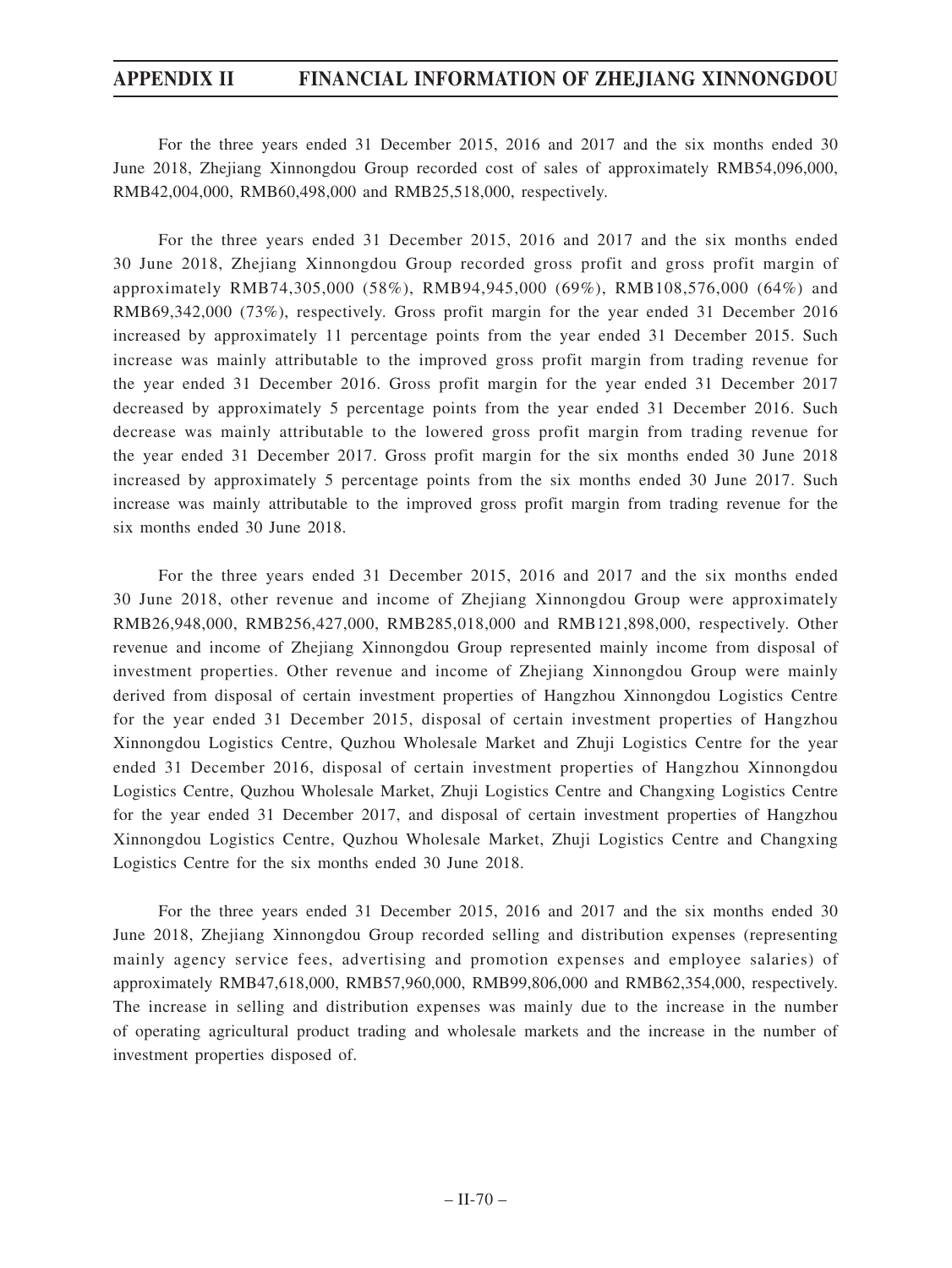For the three years ended 31 December 2015, 2016 and 2017 and the six months ended 30 June 2018, Zhejiang Xinnongdou Group recorded administrative expenses (representing mainly employee salaries, office expenses and other general and administrative expenses) of approximately RMB70,674,000, RMB80,632,000, RMB92,000,000 and RMB41,417,000, respectively. The increase in administrative expenses for the three years ended 31 December 2015, 2016 and 2017 was mainly due to the increase in the number of operating agricultural product trading and wholesale markets and the increase in the number of employees. Administrative expenses for the six months ended 30 June 2018 decreased by 8% from the six months ended 30 June 2017, mainly due to less expenses salaries being paid.

For the three years ended 31 December 2015, 2016 and 2017 and the six months ended 30 June 2018, changes in fair value of investment properties of Zhejiang Xinnongdou Group were approximately an increase of RMB171,315,000, an increase of RMB20,092,000, a increase of RMB9,241,000 and an increase of RMB48,155,000, respectively. The changes in fair value of investment properties of Zhejiang Xinnongdou Group were mainly attributable to the appreciation of Hangzhou Xinnongdou Logistics Centre arising from valuation for the year ended 31 December 2015, mainly the appreciation of Zhuji Logistics Centre arising from valuation for the year ended 31 December 2016, mainly the depreciation of Quzhou Wholesale Market arising from valuation for the year ended 31 December 2017, and mainly the appreciation of Hangzhou Xinnongdou Logistics Centre arising from valuation for the six months ended 30 June 2018.

For the three years ended 31 December 2015, 2016 and 2017 and the six months ended 30 June 2018, Zhejiang Xinnongdou Group recorded profit for the year/period of approximately RMB31,454,000, RMB89,670,000, loss of RMB36,963,000 and RMB33,929,000, respectively.

#### **FINANCIAL POSITION**

The table below sets out selected items of the statement of financial position of Zhejiang Xinnongdou Group as at 31 December 2015, 2016 and 2017 and 30 June 2018, which should be read together with the accountant's report on Zhejiang Xinnongdou Group set out in this Appendix II Part A.

|                         | As at 31 December |                |                | As at 30 June  |  |
|-------------------------|-------------------|----------------|----------------|----------------|--|
|                         | 2015              | 2016           | 2017           | 2018           |  |
|                         | <i>RMB'000</i>    | <i>RMB'000</i> | <i>RMB'000</i> | <i>RMB'000</i> |  |
| Non-current assets      | 3,159,212         | 4,153,209      | 4,393,237      | 4,283,060      |  |
| Current assets          | 662,934           | 1,027,374      | 1,317,329      | 951,971        |  |
| Current liabilities     | (1,187,913)       | (1,833,029)    | (2,008,792)    | (1,491,500)    |  |
| Non-current liabilities | (1,508,745)       | (1,932,430)    | (1,928,625)    | (1,925,359)    |  |
| Net current liabilities | (524, 979)        | (805, 655)     | (691, 463)     | (539, 529)     |  |
| Net assets              | 1,125,488         | 1,415,124      | 1,773,149      | 1,818,172      |  |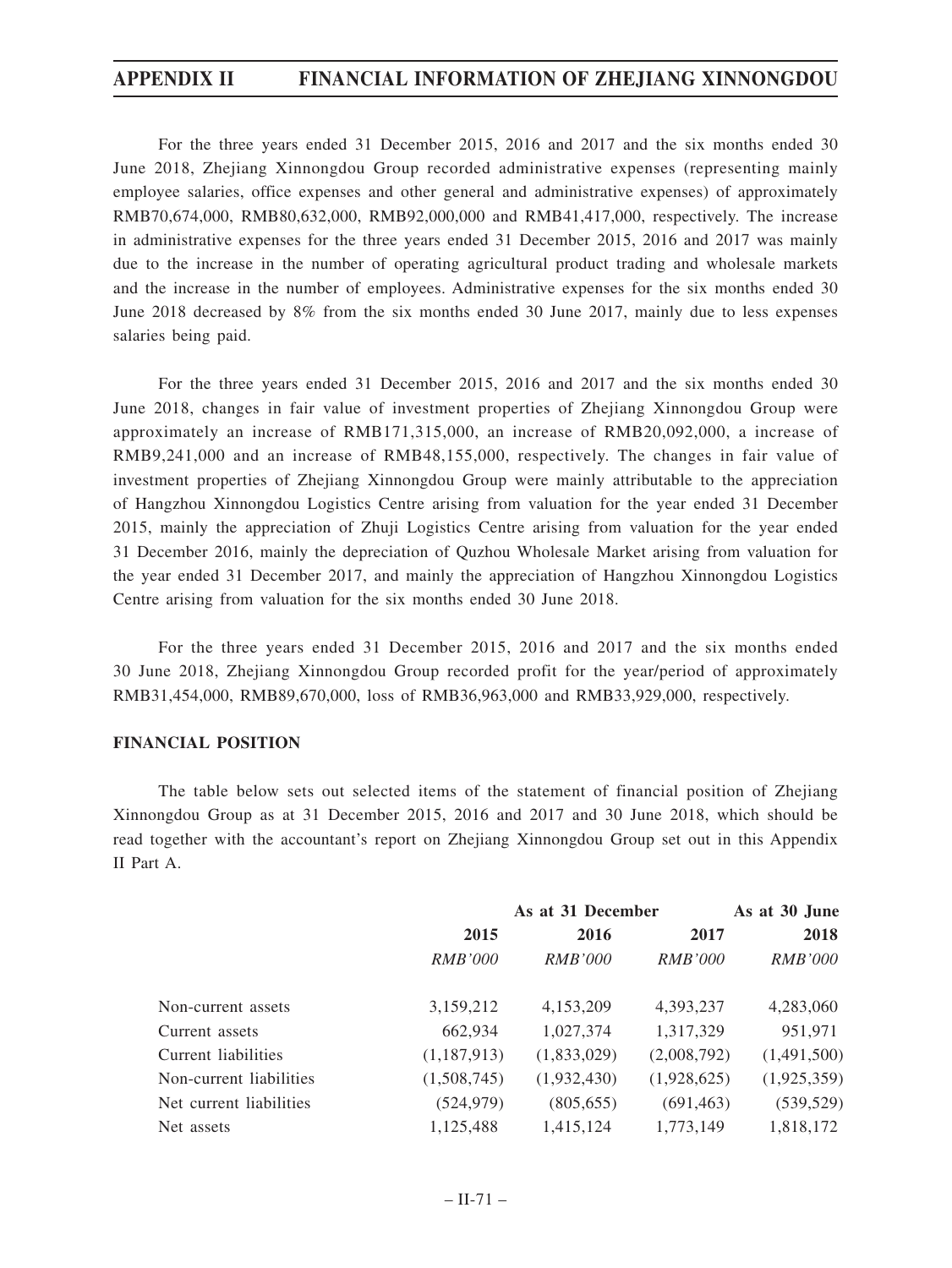Non-current assets increased to approximately RMB4,393,237,000 as at 31 December 2017 from approximately RMB3,159,212,000 as at 31 December 2015, mainly due to the addition of investment properties of Quzhou Wholesale Market, Zhuji Logistics Centre and Changxing Logistics Centre. Non-current assets decreased to approximately RMB4,283,060,000 as at 30 June 2018, mainly due to the disposal of certain investment properties of Hangzhou Xinnongdou Logistics Centre, Quzhou Wholesale Market, Zhuji Logistics Centre and Changxing Logistics Centre during the six months ended 30 June 2018.

Current assets increased to approximately RMB1,317,329,000 as at 31 December 2017 from approximately RMB662,934,000 as at 31 December 2015, mainly due to the increase in cash and cash equivalents, prepayments and other receivables. Current assets decreased to approximately RMB951,971,000 as at 30 June 2018, mainly due to the decrease in cash and cash equivalents, prepayments and other receivables.

Current liabilities increased to approximately RMB2,008,792,000 as at 31 December 2017 from approximately RMB1,187,913,000 as at 31 December 2015, mainly due to the increase in accounts payable, other payables, advances from customers, short-term interest-bearing bank loans and other borrowings. Current liabilities decreased to approximately RMB1,491,500,000 as at 30 June 2018, mainly due to the decrease in other payables, advances from customers, short-term interest-bearing bank loans and other borrowings.

Non-current liabilities increased to approximately RMB1,932,430,000 as at 31 December 2016 from approximately RMB1,508,745,000 as at 31 December 2015, mainly due to the increase in long-term interest-bearing bank and other borrowings. Non-current liabilities decreased to approximately RMB1,928,625,000 as at 31 December 2017, mainly due to the decrease in longterm interest-bearing bank and other borrowings. Non-current liabilities further decreased to approximately RMB1,925,359,000 as at 30 June 2018, mainly due to the fact that the decrease in other long-term liabilities and deferred taxation liabilities was higher than the increase in long-term interest-bearing bank and other borrowings.

Net current liabilities increased to approximately RMB805,655,000 as at 31 December 2016 from approximately RMB524,979,000 as at 31 December 2015, mainly due to the fact that the increase in accounts payable, other payables and short-term interest-bearing bank and other borrowings was higher than the increase in cash and cash equivalents, prepayments and other receivables. Net current liabilities decreased to approximately RMB691,463,000 as at 31 December 2017, mainly due to the fact that the increase in accounts payable, other payables and short-term interest-bearing bank and other borrowings was lower than the increase in cash and cash equivalents, prepayments and other receivables. Net current liabilities further decreased to approximately RMB539,529,000 as at 30 June 2018, mainly due to the fact that the decrease in other payables and short-term interest-bearing bank and other borrowings was higher than the decrease in cash and cash equivalents, prepayments and other receivables.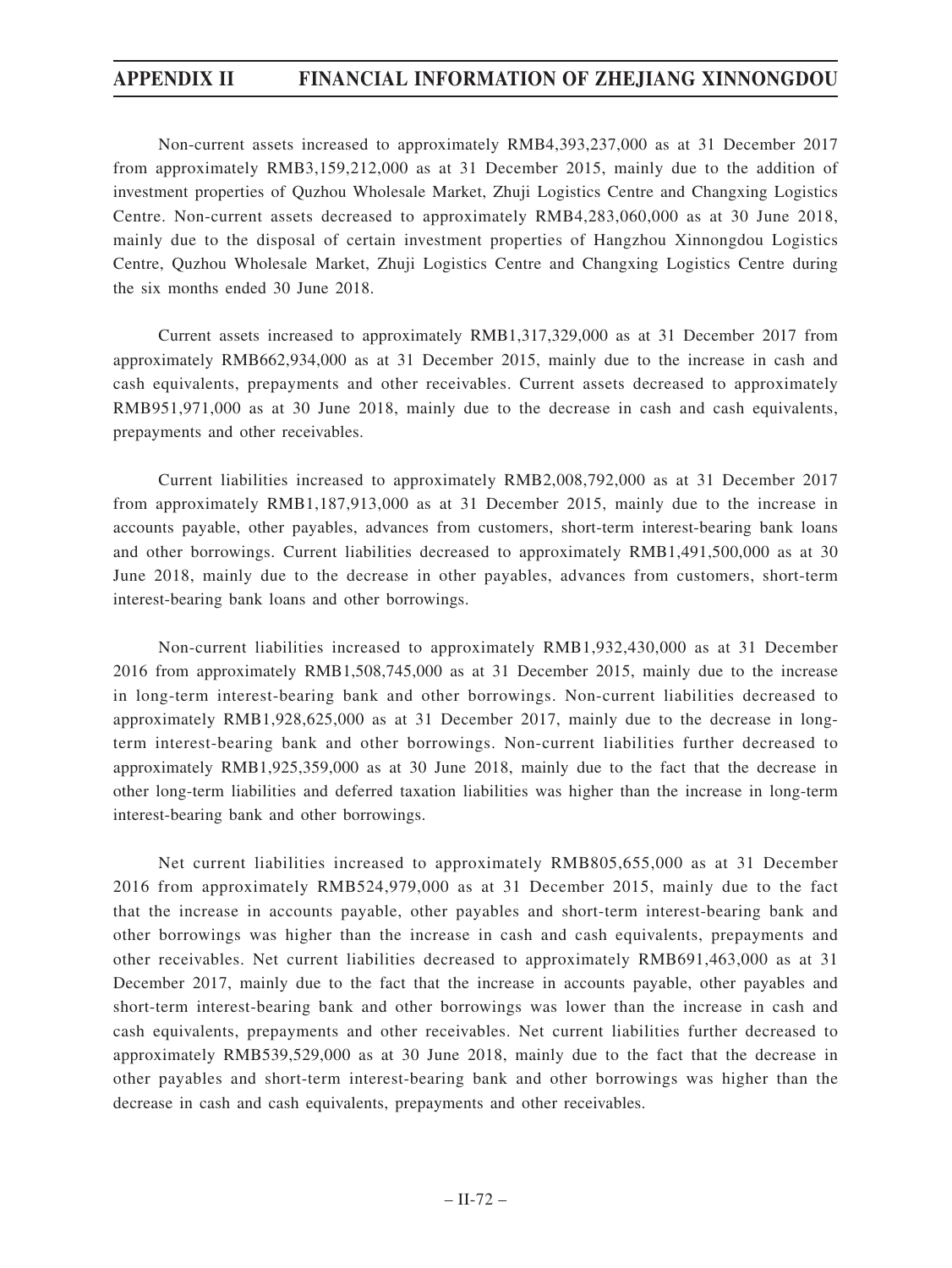Although a net current liability position has been recorded as at 31 December 2015, 2016 and 2017 and as at 30 June 2018, the Directors are of the view that the risk of Zhejiang Xinnongdou's going concern uncertainty is relative low due to (i) the investment properties currently classified as non-current assets can be disposed of to fulfill the liquidity requirements as and when necessary; (ii) Zhejiang Xinnongdou recorded, as at 30 June 2018, a net total assets (approximately RMB2190.8 million), adequate level of cash and cash equivalents (approximately RMB174.7 million) and an improvement in its gearing ratio; and (iii) Zhejiang Xinnongdou recorded positive net cash flow generated from operation activities and net increase in cash and cash equivalents during each of the years ended 31 December 2015, 2016 and 2017. As such, the Directors consider that it is in the Company's interests to pursue the Acquisition.

Net assets increased to approximately RMB1,773,149,000 as at 31 December 2017 from approximately RMB1,125,488,000 as at 31 December 2015, mainly due to net cash generated from operating activities and the appreciation in investment properties. Net assets further increased to approximately RMB1,818,172,000 as at 30 June 2018, mainly due to the appreciation in investment properties.

#### **LIQUIDITY, FINANCIAL RESOURCES AND CAPITAL STRUCTURE**

For the three years ended 31 December 2015, 2016 and 2017 and the six months ended 30 June 2018, Zhejiang Xinnongdou Group funded its operation mainly through bank loans, cash generated from operating activities and disposal of investment properties.

As at 31 December 2015, 2016 and 2017 and 30 June 2018, Zhejiang Xinnongdou Group had cash and cash equivalents of approximately RMB286,313,000, RMB418,375,000, RMB597,520,000 and RMB359,158,000, respectively, all denominated in Renminbi.

As at 31 December 2015, 2016 and 2017 and 30 June 2018, Zhejiang Xinnongdou Group had outstanding interest-bearing borrowings of approximately RMB1,868,351,000, RMB2,378,576,000, RMB2,344,188,000 and RMB2,120,628,000, respectively, all denominated in Renminbi.

For the three years ended 31 December 2015, 2016 and 2017 and the six months ended 30 June 2018, Zhejiang Xinnongdou Group recorded interest expenses on bank loans and other borrowings (before deduction of capitalised interest) of approximately RMB122,053,000, RMB153,370,000, RMB171,649,000 and RMB60,973,000, respectively. The changes in interest expenses mainly corresponded to the changes in the balance of average outstanding interest-bearing borrowings during the year/period.

As at 31 December 2015, 2016 and 2017 and 30 June 2018, approximately RMB1,868,000,000, RMB2,379,000,000, RMB2,344,189,000 and RMB2,120,628,000 of the outstanding interest-bearing borrowings of Zhejiang Xinnongdou Group were at fixed rate, and the remaining were at floating rate.

As at 31 December 2015, 2016 and 2017 and 30 June 2018, Zhejiang Xinnongdou Group had unutilised bank facilities of approximately RMB402,000,000, RMB260,000,000, RMB600,420,000 and RMB645,580,000, respectively.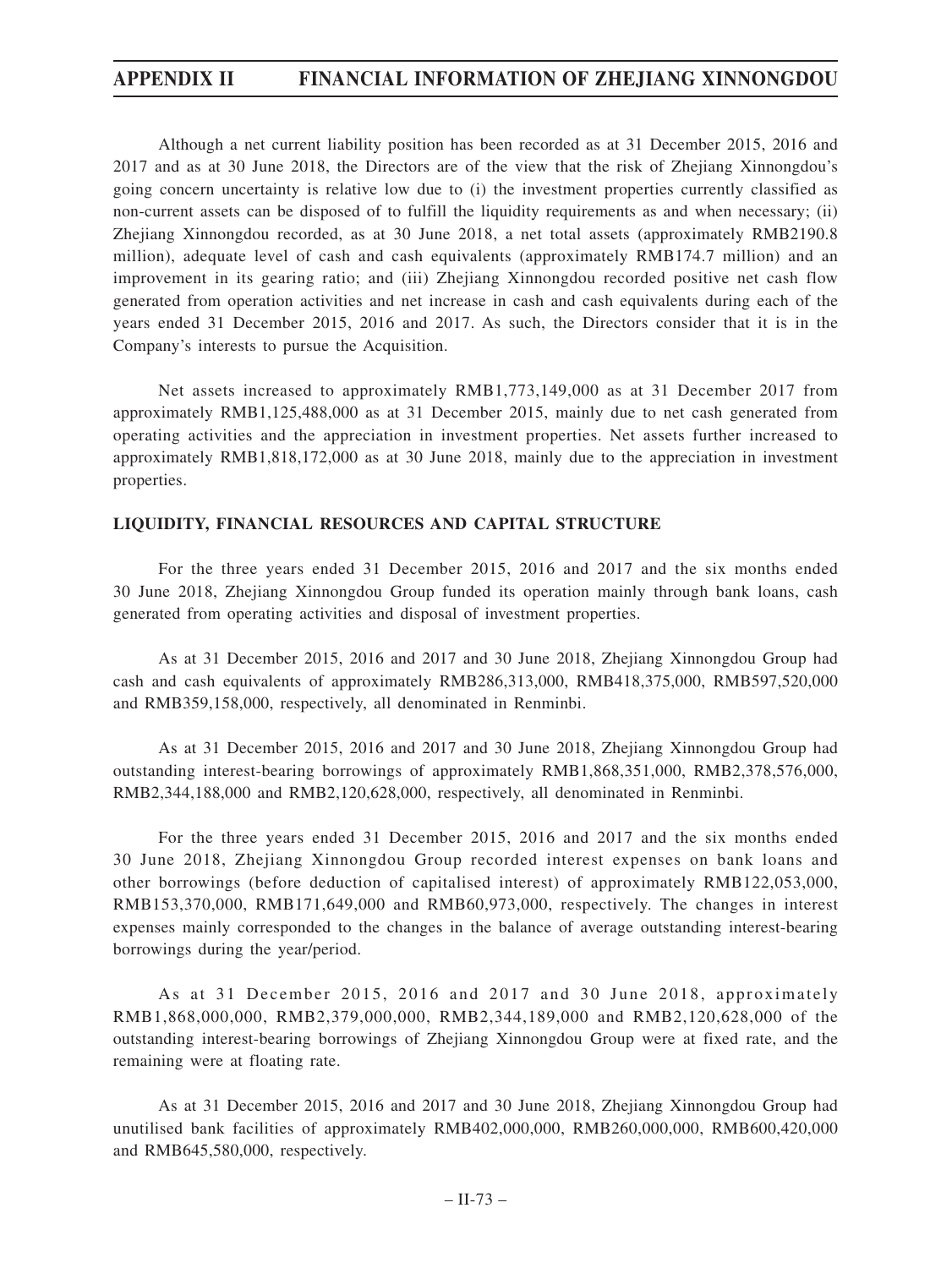As at 31 December 2015, 2016 and 2017 and 30 June 2018, Zhejiang Xinnongdou Group had gearing ratio (being total liabilities divided by total equity) of 2.40, 2.66, 2.22 and 1.88, respectively.

#### **TREASURY POLICIES AND HEDGING ARANGEMENTS**

For the three years ended 31 December 2015, 2016 and 2017 and the six months ended 30 June 2018, Zhejiang Xinnongdou Group did not have any treasury policies or hedging arrangements in place.

#### **MATERIAL INVESTMENTS**

As at 31 December 2015, 2016 and 2017 and 30 June 2018, Zhejiang Xinnongdou Group did not have any material investments.

#### **SEGMENT INFORMATION**

For the three years ended 31 December 2015, 2016 and 2017 and the six months ended 30 June 2018, Zhejiang Xinnongdou Group operated one business segment only, being agricultural product trading and operating agricultural product logistics centres.

#### **PLEDGE OF ASSETS**

The table below sets out the summary of pledged assets of Zhejiang Xinnongdou Group during the periods indicated:

|                          | As at 31 December |                |                | As at 30 June  |  |
|--------------------------|-------------------|----------------|----------------|----------------|--|
|                          | 2015              | 2016           | 2017           | 2018           |  |
|                          | <i>RMB'000</i>    | <i>RMB'000</i> | <i>RMB'000</i> | <i>RMB'000</i> |  |
| Investment properties    | 1,330,061         | 1,855,920      | 2,585,010      | 2,626,618      |  |
| Construction in progress | 244,530           | 401,340        | 5,009          | 5,009          |  |
| Restricted cash          | 120               | 6.927          | 127,107        | 78,660         |  |
| <b>Total</b>             | 1,574,711         | 2,264,187      | 2,717,126      | 2,710,287      |  |

#### **MATERIAL ACQUISITIONS AND DISPOSALS**

For the three years ended 31 December 2015, 2016 and 2017 and the six months ended 30 June 2018, Zhejiang Xinnongdou Group had not entered into any material transactions to acquire or dispose of its assets.

#### **CONTINGENT LIABILITIES**

As at 31 December 2015, 2016 and 2017 and 30 June 2018, Zhejiang Xinnongdou Group did not have any contingent liabilities.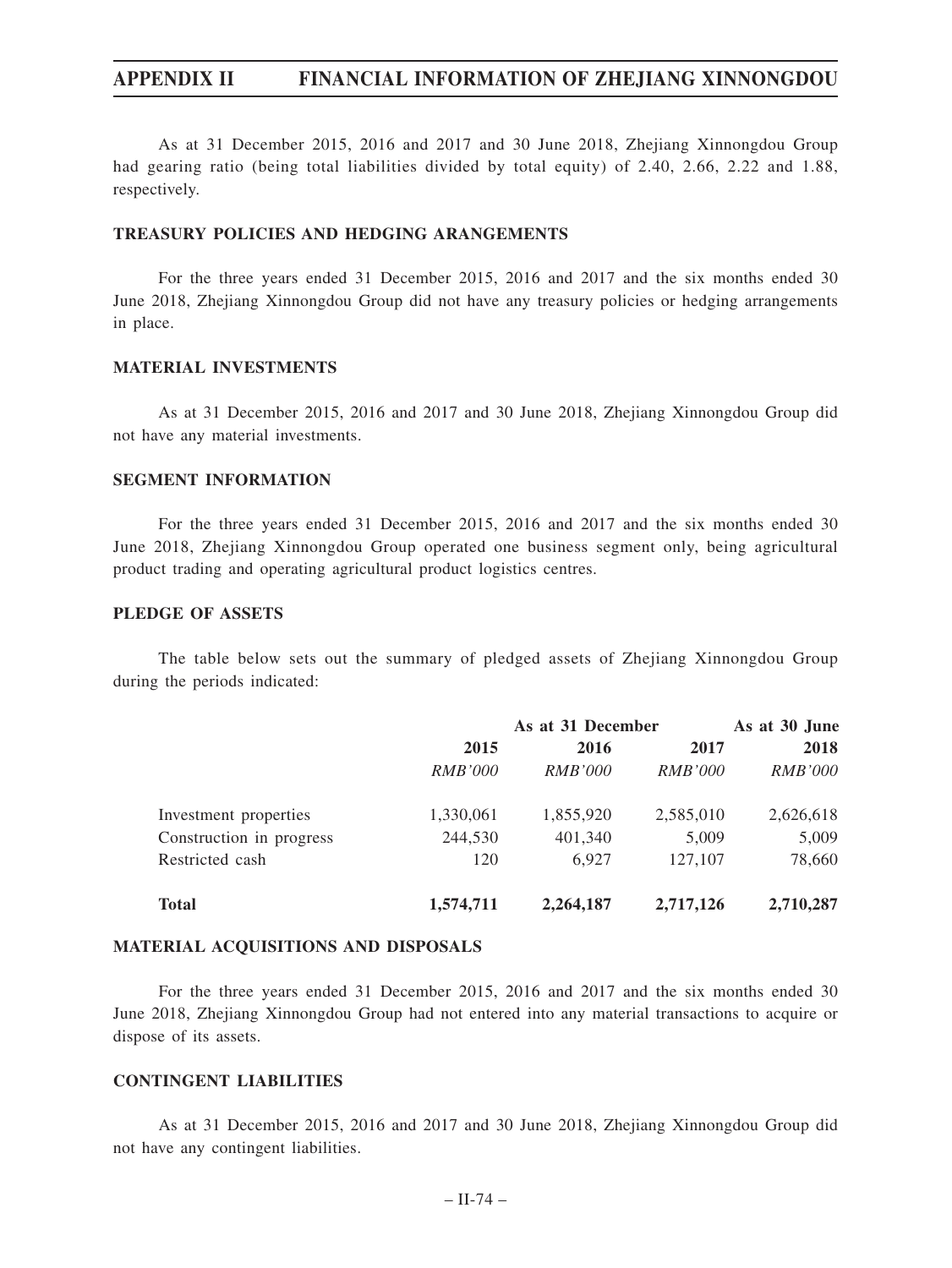#### **CAPITAL COMMITMENT**

As at 31 December 2015, 2016 and 2017 and 30 June 2018, capital commitment to properties under development contracted but not provided for amounted to approximately RMB190,997,000, RMB195,056,000, RMB94,087,000 and RMB35,278,000, respectively.

#### **FOREIGN EXCHANGE RATE FLUCTUATION RISK**

For the three years ended 31 December 2015, 2016 and 2017 and the six months ended 30 June 2018, Zhejiang Xinnongdou Group operated in the PRC only and was not exposed to any exchange rate risk.

#### **EMPLOYEES**

As at 31 December 2015, 2016 and 2017 and 30 June 2018, Zhejiang Xinnongdou Group had 724, 565, 558 and 563 employees, respectively. Employees at all levels receive remuneration with reference to market standards and receive bonus within the framework of Zhejiang Xinnongdou Group for salary, incentive and bonus plans based on their performance.

#### **FUTURE PLANS**

At this stage, Zhejiang Xinnongdou Group is focusing on agricultural product trading and operating agricultural product logistics centres.

#### **DIVIDENDS**

For the three years ended 31 December 2015, 2016 and 2017 Zhejiang Xinnongdou Group had not declared or paid any dividends. For the six months ended 30 June 2018, Zhejiang Xinnongdou Group had declared a dividend in the amount of RMB20,000,000 in March 2018.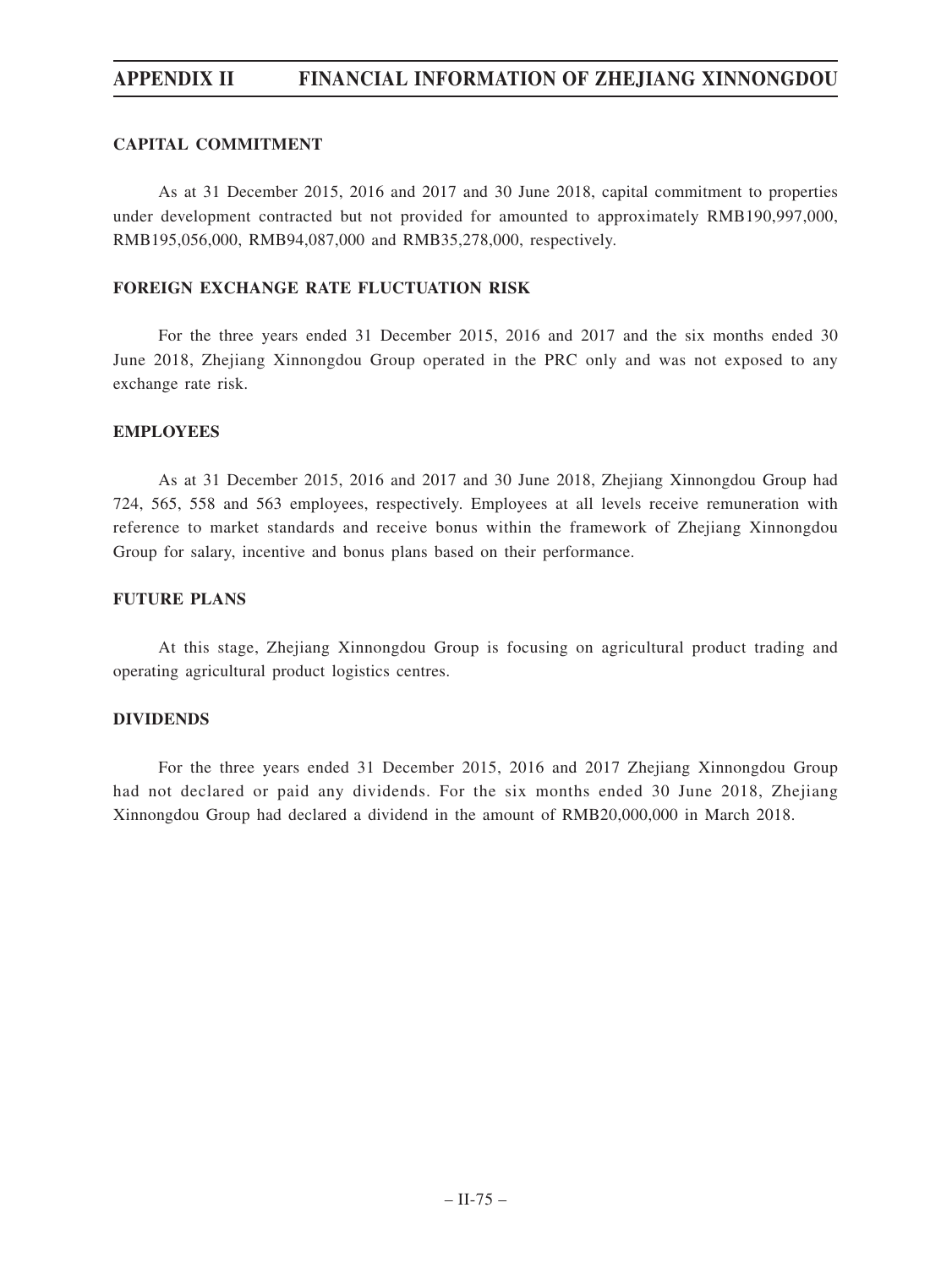### **Basis of preparation of the Unaudited Pro Forma Financial Information of the Enlarged Group**

The accompanying unaudited pro forma consolidated statement of financial position (the "Unaudited Pro Forma Financial Information") of Zhong An Real Estate Limited (the "Company", together with its subsidiaries, the "Group") as enlarged (the "Enlarged Group") by the acquisition of Zhejiang Xinnongdou Industrial Co., Ltd\* (浙江新農都實業有限公司) ("Zhejiang Xinnongdou") has been prepared by the directors of the Company (the "Directors") in accordance with paragraph 29 of Chapter 4 of the Listing Rules for the purpose of illustrating the effects of the acquisition (the "Acquisition") of 42.5% of the entire equity interests in Zhejiang Xinnongdou (the "Target Company") from Hangzhou Oriental Culture Tourism Group Co., Ltd\* (杭州東方文化園旅業集團 有限公司) ("Hangzhou Oriental").

The unaudited pro forma consolidated statement of financial position of the Enlarged Group has been prepared based on the unaudited condensed consolidated statement of financial position of the Group as at 30 June 2018, which has been extracted from the Group's published interim report dated 23 August 2018 for the six month period ended 30 June 2018 and the audited consolidated statements of financial position of Zhejiang Xinnongdou as at 30 June 2018, which is extracted from the accountants' report as set out in Appendix II to this circular, after taking into account the pro forma adjustments relating to the Acquisition that are (i) clearly shown and explained; (ii) directly attributable to the Acquisition and not relating to future events or decisions; and (iii) factually supportable, as explained in the accompanying notes, as if the Acquisition had been completed as at 30 June 2018.

The accompanying Unaudited Pro Forma Financial Information of the Enlarged Group has been prepared by the Directors based on a number of assumptions, estimates, uncertainties and currently available information to provide information of the Enlarged Group upon completion of the Acquisition. One of the major assumptions is that Zhejiang Xinnongdou will become an associate of the Company upon the completion of the Acquisition. As the Unaudited Pro Forma Financial Information is prepared for illustrative purposes only, and because of its hypothetical nature, it may not give a true picture of the financial position and results of the Enlarged Group following the completion of the Acquisition and does not purport to describe the actual financial position of the Enlarged Group that would have been attained had the Acquisition been completed on the date indicated herein. Further, the accompanying Unaudited Pro Forma Financial Information of the Enlarged Group does not purport to predict the future financial position of the Enlarged Group after the completion of the Acquisition.

The Unaudited Pro Forma Financial Information of the Enlarged Group has been prepared in accordance with paragraph 29 of Chapter 4 and paragraph  $69(4)(a)(ii)$  of Chapter 14 of the Listing Rules. The Unaudited Pro Forma Financial Information of the Enlarged Group should be read in conjunction with the financial information of the Group as set out in Appendix I to the circular of the Company dated 30 November 2018 (the "Circular") and other financial information included elsewhere in the Circular.

\* *For identification purposes only*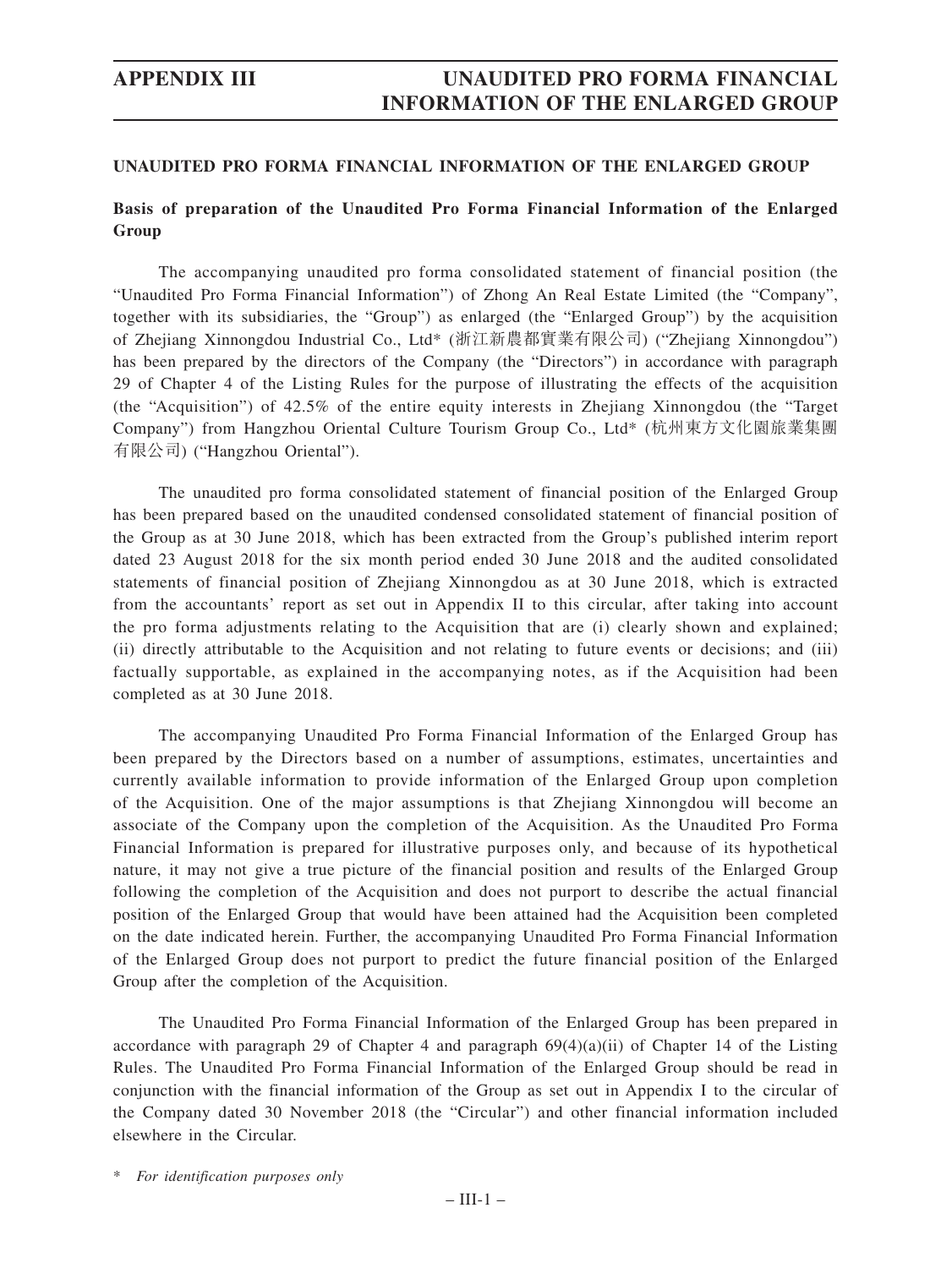## **Unaudited Pro Forma Financial Information of the Enlarged Group**

|                                               |              |                       |                | <b>Unaudited</b> |
|-----------------------------------------------|--------------|-----------------------|----------------|------------------|
|                                               | The Group    |                       |                | <b>Enlarged</b>  |
|                                               | as at        |                       |                | Group as at      |
|                                               | 30 June 2018 | Pro forma adjustments |                | 30 June 2018     |
|                                               | RMB'000      | <b>RMB'000</b>        | <b>RMB'000</b> | RMB'000          |
|                                               | Note 1       | Note 3                | Note 3         |                  |
| <b>NON-CURRENT ASSETS</b>                     |              |                       |                |                  |
| <b>Non-current assets</b>                     |              |                       |                |                  |
| Property and equipment                        | 2,075,553    |                       |                | 2,075,553        |
| Investment properties                         | 5,427,628    |                       |                | 5,427,628        |
| Properties under development                  | 1,366,425    |                       |                | 1,366,425        |
| Financial assets at fair value through other  |              |                       |                |                  |
| comprehensive income                          | 373,834      | (327,000)             |                | 46,834           |
| Long term prepayments                         | 275,733      |                       |                | 275,733          |
| Investment in an associate                    |              | 327,000               | 352,994        | 679,994          |
| Deferred tax assets                           | 128,803      |                       |                | 128,803          |
| Restricted cash                               | 526,572      |                       |                | 526,572          |
| <b>Total non-current assets</b>               | 10,174,548   |                       |                | 10,527,542       |
| <b>Current</b> assets                         |              |                       |                |                  |
| Completed properties held for sale            | 3,371,384    |                       |                | 3,371,384        |
| Properties under development                  | 8,870,309    |                       |                | 8,870,309        |
| Inventories                                   | 19,066       |                       |                | 19,066           |
| Trade and bills receivables                   | 58,752       |                       |                | 58,752           |
| Prepayments, deposits and other receivables   | 2,704,777    |                       |                | 2,704,777        |
| Financial assets at fair value through profit |              |                       |                |                  |
| or loss                                       | 73,403       |                       |                | 73,403           |
| Restricted cash                               | 792,829      |                       |                | 792,829          |
| Cash and cash equivalents                     | 1,024,109    |                       |                | 1,024,109        |
| Investment properties classified as held for  |              |                       |                |                  |
| sale                                          | 92,772       |                       |                | 92,772           |
| Total current assets                          | 17,007,401   |                       |                | 17,007,401       |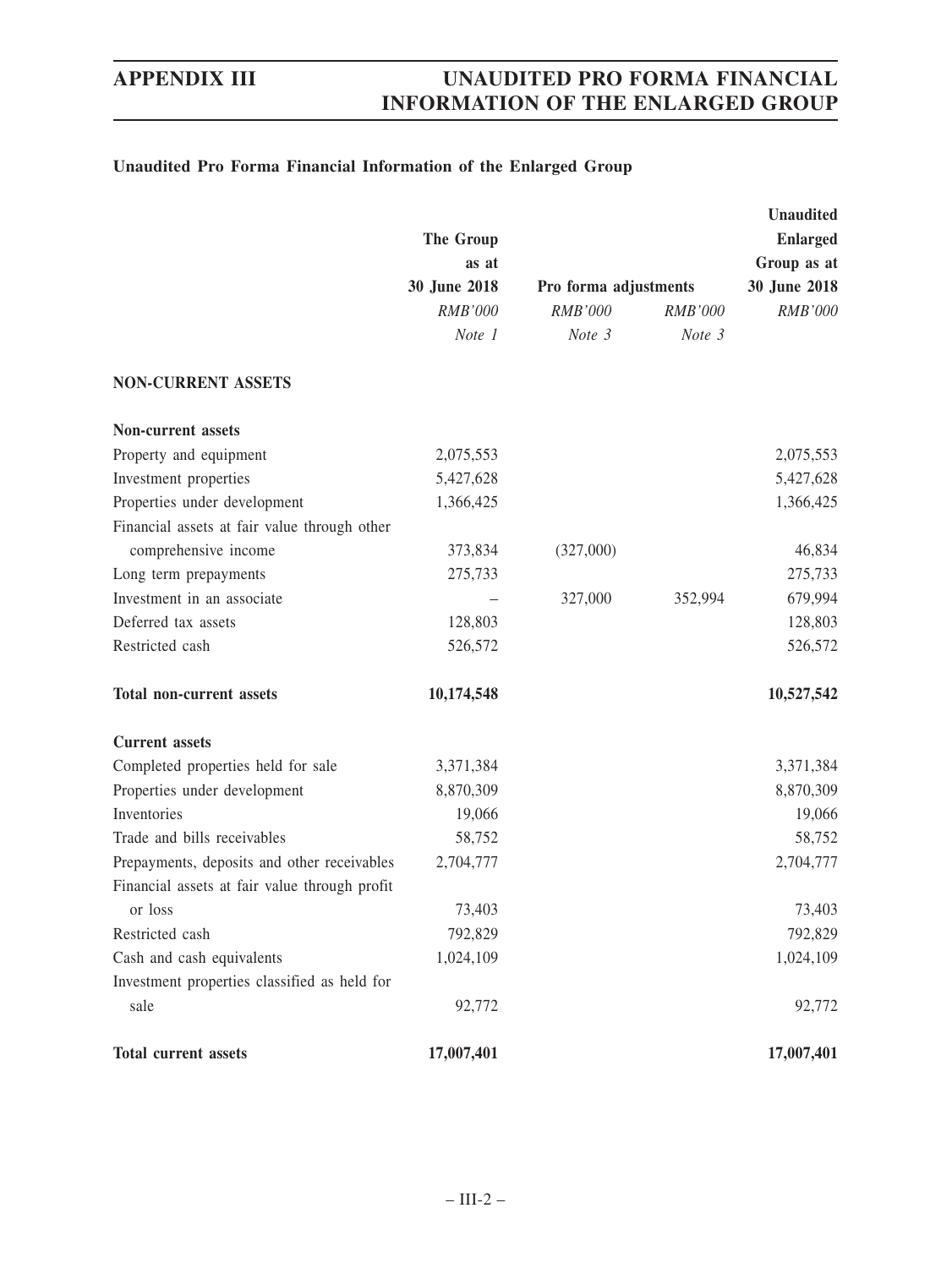|                                             |                       |                       |         | <b>Unaudited</b> |  |
|---------------------------------------------|-----------------------|-----------------------|---------|------------------|--|
|                                             | The Group             |                       |         | <b>Enlarged</b>  |  |
|                                             | as at<br>30 June 2018 |                       |         | Group as at      |  |
|                                             |                       | Pro forma adjustments |         | 30 June 2018     |  |
|                                             | RMB'000               | <b>RMB'000</b>        | RMB'000 | RMB'000          |  |
|                                             | Note 1                | Note 3                | Note 3  |                  |  |
| <b>Current liabilities</b>                  |                       |                       |         |                  |  |
| Advance from a joint venture                | 228,519               |                       |         | 228,519          |  |
| Trade payables                              | 1,543,757             |                       |         | 1,543,757        |  |
| Other payables and accruals                 | 2,947,274             |                       |         | 2,947,274        |  |
| Advances from customers                     | 5,770,104             |                       |         | 5,770,104        |  |
| Interest-bearing bank and other borrowings  | 2,889,989             |                       |         | 2,889,989        |  |
| Tax payable                                 | 1,009,170             |                       |         | 1,009,170        |  |
| <b>Total current liabilities</b>            | 14,388,813            |                       |         | 14,388,813       |  |
| <b>Non-current liabilities</b>              |                       |                       |         |                  |  |
| Interest-bearing bank and other borrowings  | 2,435,500             |                       |         | 2,435,500        |  |
| Deferred tax liabilities                    | 1,108,986             |                       |         | 1,108,986        |  |
| <b>Total non-current liabilities</b>        | 3,544,486             |                       |         | 3,544,486        |  |
| <b>Equity</b>                               |                       |                       |         |                  |  |
| Equity attributable to owners of the parent |                       |                       |         |                  |  |
| Share capital                               | 514,951               |                       |         | 514,951          |  |
| Treasury share                              | (4,108)               |                       |         | (4,108)          |  |
| Reserves                                    | 6,981,045             |                       | 208,129 | 7,189,174        |  |
|                                             | 7,491,888             |                       |         | 7,700,017        |  |
| Non-controlling interests                   | 1,756,762             |                       | 144,865 | 1,901,627        |  |
| <b>Total equity</b>                         | 9,248,650             |                       |         | 9,601,644        |  |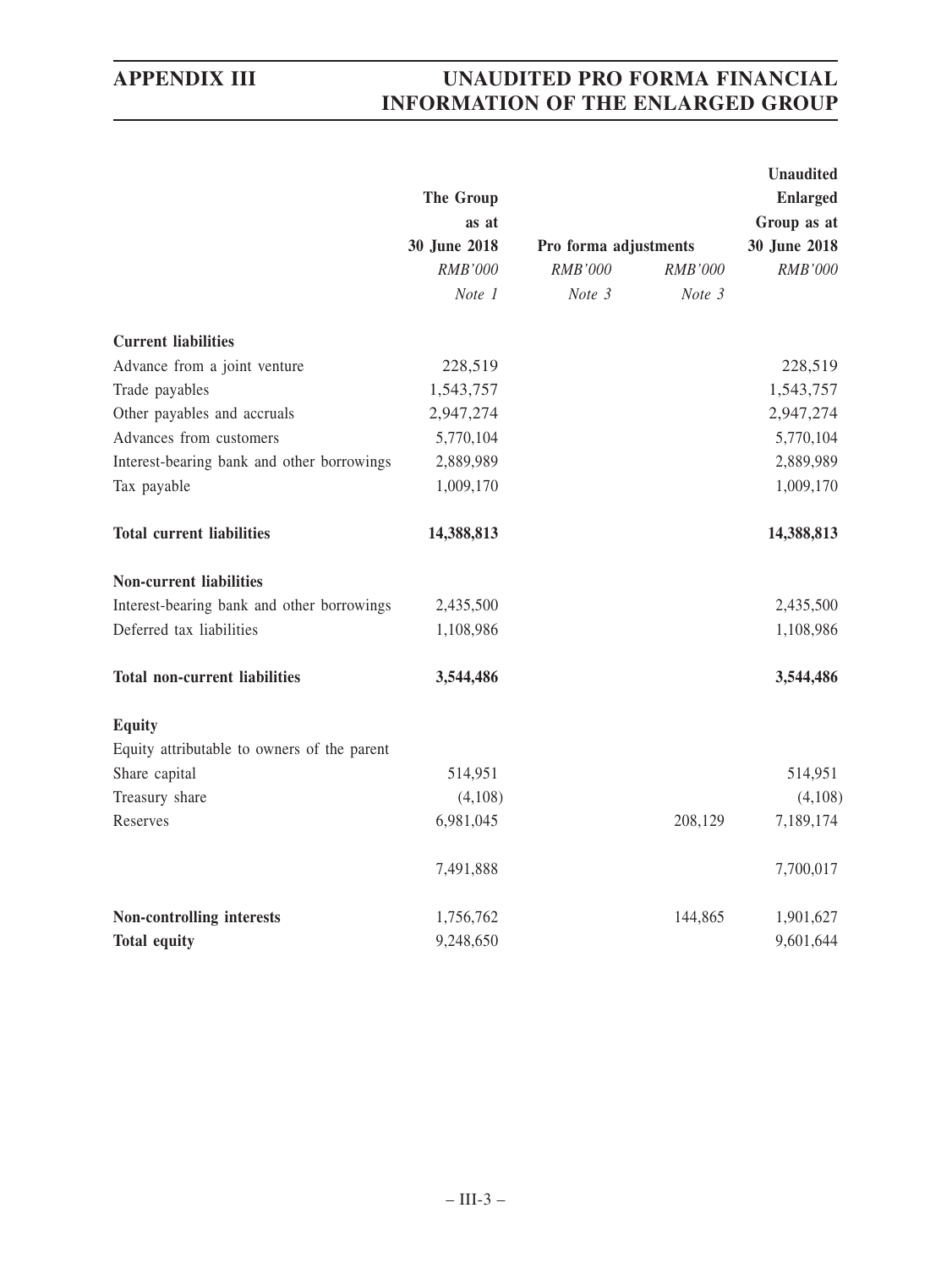#### **Notes to the Unaudited Pro Forma Financial Information of the Enlarged Group**

- 1. The unaudited condensed consolidated statement of financial position of the Group as at 30 June 2018 is extracted from the published audited interim report of the Group for the six month period ended 30 June 2018.
- 2. For accounting purposes, Zhejiang Xinnongdou will be accounted for as an associate of the Company upon completion of the Acquisition. Please also refer to the Circular for further details.
- 3. Based on the assumption as mentioned above, in the opinion of the Directors, the Company could not obtain the joint control of Zhejiang Xinnongdou upon completion of the Acquisition, Zhejiang Xinnongdou will become an associate of the Company upon completion of the Acquisition. The adjustments represent the following:
	- 1) Before the Acquisition, the Group previously held a 19.85% equity interest in Zhejiang Xinnongdou. The investment was recorded as an available-for-sale investment, with a value of RMB327,000,000. For the purpose of presenting the pro forma adjustments, the investment was adjusted to the account of "Investment in an associate".
	- 2) An aggregate of 178,280,000 ordinary shares of HK\$0.10 each in the share capital of China New City Commercial Development Limited, a subsidiary of the Company will be issuable by China New City Commercial Development Limited for the settlement of the consideration for the Acquisition.
- 4. No other adjustments have been made to the Unaudited Pro Forma Financial Information to reflect any trading results or other transactions of the Group subsequent to 30 June 2018.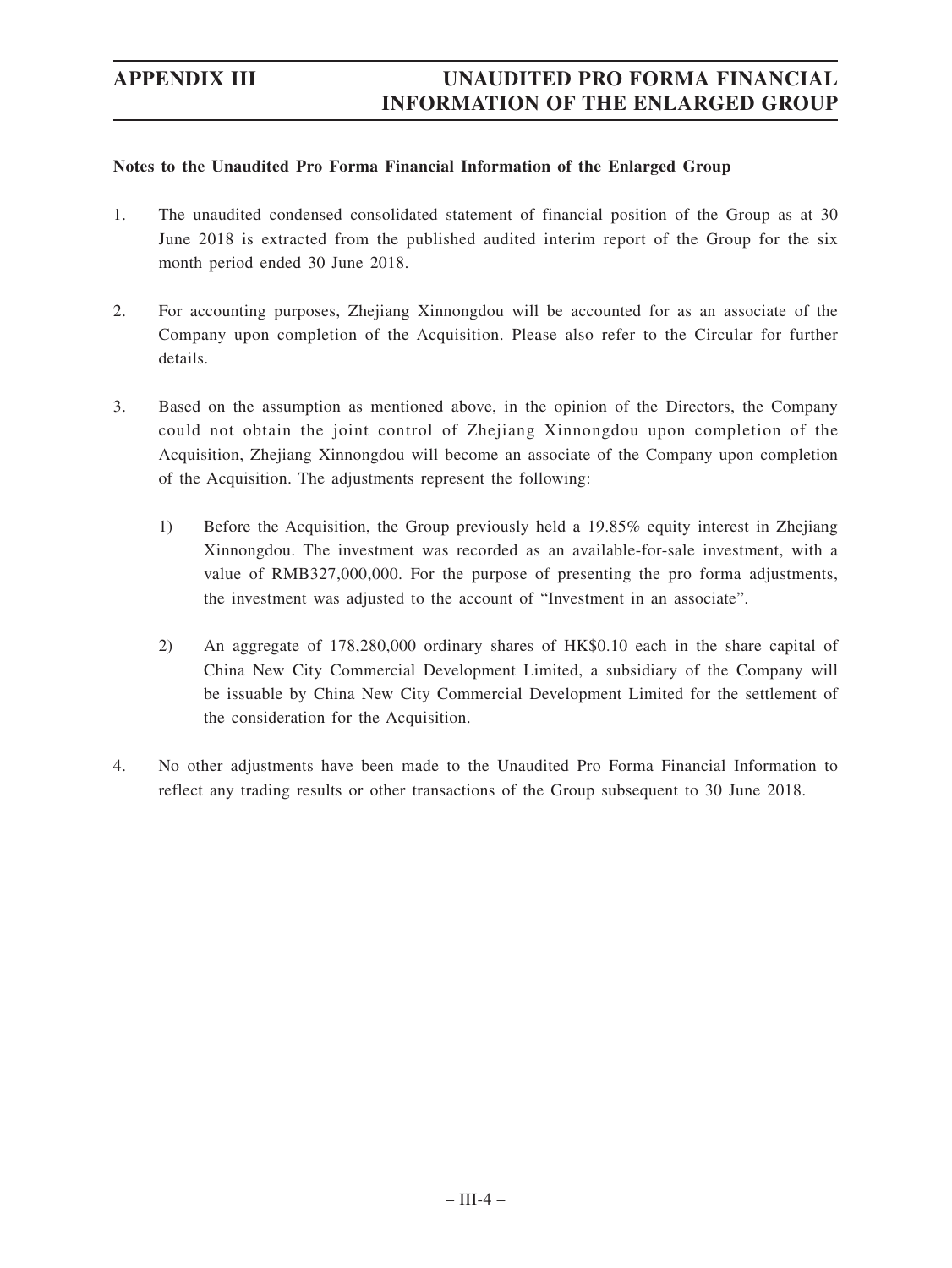*The following is the text of a report received from the Company's reporting accountants, Ernst & Young, Certified Public Accountants, Hong Kong, for the purpose of incorporation in this circular.*



Ernst & Young 22/F, CITIC Tower 1 Tim Mei Avenue Central, Hong Kong

30 November 2018

To the Directors of Zhong An Real Estate Limited,

We have completed our assurance engagement to report on the compilation of unaudited pro forma financial information of Zhong An Real Estate Limited (the "Company") and its subsidiaries (hereinafter collectively referred to as the "Group") by the directors of the Company (the "Directors") for illustrative purposes only. The unaudited pro forma financial information consists of the unaudited pro forma consolidated statement of financial position as at 30 June 2018, and related notes as set out in Appendix III to the circular dated 30 November 2018 issued by the Company (the "Circular") (the "Unaudited Pro Forma Financial Information"). The applicable criteria on the basis of which the Directors have compiled the Unaudited Pro Forma Financial Information are described in Appendix III to the Circular.

The Unaudited Pro Forma Financial Information has been compiled by the Directors to illustrate the impact of the acquisition (the "Acquisition") of 42.5% of the entire equity interests in Zhejiang Xinnongdou Industrial Co., Ltd\* (浙江新農都實業有限公司) (the "Target Company") from Hangzhou Oriental Culture Tourism Group Co., Ltd\* (杭州東方文化園旅業集團有限公司) on the Group's financial position as at 30 June 2018 as if the Acquisition had taken place at 30 June 2018. Upon completion of the Acquisition, the Company will hold the 42.5% equity interests in the Target Company. As part of this process, information about the Group's financial position has been extracted by the Directors from the Group's interim condensed financial information for the six month period ended 30 June 2018 as set out in the published interim report of the Company dated 23 August 2018.

#### **Directors' Responsibility for the Unaudited Pro Forma Financial Information**

The Directors are responsible for compiling the Unaudited Pro Forma Financial Information in accordance with paragraph 4.29 of the Rules Governing the Listing of Securities on The Stock Exchange of Hong Kong Limited (the "Listing Rules") and with reference to Accounting Guideline ("AG") 7 *Preparation of Pro Forma Financial Information for Inclusion in Investment Circulars* issued by the Hong Kong Institute of Certified Public Accountants (the "HKICPA").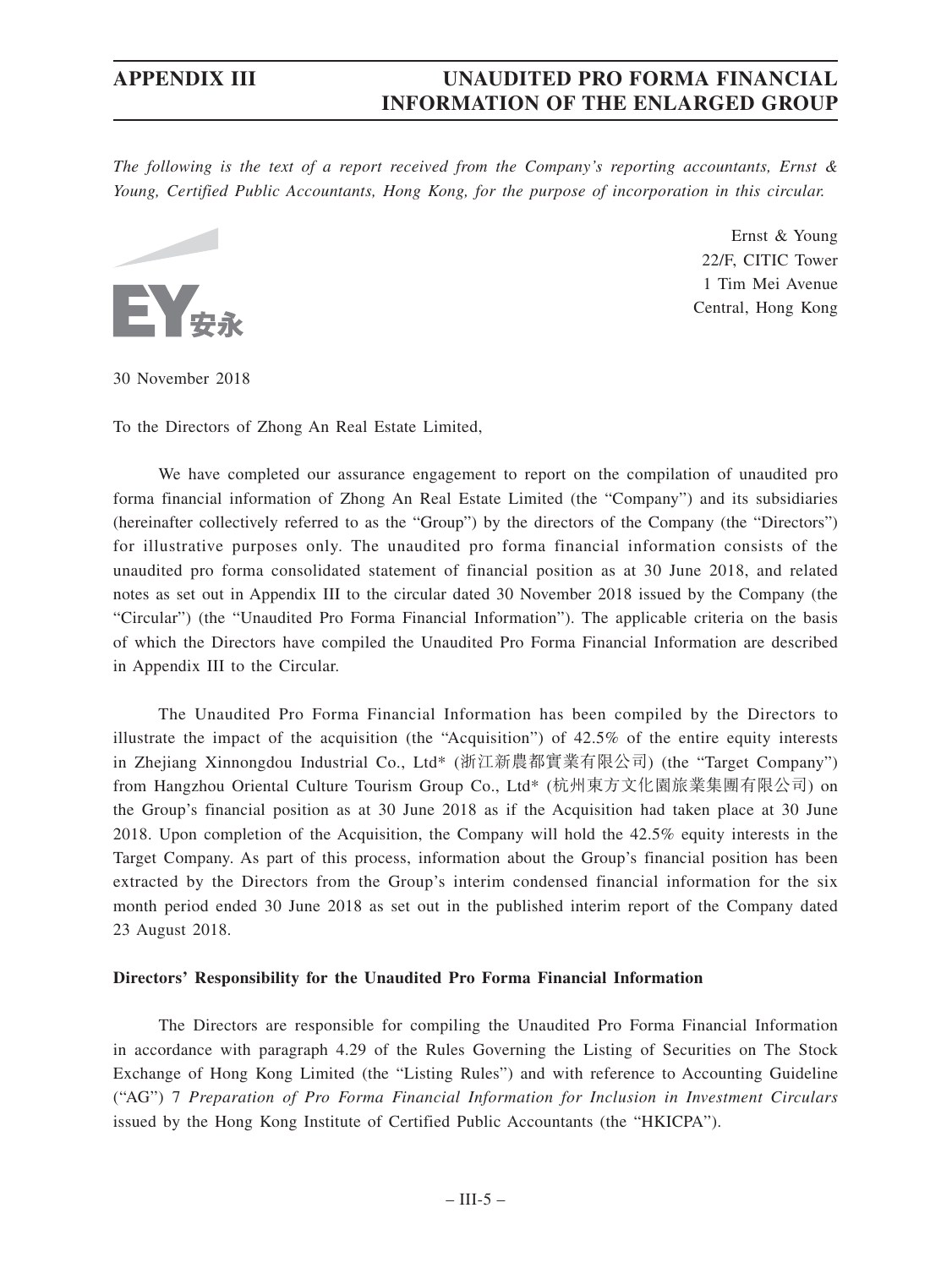#### **Our Independence and Quality Control**

We have complied with the independence and other ethical requirements of the *Code of Ethics for Professional Accountants* issued by the HKICPA, which is founded on fundamental principles of integrity, objectivity, professional competence and due care, confidentiality and professional behaviour.

Our firm applies Hong Kong Standard on Quality Control 1 *Quality Control for Firms that Perform Audits and Reviews of Financial Statements, and Other Assurance and Related Services Engagements*, and accordingly maintains a comprehensive system of quality control including documented policies and procedures regarding compliance with ethical requirements, professional standards and applicable legal and regulatory requirements.

#### **Reporting Accountants' Responsibilities**

Our responsibility is to express an opinion, as required by paragraph 4.29(7) of the Listing Rules, on the Unaudited Pro Forma Financial Information and to report our opinion to you. We do not accept any responsibility for any reports previously given by us on any financial information used in the compilation of the Unaudited Pro Forma Financial Information beyond that owed to those to whom those reports were addressed by us at the dates of their issue.

We conducted our engagement in accordance with Hong Kong Standard on Assurance Engagements 3420 *Assurance Engagements to Report on the Compilation of Pro Forma Financial Information Included in a Prospectus* issued by the HKICPA. This standard requires that the reporting accountants plan and perform procedures to obtain reasonable assurance about whether the Directors have compiled the Unaudited Pro Forma Financial Information in accordance with paragraph 4.29 of the Listing Rules and with reference to AG 7 issued by the HKICPA.

For purposes of this engagement, we are not responsible for updating or reissuing any reports or opinions on any historical financial information used in compiling the Unaudited Pro Forma Financial Information, nor have we, in the course of this engagement, performed an audit or review of the financial information used in compiling the Unaudited Pro Forma Financial Information.

The purpose of the Unaudited Pro Forma Financial Information included in the Circular is solely to illustrate the impact of the Acquisition on unadjusted financial information of the Group as if the Acquisition had been undertaken at an earlier date selected for purposes of the illustration. Accordingly, we do not provide any assurance that the actual outcome of the Acquisition would have been as presented.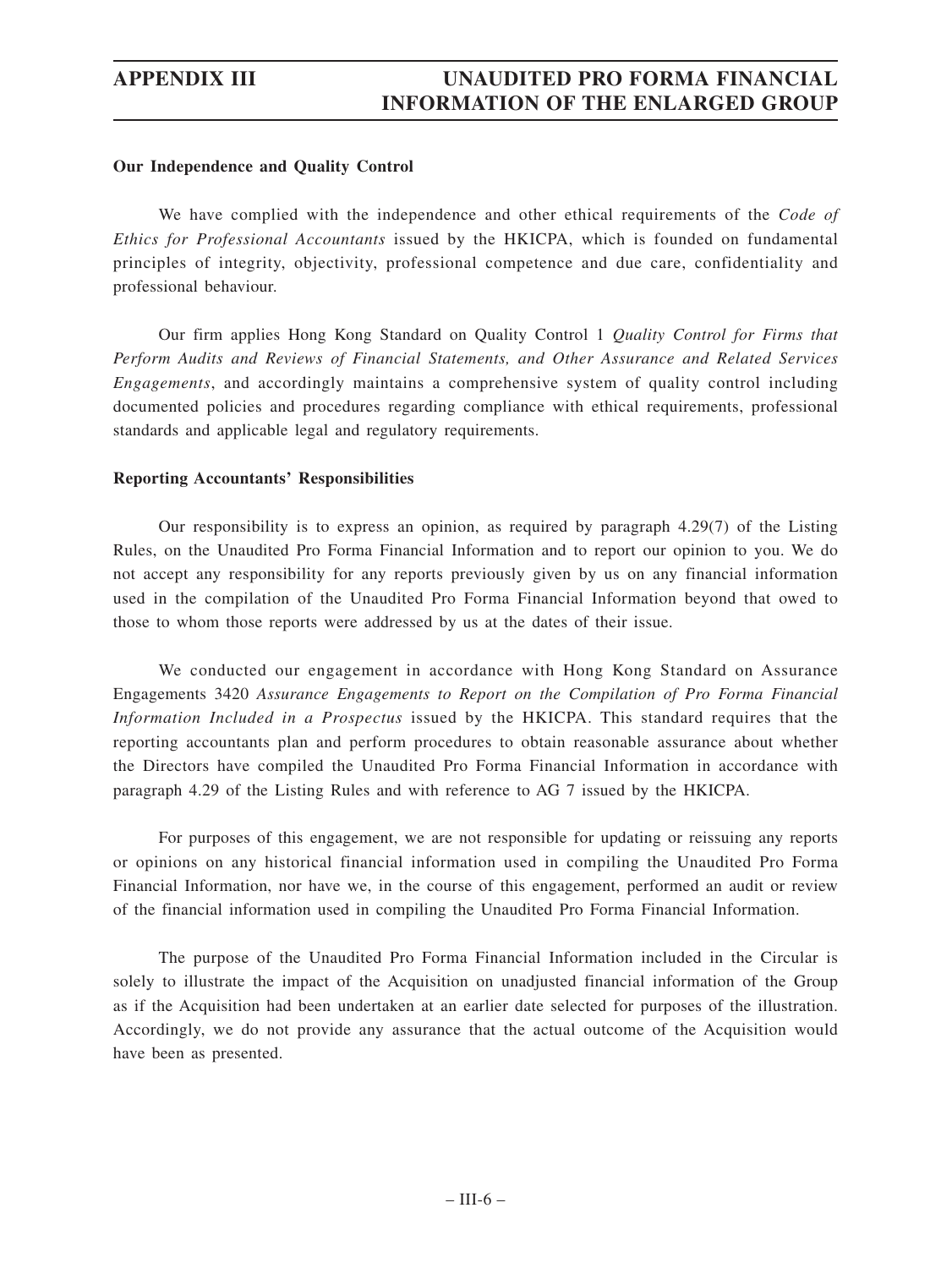A reasonable assurance engagement to report on whether the Unaudited Pro Forma Financial Information has been properly compiled on the basis of the applicable criteria involves performing procedures to assess whether the applicable criteria used by the Directors in the compilation of the Unaudited Pro Forma Financial Information provide a reasonable basis for presenting the significant effects directly attributable to the Acquisition, and to obtain sufficient appropriate evidence about whether:

- the related pro forma adjustments give appropriate effect to those criteria; and
- the Unaudited Pro Forma Financial Information reflects the proper application of those adjustments to the unadjusted financial information.

The procedures selected depend on the reporting accountants' judgement, having regard to the reporting accountants' understanding of the nature of the Group, the Acquisition in respect of which the Unaudited Pro Forma Financial Information has been compiled, and other relevant engagement circumstances.

The engagement also involves evaluating the overall presentation of the Unaudited Pro Forma Financial Information.

We believe that the evidence we have obtained is sufficient and appropriate to provide a basis for our opinion.

#### **Opinion**

In our opinion:

- (a) the Unaudited Pro Forma Financial Information has been properly compiled on the basis stated;
- (b) such basis is consistent with the accounting policies of the Group; and
- (c) the adjustments are appropriate for the purposes of the pro forma financial information as disclosed pursuant to paragraph 4.29(1) of the Listing Rules.

Yours faithfully,

*Certified Public Accountants* Hong Kong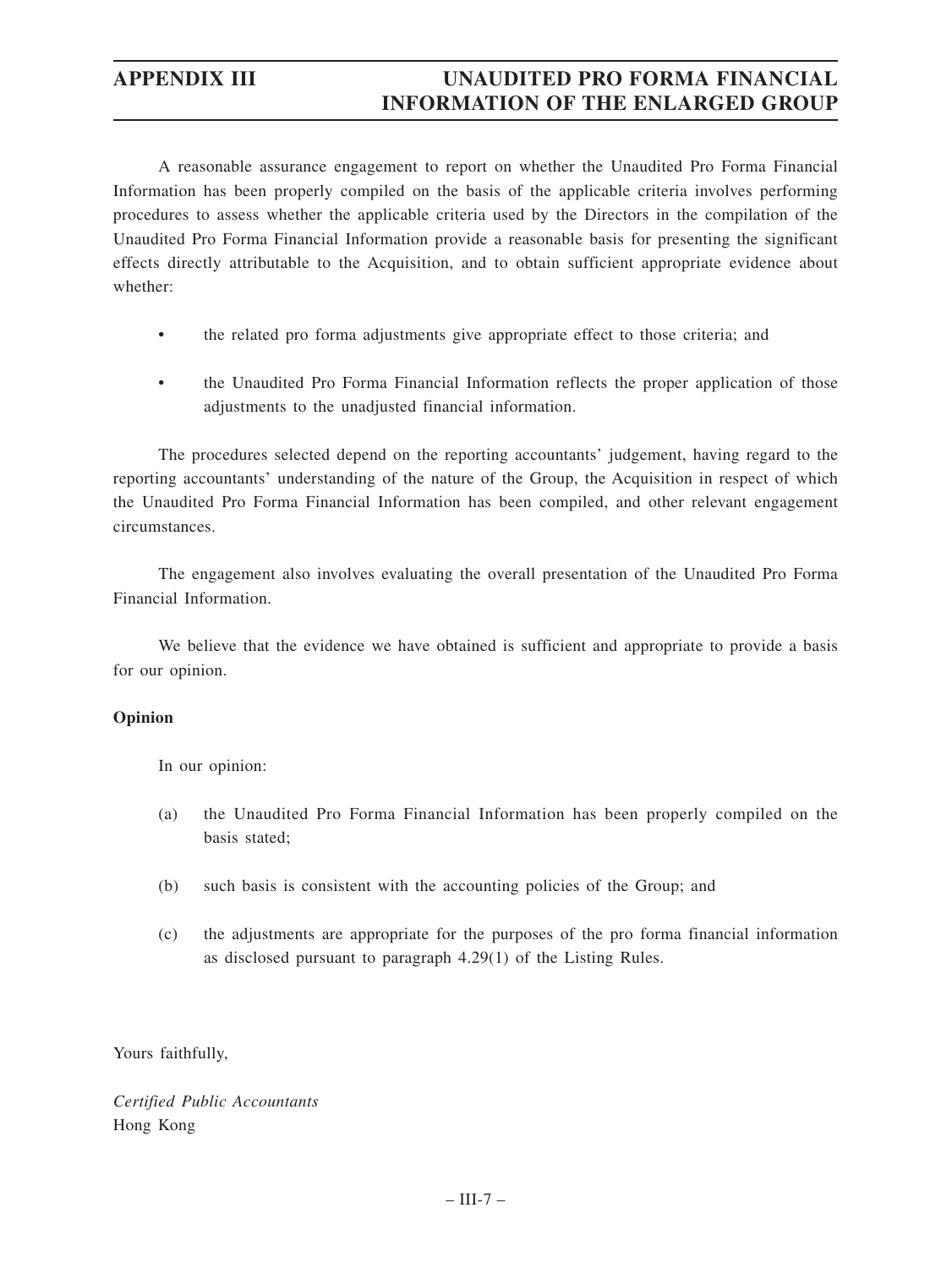## **APPENDIX IV ZHEJIANG XINNONGDOU GROUP'S PROPERTY VALUATION**



Unit B, 7/F, Chang Pao Ching Building, No. 42 7-429 Hennessy Road, Wan Chai, Hong Kong T: (852) 3624 7882 F: (852) 3007 8501 W: www.raviagroup.com E: general@raviagroup.com

30 November 2018

### **Zhong An Real Estate Limited**

("Zhong An", together with its subsidiaries, the "Zhong An Group") Room 4006, 40/F., China Resources building 26 Harbour Road Wanchai, Hong Kong

#### **China New City Commercial Development Limited**

("CNC", together with its subsidiaries, the "CNC Group") Room 4003-4, 40th Floor China Resources Building 26 Harbour Road Wanchai, Hong Kong

(the Zhong An Group and the CNC Group collectively, the "Group")

Dear Sirs/Madam,

#### **Re: Valuation of Various Properties in the People's Republic of China**

We refer to an equity transfer agreement dated 20 July 2018 entered into between Zhejiang Zhongan Shenglong Commercial Co., Ltd. (浙江眾安盛隆商業有限公司) ("Zhong An Shenglong") (an indirect non-wholly owned subsidiary of CNC) (as purchaser) and Hangzhou Oriental Culture Tourism Group Co., Ltd. (杭州東方文化園旅業集團有限公司) ("Hangzhou Oriental") (as vendor) pursuant to which Zhong An Shenglong intends to acquire from Hangzhou Oriental an additional 22.65% of the entire equity interest of Zhejiang Xinnongdou Industrial Co., Ltd. (浙江新農都實業 有限公司) (the "Target Company", an associated company of Hangzhou Oriental, together with its subsidiaries, associated companies and branch offices, the "Zhejiang Xinnongdou Group").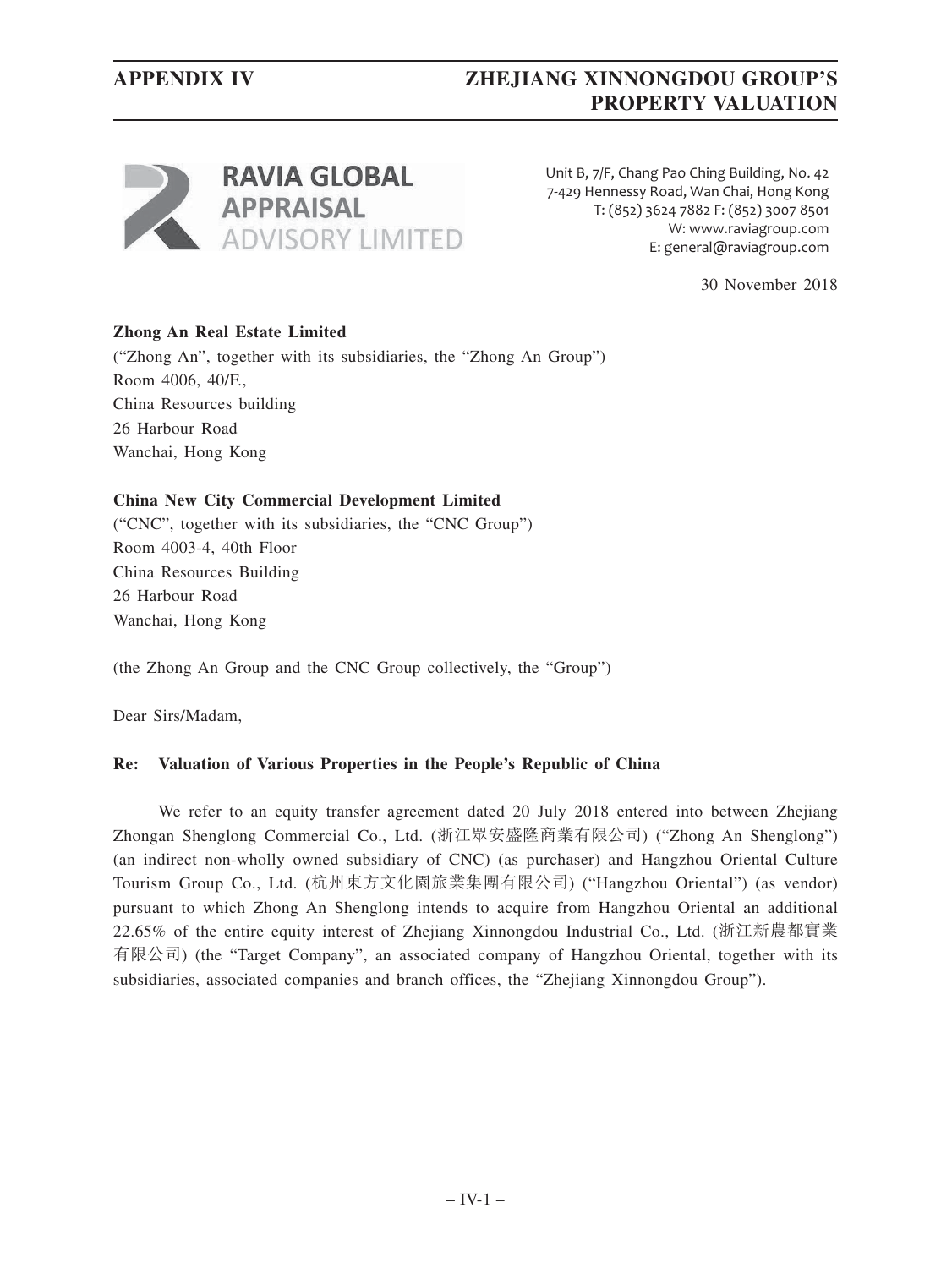In accordance with the joint instructions of Zhong An and CNC to value the properties in which the Zhejiang Xinnongdou Group have interests in the People's Republic of China (the "PRC"), we confirm that we have carried out inspections, made relevant enquiries and obtained such further information as we consider necessary for the purpose of providing you with our opinion of the market values of the properties as at 31 August 2018 for the purpose of incorporation into the circular respectively issued by Zhong An and CNC.

# **1. BASIS OF VALUATION**

Our valuations of the properties are our opinion of the market values of the concerned properties which we would define as intended to mean "the estimated amount for which an asset or liability should exchange on the valuation date between a willing buyer and a willing seller in an arm's length transaction after proper marketing wherein the parties had each acted knowledgeably, prudently and without compulsion".

Market value is understood as the value of an asset or liability estimated without regard to costs of sale or purchase (or transaction) and without offset for any associated taxes or potential taxes.

### **3. VALUATION METHODOLOGY**

We have valued the properties by direct comparison approach whenever market comparable information is available and assumed sale of the properties with the benefit of vacant possession. Direct Comparison Approach is considered as the most appropriate method of valuation when comparable information is adequate. Adjustments will be applied to the said comparable properties to reflect items such as location, size, accessibility and a whole list of other considerations, where necessary.

# **4. TITLE INVESTIGATION**

We have been provided with copies of extracts of title documents relating to the properties. However, we have not inspected the original documents to verify the ownership or to verify any amendments which may not appear on the copies handed to us. We have relied on the information given by Zhejiang Xinnongdou and its legal adviser, Zhejiang Bo Fang Law Firm (浙江博方律 師事務所) (the "PRC Legal Adviser"), regarding the titles and other legal matters relating to the properties.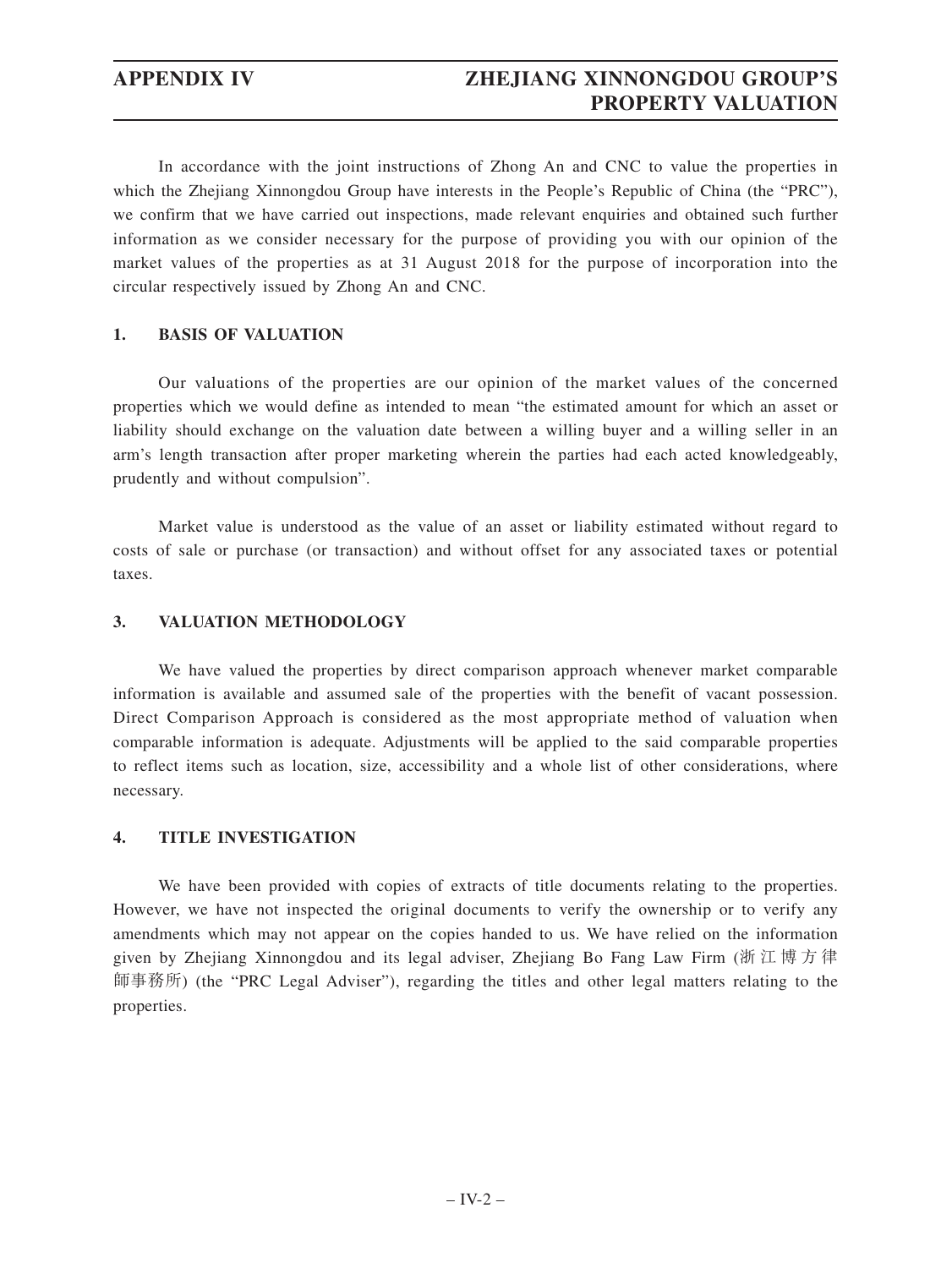# **5. VALUATION ASSUMPTIONS**

Our valuations have been made on the assumption that the owners sell the properties in the market in their existing states without the benefit of deferred term contracts, leasebacks, joint ventures, management agreements or any similar arrangements which would serve to affect the values of such properties. In addition, no account has been taken of any option or right of preemption concerning or affecting the sale of the properties and no allowance has been made for the properties to be sold in one lot or to a single purchaser.

### **6. SOURCE OF INFORMATION**

In the course of our valuations, we have relied to a very considerable extent on the information provided by Zhejiang Xinnongdou and have accepted advice given to us on such matters as planning approvals or statutory notices, easements, tenure, identification of property, particulars of occupation, site/floor areas, age of building and all other relevant matters which can affect the values of the properties. All documents have been used for reference only.

Dimension, measurements and areas included in the valuation report attached are based on information provided to us and are therefore only approximations. We have not been able to carry out detailed on-site measurements to verify the site and floor areas of the properties and we have assumed that the areas shown on the documents handed to us are correct. We were also advised by Zhejiang Xinnongdou that no material facts have been omitted from the information provided.

# **7. VALUATION CONSIDERATION**

We have inspected the exterior and, where possible, the interior of certain properties. No structural survey has been made in respect of the properties. However, in the course of our inspections, we did not note any serious defects. We are not, however, able to report that the properties are free from rot, infestation or any other structural defects. No tests were carried out on any of the building services.

No allowance has been made in our report for any charges, mortgages or amounts owing on any properties nor for any expenses or taxation which may be incurred in effecting a sale. Unless otherwise stated, it is assumed that the properties are free from encumbrances, restrictions, title defects and outgoings of an onerous nature which could affect their values.

In valuing the properties, we have complied with the HKIS Valuation Standards (2017 Edition) published by The Hong Kong Institute of Surveyors and the requirements contained in the relevant provisions of Chapter 5 and Practice Note 12 of the Rules Governing the Listing of Securities issued by The Stock Exchange of Hong Kong Limited.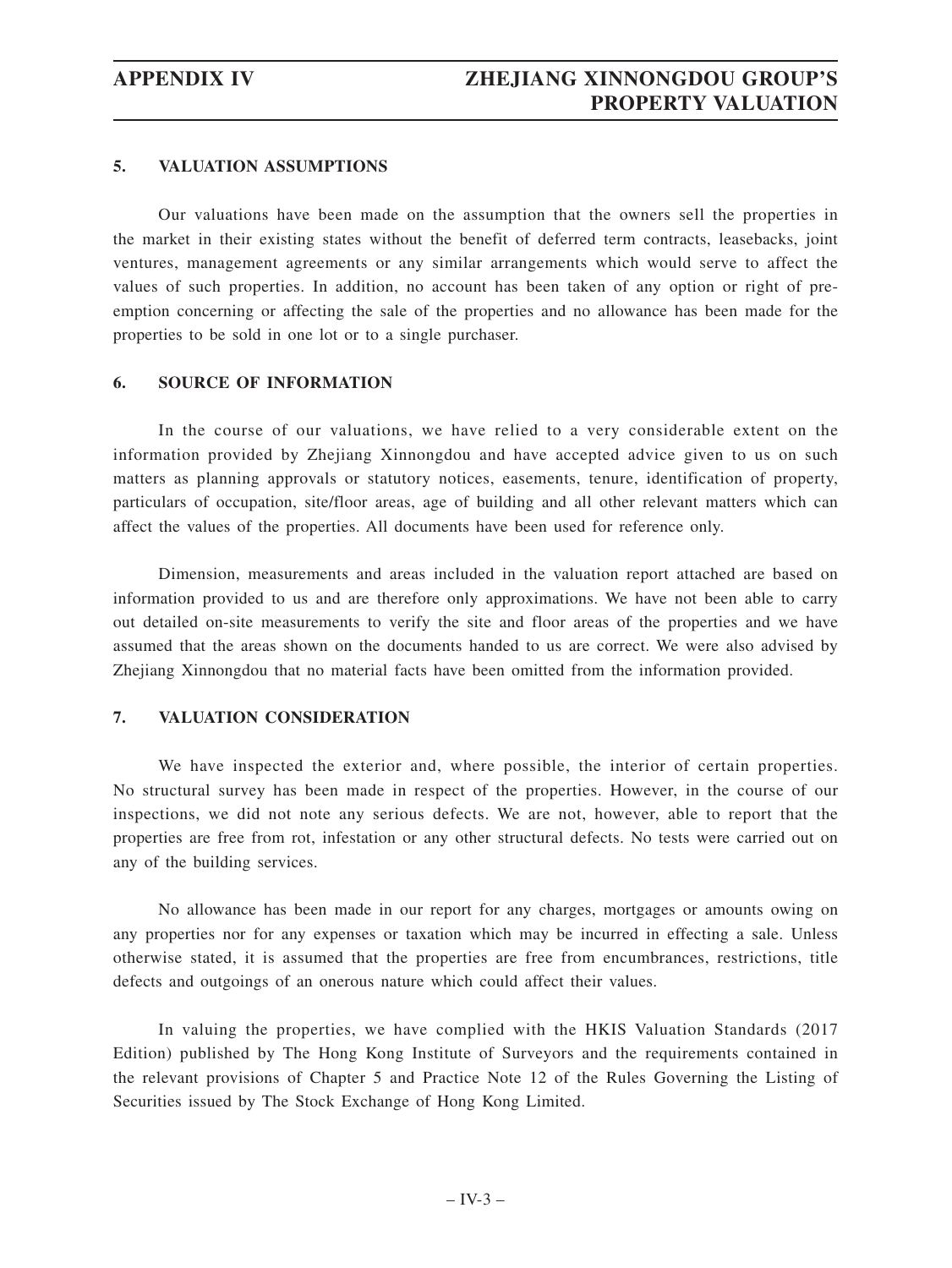# **8. REMARKS**

Unless otherwise stated, all monetary amounts stated in our valuation are in Renminbi (RMB).

Our valuation certificates are enclosed herewith.

Yours faithfully, For and on behalf of **RAVIA GLOBAL APPRAISAL ADVISORY LIMITED**

**Dr. Alan Lee PhD(BA) MFin BCom(Property) MHKIS RPS(GP) AAPI CPV CPV(Business) Director**

*Dr. Alan W K Lee is a Registered Professional Surveyor (General Practice), a member of Hong Kong Institute of Surveyors and an Associate of Australian Property Institute. He has over 14 years of valuation experience in Hong Kong, Macau, the PRC, the Asia Pacific Region and European countries.*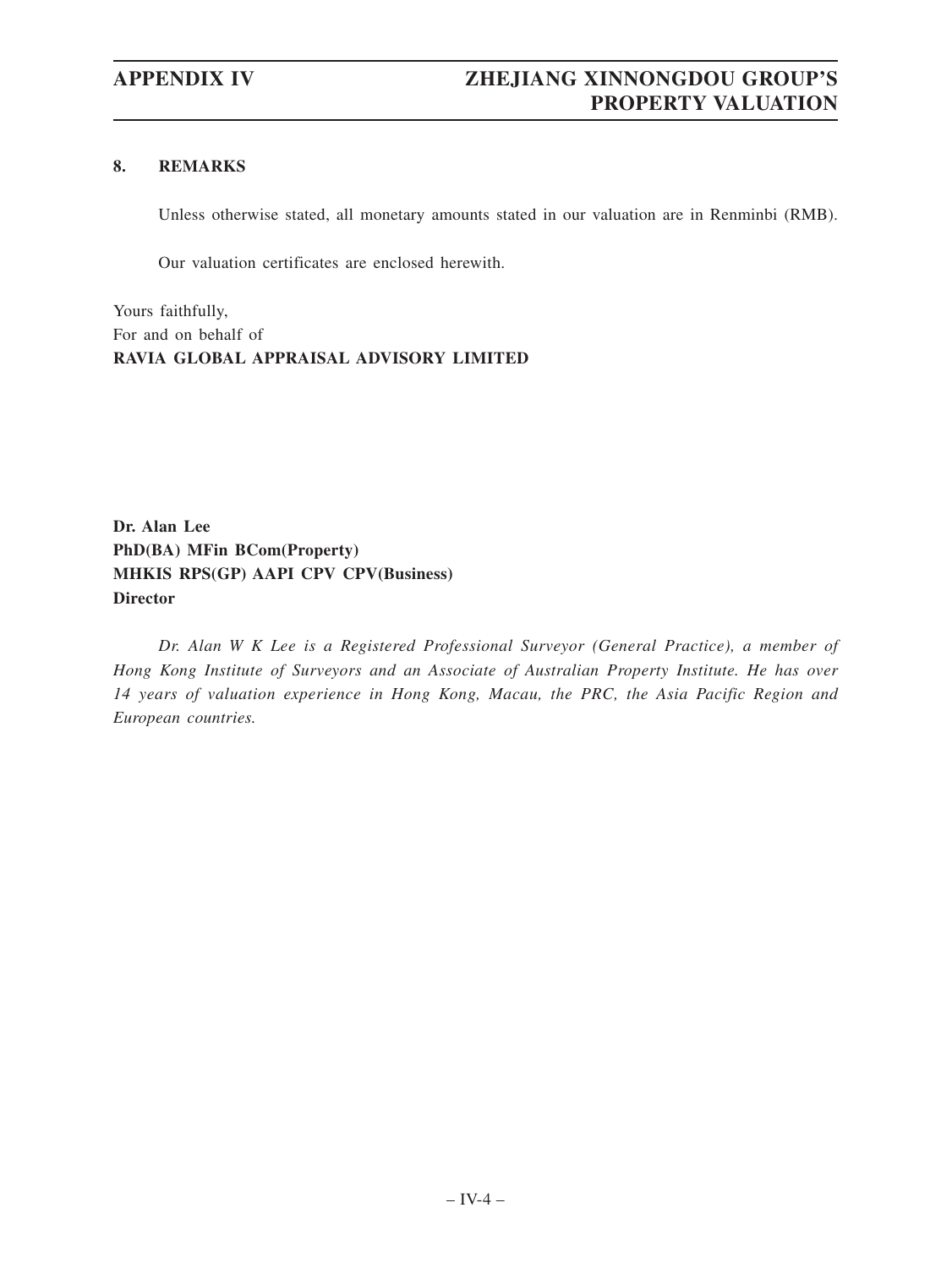# **SUMMARY OF VALUES**

**Group I – Properties for investment purpose to be acquired by the Zhejiang Xinnongdou Group in the PRC**

|            | No. Property                                                                                                                                                                                  | <b>Market Value in</b><br><b>Existing State as at</b><br>31 August 2018 |
|------------|-----------------------------------------------------------------------------------------------------------------------------------------------------------------------------------------------|-------------------------------------------------------------------------|
| 1.         | A hotel and various commercial units in Areas 3 to 5 of New Nongdou<br>Logistics Centre situated in Xinjie Town, Xiaoshan District, Hangzhou<br>City, Zhejiang Province, The PRC              | RMB1,626,000,000.                                                       |
|            | 中國浙江省杭州市蕭山區新街鎮新農都物流中心3至5區之一幢酒店及<br>數個商業單位                                                                                                                                                     |                                                                         |
| 2.         | Various commercial units in New Nongdou Quzhou Wholesale Market<br>situated in the western of the Exit of G20 Hangjinqu Express, Qujiang<br>District, Quzhou City, Zhejiang Province, The PRC | RMB498,000,000.                                                         |
|            | 中國浙江省衢州市衢江區G60杭金衢高速南出口以西浙江新農都衢州<br>批發市場之數個商業單位                                                                                                                                                |                                                                         |
| 3.         | Various market units in New Nongdou Zhuji Logistic Centre situated<br>in Jiyang Road Corp Products Processing Park, Zhuji City, Zhejiang<br>Province, The PRC                                 | RMB752,000,000.                                                         |
|            | 中國浙江省諸暨市暨陽街道農產品深加工園區浙江新農都諸暨物流中<br>心數個市場單位                                                                                                                                                     |                                                                         |
| 4.         | New Nongdou Zhangxing Logistic Centre situated in Liujiadu Village,<br>Lijiaxiang Town, Zhangxing City, Zhejiang Province, The PRC                                                            | RMB133,000,000.                                                         |
|            | 中國浙江省長興市李家巷鎮劉家渡村浙江新農都長興物流中心                                                                                                                                                                   |                                                                         |
|            | Total:                                                                                                                                                                                        | RMB3,009,000,000.                                                       |
| <b>PRC</b> | Group II – Property to be developed and acquired by the Zhejiang Xinnongdou Group in the                                                                                                      |                                                                         |
| 5.         | New Nongdou Zhangxing Logistic Centre situated in Liujiadu Village,<br>Lijiaxiang Town, Zhangxing City, Zhejiang Province, The PRC                                                            | RMB311,000,000.                                                         |
|            | 中國浙江省長興市李家巷鎮劉家渡村浙江新農都長興物流中心                                                                                                                                                                   |                                                                         |

**Total: RMB311,000,000.**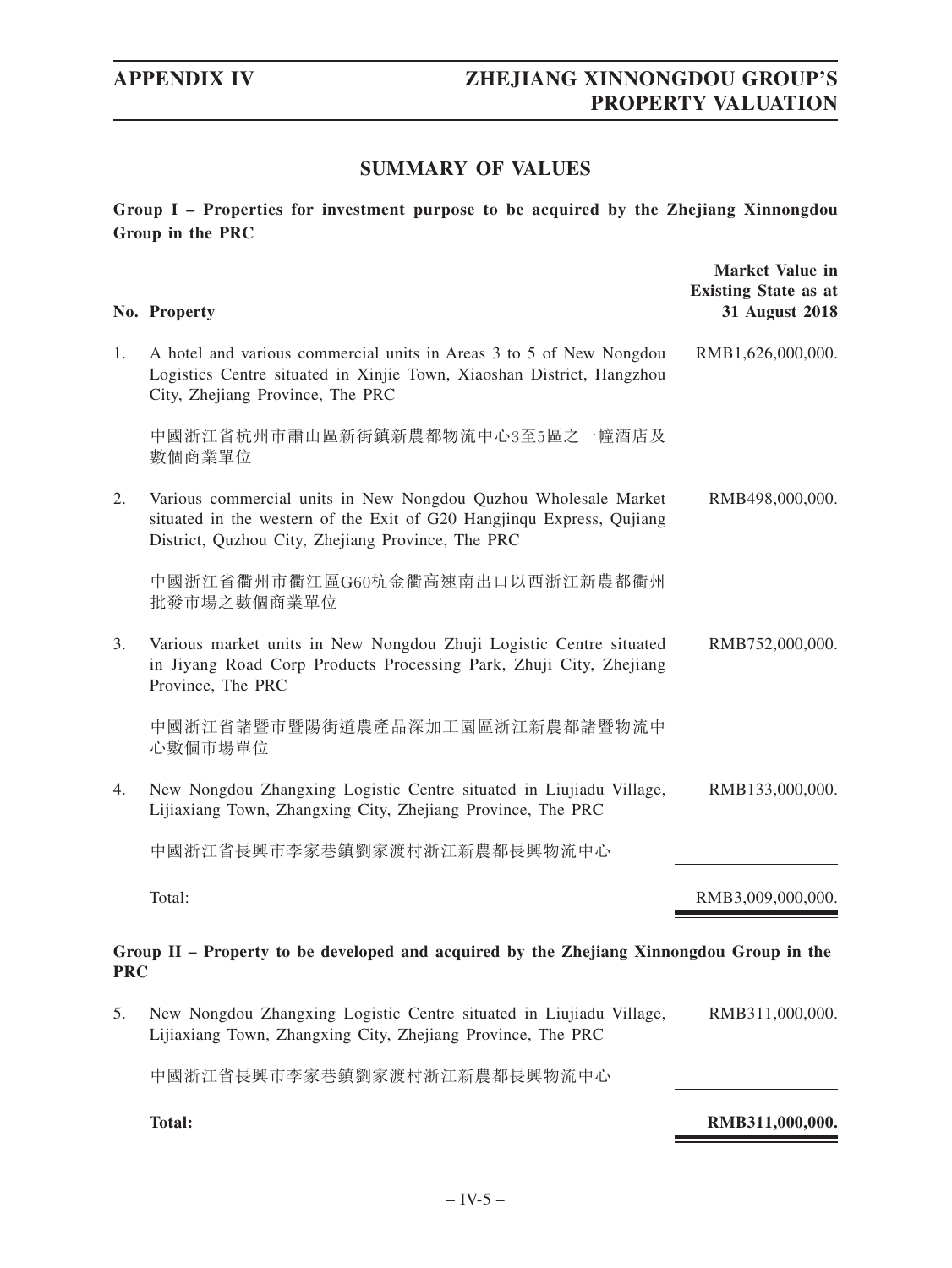# **VALUATION CERTIFICATE**

**Group I – Properties for investment purpose to be acquired by the Zhejiang Xinnongdou Group in the PRC**

| No. | <b>Property</b>                                                                                                                                                                                                                                                                                                                                            | <b>Description and Tenure</b>                                                                                                                           | Particulars of<br>Occupancy | Market Value in<br><b>Existing State as at</b><br>31 August 2018 |
|-----|------------------------------------------------------------------------------------------------------------------------------------------------------------------------------------------------------------------------------------------------------------------------------------------------------------------------------------------------------------|---------------------------------------------------------------------------------------------------------------------------------------------------------|-----------------------------|------------------------------------------------------------------|
| 1.  | A hotel and various commercial units The property comprises a hotel, The property is<br>in Areas 3 to 5 of New Nongdou various commercial operation units leased.<br>Logistics Centre situated in Xinjie and residential units in a residential/<br>Town, Xiaoshan District, Hangzhou commercial composite development<br>City, Zhejiang Province, The PRC | which is completed in various stages<br>between about 2010's.                                                                                           |                             | RMB1,626,000,000                                                 |
|     | 中國浙江省杭州市蕭山區新街鎮新<br>農都物流中心3至5區之一幢酒店及<br>數個商業單位                                                                                                                                                                                                                                                                                                              | The total gross floor area of the<br>property is approximately 227,264.07<br>sq.m                                                                       |                             |                                                                  |
|     |                                                                                                                                                                                                                                                                                                                                                            | The land use rights of the property<br>have been granted for a common<br>term of 40 years expiring on 22<br>February 2050 for market and hotel<br>uses. |                             |                                                                  |

- 1. Pursuant to 4 State-owned Land Use Rights Certificates issued by Hangzhou City People's Government (杭 州市人民政府), the land use rights of the property with a total site area of 134,977 sq.m. were granted to Zhejiang New Nongdu Industrial Company Limited (浙江新農都實業有限公司) for a term expiring on 22 February 2050 for market and hotel uses.
- 2. Pursuant to various Building Ownership Certificates, the property with a total gross floor area of 227,264.07 sq.m. was vested in Zhejiang New Nongdu Industrial Company Limited (浙江新農都實業 有限公司) for commercial and hotel uses.
- 3. We have been provided with a legal opinion on the property issued by the PRC Legal Adviser, which contains, inter alia, the following:
	- a. Zhejiang New Nongdu Industrial Company Limited (浙江新農都實業有限公司) has legally obtained the land use rights and building ownership of the property; and
	- b. The property is subject to various mortgages and the property can be transferred upon approvals of respective banks.
- 4. Our inspection was performed by Dr. Alan Lee in June 2018.
- 5. For the premises without proper title certificates, their values have not been included in our valuation.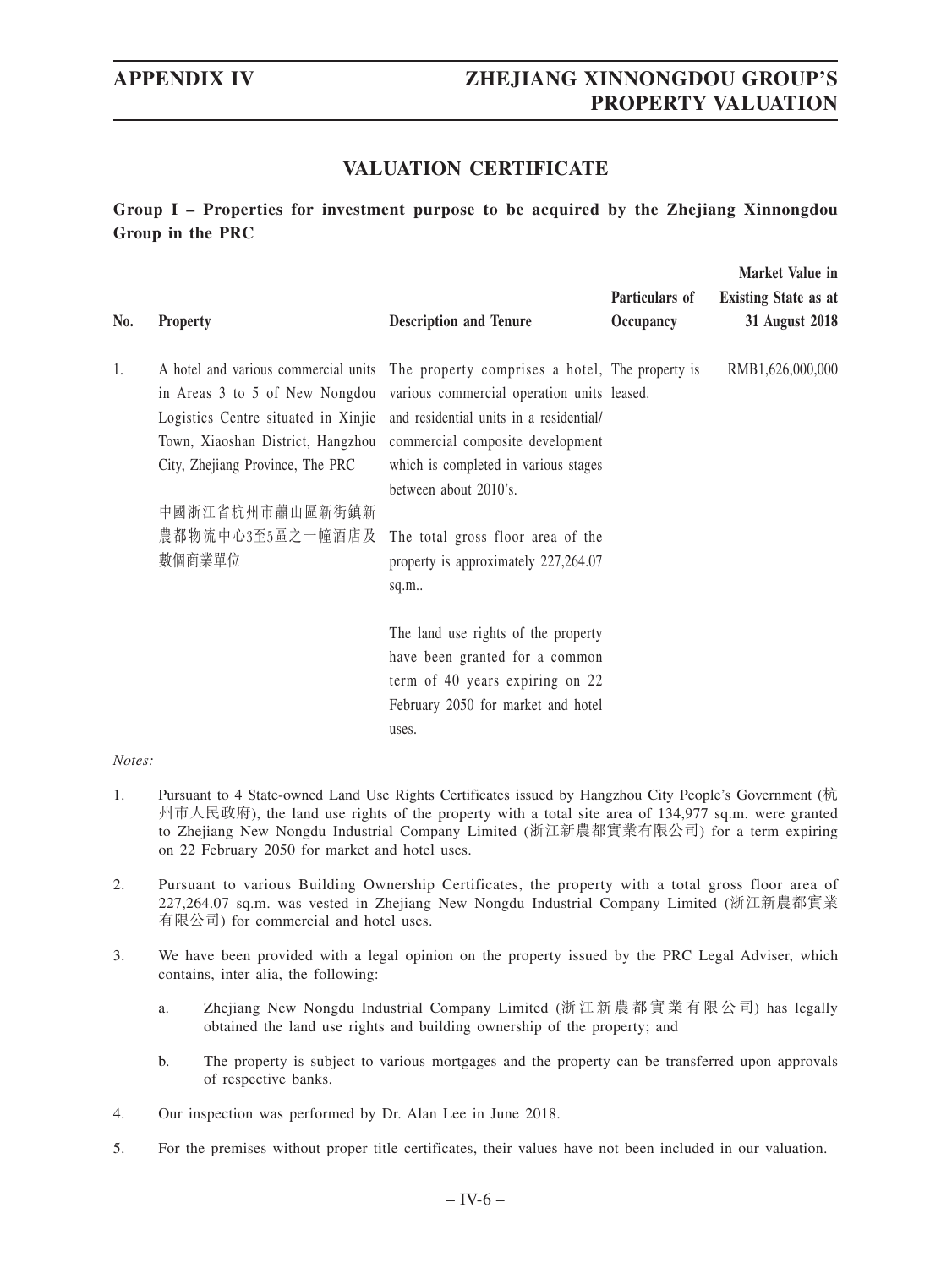# **VALUATION CERTIFICATE**

| No. | <b>Property</b>                                                                                                                                                                                                                                                                                                                                                              | <b>Description and Tenure</b>                                                                                                                                                                       | Particulars of<br>Occupancy | Market Value in<br><b>Existing State as at</b><br>31 August 2018 |
|-----|------------------------------------------------------------------------------------------------------------------------------------------------------------------------------------------------------------------------------------------------------------------------------------------------------------------------------------------------------------------------------|-----------------------------------------------------------------------------------------------------------------------------------------------------------------------------------------------------|-----------------------------|------------------------------------------------------------------|
| 2.  | Various commercial units in New The property comprises various The property is<br>Nongdou Quzhou Wholesale Market commercial units in a commercial leased.<br>situated in the western of the Exit development which is completed in<br>of G20 Hangjinqu Express, Qujiang various stages between about 2015<br>District, Quzhou City, Zhejiang and 2017.<br>Province, The PRC |                                                                                                                                                                                                     |                             | RMB498,000,000                                                   |
|     | 中國浙江省衢州市衢江區G60杭金衢<br>高速南出口以西浙江新農都衢州批<br>發市場之數個商業單位                                                                                                                                                                                                                                                                                                                           | The total gross floor area of the<br>property is approximately 110,592.05<br>sq.m                                                                                                                   |                             |                                                                  |
|     |                                                                                                                                                                                                                                                                                                                                                                              | The land use rights of the property<br>have been granted for various term<br>expiring on 19 January 2084 for<br>residential use and expiring on<br>19 January 2054 for commercial<br>services uses. |                             |                                                                  |

- 1. Pursuant to various State-owned Land Use Rights Certificates, the land use rights of the property with a total site area of 55,978.58 sq.m. were granted to Zhejiang Quzhou New Agricultural All Industrial Company Limited (浙江衢州新農都實業有限公司) for common term expiring on 19 January 2054 for commercial services uses.
- 2. Pursuant to various Building Ownership Certificates, the property with a total gross floor area of 110,592.05 sq.m. was vested in Zhejiang Quzhou New Agricultural All Industrial Company Limited (浙 江衢州新農都實業有限公司) for commercial services uses.
- 3. We have been provided with a legal opinion on the property issued by the PRC Legal Adviser, which contains, inter alia, the following:
	- a. Zhejiang Quzhou New Agricultural All Industrial Company Limited (浙江衢州新農都實業有限  $\Diamond$ 司) has legally obtained the land use rights and building ownership of the property; and
	- b. The property is subject to a mortgage and the property can be transferred upon approvals of respective banks.
- 4. Our inspection was performed by Dr. Alan Lee in June 2018.
- 5. For the premises without proper title certificates, their values have not been included in our valuation.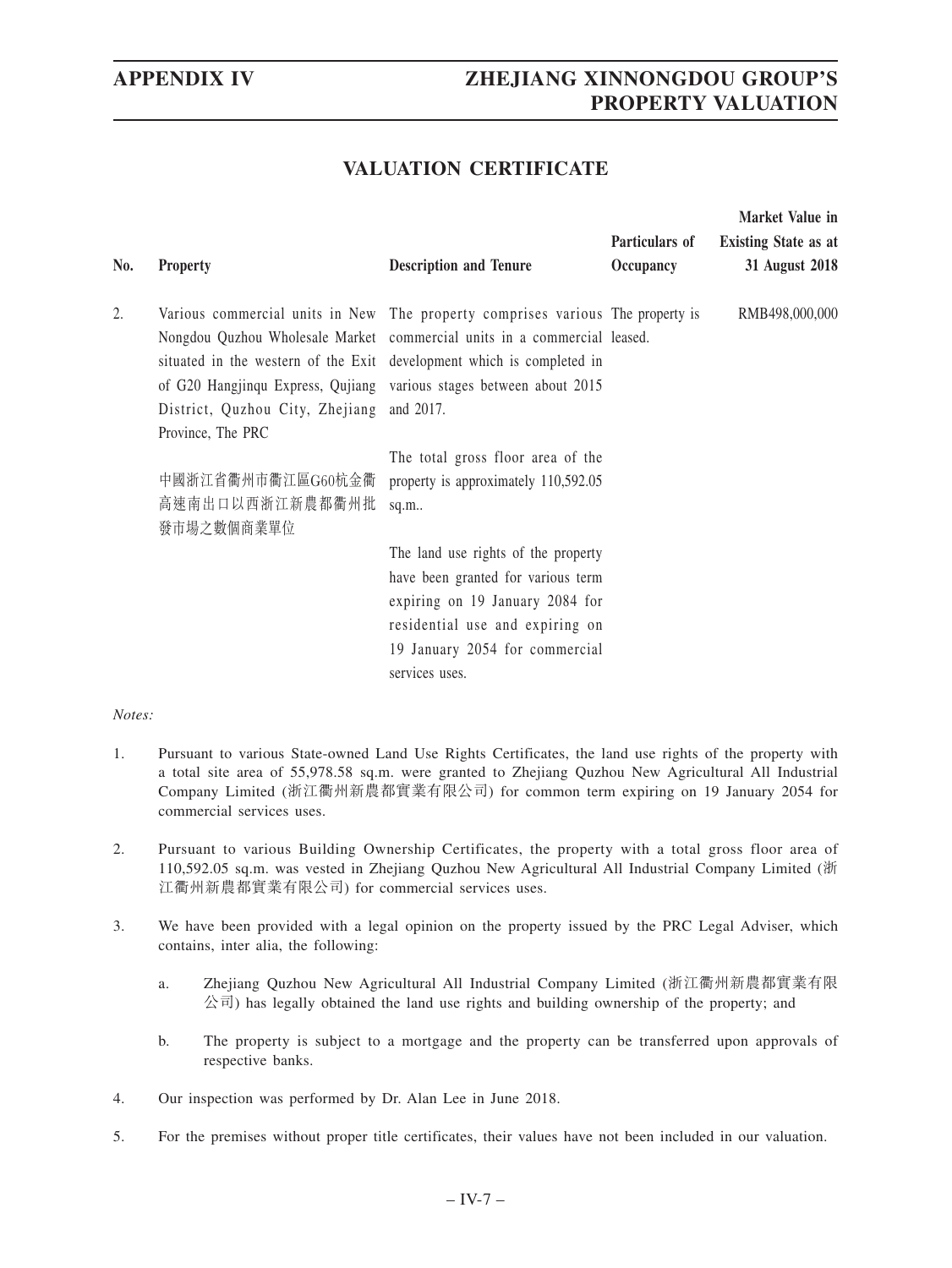**Market Value in** 

# **VALUATION CERTIFICATE**

| No. | <b>Property</b>                                                                                    | <b>Description and Tenure</b>                                                                                                                                                       | Particulars of<br>Occupancy | <b>Existing State as at</b><br>31 August 2018 |
|-----|----------------------------------------------------------------------------------------------------|-------------------------------------------------------------------------------------------------------------------------------------------------------------------------------------|-----------------------------|-----------------------------------------------|
| 3.  | Road Corp Products Processing Park, completed in about 2017.<br>Zhuji City, Zhejiang Province, The | Various market units in New Nongdou The property comprises various<br>Zhuji Logistic Centre situated in Jiyang commercial units, which were                                         | The property is<br>leased.  | RMB752,000,000                                |
|     | <b>PRC</b><br>中國浙江省諸暨市暨陽街道農產品                                                                      | The gross floor area of the property<br>is approximately 167,149.96 sq.m                                                                                                            |                             |                                               |
|     | 深加工園區浙江新農都諸暨物流中<br>心數個市場單位                                                                         | The property also comprises various<br>structures with a gross floor area of<br>19,394.5 sq.m. without relevant title<br>document. We have not considered<br>such in our valuation. |                             |                                               |
|     |                                                                                                    | The land use rights of the property<br>have been granted for a term<br>expiring on 29 May 2054.                                                                                     |                             |                                               |

- 1. Pursuant to 5 State-owned Land Use Rights Certificates, the land use rights of the property with a total site area of 156,352.8 sq.m. were granted to Zhejiang Zhuji New Nongdu Industrial Company Limited (浙 江諸暨新農都實業有限公司) for a common term expiring on 29 May 2054.
- 2. Pursuant to various Building Ownership Certificates, the property with a total gross floor area of 167,149.96 sq.m. was vested in Zhejiang Zhuji New Nongdu Industrial Company Limited (浙江諸暨新 農都實業有限公司) for market use.
- 3. We have been provided with a legal opinion on the property issued by the PRC Legal Adviser, which contains, inter alia, the following:
	- a. Zhejiang Zhuji New Nongdu Industrial Company Limited (浙江諸暨新農都實業有限公司) has legally obtained the land use rights and building ownership of the property; and
	- b. The property is subject to various mortgages and the property can be transferred upon approvals of respective banks.
- 4. Our inspection was performed by Dr. Alan Lee in June 2018.
- 5. For the premises without proper title certificates, their values have not been included in our valuation.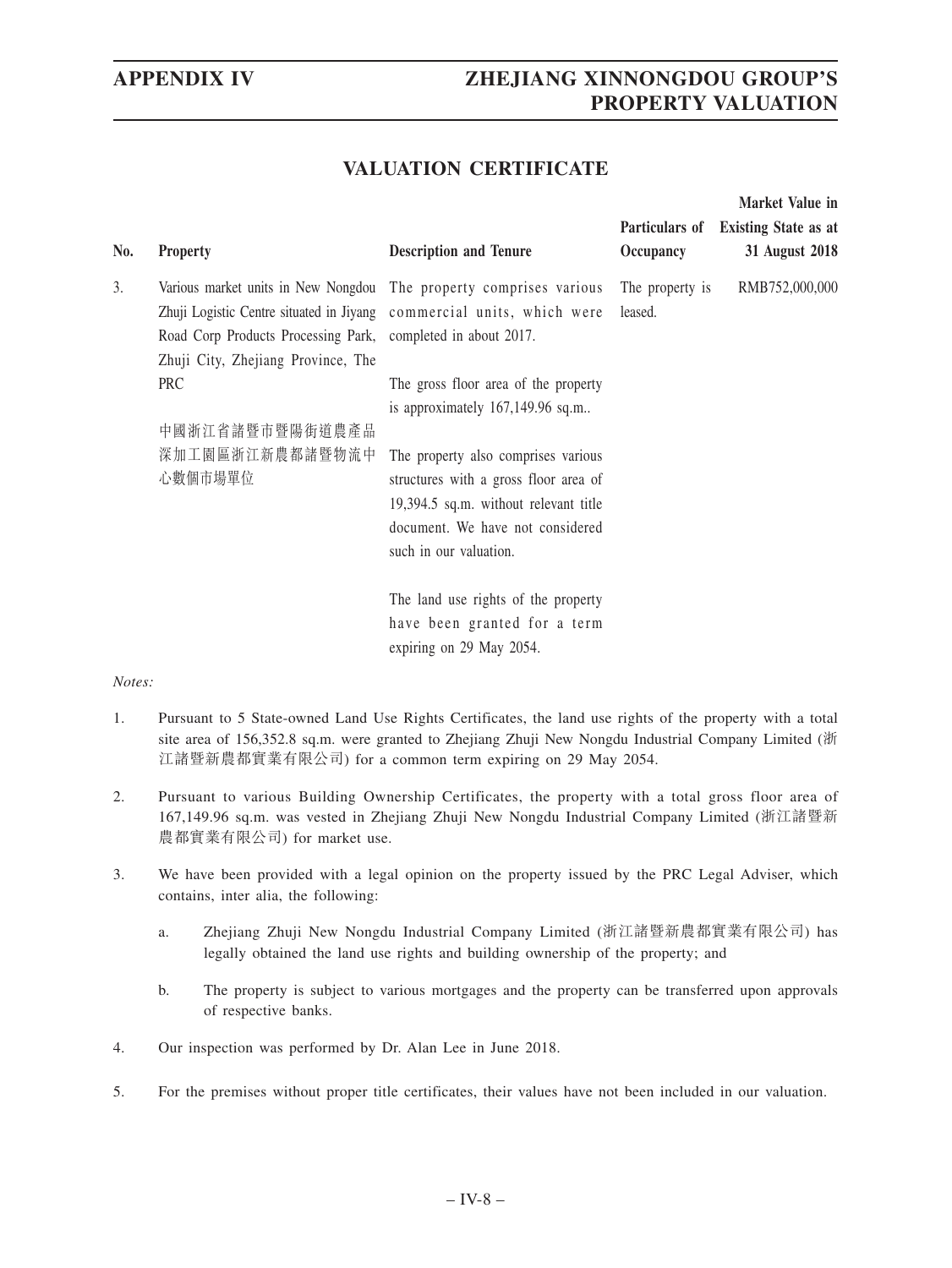**Market Value in** 

# **VALUATION CERTIFICATE**

| No. | <b>Property</b>                                                                                                                                                                                                        | <b>Description and Tenure</b>                                                                                                                                                 | Occupancy                  | Particulars of Existing State as at<br>31 August 2018 |
|-----|------------------------------------------------------------------------------------------------------------------------------------------------------------------------------------------------------------------------|-------------------------------------------------------------------------------------------------------------------------------------------------------------------------------|----------------------------|-------------------------------------------------------|
| 4.  | New Nongdou Zhangxing Logistic The property comprises various<br>Centre situated in Liujiadu Village, commercial buildings and ancillary<br>Lijiaxiang Town, Zhangxing City, structures.<br>Zhejiang Province, The PRC |                                                                                                                                                                               | The property is<br>leased. | RMB133,000,000                                        |
|     | 中國浙江省長興市李家巷鎮劉家渡<br>村浙江新農都長興物流中心                                                                                                                                                                                        | The gross floor area of the property<br>is approximately 29,627.01 sq.m                                                                                                       |                            |                                                       |
|     |                                                                                                                                                                                                                        | The property also comprises various<br>structures with a gross floor area<br>of 42,317.77 sq.m. without relevant<br>title certificate. For details please<br>refer to Note 5. |                            |                                                       |
|     |                                                                                                                                                                                                                        | The land use rights of the property<br>have been granted for various terms<br>and the earliest expiring term on 9<br>July 2054.                                               |                            |                                                       |

- 1. Pursuant to 4 State-owned Land Use Rights Certificates, the land use rights of the property with a total site area of 106,011.6 sq.m. were granted to Zhejiang Changxing New Agricultural All Industrial Company Limited (浙江長興新農都實業有限公司) for various terms and the earliest expiring term on 9 July 2054.
- 2. Pursuant to various Building Ownership Certificates, the property with a total gross floor area of 29,627.01 sq.m. was vested in Zhejiang Changxing New Agricultural All Industrial Company Limited (浙 江長興新農都實業有限公司) for commercial service use.
- 3. We have been provided with a legal opinion on the property issued by the PRC Legal Adviser, which contains, inter alia, the following:
	- a. Zhejiang Changxing New Agricultural All Industrial Company Limited (浙江長興新農都實業有 限公司) has legally obtained the land use rights and building ownership of the property; and
	- b. The property is subject to various mortgages and the property can be transferred upon approvals of respective banks.
- 4. Our inspection was performed by Dr. Alan Lee in June 2018.
- 5. In the valuation of the portion without relevant title document, we have attributed no commercial value. However, for reference purpose, we are of the opinion that the reference value as of the Date of Valuation would be RMB190,000,000 assuming all relevant title certificates have been obtained and the portion could be freely transferred in the market.
- 6. Apart from the premises in Note 5, for the premises without proper title certificates, their values have not been included in our valuation.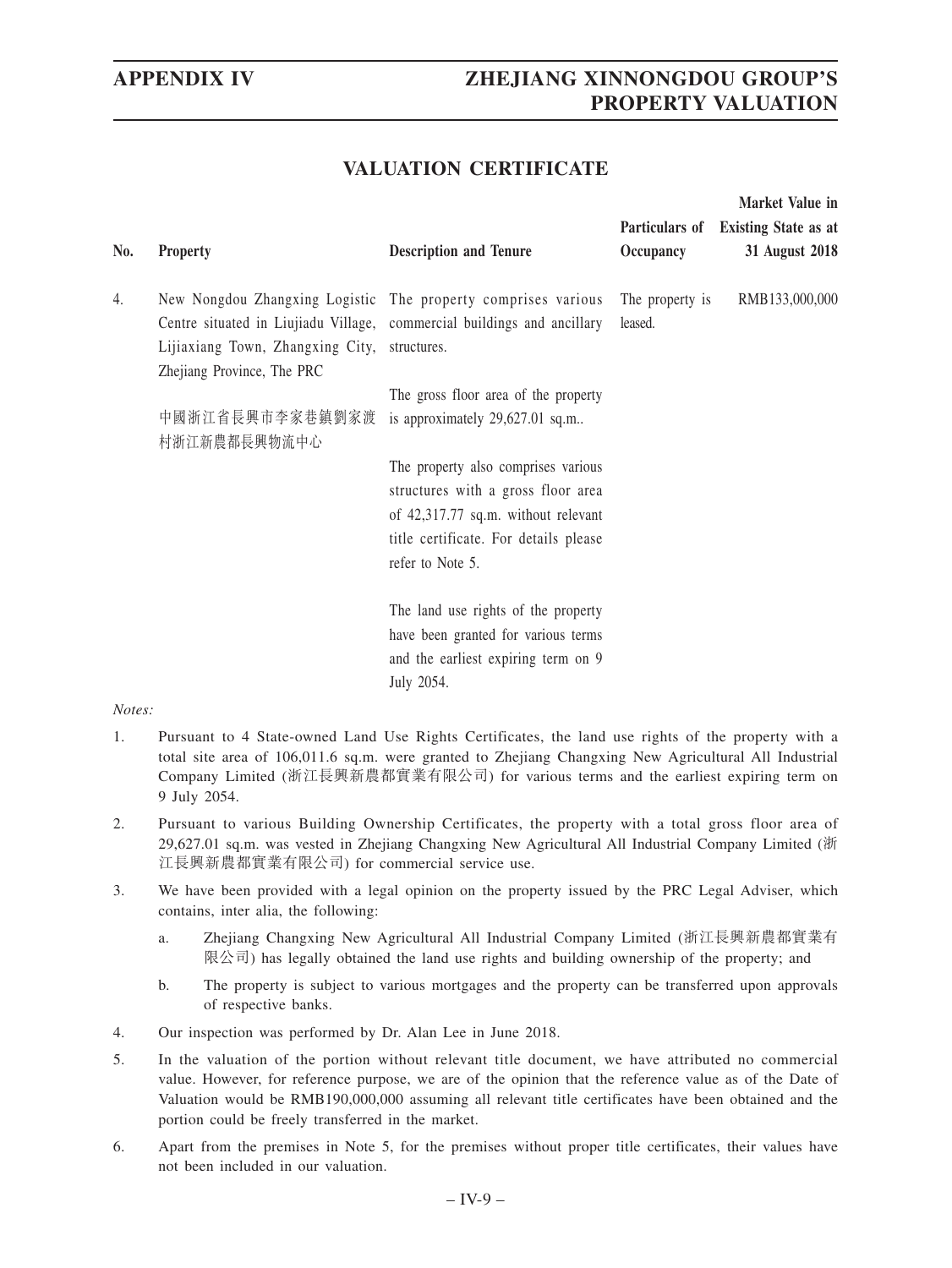# **VALUATION CERTIFICATE**

**Group II – Property to be developed and acquired by the Zhejiang Xinnongdou Group in the PRC**

| No. | <b>Property</b>                                                                           | <b>Description and Tenure</b>                                                                                                              | Particulars of<br>Occupancy         | Market Value in<br><b>Existing State as at</b><br>31 August 2018 |
|-----|-------------------------------------------------------------------------------------------|--------------------------------------------------------------------------------------------------------------------------------------------|-------------------------------------|------------------------------------------------------------------|
| 5.  | Lijiaxiang Town, Zhangxing City, approximately 108,825 sq.m<br>Zhejiang Province, The PRC | New Nongdou Zhangxing Logistic The property comprises 2 parcels<br>Centre situated in Liujiadu Village, of lands with a total site area of | The property is<br>to be developed. | RMB311,000,000.                                                  |
|     | 中國浙江省長興市李家巷鎮劉家渡<br>村浙江新農都長興物流中心                                                           | The proposed gross floor area of the<br>property is approximately 388,629.80<br>sq.m.                                                      |                                     |                                                                  |
|     |                                                                                           | The land use rights of the property<br>have been granted for a term expiring<br>on 9 July 2054 for commercial use.                         |                                     |                                                                  |

- 1. Pursuant to 2 State-owned Land Use Rights Certificates, the land use rights of the property with a total site area of 108,825 sq.m. were granted to Zhejiang Changxing New Agricultural All Industrial Company Limited (浙江長興新農都實業有限公司) for a common term expiring on 9 July 2054 for commercial use.
- 2. We have been provided with a legal opinion on the property issued by the PRC Legal Adviser, which contains, inter alia, the following:
	- a. Zhejiang Changxing New Agricultural All Industrial Company Limited (浙江長興新農都實業有 限公司) has legally obtained the land use rights and building ownership of the property; and
	- b. The property is subject to various mortgages.
- 3. Our inspection was performed by Dr. Alan Lee in June 2018.
- 4. For the premises without proper title certificates, their values have not been included in our valuation.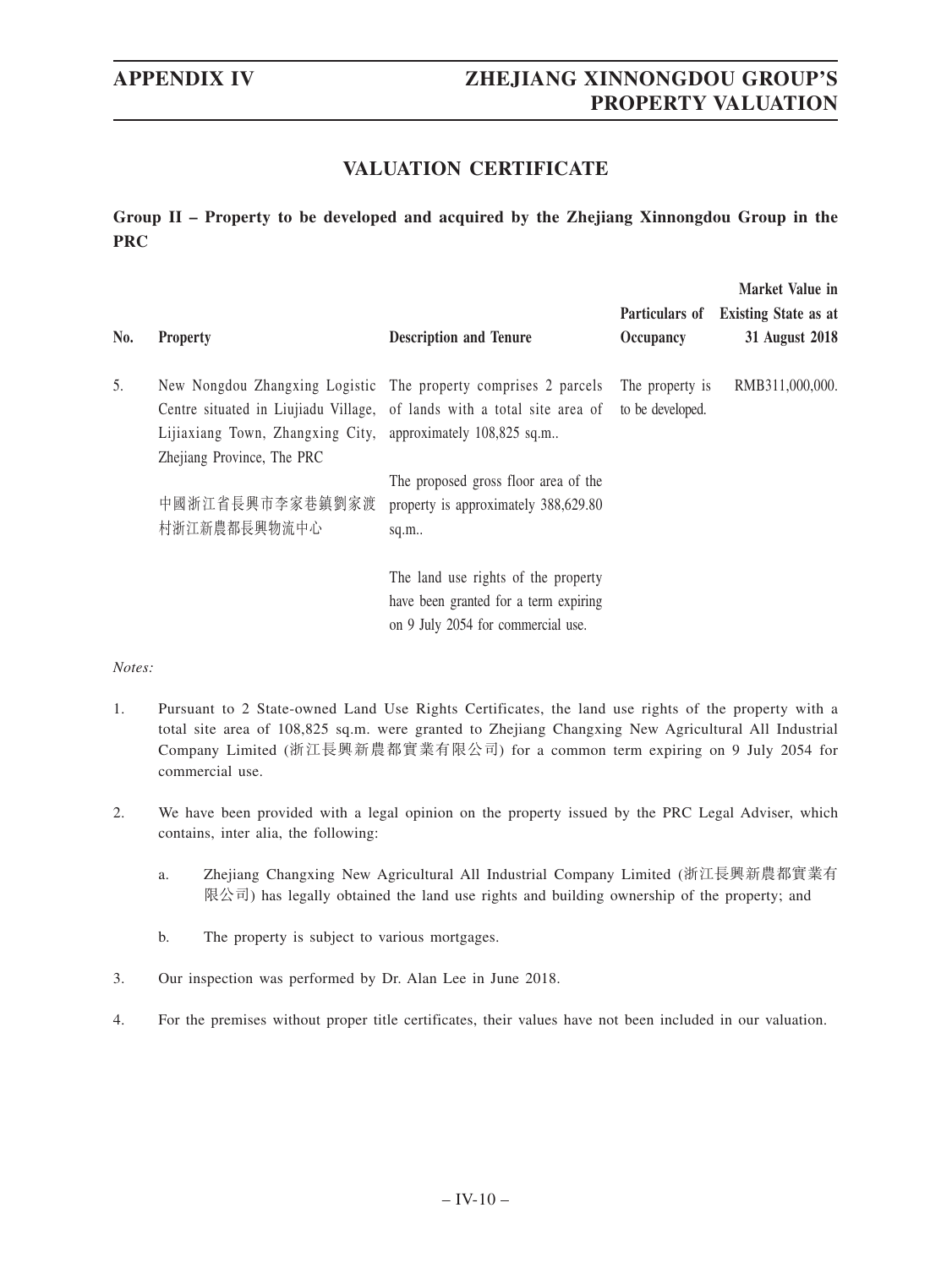# **1. RESPONSIBILITY STATEMENT**

This circular, for which the Directors collectively and individually accept full responsibility, includes particulars given in compliance with the Listing Rules for the purpose of giving information with regard to the Company.

The Directors, having made all reasonable enquiries, confirm that to the best of their knowledge and belief, the information contained in this circular is accurate and complete in all material respects and is not misleading or deceptive, and there are no other matters the omission of which would make any statement in this circular misleading.

# **2. DIRECTORS' AND CHIEF EXECUTIVES' INTERESTS AND SHORT POSITIONS IN SHARES, UNDERLYING SHARES AND DEBENTURES**

Save as disclosed below, as at the Latest Practicable Date, none of the Directors or the chief executive(s) of the Company had any interests or short positions in the shares, underlying shares and debentures of the Company or any associated corporation (within the meaning of the SFO) which (i) were required to be notified to the Company and the Stock Exchange pursuant to Divisions 7 and 8 of Part XV of the SFO (including interests and short positions which they have taken or deemed to have taken under such provisions of the SFO); or (ii) were required pursuant to Section 352 of the SFO to be entered in the register referred to therein; or (iii) were required pursuant to the Model Code to be notified to the Company and the Stock Exchange.

# **(1) Long position in shares in the Company**

|                         |                                                    |                                 | Approximate<br>percentage<br>of the<br>Company's |
|-------------------------|----------------------------------------------------|---------------------------------|--------------------------------------------------|
| <b>Name of Director</b> | Capacity and<br>nature of<br>interest              | Number of<br><b>Shares</b> held | issued share<br>capital                          |
| Mr Shi Kancheng         | Interest of<br>controlled<br>corporation<br>(Note) | 3, 262, 411, 200                | 56.15                                            |

*Note: These Shares are held by Whole Good Management Limited, the entire issued share capital of which is solely and beneficially owned by Mr Shi Kancheng. Mr Shi Kancheng is the sole director of Whole Good Management Limited, and the chairman and an executive director of the Company.*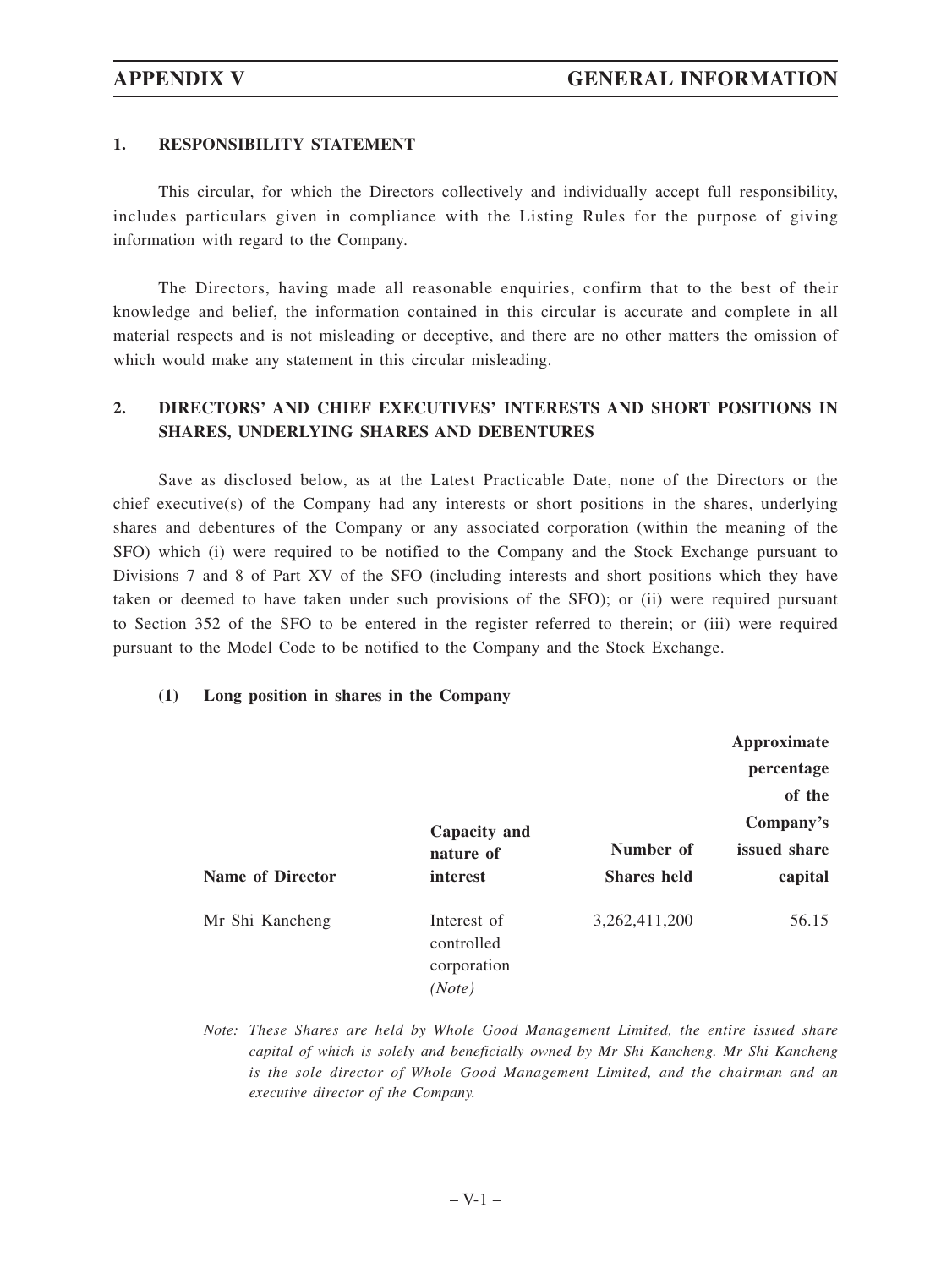|                         |                  |                    | Approximate  |
|-------------------------|------------------|--------------------|--------------|
|                         |                  |                    | percentage   |
|                         |                  | Number of          | of the       |
|                         | Capacity and     | underlying         | Company's    |
|                         | nature of        | <b>Shares</b> held | issued share |
| <b>Name of Director</b> | interest         | (Note)             | capital      |
| Mr Shi Kancheng         | Beneficial owner | 10.367.440         | 0.18         |
| Ms Shen Tiaojuan        | Beneficial owner | 5,283,720          | 0.09         |
| Mr Zhang Jiangang       | Beneficial owner | 4,843,410          | 0.08         |
| Mr Jin Jianrong         | Beneficial owner | 3,722,480          | 0.06         |
| Professor Pei Ker Wei   | Beneficial owner | 1,320,930          | 0.02         |
| Dr Loke Yu              | Beneficial owner | 1,320,930          | 0.02         |

**(2) Long positions in underlying shares in the Company**

*Note: These represent the number of Shares which may fall to be allotted and issued to the respective Directors upon the exercise of the subscription rights attached to the share options granted to each of them pursuant to the share option scheme adopted by the Company on 15 May 2009.*

### **(3) Long positions in shares in the associated corporation**

Number of shares held and nature of interest in CNC, a non-wholly owned subsidiary of the Company whose issued shares are listed on the Stock Exchange:

|                         |                                          |                                   | Approximate                   |  |
|-------------------------|------------------------------------------|-----------------------------------|-------------------------------|--|
|                         | Capacity and<br>nature of                | <b>Number</b><br>and class of     | percentage of<br>CNC's issued |  |
| <b>Name of Director</b> | interest                                 | securities held                   | share capital                 |  |
| Mr Shi Kancheng         | Interest of<br>controlled<br>corporation | 31, 303, 594<br><b>CNC</b> Shares | $1.71\%$                      |  |

*Note: These CNC Shares are held by Whole Good Management Limited, the entire issued share capital of which is solely and beneficially owned by Mr Shi Kancheng. Mr Shi Kancheng is the sole director of Whole Good Management Limited, the chairman and non-executive director of CNC.*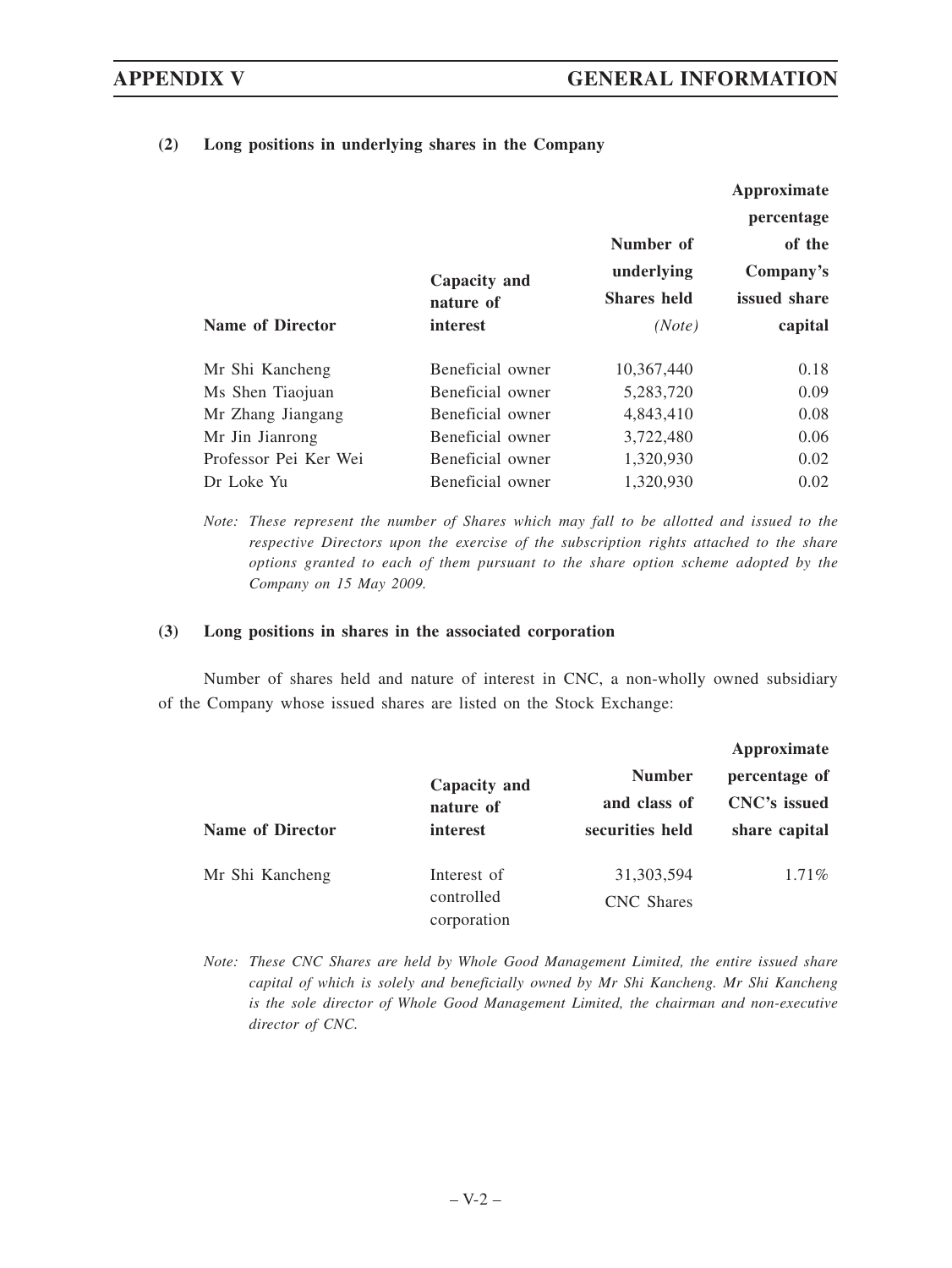# **3. SUBSTANTIAL SHAREHOLDERS AND OTHER PERSONS WITH INTERESTS IN THE COMPANY WHICH ARE DISCLOSEABLE UNDER SECTION 336 OF PART XV OF THE SFO**

As at the Latest Practicable Date, so far as is known to the Directors, the following persons (other than a Director) were recorded in the register required to be kept by the Company under Section 336 of the SFO, or as otherwise notified to the Company, as being directly or indirectly interested or deemed to be interested in 5% or more of the issued share capital of the Company:

### **Long positions in Shares of the Company:**

|                                                                |                                                          |                  | Approximate       |
|----------------------------------------------------------------|----------------------------------------------------------|------------------|-------------------|
|                                                                |                                                          |                  | percentage of the |
|                                                                |                                                          |                  | Company's issued  |
|                                                                |                                                          | Number of        | share capital     |
| Name of shareholder                                            | Capacity                                                 | <b>Shares</b>    | (Note 3)          |
| Whole Good<br>Management Limited<br>("Whole Good")<br>(Note 1) | Beneficial owner                                         | 3, 262, 411, 200 | 56.15             |
| Haitong International<br>Credit Company<br>Limited<br>(Note 2) | Person having a<br>security interest in<br><b>Shares</b> | 3,025,052,960    | 52.06             |

- *1. Whole Good is wholly and beneficially owned by Mr Shi Kancheng, its sole director. Mr Shi is the chairman and an executive director of the Company. Mr Shi is deemed or taken to be interested in the Shares held by Whole Good by virtue of Part XV of the SFO.*
- *2. The Shares held by Haitong International Credit Company Limited ("HTICC") were pledged by Whole Good. HTICC is wholly held or controlled by Haitong International Finance Company Limited ("HTIFC"), which is wholly held or controlled by Haitong International (BVI) Limited ("HTIBVI") and, in turn, wholly held or controlled by Haitong International Securities Group Limited ("HTISG"). HTISG is 61.74% owned or controlled by Haitong International Holdings Limited ("HTIH") which, in turn, is wholly owned or controlled by Haitong Securities Co., Ltd. ("HTSC"). HTIFC, HTIBVI, HTISG, HTIH and HTSC are deemed or taken to be interested in the security interest in the Shares held by HTICC by virtue of Part XV of the SFO.*
- *3. The percentage of shareholding is calculated on the basis of 5,810,390,800 Shares in issue as at the Latest Practicable Date.*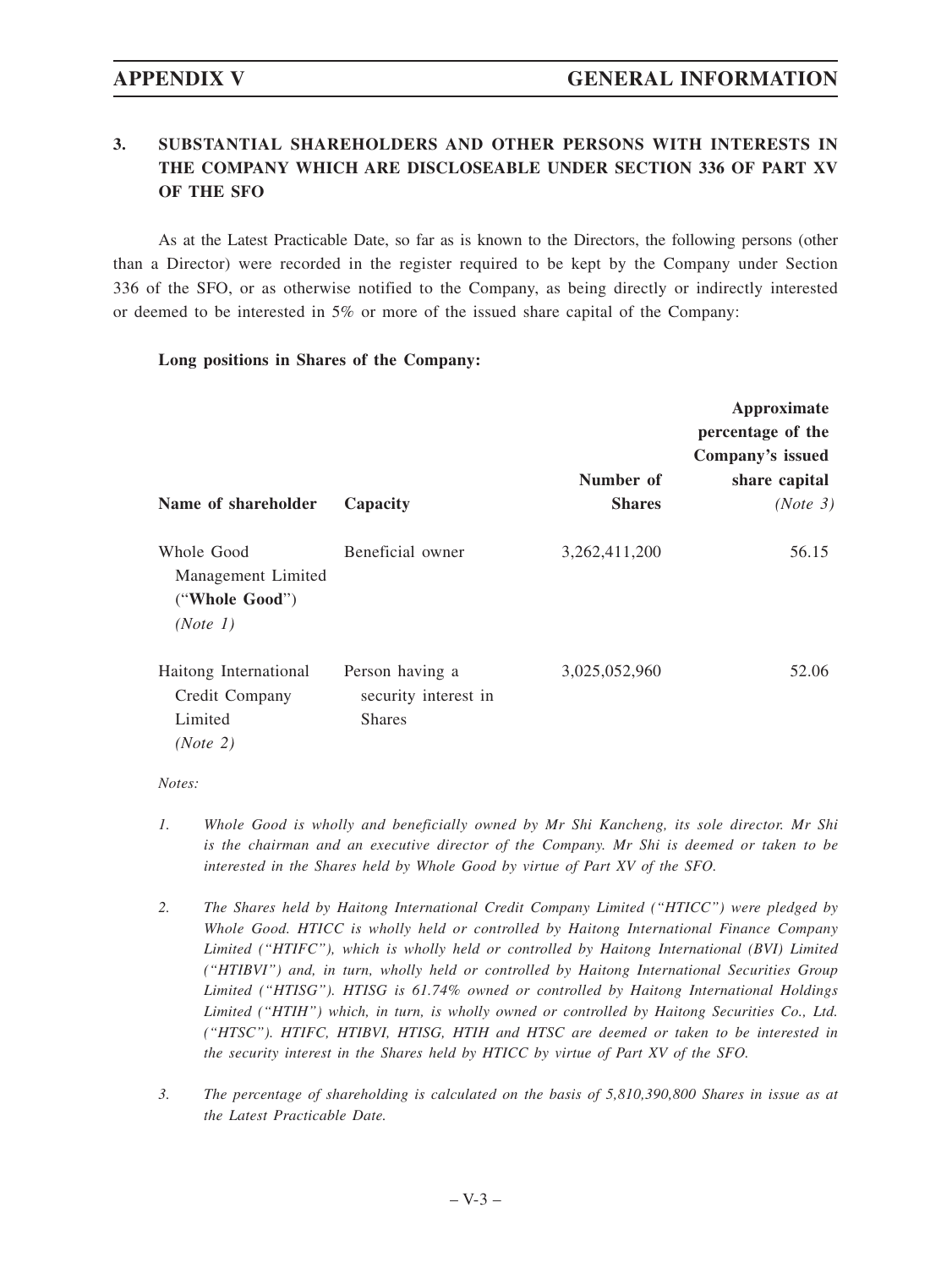# **4. LITIGATION**

As at the Latest Practicable Date, neither the Company nor any of its subsidiaries was engaged in any litigation or arbitration of material importance and no litigation or claim of material importance is known to the Directors to be pending or threatened by or against the Company or any of its subsidiaries.

# **5. DIRECTORS' SERVICE CONTRACTS**

As at the Latest Practicable Date, none of the Directors had a service contract with the Company which was not determinable by the Company within one year without payment of compensation other than statutory compensation.

# **6. DIRECTORS' INTEREST IN ASSETS**

None of the Directors has since 31 December 2017, being the date to which the latest published audited accounts of the Company were made up, any direct or indirect interest in any assets which have been acquired or disposed of by or leased to any member of the Group, or are proposed to be acquired or disposed of by or leased to any member of the Group.

# **7. DIRECTORS' INTEREST IN CONTRACTS**

None of the Directors was materially interested in any contract or arrangement subsisting at the Latest Practicable Date, and which was significant in relation to the business of the Group as a whole.

# **8. COMPETING BUSINESS**

As at the Latest Practicable Date, none of the Directors had any business or interest which competes or may compete with the business of the Group and any other conflict of interest which any such person has or may have with the Group.

# **9. PROFESSIONAL QUALIFICATIONS**

The company secretary of the Company is Ms Wong Sau Ping. She is an associate member of The Hong Kong Institute of Chartered Secretaries and The Institute of Chartered Secretaries and Administrators in the United Kingdom. Ms Wong is currently a senior manager of the Listing Services Department of TMF Hong Kong Limited (a global corporate services provider).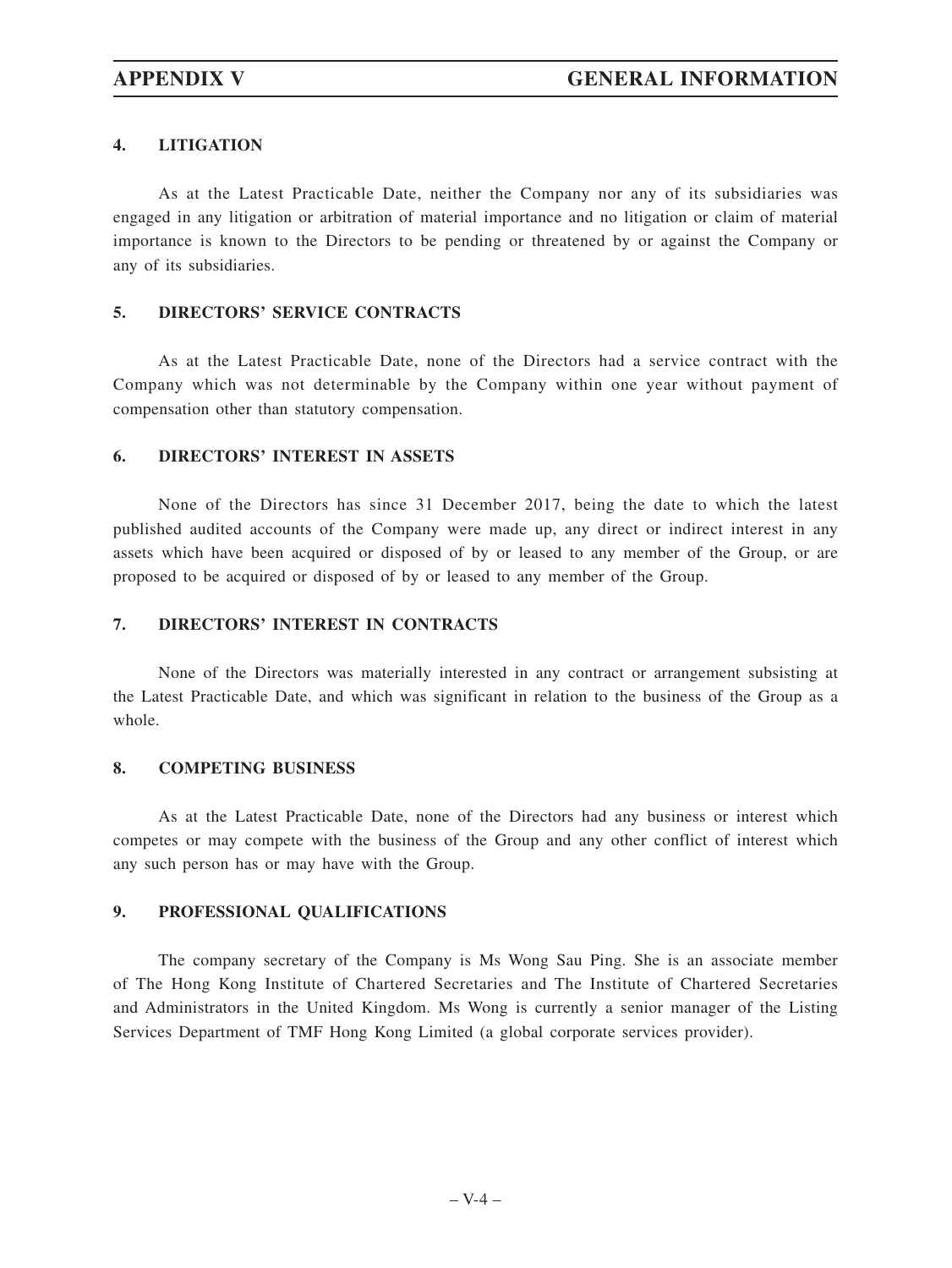# **10. MATERIAL CONTRACTS**

Saved as disclosed below, no other contract (not being contracts in the ordinary course of business) had been entered into by any member of the Group within two years immediately preceding the date of this circular and up to the Latest Practicable Date which are or may be material:

- (a) the placing agreement dated 3 June 2017 entered into between (i) the Company (as issuer) and (ii) Haitong International Securities Company Limited and Eternal Pearl Securities Limited (as placing agents) in respect of the placing, on a best effort basis, of up to 469,716,000 new Shares to not less than six independent placees at the placing price of HK\$0.556 per Share;
- (b) the placing and subscription agreement dated 3 July 2017 entered into between (i) Whole Good Management Limited (the controlling shareholder of the Company), (ii) the Company (as issuer) and (iii) Haitong International Securities Company Limited and Eternal Pearl Securities Limited (as placing agents) in respect of the placing (on a best effort basis) of a total of up to 100,000,000 existing Shares to not less than six independent placees and top-up subscription of such number of new Shares representing the number of Shares actually placed under the placing by Whole Good Management Limited at the subscription/placing price of HK\$1.50 per Share;
- (c) the placing agreement dated 5 July 2017 (as supplemented by a supplemental placing agreement dated 7 July 2017) entered into between (i) CNC (a listed subsidiary of the Company) (as issuer) and (ii) Haitong International Securities Company Limited and Eternal Pearl Securities Limited (as placing agents) in respect of the placing, on a best effort basis, of up to 260,000,000 new CNC Shares to not less than six independent placees at the placing price of HK\$1.82 per CNC Share (which constituted a deemed disposal by the Company of its interest in CNC);
- (d) the equity transfer agreement dated 21 August 2017 entered into between Hangzhou Oriental (as vendor) and Zhong An Shenglong (a subsidiary of the Company and CNC) (as purchaser) regarding the acquisition of 19.85% of the entire equity interest in Zhejiang Xinnongdou at the consideration of RMB327 million (that is, the 2017 Equity Transfer Agreement referred to in this circular);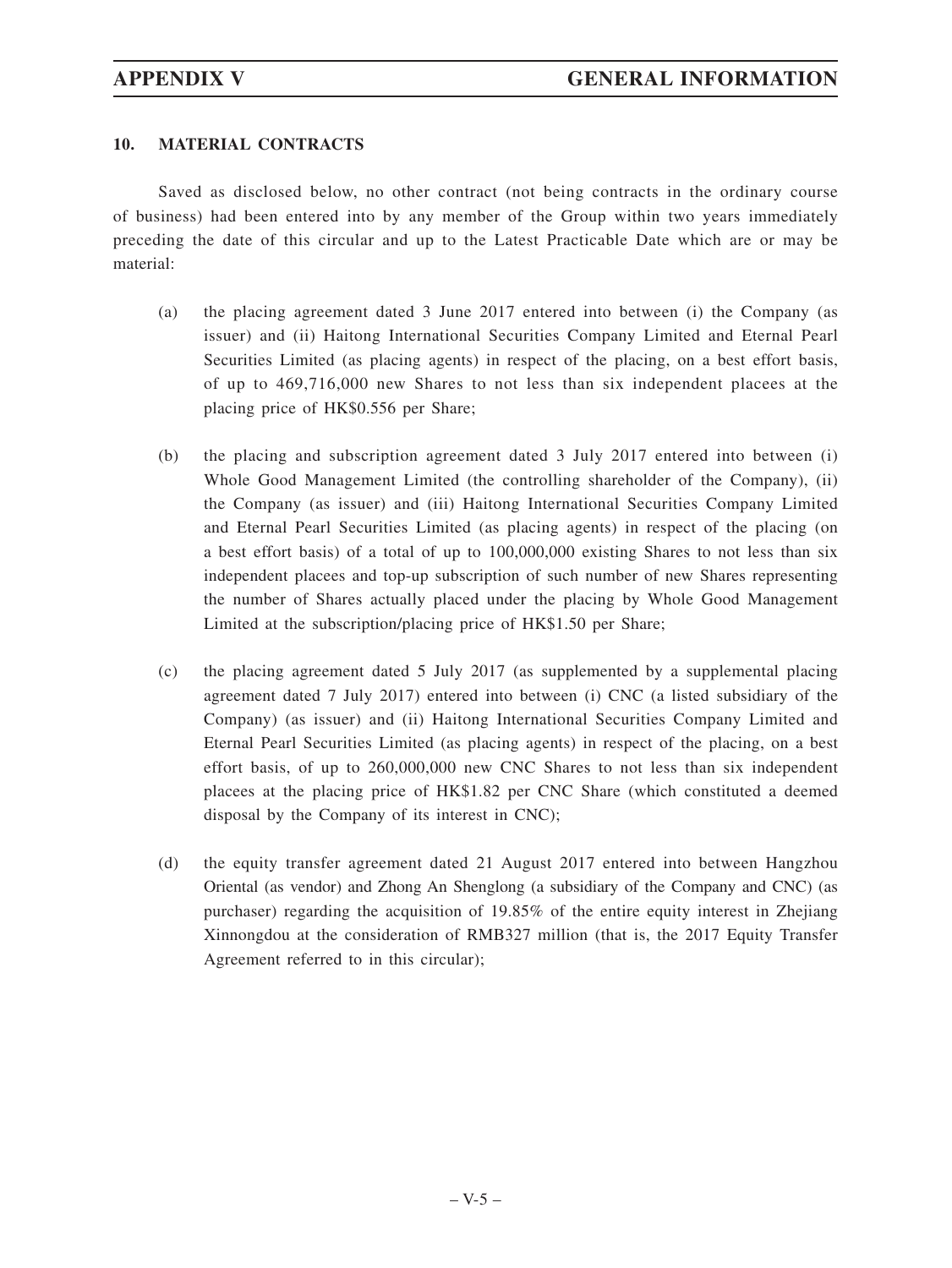- (e) the JV agreement dated 24 November 2017 and the amended articles of association dated 24 November 2017 (collectively the "**JV Documentation**") entered into between Complete Victory Enterprise Limited (全勝企業有限公司) ("**Complete Victory**") (a subsidiary of CNC which, in turn, a subsidiary of the Company), Highest Joy Limited (高悅有限公司) ("**Highest Joy**"), Maggie & Rose (CN) Limited and Maggie & Rose (Greater China) Group Limited (the "**JV Company**") in relation to the establishment and regulating the formation of the JV Company regulating the formation of Maggie & Rose (Greater China) Group Limited (the "**JV Company**")(pursuant to which Complete Victory agreed to contribute a total amount of RMB150,000,000 or in HK\$ equivalent) to invest in the high quality family lifestyle business including, among other things, high quality flagship clubs operated under the "Maggie & Rose" brand, family clubs, children development and education institutions, nurseries, books, food and beverage and events using the System and/or websites or internet or other medium under the "Maggie & Rose" brand in the PRC, Macau and Taiwan. The JV Company, upon its formation, would become a subsidiary of CNC which, in turn, is a subsidiary of the Company;
- (f) the exclusive licence agreement (for the PRC, Taiwan and Macau) dated 24 November 2017 entered into between Maggie & Rose (CN) Limited, Maggie & Rose Limited and the JV Company regarding the grant by Maggie & Rose (CN) Limited (as licensor) of exclusive license and make available certain intellectual property rights, free of charge to the JV Company (as licensee) for the business operation of the JV Company in the PRC, Macau and Taiwan for an initial term of 10 years and renewable for such further term in accordance with the terms and conditions contained in the exclusive licence agreement;
- (g) the service agreement dated 24 November 2017 entered into between the JV Company and Highest Joy pursuant to which Highest Joy (as service provider) agreed to provide technical and operational services, free of charge, to support the business operation of the business of the JV Company (as service receiver) in the PRC, Macau and Taiwan;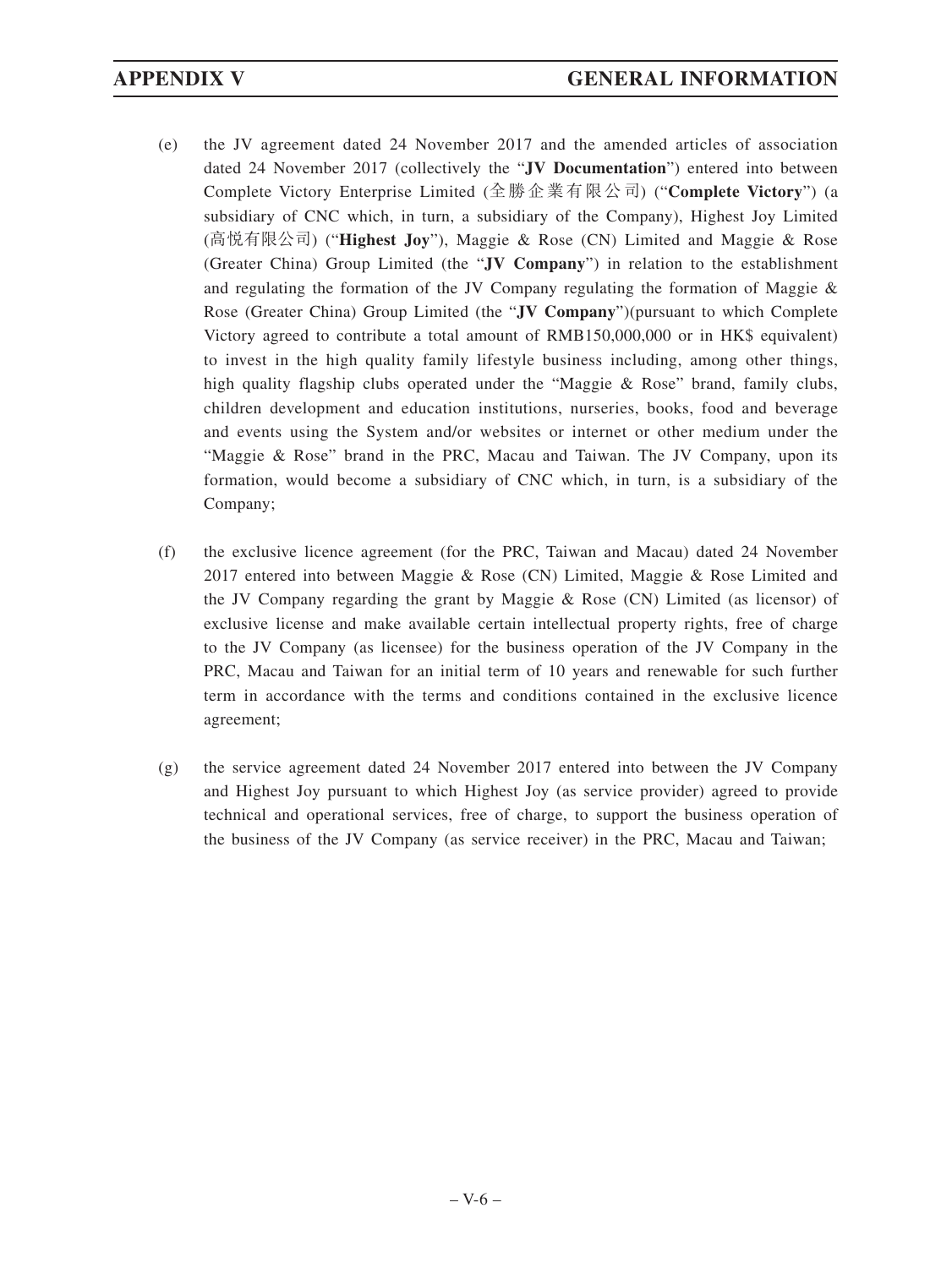- (h) the cooperation agreement dated 14 December 2017 entered into between (i) Ms Li Qiu Lian, Ms Li Qiu Jian and 肇慶市威信實業有限公司 (Zhaoqing Shi Weixin Shiye Co., Ltd.\*) ("**Weixin Shiye**") (as vendors), (ii) Feng Hua (HK) Limited (鋒華 (香港)有限公司) ("**Feng Hua HK**") and (iii) 眾安健康產業發展有限公司 (Zhongan Jiankang Chanye Development Co., Ltd.\*) ("**Zhongan Jiankang**") (a subsidiary of CNC which, in turn, a subsidiary of the Company) (as purchaser) in relation to, among others, (i) the acquisition of the entire equity interest in 懷集岳山溫泉旅遊 度假區有限公司 (Huaiji Yueshan Hot Springs Resort District Co., Ltd.\*) ("**Huaiji Yueshan**") at the consideration of RMB50,000,000 (which were agreed to be settled as to RMB10,000,000 in cash and as to RMB40,000,000 by the allotment and issue of 26,890,773 new CNC Shares at the issue price of HK\$1.75 each), (ii) the establishment of a company to be established in the PRC ("**PRC Company B**") with Weixin Shiye with a total registered capital of RMB1,000,000 (agreed to be contributed by Zhongan Jiankang (95%) and Weixin Shiye (5%) in proportion to their respective equity interests in PRC Company B; and (iii), following the establishment of PRC Company B, the acquisition by Zhongan Jiankang of 5% of the entire equity interest in PRC Company B from Weixin Shiye at the consideration of RMB50,000 (which was agreed to be settled in cash);
- (i) the novation agreement dated 29 December 2017 entered into between 杭州琳翔貿易 有限公司 (Hang Zhou Lin Xiang Trading Co., Ltd.\*) ("**Hang Zhou Lin Xiang**") (as transferor) and 眾安集團有限公司 (Zhong An Group Co., Ltd.\*) (a subsidiary of the Company) (as transferee) pursuant to which the transferor has agreed to novate and transfer to the transferee all rights, benefits and obligations to which the transferor is entitled in and under the original acquisition agreement dated 19 June 2017 entered into between 羅立國 (Luo Liguo\*) (for himself and on behalf of the other shareholders of 杭州千島湖比華利度假村開發有限公司 (Hangzhou Qiandao Lake Beverly Resort Development Co., Ltd.\*) ("**Beverly Resort Co**") and 杭州欣新房地產開發有限公 司 (Hangzhou Yanxin Real Estate Development Co., Ltd.\*) ("**Yanxin Co**")) and Hang Zhou Lin Xiang regarding the acquisition by Hang Zhou Lin Xiang of the entire equity interests in Beverly Resort Co and Yanxin Co at a total consideration of approximately RMB850 million;
- (j) the equity transfer agreement dated 29 December 2017 entered into between (i) 王寶珍 (Wang Baozhen\*), 周研 (Zhou Yan\*) and 杭州青溪書屋有限公司 (Hangzhou QingXi Bookstore Co., Ltd.\*) (as vendors), (ii) 眾安集團有限公司 (Zhong An Group Co., Ltd.\*) (a subsidiary of the Company) (as purchaser), (iii) Beverly Resort Co and (iv) 羅立國 (Luo Liguo\*) and 寧波合盛集團有限公司 (Ningbo Hesheng Group Co., Ltd.\*) (as guarantors) regarding the acquisition of the entire equity interest in Beverly Resort Co at a total consideration of RMB160,000,000 (of which RMB29,281,348.83 was for payment of the price for the transfer of the entire equity interest in Beverly Resort Co and RMB130,718,651.17 was for settlement of any outstanding shareholders' loans and other liabilities, if any);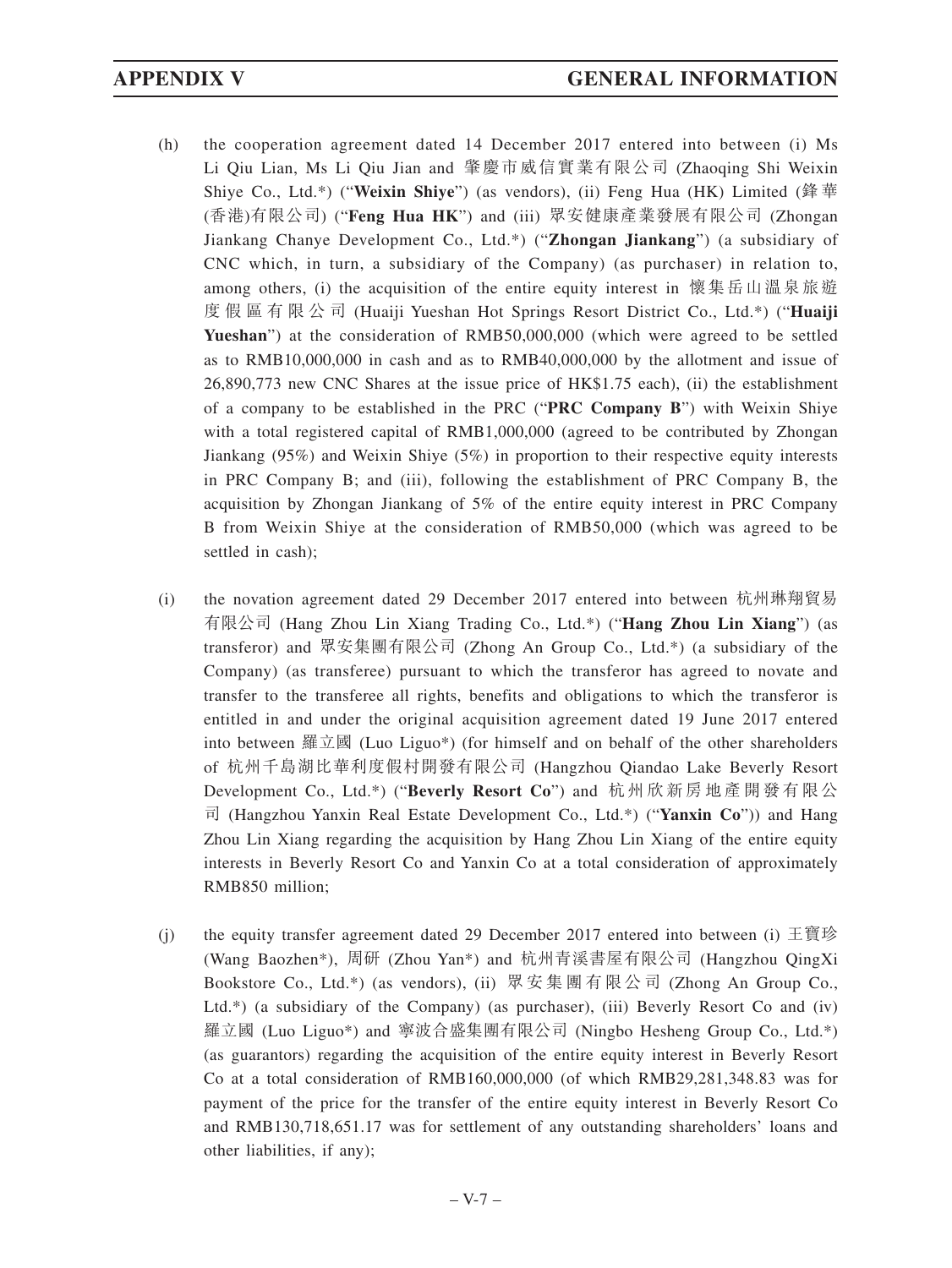- (k) the equity transfer agreement dated 29 December 2017 entered into between (i) 羅立 國 (Luo Liguo\*) and 寧波合盛集團有限公司 (Ningbo Hesheng Group Co., Ltd.\*) (as vendors), (ii) 眾安集團有限公司 (Zhong An Group Co., Ltd.\*) (a subsidiary of the Company) (as purchaser) and (iii) Yanxin Co regarding the acquisition of the entire equity interest in Yanxin Co at a total consideration of RMB524,939,391.50 (of which RMB412,595,802.70 was for payment of the price for the transfer of the entire equity interest in Yanxin Co and RMB112,343,588.80 was for settlement of any outstanding shareholders' loans and other liabilities, if any);
- (l) the equity transfer agreement dated 29 December 2017 for the transfer of the land use right of state-owned land dated 29 October 2009 and entered into between 眾安集團有 限公司 (Zhong An Group Co., Ltd.\*) (a subsidiary of the Company) and 中華人民共和 國浙江省余姚市國土資源局(Yuyao Land and Resources Bureau\*), Zhejiang Province, the PRC, pursuant to which the Group acquired a piece of land situated at the northern part of Yuyao, close to Beihuan West Road, to Xinjian North Road and other main roads, Zhejiang Province, the PRC at a consideration of RMB2,075,290,000;
- (m) the equity transfer agreement dated 18 March 2018 entered into between 杭州彭博大 向實業有限公司(Hangzhou Pengbo Daxiang Enterprise Co., Ltd.\*) (as vendor) and 杭 州眾嘉投資管理有限公司(Hangzhou Zhongjia Investment Management Co., Ltd.\*) (as purchaser) (a subsidiary of the Company) regarding the acquisition of the entire equity interest in 浙江尚拓投資有限公司(Zhejiang Shangtuo Investment Co., Ltd.\*) at a consideration of RMB360 million;.
- (n) the equity transfer agreement dated 16 May 2018 (as supplemented by a supplemental equity transfer agreement dated 16 May 2018) entered into between (i) 萬 象(福 建) 置業發展有限公司 (Wanxiang (Fujian) Zhiye Development Co., Ltd.\*) (as vendor) and (ii) 浙江眾安盛隆商業有限公司 (Zhejiang Zhongan Shenglong Commercial Co., Ltd.\*) (a non-wholly owned subsidiary of CNC which, in turn, is a subsidiary of the Company) and 中國聯盟(北京)商業投資有限公司 (China Business Alliance (Beijing) Commercial Investment Co., Ltd.\*) (as purchasers) regarding the acquisition of  $51\%$ of the entire equity interest in 徐州市萬象置業發展有限公司 (Xuzhou City Wanxiang Zhiye Development Co., Ltd.\*) at a total consideration of RMB204 million (including a refundable performance security deposit of RMB60 million); and
- (o) the Equity Transfer Agreement.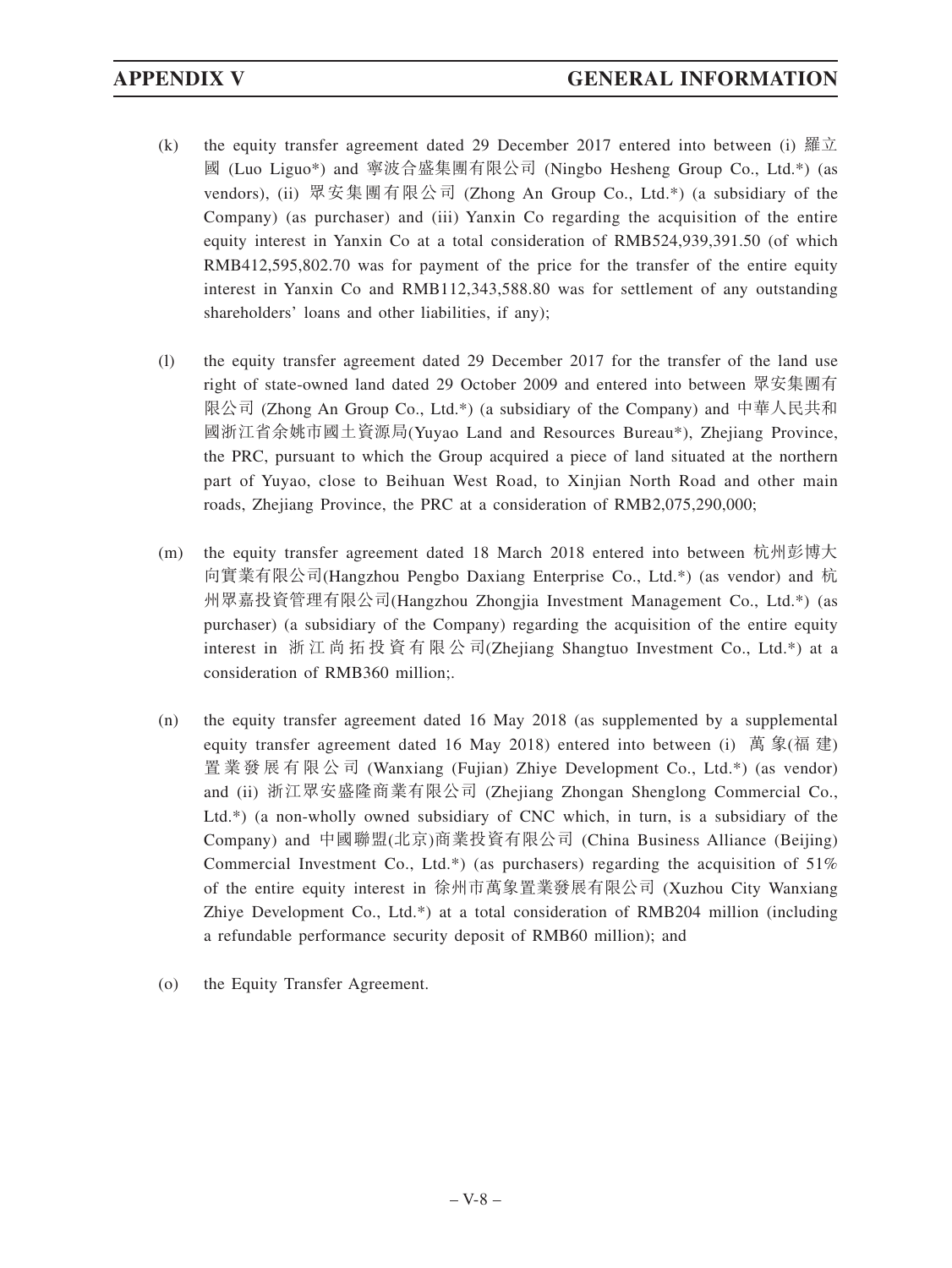# **11. EXPERTS AND CONSENTS**

(a) The following are the qualifications of the experts who have given opinions or advice in this circular:

Ernst & Young Certified Public Accountants

**Name Qualification** 

Ravia Global Appraisal Advisory Limited Professional surveyors and property valuers

- (b) Each of the experts has given and has not withdrawn its written consent to the issue of this circular with the inclusion herein of its opinion, letter, report and/or valuation (as the case may be) and references to its name in the form and context in which they are included.
- (c) As at the Latest Practicable Date, each of the experts did not have any shareholding, directly or indirectly, in any member of the Group or the right (whether legally enforceable or not) to subscribe for or to nominate persons to subscribe for shares in any member of the Group.
- (d) As at the Latest Practicable Date, each of the experts did not have any interest, direct or indirect, in any assets which since 31 December 2017, the date to which the latest published audited financial statements of the Group were made up, have been acquired or disposed of by or leased to any member of the Group, or are proposed to be acquired or disposed of by or leased to any member of the Group.

# **12. MISCELLANEOUS**

- (a) The registered office of the Company is Cricket Square, Hutchins Drive, P.O. Box 2681, Grand Cayman KY1-1111, Cayman Islands.
- (b) The head office and principal place of business of the Company in Hong Kong is at Room 4006, 40/F, China Resources Building, 26 Harbour Road, Wanchai, Hong Kong.
- (c) The Hong Kong share registrar and transfer office of the Company is Tricor Investor Services Limited, 26th Floor, Tesbury Centre, 28 Queen's Road East, Wanchai, Hong Kong.
- (d) As at the Latest Practicable Date, the authorised share capital of the Company was HK\$1,000,000,000 divided into 10,000,000,000 Shares of a par value of HK\$0.10 each, of which 5,810,390,800 Shares were in issue.
- (e) In the event of inconsistency, the English text of this circular shall prevail over the Chinese text.